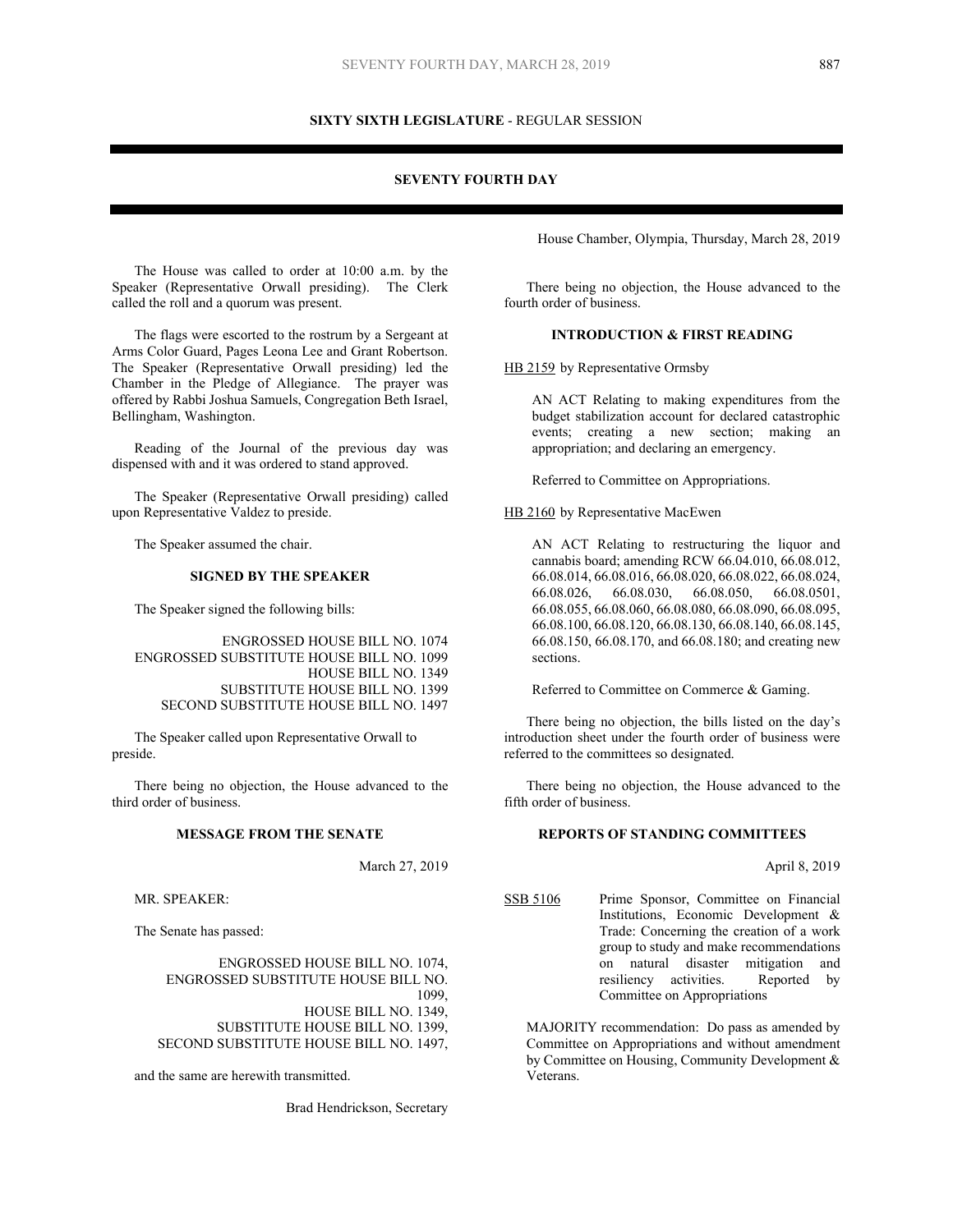Strike everything after the enacting clause and insert the following:

"NEW SECTION. **Sec. 1.** The legislature finds that residents of this state have been impacted by natural disasters such as floods, landslides, wildfires, and earthquakes and continue to be at risk from these and other natural disasters. In 2016, insured losses from natural disasters in the United States totaled almost twenty-four billion dollars. In 2015, Washington state had the largest wildfire season in state history, with more than one million acres burned and costing more than two hundred fifty-three million dollars. In 2017, four hundred four thousand two hundred twenty-three acres burned in Washington state and there were more than four hundred thirty national flood insurance program claims filed, totaling over seven million dollars.

The legislature finds that Washington state has the second highest earthquake risk in the nation, estimated by the federal emergency management agency to exceed four hundred thirty-eight million dollars per year. The 2001 Nisqually earthquake caused more than two billion dollars in damage. A Seattle fault earthquake will cause an estimated thirty-three billion dollars in damage, and a Cascadia subduction zone earthquake will cause an estimated amount of over forty-nine billion dollars in damage.

The legislature finds that it is critical to better prepare this state for disasters and to put in place strategies to mitigate the impacts of disasters. To address this critical need, the legislature is creating a work group to review disaster mitigation and preparation projects in this state and other states, make recommendations regarding how to coordinate and expand state efforts to mitigate the impacts of natural disasters, and evaluate whether an ongoing disaster resiliency program should be created.

NEW SECTION. **Sec. 2.** A new section is added to chapter 48.02 RCW to read as follows:

(1) A work group to study and make recommendations on natural disaster and resiliency activities is hereby created. The work group membership shall be composed of:

(a) The insurance commissioner or his or her designee, who shall serve as the chair of the work group;

(b) One member from each of the two largest caucuses of the house of representatives, appointed by the speaker of the house of representatives;

(c) One member from each of the two largest caucuses of the senate, appointed by the president of the senate;

(d) A representative from the governor's resilient Washington work group;

(e) A representative from the Washington state association of counties;

(f) A representative from the association of Washington cities;

(g) A representative from the state building code council;

(h) The commissioner of the department of natural resources or his or her designee;

(i) The director of the Washington state military department or his or her designee;

(j) The superintendent of public instruction or his or her designee;

(k) The secretary of the state department of transportation or his or her designee;

(l) The director of the department of ecology or his or her designee;

(m) The director of the department of commerce or his or her designee;

(n) A representative from the Washington association of building officials;

(o) A representative from the building industry association of Washington;

(p) Two representatives from the property and casualty insurance industry, to be selected by the insurance commissioner or his or her designee, through an application process;

(q) A representative of emergency and transitional housing providers, to be appointed by the office of the insurance commissioner;

(r) A representative from public utility districts to be selected by a state association of public utility districts;

(s) A representative of water and sewer districts to be selected by a state association of water and sewer districts;

(t) A representative selected by the Washington state commission on African-American affairs, the Washington state commission on Hispanic affairs, the governor's office of Indian affairs, and the Washington state commission on Asian Pacific American affairs to represent the entities on the work group;

(u) A representative from the state department of agriculture;

(v) A representative from the state conservation commission as defined in RCW 89.08.030;

(w) A representative of a federally recognized Indian tribe with a reservation located east of the crest of the Cascade mountains, to be appointed by the governor;

(x) A representative of a federally recognized Indian tribe with a reservation located west of the crest of the Cascade mountains, to be appointed by the governor; and

(y) Other state agency representatives or stakeholder group representatives, at the discretion of the work group,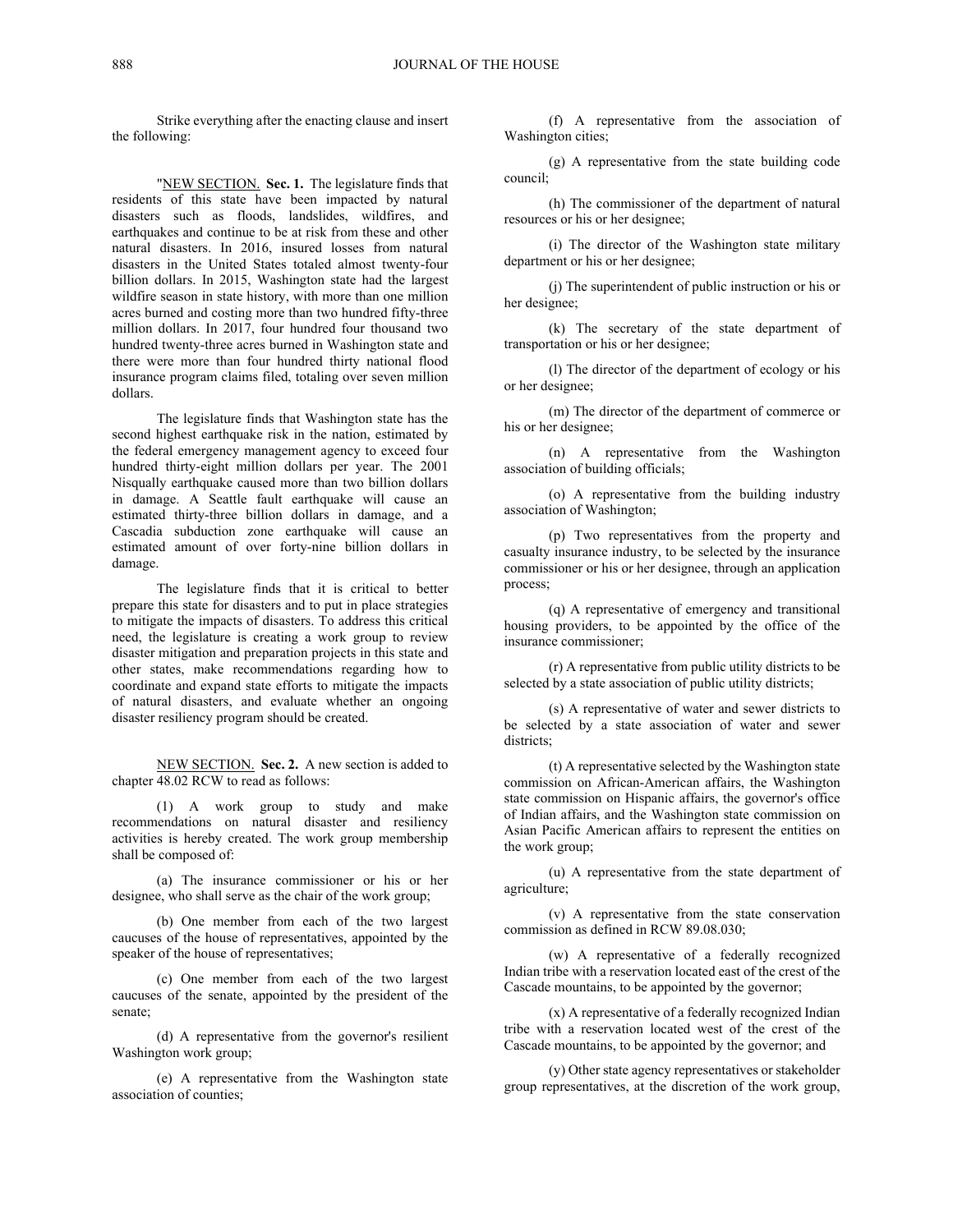for the purpose of participating in specific topic discussions or subcommittees.

(2) The work group shall engage in the following activities:

(a) Review disaster mitigation and resiliency activities being done in this state by public and private entities;

(b) Review disaster mitigation and resiliency activities being done in other states and at the federal level;

(c) Review information on uptake in this state for disaster related insurance, such as flood and earthquake insurance;

(d) Review information on how other states are coordinating disaster mitigation and resiliency work including, but not limited to, the work of entities such as the California earthquake authority;

(e) Review how other states and the federal government fund their disaster mitigation and resiliency activities and programs; and

(f) Make recommendations to the legislature and office of the insurance commissioner regarding:

(i) Whether this state should create an ongoing disaster resiliency program;

(ii) What activities the program should engage in;

(iii) How the program should coordinate with state agencies and other entities engaged in disaster mitigation and resiliency work;

(iv) Where the program should be housed; and

(v) How the program should be funded.

(3) The work group shall submit, in compliance with RCW 43.01.036, a preliminary report of recommendations to the legislature, the office of the insurance commissioner, the governor, the office of the superintendent of public instruction, and the commissioner of public lands by November 1, 2019, and a final report by December 1, 2020.

NEW SECTION. **Sec. 3.** If specific funding for the purposes of this act, referencing this act by bill or chapter number, is not provided by June 30, 2019, in the omnibus appropriations act, this act is null and void."

Correct the title.

Signed by Representatives Ormsby, Chair; Stokesbary, Ranking Minority Member; Robinson, 1st Vice Chair; Bergquist, 2nd Vice Chair; MacEwen, Assistant Ranking Minority Member; Rude, Assistant Ranking Minority Member; Caldier; Chandler; Cody; Dolan; Dye; Fitzgibbon; Hansen; Hoff; Hudgins; Jinkins; Kraft; Macri; Mosbrucker; Pettigrew; Pollet; Ryu; Schmick; Senn; Springer; Stanford; Steele; Sullivan; Sutherland; Tarleton; Tharinger and Ybarra.

Referred to Committee on Appropriations.

March 26, 2019

ESSB 5160 Prime Sponsor, Committee on Ways & Means: Concerning property tax exemptions for service-connected disabled veterans and senior citizens. Reported by Committee on Finance

MAJORITY recommendation: Do pass as amended.

Strike everything after the enacting clause and insert the following:

"NEW SECTION. Sec. 1. (1) This section is the tax preference performance statement for the tax preference contained in section 2, chapter . . ., Laws of 2019 (section 2 of this act). This performance statement is only intended to be used for subsequent evaluation of the tax preference. It is not intended to create a private right of action by any party or be used to determine eligibility for preferential tax treatment.

(2) The legislature categorizes this tax preference as one intended to provide tax relief for certain businesses or individuals, as indicated in RCW 82.32.808(2)(e).

(3) It is the legislature's specific public policy objective to provide tax relief to senior citizens, disabled persons, and veterans. The legislature recognizes that property taxes impose a substantial financial burden on those with fixed incomes and that property tax relief programs have considerable value in addressing this burden. It is the legislature's intent to establish a mechanism for adjusting income thresholds into the future. Income thresholds were last adjusted in 2015.

**Sec. 2.** RCW 84.36.381 and 2018 c 46 s 2 are each amended to read as follows:

A person is exempt from any legal obligation to pay all or a portion of the amount of excess and regular real property taxes due and payable in the year following the year in which a claim is filed, and thereafter, in accordance with the following:

 $(1)(a)$  The property taxes must have been imposed upon a residence which was occupied by the person claiming the exemption as a principal place of residence as of the time of filing. However, any person who sells, transfers, or is displaced from his or her residence may transfer his or her exemption status to a replacement residence, but no claimant may receive an exemption on more than one residence in any year. Moreover, confinement of the person to a hospital, nursing home, assisted living facility,  $((\Theta \mathbf{r}))$  adult family home, or home of a relative for the purpose of long-term care does not disqualify the claim of exemption if:

 $((a))$  (i) The residence is temporarily unoccupied;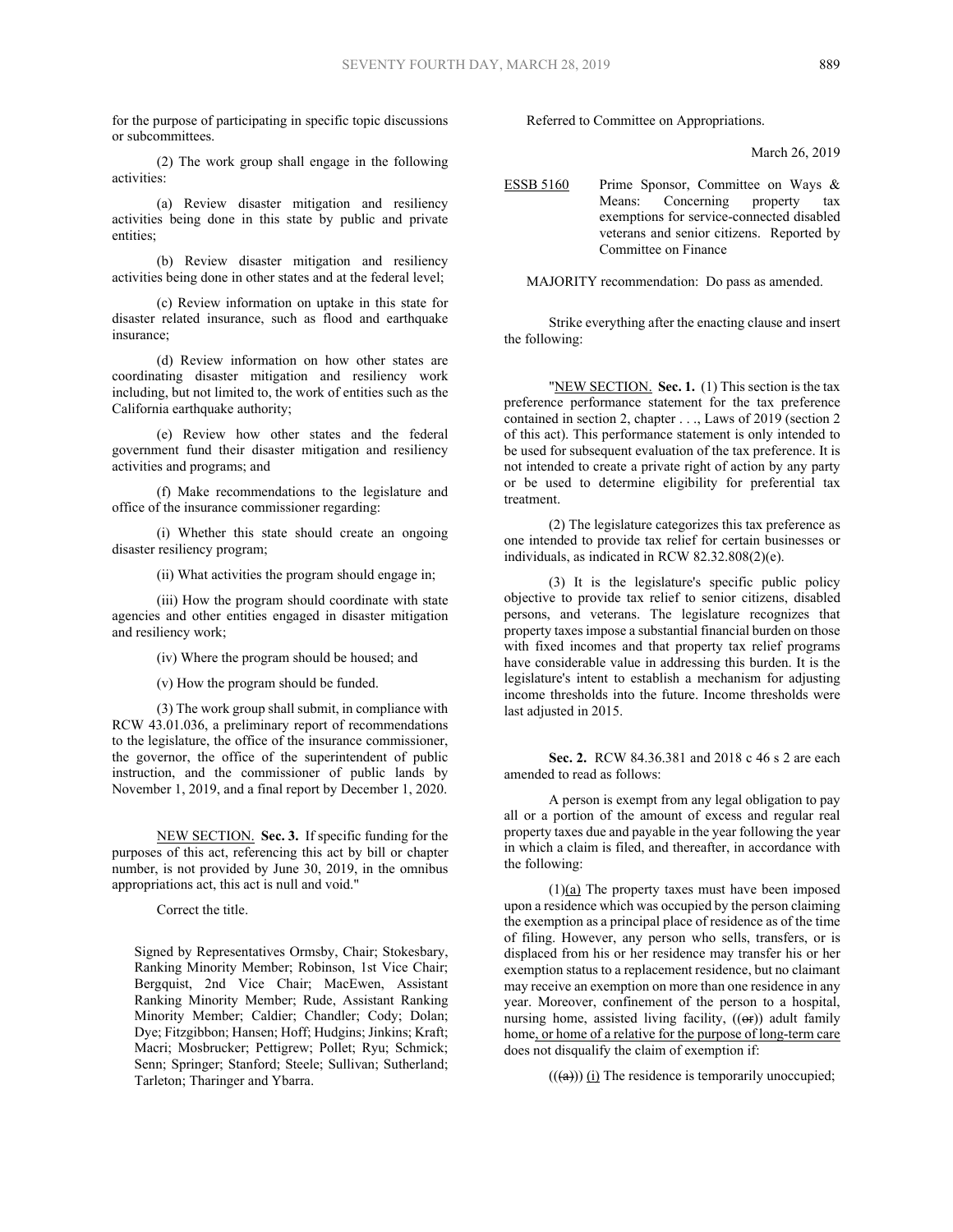$((\text{(b)}))$  (ii) The residence is occupied by a spouse or a domestic partner and/or a person financially dependent on the claimant for support; or

 $((\text{e}))$  (iii) The residence is rented for the purpose of paying nursing home, hospital, assisted living facility, or adult family home costs;

## (b) For the purposes of this subsection (1), "relative" means any individual related to the claimant by blood, marriage, or adoption;

(2) The person claiming the exemption must have owned, at the time of filing, in fee, as a life estate, or by contract purchase, the residence on which the property taxes have been imposed or if the person claiming the exemption lives in a cooperative housing association, corporation, or partnership, such person must own a share therein representing the unit or portion of the structure in which he or she resides. For purposes of this subsection, a residence owned by a marital community or state registered domestic partnership or owned by cotenants is deemed to be owned by each spouse or each domestic partner or each cotenant, and any lease for life is deemed a life estate;

 $(3)(a)$  The person claiming the exemption must be:

(i) Sixty-one years of age or older on December 31st of the year in which the exemption claim is filed, or must have been, at the time of filing, retired from regular gainful employment by reason of disability; or

(ii) A veteran of the armed forces of the United States entitled to and receiving compensation from the United States department of veterans affairs at ((a total disability rating for a service-connected disability)):

(A) A combined service-connected evaluation rating of eighty percent or higher; or

## (B) A total disability rating for a service-connected disability without regard to evaluation percent.

(b) However, any surviving spouse or surviving domestic partner of a person who was receiving an exemption at the time of the person's death will qualify if the surviving spouse or surviving domestic partner is fifty-seven years of age or older and otherwise meets the requirements of this section;

(4) The amount that the person is exempt from an obligation to pay is calculated on the basis of combined disposable income, as defined in RCW 84.36.383. If the person claiming the exemption was retired for two months or more of the assessment year, the combined disposable income of such person must be calculated by multiplying the average monthly combined disposable income of such person during the months such person was retired by twelve. If the income of the person claiming exemption is reduced for two or more months of the assessment year by reason of the death of the person's spouse or the person's domestic partner, or when other substantial changes occur in disposable income that are likely to continue for an indefinite period of time, the combined disposable income of such person must be calculated by multiplying the average monthly combined disposable income of such person after

such occurrences by twelve. If it is necessary to estimate income to comply with this subsection, the assessor may require confirming documentation of such income prior to May 31 of the year following application;

 $(5)(a)$  A person who otherwise qualifies under this section and has a combined disposable income ((of forty thousand dollars or less) equal to or less than income threshold 3 is exempt from all excess property taxes, the additional state property tax imposed under RCW 84.52.065(2), and the portion of the regular property taxes authorized pursuant to RCW 84.55.050 and approved by the voters, if the legislative authority of the county or city imposing the additional regular property taxes identified this exemption in the ordinance placing the RCW 84.55.050 measure on the ballot; and

(b)(i) A person who otherwise qualifies under this section and has a combined disposable income ((of thirtyfive thousand dollars or less but greater than thirty thousand dollars)) equal to or less than income threshold 2 but greater than income threshold 1 is exempt from all regular property taxes on the greater of fifty thousand dollars or thirty-five percent of the valuation of his or her residence, but not to exceed seventy thousand dollars of the valuation of his or her residence; or

(ii) A person who otherwise qualifies under this section and has a combined disposable income ((of thirty thousand dollars or less) equal to or less than income threshold 1 is exempt from all regular property taxes on the greater of sixty thousand dollars or sixty percent of the valuation of his or her residence;

 $(6)(a)$  For a person who otherwise qualifies under this section and has a combined disposable income ((of forty thousand dollars or less) equal to or less than income threshold 3, the valuation of the residence is the assessed value of the residence on the later of January 1, 1995, or January 1st of the assessment year the person first qualifies under this section. If the person subsequently fails to qualify under this section only for one year because of high income, this same valuation must be used upon requalification. If the person fails to qualify for more than one year in succession because of high income or fails to qualify for any other reason, the valuation upon requalification is the assessed value on January 1st of the assessment year in which the person requalifies. If the person transfers the exemption under this section to a different residence, the valuation of the different residence is the assessed value of the different residence on January 1st of the assessment year in which the person transfers the exemption.

(b) In no event may the valuation under this subsection be greater than the true and fair value of the residence on January 1st of the assessment year.

(c) This subsection does not apply to subsequent improvements to the property in the year in which the improvements are made. Subsequent improvements to the property must be added to the value otherwise determined under this subsection at their true and fair value in the year in which they are made.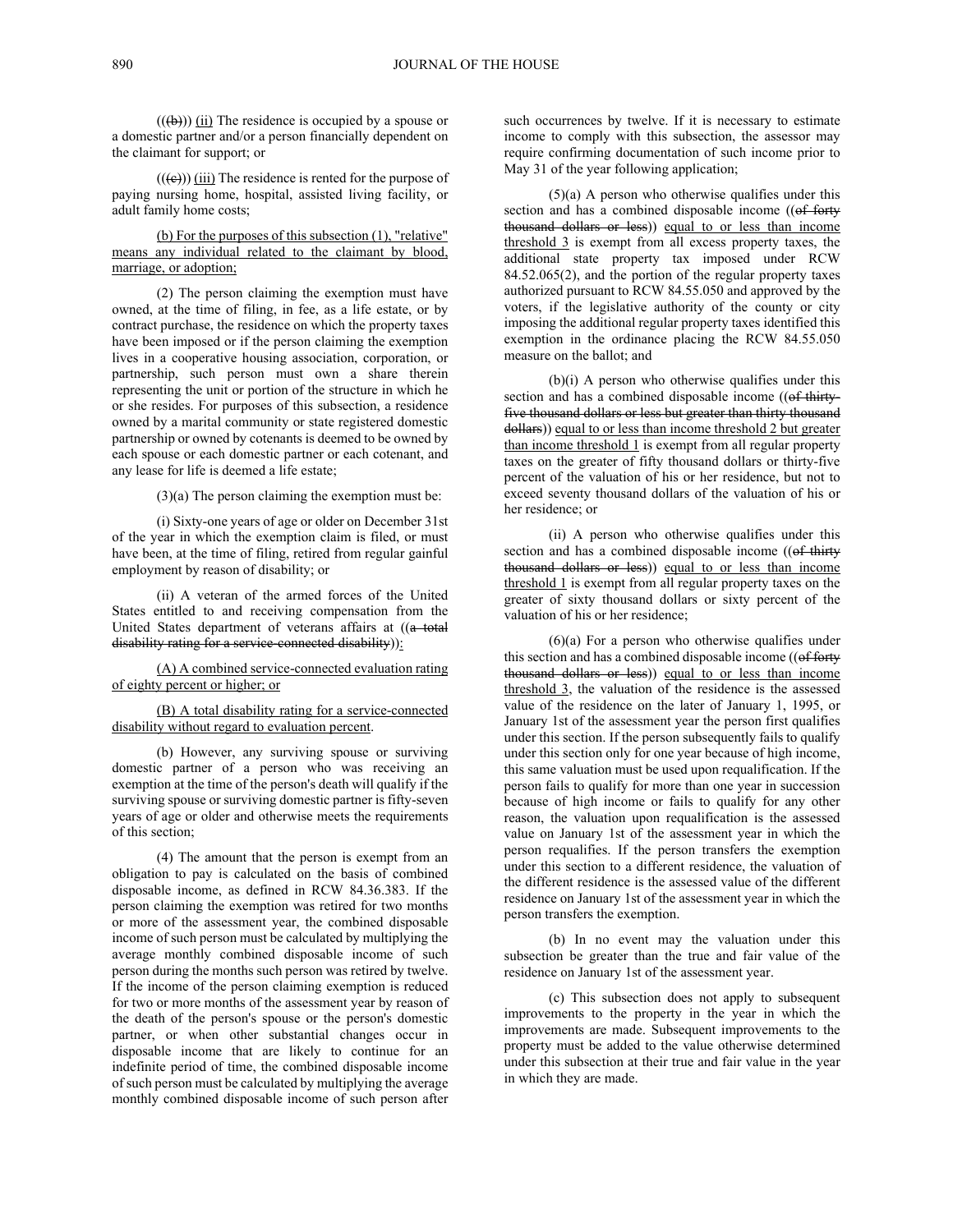**Sec. 3.** RCW 84.36.383 and 2012 c 10 s 74 are each amended to read as follows:

As used in RCW 84.36.381 through 84.36.389, ((except where the context clearly indicates a different meaning)) unless the context clearly requires otherwise:

(1) The term "residence" means a single-family dwelling unit whether such unit be separate or part of a multiunit dwelling, including the land on which such dwelling stands not to exceed one acre, except that a residence includes any additional property up to a total of five acres that comprises the residential parcel if this larger parcel size is required under land use regulations. The term also includes a share ownership in a cooperative housing association, corporation, or partnership if the person claiming exemption can establish that his or her share represents the specific unit or portion of such structure in which he or she resides. The term also includes a singlefamily dwelling situated upon lands the fee of which is vested in the United States or any instrumentality thereof including an Indian tribe or in the state of Washington, and notwithstanding the provisions of RCW 84.04.080 and 84.04.090, such a residence is deemed real property.

(2) The term "real property" also includes a mobile home which has substantially lost its identity as a mobile unit by virtue of its being fixed in location upon land owned or leased by the owner of the mobile home and placed on a foundation (posts or blocks) with fixed pipe, connections with sewer, water, or other utilities. A mobile home located on land leased by the owner of the mobile home is subject, for tax billing, payment, and collection purposes, only to the personal property provisions of chapter 84.56 RCW and RCW 84.60.040.

(3) (("Department" means the state department of revenue.)) "Principal place of residence" means a residence occupied for more than nine months each calendar year by a person claiming an exemption under RCW 84.36.381.

(4) "Combined disposable income" means the disposable income of the person claiming the exemption, plus the disposable income of his or her spouse or domestic partner, and the disposable income of each cotenant occupying the residence for the assessment year, less amounts paid by the person claiming the exemption or his or her spouse or domestic partner during the assessment year for:

(a) Drugs supplied by prescription of a medical practitioner authorized by the laws of this state or another jurisdiction to issue prescriptions;

(b) The treatment or care of either person received in the home or in a nursing home, assisted living facility, or adult family home; and

(c) Health care insurance premiums for medicare under Title XVIII of the social security act.

(5) "Disposable income" means adjusted gross income as defined in the federal internal revenue code, as amended prior to January 1, 1989, or such subsequent date as the director may provide by rule consistent with the purpose of this section, plus all of the following items to the

extent they are not included in or have been deducted from adjusted gross income:

(a) Capital gains, other than gain excluded from income under section 121 of the federal internal revenue code to the extent it is reinvested in a new principal residence;

(b) Amounts deducted for loss;

(c) Amounts deducted for depreciation;

(d) Pension and annuity receipts;

(e) Military pay and benefits other than attendantcare and medical-aid payments;

(f) Veterans benefits, other than:

(i) Attendant-care payments;

(ii) Medical-aid payments;

(iii) Disability compensation, as defined in Title 38, part 3, section 3.4 of the code of federal regulations, as of January 1, 2008; and

(iv) Dependency and indemnity compensation, as defined in Title 38, part 3, section 3.5 of the code of federal regulations, as of January 1, 2008;

(g) Federal social security act and railroad retirement benefits;

(h) Dividend receipts; and

(i) Interest received on state and municipal bonds.

(6) "Cotenant" means a person who resides with the person claiming the exemption and who has an ownership interest in the residence.

(7) "Disability" has the same meaning as provided in 42 U.S.C. Sec.  $423(d)(1)(A)$  as amended prior to January 1, 2005, or such subsequent date as the department may provide by rule consistent with the purpose of this section.

(8) "Income threshold 1" means:

(a) For taxes levied for collection in calendar years prior to 2022, a combined disposable income equal to thirty thousand dollars; and

(b) For taxes levied for collection in calendar year 2022 and thereafter, a combined disposable income equal to the greater of "income threshold 1" for the previous year or forty-five percent of the county median household income, adjusted every five years beginning March 1, 2021, as provided in RCW 84.36.385(8).

(9) "Income threshold 2" means:

(a) For taxes levied for collection in calendar years prior to 2022, a combined disposable income equal to thirtyfive thousand dollars; and

(b) For taxes levied for collection in calendar year 2022 and thereafter, a combined disposable income equal to the greater of "income threshold 2" for the previous year or fifty-five percent of the county median household income,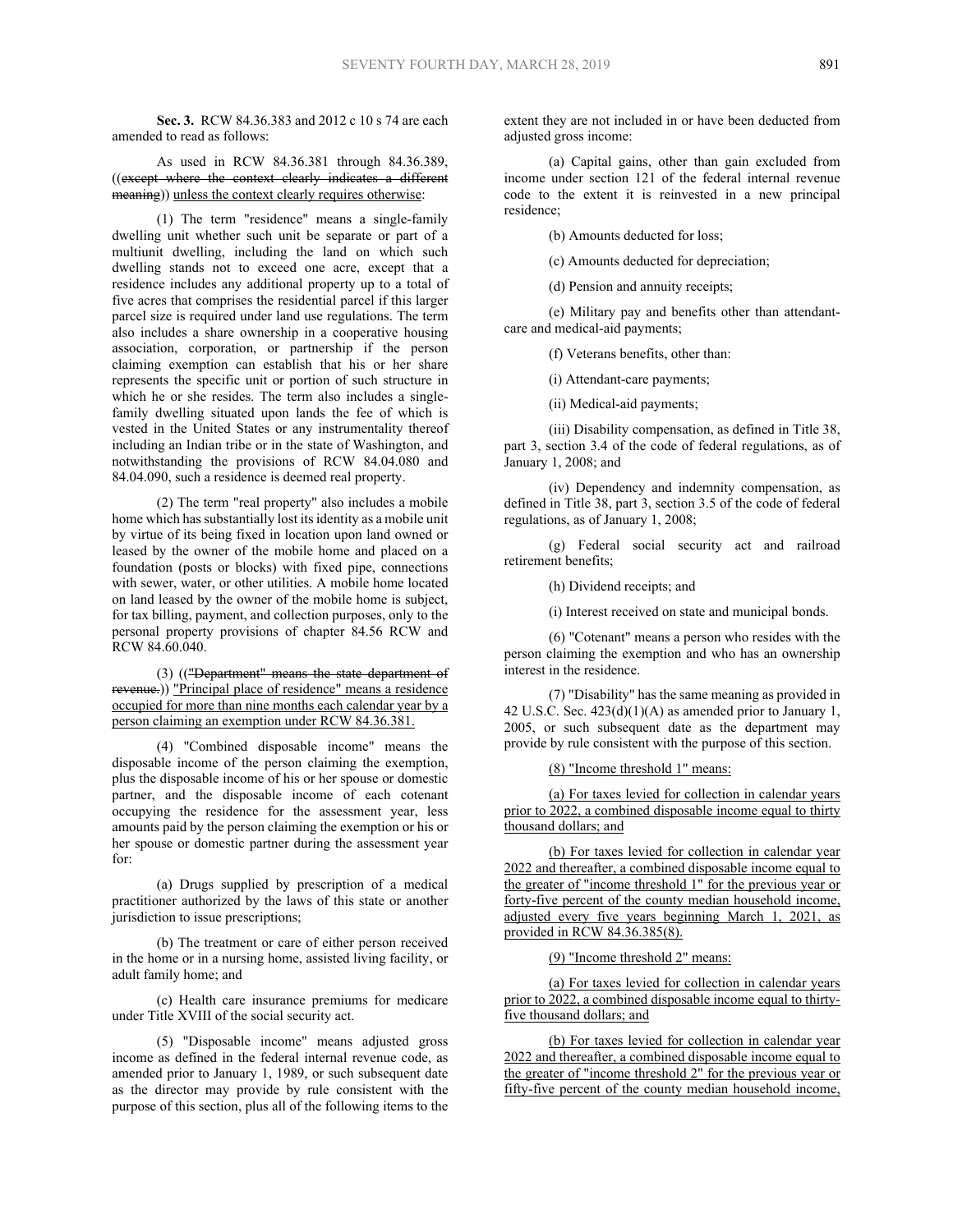adjusted every five years beginning March 1, 2021, as provided in RCW 84.36.385(8).

(10) "Income threshold 3" means:

(a) For taxes levied for collection in calendar years prior to 2022, a combined disposable income equal to forty thousand dollars; and

(b) For taxes levied for collection in calendar year 2022 and thereafter, a combined disposable income equal to the greater of "income threshold 3" for the previous year or sixty-five percent of the county median household income, adjusted every five years beginning March 1, 2021, as provided in RCW 84.36.385(8).

(11) "County median household income" means the median household income estimates for the state of Washington by county of the legal address of the principal place of residence, as published by the office of financial management.

**Sec. 4.** RCW 84.36.385 and 2011 c 174 s 106 are each amended to read as follows:

(1) A claim for exemption under RCW 84.36.381 as now or hereafter amended, may be made and filed at any time during the year for exemption from taxes payable the following year and thereafter and solely upon forms as prescribed and furnished by the department of revenue. However, an exemption from tax under RCW 84.36.381 continues for no more than six years unless a renewal application is filed as provided in subsection (3) of this section.

(2) A person granted an exemption under RCW 84.36.381 must inform the county assessor of any change in status affecting the person's entitlement to the exemption on forms prescribed and furnished by the department of revenue.

(3) Each person exempt from taxes under RCW 84.36.381 in 1993 and thereafter $((\cdot))$  must file with the county assessor a renewal application not later than December 31st of the year the assessor notifies such person of the requirement to file the renewal application. Renewal applications must be on forms prescribed and furnished by the department of revenue.

(4) At least once every six years, the county assessor must notify those persons receiving an exemption from taxes under RCW 84.36.381 of the requirement to file a renewal application. The county assessor may also require a renewal application following an amendment of the income requirements set forth in RCW 84.36.381.

(5) If the assessor finds that the applicant does not meet the qualifications as set forth in RCW 84.36.381, as now or hereafter amended, the claim or exemption must be denied but such denial is subject to appeal under the provisions of RCW 84.48.010 and in accordance with the provisions of RCW 84.40.038. If the applicant had received exemption in prior years based on erroneous information, the taxes must be collected subject to penalties as provided in RCW 84.40.130 for a period of not to exceed five years.

(6) The department and each local assessor is hereby directed to publicize the qualifications and manner of making claims under RCW 84.36.381 through 84.36.389, through communications media, including such paid advertisements or notices as it deems appropriate. Notice of the qualifications, method of making applications, the penalties for not reporting a change in status, and availability of further information must be included on or with property tax statements and revaluation notices for all residential property including mobile homes, except rental properties.

(7) The department must authorize an option for electronic filing of applications and renewal applications for the exemption under RCW 84.36.381.

(8) Beginning March 1, 2021, and by March 1st every fifth year thereafter, the department must publish updated income thresholds. The adjusted thresholds must be rounded to the nearest one dollar. If the income threshold adjustment is negative, the income threshold for the prior year continues to apply. The department must adjust income thresholds for each county to reflect the most recent year available of estimated county median household income, including preliminary estimates or projections, as published by the office of financial management. For the purposes of this subsection, "county median household income" has the same meaning as in RCW 84.36.383.

(9) Beginning December 1, 2021, and every fifth year thereafter, to assist the legislature in evaluating the extent to which the changes under this act are uniformly and equitably benefiting residential property owners across the state, the department, using data provided by county assessors, must submit a report to the legislature that includes the most recently available income thresholds for each county under RCW 84.36.381, the number of additional properties exempted under RCW 84.36.381 resulting from the changes under this act, and any other information the department deems relevant to the legislature's evaluation of the efficacy of this act in providing additional, uniform, and equitable statewide residential property tax relief.

**Sec. 5.** RCW 84.38.020 and 2006 c 62 s 2 are each amended to read as follows:

((Unless a different meaning is plainly required by the context, the following words and phrases as hereinafter used in this chapter shall have the following meanings:)) The definitions in this section apply throughout this chapter unless the context clearly requires otherwise.

 $(1)(a)$  "Claimant" means a person who either elects or is required under RCW 84.64.050 to defer payment of the special assessments and/or real property taxes accrued on the claimant's residence by filing a declaration to defer as provided by this chapter.

(b) When two or more individuals of a household file or seek to file a declaration to defer, they may determine between them as to who is the claimant  $((\frac{\text{shell}}{\text{shell}}\ \text{be}))$ .

(2) (("Department" means the state department of revenue.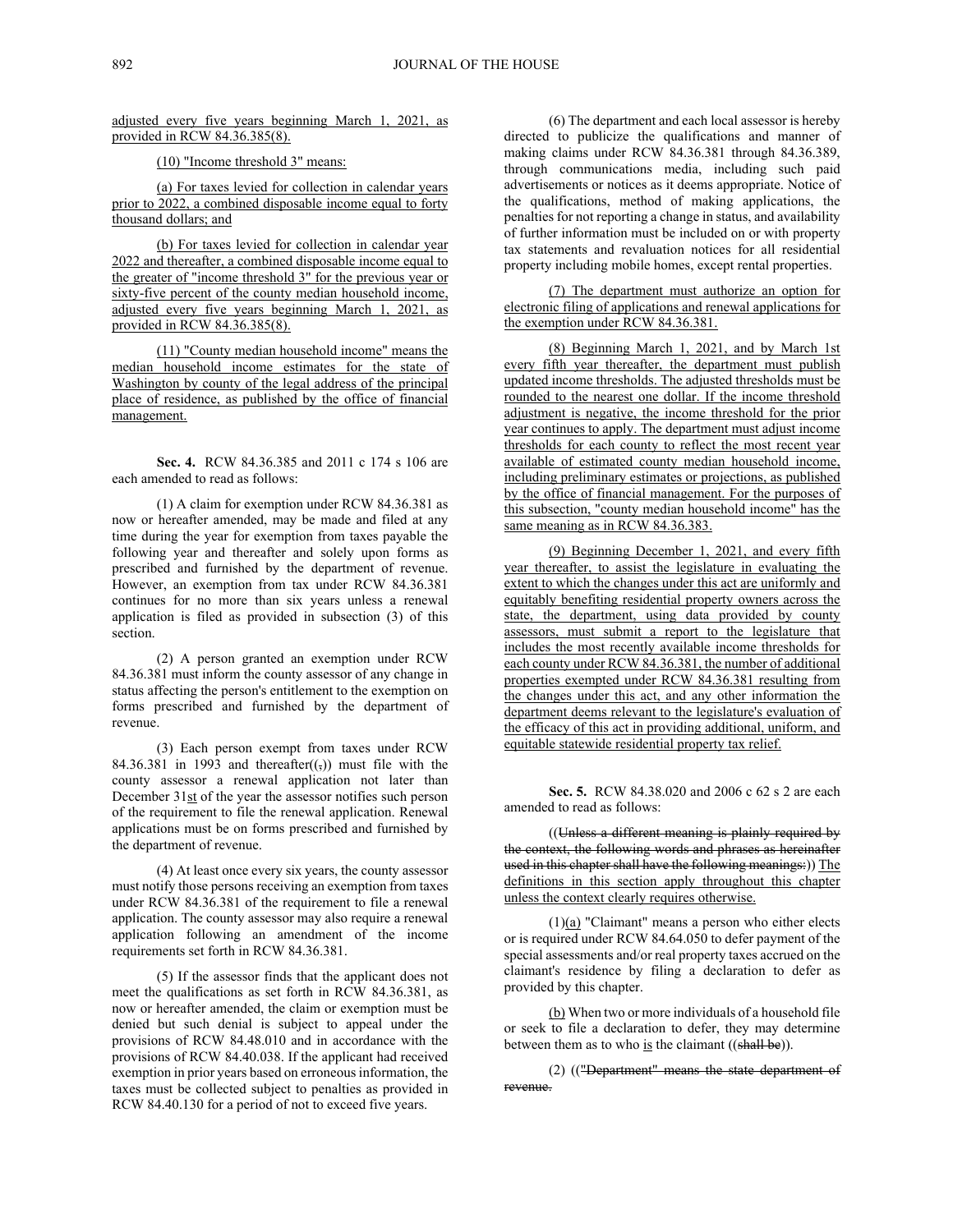(3))) "Devisee" means any person designated in a will to receive a disposition of real or personal property.

(3) "Equity value" means the amount by which the fair market value of a residence as determined from the records of the county assessor exceeds the total amount of any liens or other obligations against the property.

(4) "Heirs" means those persons, including the surviving spouse, who are entitled under the statutes of intestate succession to the property of a decedent.

(5) "Income threshold" means:

(a) For taxes levied for collection in calendar years prior to 2022, a combined disposable income equal to fortyfive thousand dollars; and

(b) For taxes levied for collection in calendar year 2022 or thereafter, a combined disposable income equal to the greater of the "income threshold" for the previous year, or seventy-five percent of the county median household income, adjusted every five years beginning March 1, 2021, as provided in RCW 84.36.385(8).

(6) "Local government" means any city, town, county, water-sewer district, public utility district, port district, irrigation district, flood control district, or any other municipal corporation, quasi-municipal corporation, or other political subdivision authorized to levy special assessments.

 $((\leftarrow{5}))$  (7) "Real property taxes" means ad valorem property taxes levied on a residence in this state in the preceding calendar year.

 $((\text{(6)}))$  (8) "Residence" has the meaning given in RCW 84.36.383.

 $((\overline{(7)}))$  (9) "Special assessment" means the charge or obligation imposed by a local government upon property specially benefited.

**Sec. 6.** RCW 84.38.030 and 2015 3rd sp.s. c 30 s 3 and 2015 c 86 s 313 are each reenacted and amended to read as follows:

A claimant may defer payment of special assessments and/or real property taxes on up to eighty percent of the amount of the claimant's equity value in the claimant's residence if the following conditions are met:

(1) The claimant must meet all requirements for an exemption for the residence under RCW 84.36.381, other than the age and income limits under RCW 84.36.381.

(2) The claimant must be sixty years of age or older on December 31st of the year in which the deferral claim is filed, or must have been, at the time of filing, retired from regular gainful employment by reason of disability as defined in RCW 84.36.383. However, any surviving spouse  $((er))$ , surviving domestic partner, heir, or devisee of a person who was receiving a deferral at the time of the person's death qualifies if the surviving spouse  $((\Theta$ <sub>r</sub>)), surviving domestic partner, heir, or devisee is fifty-seven years of age or older and otherwise meets the requirements of this section.

(3) The claimant must have a combined disposable income, as defined in RCW 84.36.383, ((of forty-five thousand dollars or less)) equal to or less than the income threshold.

(4) The claimant must have owned, at the time of filing, the residence on which the special assessment and/or real property taxes have been imposed. For purposes of this subsection, a residence owned by a marital community, owned by domestic partners, or owned by cotenants is deemed to be owned by each spouse, each domestic partner, or each cotenant. A claimant who has only a share ownership in cooperative housing, a life estate, a lease for life, or a revocable trust does not satisfy the ownership requirement.

(5) The claimant must have and keep in force fire and casualty insurance in sufficient amount to protect the interest of the state in the claimant's equity value. However, if the claimant fails to keep fire and casualty insurance in force to the extent of the state's interest in the claimant's equity value, the amount deferred may not exceed one hundred percent of the claimant's equity value in the land or lot only.

(6) In the case of special assessment deferral, the claimant must have opted for payment of such special assessments on the installment method if such method was available.

**Sec. 7.** RCW 84.38.070 and 2008 c 6 s 703 are each amended to read as follows:

If the claimant declaring his or her intention to defer special assessments or real property tax obligations under this chapter ceases to reside permanently on the property for which the declaration to defer is made between the date of filing the declaration and December 15th of that year, the deferral otherwise allowable under this chapter  $((shall))$  is not ((be)) allowed on such tax roll. However, this section ((shall)) does not apply where the claimant dies, leaving a spouse  $((\nleftrightarrow))$ , domestic partner, heir, or devisee surviving, who is also eligible for deferral of special assessment and/or property taxes.

**Sec. 8.** RCW 84.38.130 and 2008 c 6 s 704 are each amended to read as follows:

Special assessments and/or real property tax obligations deferred under this chapter  $((\frac{\text{shall}}{\text{shall}}))$  become payable together with interest as provided in RCW 84.38.100:

(1) Upon the sale of property which has a deferred special assessment and/or real property tax lien upon it.

(2) Upon the death of the claimant with an outstanding deferred special assessment and/or real property tax lien except a surviving spouse  $((er))$ , surviving domestic partner, heir, or devisee who is qualified under this chapter may elect to incur the special assessment and/or real property tax lien, which  $((\frac{\text{shell}}{\text{shell}}))$  is then  $((\frac{\text{be}}{\text{)}})$  payable by that spouse  $((or that))$ , domestic partner, heir, or devisee as provided in this section.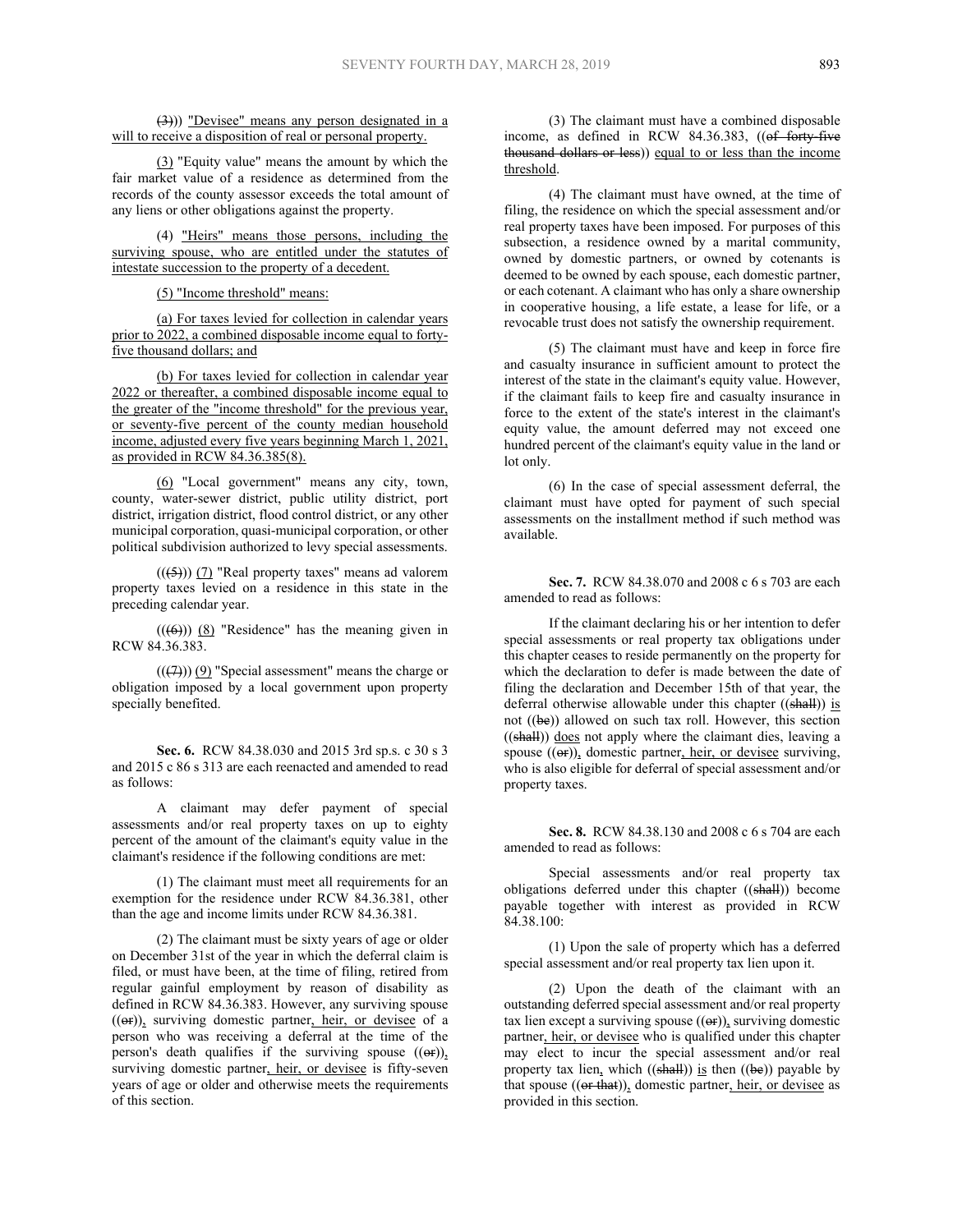(3) Upon the condemnation of property with a deferred special assessment and/or real property tax lien upon it by a public or private body exercising eminent domain power, except as otherwise provided in RCW 84.60.070.

(4) At such time as the claimant ceases to reside permanently in the residence upon which the deferral has been granted.

(5) Upon the failure of any condition set forth in RCW 84.38.030.

**Sec. 9.** RCW 84.38.150 and 2008 c 6 s 705 are each amended to read as follows:

(1) A surviving spouse  $((\Theta \mathbf{r}))$ , surviving domestic partner, heir, or devisee of the claimant may elect to continue the property in its deferred tax status if the property is the residence of the spouse  $((er))$ , domestic partner, heir, or devisee of the claimant and the spouse  $((\Theta$ r), domestic partner, heir, or devisee meets the requirements of this chapter.

(2) The election under this section to continue the property in its deferred status by the spouse  $((or the))$ , domestic partner, heir, or devisee of the claimant ((shall)) must be filed in the same manner as an original claim for deferral is filed under this chapter $((, not later than ninety$ days from the date of the claimant's death)). Thereupon, the property with respect to which the deferral of special assessments and/or real property taxes is claimed ((shall)) must continue to be treated as deferred property. When the property has been continued in its deferred status by the filing of the spouse  $((or the))$ , domestic partner, heir, or devisee of the claimant of an election under this section, the spouse  $((or the))$ , domestic partner, heir, or devisee of the claimant may continue the property in its deferred status in subsequent years by filing a claim under this chapter so long as the spouse  $((or the))$ , domestic partner, heir, or devisee meets the qualifications set out in this section.

NEW SECTION. **Sec. 10.** This act applies to taxes levied for collection in 2022 and thereafter.

NEW SECTION. **Sec. 11.** The provisions of RCW 82.32.805 and 82.32.808 do not apply to this act.

NEW SECTION. **Sec. 12.** This act takes effect March 1, 2021."

Correct the title.

Signed by Representatives Tarleton, Chair; Walen, Vice Chair; Chapman; Frame; Macri; Morris; Orwall; Springer; Vick and Wylie.

MINORITY recommendation: Do not pass. Signed by Representative Orcutt, Ranking Minority Member.

Referred to Committee on Rules for second reading.

April 6, 2019

SSB 5181 Prime Sponsor, Committee on Ways & Means: Concerning certain procedures upon initial detention under the involuntary treatment act. Reported by Committee on Appropriations

MAJORITY recommendation: Do pass as amended.

Strike everything after the enacting clause and insert the following:

"NEW SECTION. **Sec. 1.** A new section is added to chapter 71.05 RCW to read as follows:

(1) A person who under RCW 71.05.150 or 71.05.153 has been detained at a facility for seventy-twohour evaluation and treatment on the grounds that the person presents a likelihood of serious harm, but who has not been subsequently committed for involuntary treatment under RCW 71.05.240, may not have in his or her possession or control any firearm for a period of six months after the date that the person is detained.

(2) Before the discharge of a person who has been initially detained under RCW 71.05.150 or 71.05.153 on the grounds that the person presents a likelihood of serious harm, but has not been subsequently committed for involuntary treatment under RCW 71.05.240, the designated crisis responder shall inform the person orally and in writing that:

(a) He or she is prohibited from possessing or controlling any firearm for a period of six months;

(b) He or she must immediately surrender, for the six-month period, any concealed pistol license and any firearms that the person possesses or controls to the sheriff of the county or the chief of police of the municipality in which the person is domiciled;

(c) After the six-month suspension, the person's right to control or possess any firearm or concealed pistol license shall be automatically restored, absent further restrictions imposed by other law; and

(d) Upon discharge, the person may petition the superior court to have his or her right to possess a firearm restored before the six-month suspension period has elapsed by following the procedures provided in RCW 9.41.047(3).

(3)(a) A law enforcement agency holding any firearm that has been surrendered pursuant to this section shall, upon the request of the person from whom it was obtained, return the firearm at the expiration of the sixmonth suspension period, or prior to the expiration of the six-month period if the person's right to possess firearms has been restored by the court under RCW 9.41.047. The law enforcement agency must comply with the provisions of RCW 9.41.345 when returning a firearm pursuant to this section.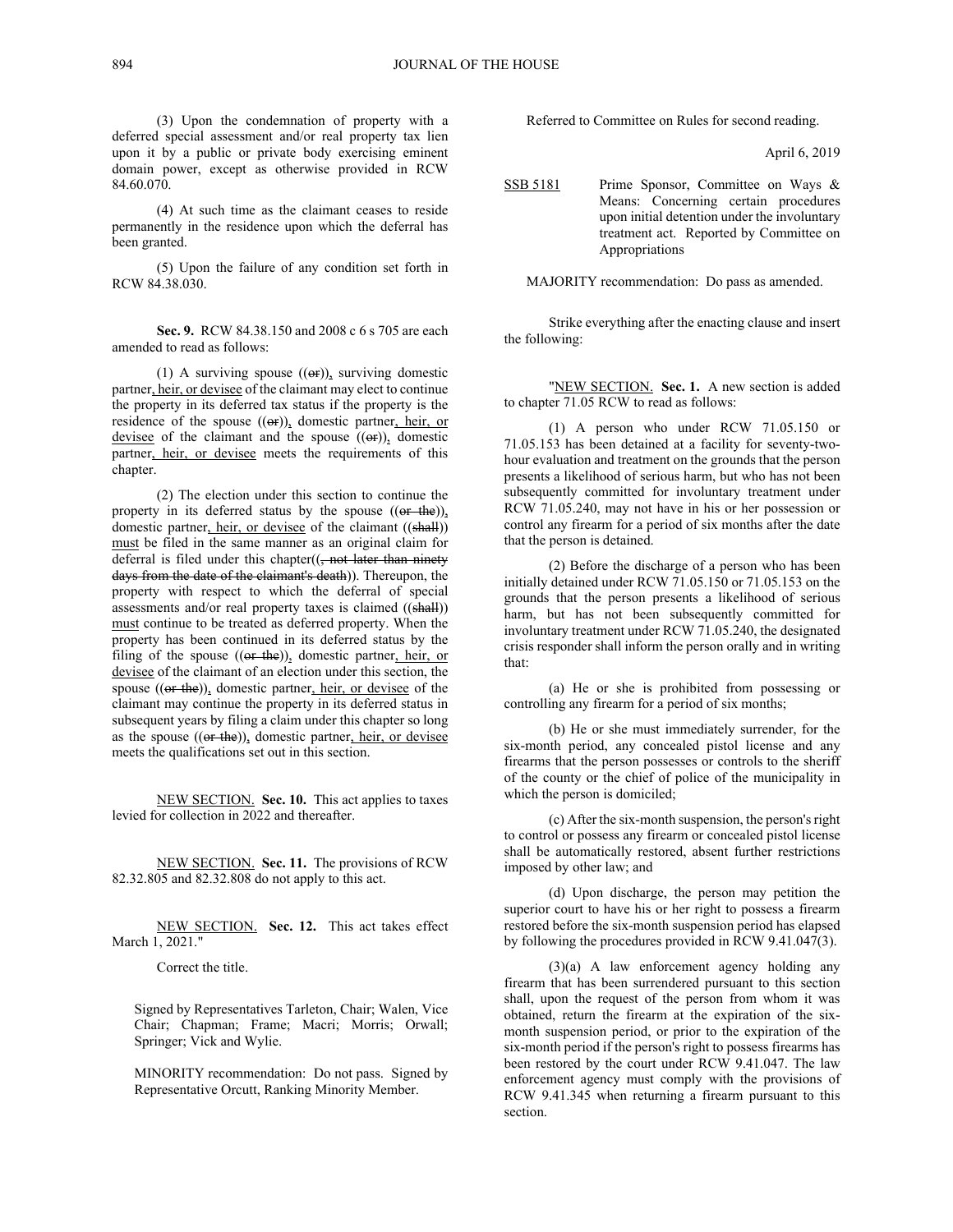(b) Any firearm surrendered pursuant to this section that remains unclaimed by the lawful owner shall be disposed of in accordance with the law enforcement agency's policies and procedures for the disposal of firearms in police custody.

NEW SECTION. **Sec. 2.** A new section is added to chapter 9.41 RCW to read as follows:

(1) When a designated crisis responder files a petition for initial detention under RCW 71.05.150 or 71.05.153 on the grounds that the person presents a likelihood of serious harm, the petition shall include a copy of the person's driver's license or identicard or comparable information. If the person is not subsequently committed for involuntary treatment under RCW 71.05.240, the court shall forward within three business days of the probable cause hearing a copy of the person's driver's license or identicard, or comparable information, along with the date of release from the facility, to the department of licensing and to the state patrol, who shall forward the information to the national instant criminal background check system index, denied persons file, created by the federal Brady handgun violence prevention act (P.L. 103-159). Upon expiration of the six-month period during which the person's right to possess a firearm is suspended as provided in section 1 of this act, the Washington state patrol shall forward to the national instant criminal background check system index, denied persons file, notice that the person's right to possess a firearm has been restored.

(2) Upon receipt of the information provided for by subsection (1) of this section, the department of licensing shall determine if the detained person has a concealed pistol license. If the person does have a concealed pistol license, the department of licensing shall immediately notify the license-issuing authority, which, upon receipt of such notification, shall immediately suspend the license for a period of six months from the date of the person's release from the facility.

(3) A person who is prohibited from possessing a firearm by reason of having been detained under RCW 71.05.150 or 71.05.153 may, upon discharge, petition the superior court to have his or her right to possess a firearm restored before the six-month suspension period has elapsed by following the procedures provided in RCW 9.41.047(3).

**Sec. 3.** RCW 9.41.047 and 2018 c 201 s 6001 are each amended to read as follows:

(1)(a) At the time a person is convicted or found not guilty by reason of insanity of an offense making the person ineligible to possess a firearm, or at the time a person is committed by court order under RCW 71.05.240, 71.05.320, 71.34.740, 71.34.750, or chapter 10.77 RCW for mental health treatment, the convicting or committing court shall notify the person, orally and in writing, that the person must immediately surrender any concealed pistol license and that the person may not possess a firearm unless his or her right to do so is restored by a court of record. For purposes of this

section a convicting court includes a court in which a person has been found not guilty by reason of insanity.

(b) The convicting or committing court shall forward within three judicial days after conviction or entry of the commitment order a copy of the person's driver's license or identicard, or comparable information, along with the date of conviction or commitment, to the department of licensing. When a person is committed by court order under RCW 71.05.240, 71.05.320, 71.34.740, 71.34.750, or chapter 10.77 RCW, for mental health treatment, the committing court also shall forward, within three judicial days after entry of the commitment order, a copy of the person's driver's license, or comparable information, along with the date of commitment, to the national instant criminal background check system index, denied persons file, created by the federal Brady handgun violence prevention act (P.L. 103-159). The petitioning party shall provide the court with the information required. If more than one commitment order is entered under one cause number, only one notification to the department of licensing and the national instant criminal background check system is required.

(2) Upon receipt of the information provided for by subsection (1) of this section, the department of licensing shall determine if the convicted or committed person has a concealed pistol license. If the person does have a concealed pistol license, the department of licensing shall immediately notify the license-issuing authority which, upon receipt of such notification, shall immediately revoke the license.

(3)(a) A person who is prohibited from possessing a firearm, by reason of having been involuntarily committed for mental health treatment under RCW 71.05.240, 71.05.320, 71.34.740, 71.34.750, chapter 10.77 RCW, or equivalent statutes of another jurisdiction, or by reason of having been detained under RCW 71.05.150 or 71.05.153, may, upon discharge, petition the superior court to have his or her right to possess a firearm restored.

(b) The petition must be brought in the superior court that ordered the involuntary commitment or the superior court of the county in which the petitioner resides.

(c) Except as provided in (d) and (e) of this subsection, the court shall restore the petitioner's right to possess a firearm if the petitioner proves by a preponderance of the evidence that:

(i) The petitioner is no longer required to participate in court-ordered inpatient or outpatient treatment;

(ii) The petitioner has successfully managed the condition related to the commitment or detention;

(iii) The petitioner no longer presents a substantial danger to himself or herself, or the public; and

(iv) The symptoms related to the commitment or detention are not reasonably likely to recur.

(d) If a preponderance of the evidence in the record supports a finding that the person petitioning the court has engaged in violence and that it is more likely than not that the person will engage in violence after his or her right to possess a firearm is restored, the person shall bear the burden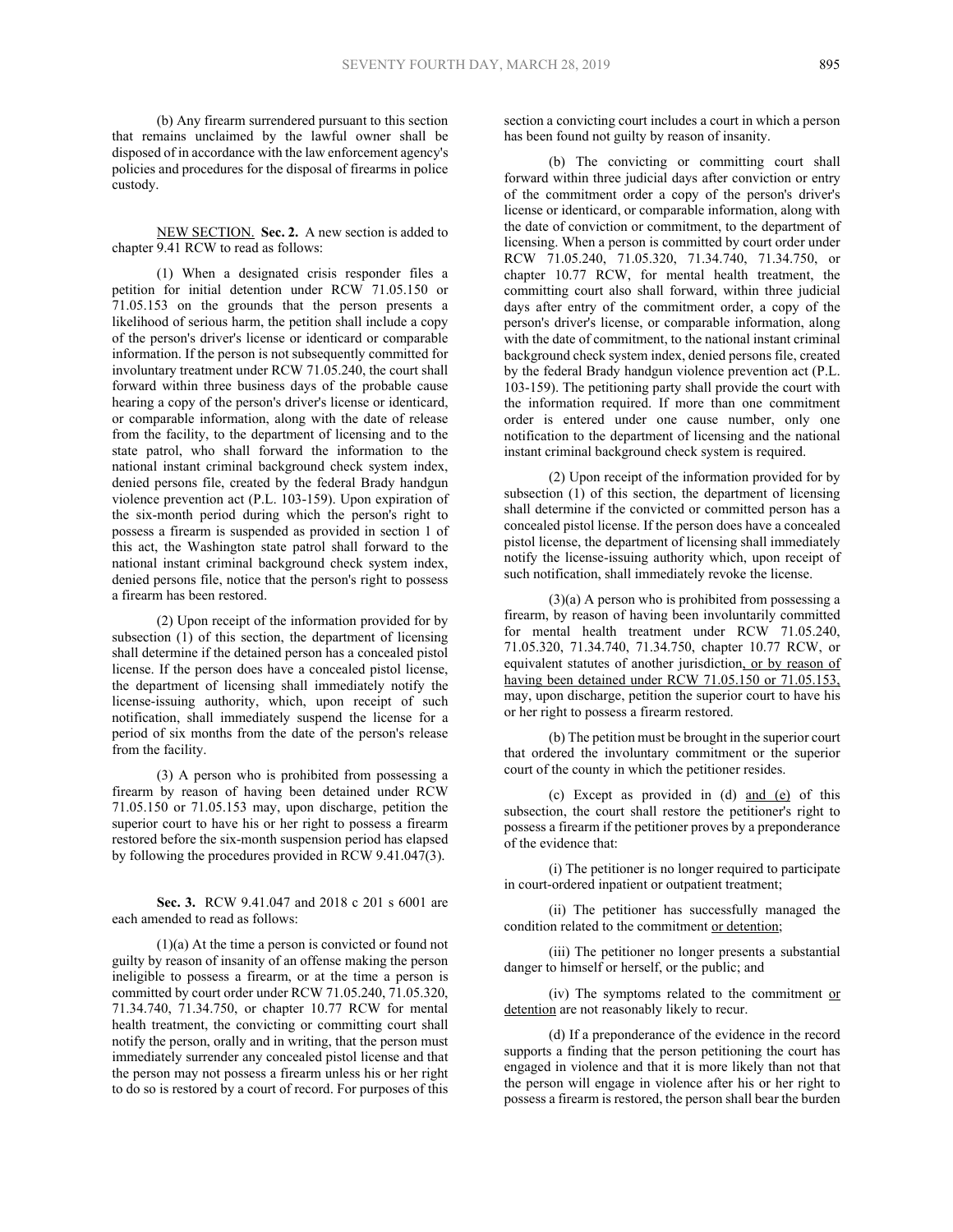of proving by clear, cogent, and convincing evidence that he or she does not present a substantial danger to the safety of others.

(e) If the petitioner seeks restoration after having been detained under RCW 71.05.150 or 71.05.153, the state shall bear the burden of proof to show, by a preponderance of the evidence, that the petitioner does not meet the restoration criteria in (c) of this subsection.

(f) When a person's right to possess a firearm has been restored under this subsection, the court shall forward, within three judicial days after entry of the restoration order, notification that the person's right to possess a firearm has been restored to the department of licensing, the health care authority, and the national instant criminal background check system index, denied persons file. In the case of a person whose right to possess a firearm has been suspended for six months as provided in section 1 of this act, the department of licensing shall forward notification of the restoration order to the licensing authority, which, upon receipt of such notification, shall immediately lift the suspension, restoring the license.

(4) No person who has been found not guilty by reason of insanity may petition a court for restoration of the right to possess a firearm unless the person meets the requirements for the restoration of the right to possess a firearm under RCW 9.41.040(4).

NEW SECTION. **Sec. 4.** If specific funding for the purposes of this act, referencing this act by bill or chapter number, is not provided by June 30, 2019, in the omnibus appropriations act, this act is null and void."

Correct the title.

Signed by Representatives Ormsby, Chair; Robinson, 1st Vice Chair; Bergquist, 2nd Vice Chair; Cody; Dolan; Fitzgibbon; Hansen; Hudgins; Jinkins; Macri; Pollet; Ryu; Senn; Springer; Stanford; Sullivan; Tarleton and Tharinger.

MINORITY recommendation: Do not pass. Signed by Representatives Stokesbary, Ranking Minority Member; MacEwen, Assistant Ranking Minority Member; Rude, Assistant Ranking Minority Member; Caldier; Chandler; Dye; Hoff; Kraft; Mosbrucker; Schmick; Steele; Sutherland; Volz and Ybarra.

Referred to Committee on Appropriations.

#### March 26, 2019

SB 5197 Prime Sponsor, Senator Hobbs: Concerning the Washington national guard postsecondary education grant program. Reported by Committee on Housing, Community Development & Veterans

MAJORITY recommendation: Do pass. Signed by Representatives Jenkin, Ranking Minority Member;

Gildon, Assistant Ranking Minority Member; Ryu, Chair; Morgan, Vice Chair; Barkis; Entenman; Frame; Leavitt and Reeves.

Referred to Committee on Appropriations.

April 6, 2019

SB 5310 Prime Sponsor, Senator Hunt: Correcting agency names and accounts in statutes to reflect the organizational structure, duties, and responsibilities of the office of financial management. Reported by Committee on Appropriations

MAJORITY recommendation: Do pass. Signed by Representatives Ormsby, Chair; Stokesbary, Ranking Minority Member; Robinson, 1st Vice Chair; Bergquist, 2nd Vice Chair; MacEwen, Assistant Ranking Minority Member; Rude, Assistant Ranking Minority Member; Caldier; Chandler; Cody; Dolan; Dye; Fitzgibbon; Hansen; Hoff; Hudgins; Jinkins; Kraft; Macri; Mosbrucker; Pollet; Ryu; Schmick; Senn; Springer; Stanford; Steele; Sullivan; Sutherland; Tarleton; Tharinger; Volz and Ybarra.

Referred to Committee on Appropriations.

April 8, 2019

E2SSB 5497 Prime Sponsor, Committee on Ways & Means: Establishing a statewide policy supporting Washington state's economy and immigrants' role in the workplace. Reported by Committee on Appropriations

MAJORITY recommendation: Do pass as amended by Committee on Appropriations and without amendment by Committee on Civil Rights & Judiciary.

Strike everything after the enacting clause and insert the following:

"NEW SECTION. **Sec. 1.** (1) The legislature finds that Washington state has a thriving economy that spans both east and west, and encompasses agriculture, food processing, timber, construction, health care, technology, and the hospitality industries.

(2) The legislature also finds that Washington employers rely on a diverse workforce to ensure the economic vitality of the state. Nearly one million Washingtonians are immigrants, which is one out of every seven people in the state. Immigrants make up over sixteen percent of the workforce. In addition, fifteen percent of all business owners in the state were born outside the country, and these business owners have a large impact on the economy through innovation and the creation of jobs. Immigrants make a significant contribution to the economic vitality of this state, and it is essential that the state have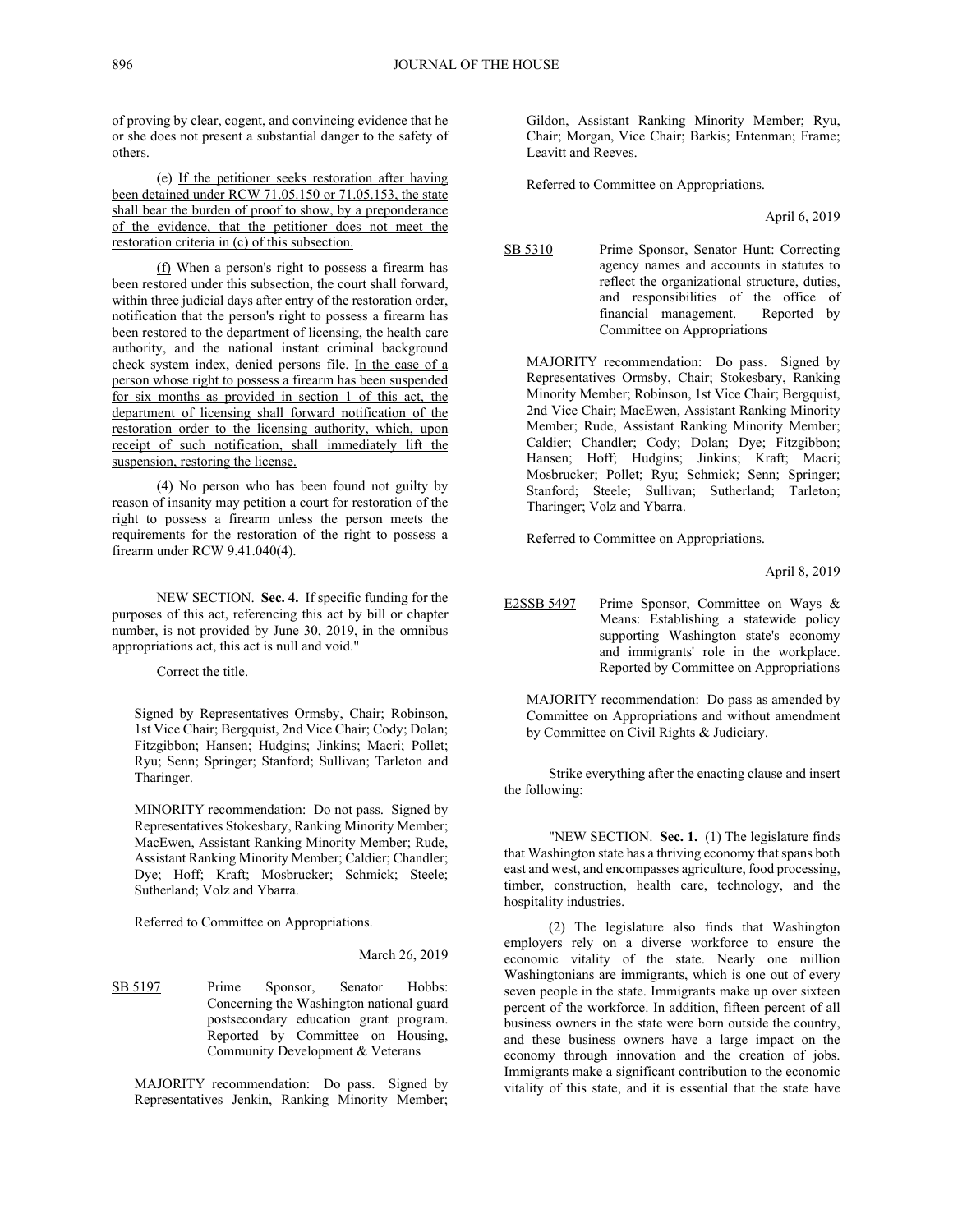policies that recognize their importance to Washington's economy.

(3) In recognition of this significant contribution to the overall prosperity and strength of Washington state, the legislature, therefore, has a substantial and compelling interest in ensuring the state of Washington remains a place where the rights and dignity of all residents are maintained and protected in order to keep Washington working.

NEW SECTION. **Sec. 2.** A new section is added to chapter 43.17 RCW to read as follows:

The definitions in this section apply throughout this section and sections 3 through 9 of this act unless the context clearly requires otherwise.

(1) "Civil immigration warrant" means any warrant for a violation of federal civil immigration law issued by a federal immigration authority. A "civil immigration warrant" includes, but is not limited to, administrative warrants issued on forms I-200 or I-203, or their successors, and civil immigration warrants entered in the national crime information center database.

(2) "Court order" means a directive issued by a judge or magistrate under the authority of Article III of the United States Constitution or Article IV of the Washington Constitution. A "court order" includes but is not limited to warrants and subpoenas.

(3) "Federal immigration authority" means any officer, employee, or person otherwise paid by or acting as an agent of the United States department of homeland security including but not limited to its subagencies, immigration and customs enforcement and customs and border protection, and any present or future divisions thereof, charged with immigration enforcement.

(4) "Health facility" has the same meaning as the term "health care facility" provided in RCW 70.175.020, and includes substance abuse treatment facilities.

(5) "Hold request" or "immigration detainer request" means a request from a federal immigration authority, without a court order, that a state or local law enforcement agency maintain custody of an individual currently in its custody beyond the time he or she would otherwise be eligible for release in order to facilitate transfer to a federal immigration authority. A "hold request" or "immigration detainer request" includes, but is not limited to, department of homeland security form I-247A or prior or subsequent versions of form I-247.

(6) "Immigration detention agreement" means any contract, agreement, intergovernmental service agreement, or memorandum of understanding that permits a state or local law enforcement agency to house or detain individuals for federal civil immigration violations.

(7) "Immigration or citizenship status" means as such status has been established to such individual under the immigration and nationality act.

(8) "Language services" includes but is not limited to translation, interpretation, training, or classes. Translation means written communication from one language to another while preserving the intent and essential meaning of the original text. Interpretation means transfer of an oral communication from one language to another.

(9) "Local government" means any governmental entity other than the state, federal agencies, or an operating system established under chapter 43.52 RCW. It includes, but is not limited to, cities, counties, school districts, and special purpose districts.

(10) "Local law enforcement agency" means any agency of a city, county, special district, or other political subdivision of the state that is a general authority Washington law enforcement agency, as defined by RCW 10.93.020, or that is authorized to operate jails or to maintain custody of individuals in jails; or to operate juvenile detention facilities or to maintain custody of individuals in juvenile detention facilities; or to monitor compliance with probation or parole conditions.

(11) "Notification request" means a request from a federal immigration authority that a state or local law enforcement agency inform a federal immigration authority of the release date and time in advance of the release of an individual in its custody. "Notification request" includes, but is not limited to, the department of homeland security's form I-247A, form I-247N, or prior or subsequent versions of such forms.

(12) "Physical custody of the department of corrections" means only those individuals detained in a state correctional facility but does not include minors detained pursuant to chapter 13.40 RCW, or individuals in community custody as defined in RCW 9.94A.030.

(13) "Public schools" means all public elementary and secondary schools under the jurisdiction of local governing boards or a charter school board and all institutions of higher education as defined in RCW 28B.10.016.

(14) "School resource officer" means commissioned law enforcement officer in the state of Washington with sworn authority to make arrests, deployed in community-oriented policing, and assigned by the employing police department or sheriff's office to work in schools to address crime and disorder problems, gangs, and drug activities affecting or occurring in or around K-12 schools. School resource officers should focus on keeping students out of the criminal justice system when possible and should not be used to attempt to impose criminal sanctions in matters that are more appropriately handled within the educational system.

(15) "State agency" has the same meaning as provided in RCW 42.56.010.

(16) "State law enforcement agency" means any agency of the state of Washington that:

(a) Is a general authority Washington law enforcement agency as defined by RCW 10.93.020;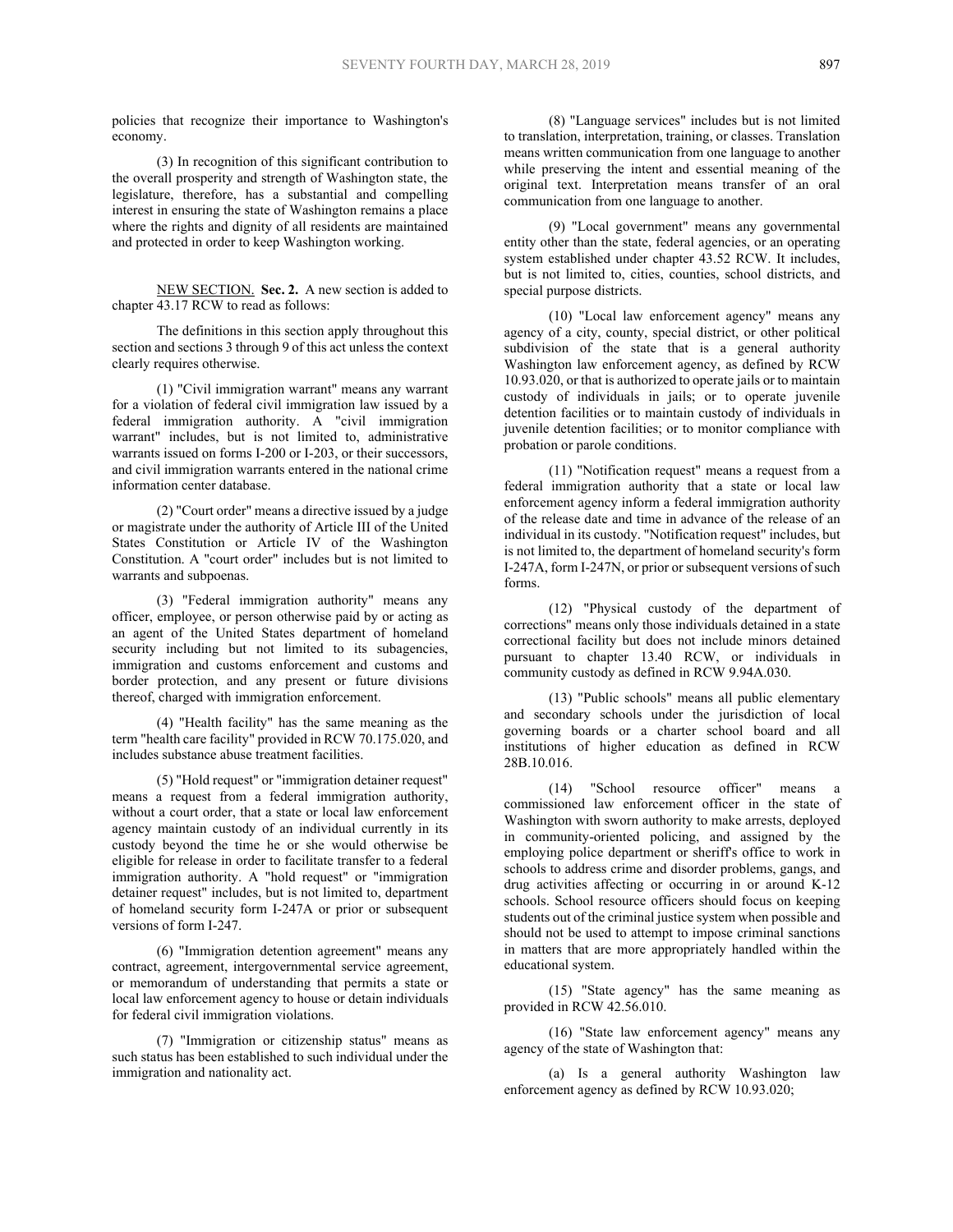(b) Is authorized to operate prisons or to maintain custody of individuals in prisons; or

(c) Is authorized to operate juvenile detention facilities or to maintain custody of individuals in juvenile detention facilities.

NEW SECTION. **Sec. 3.** A new section is added to chapter 43.330 RCW to read as follows:

(1) A keep Washington working statewide work group is established within the department. The work group must:

(a) Develop strategies with private sector businesses, labor, and immigrant advocacy organizations to support current and future industries across the state;

(b) Conduct research on methods to strengthen career pathways for immigrants and create and enhance partnerships with projected growth industries;

(c) Support business and agriculture leadership, civic groups, government, and immigrant advocacy organizations in a statewide effort to provide predictability and stability to the workforce in the agriculture industry; and

(d) Recommend approaches to improve Washington's ability to attract and retain immigrant business owners that provide new business and trade opportunities.

(2) The work group must consist of eleven representatives, each serving a term of three years, representing members from geographically diverse immigrant advocacy groups, professional associations representing business, labor organizations with a statewide presence, agriculture and immigrant legal interests, faithbased community nonprofit organizations, legal advocacy groups focusing on immigration and criminal justice, academic institutions, and law enforcement. The terms of the members must be staggered. Members of the work group must select a chair from among the membership. The work group must meet at least four times a year and hold meetings in various locations throughout the state. Following each meeting, the work group must report on its status, including meeting minutes and a meeting summary to the department. The department must provide a report to the legislature annually.

(3) In addition to the duties and powers described in RCW 43.330.040, it is the director's duty to provide support to the work group.

(4) The definitions in section 2 of this act apply to this section.

NEW SECTION. **Sec. 4.** A new section is added to chapter 43.10 RCW to read as follows:

(1) The attorney general, in consultation with appropriate stakeholders, must publish model policies within twelve months after the effective date of this section for limiting immigration enforcement to the fullest extent possible consistent with federal and state law at public

schools, health facilities operated by the state or a political subdivision of the state, courthouses, and shelters, to ensure they remain safe and accessible to all Washington residents, regardless of immigration or citizenship status.

(2) All public schools, health facilities either operated by the state or a political subdivision of the state, and courthouses must:

(a) Adopt necessary changes to policies consistent with the model policy; or

(b) Notify the attorney general that the agency is not adopting the changes to its policies consistent with the model policy, state the reasons that the agency is not adopting the changes, and provide the attorney general with a copy of the agency's policies.

(3) All other organizations and entities that provide services related to physical or mental health and wellness, education, or access to justice, are encouraged to adopt the model policy.

(4) Implementation of any policy under this section must be in accordance with state and federal law; policies, grants, waivers, or other requirements necessary to maintain funding; or other agreements related to the operation and functions of the organization, including databases within the organization.

(5) The definitions in section 2 of this act apply to this section.

NEW SECTION. **Sec. 5.** A new section is added to chapter 43.17 RCW to read as follows:

(1) Except as provided in subsection (3) of this section, no state agency, including law enforcement, may use agency funds, facilities, property, equipment, or personnel to investigate, enforce, cooperate with, or assist in the investigation or enforcement of any federal registration or surveillance programs or any other laws, rules, or policies that target Washington residents solely on the basis of race, religion, immigration, or citizenship status, or national or ethnic origin. This subsection does not apply to any program with the primary purpose of providing persons with services or benefits, or to RCW 9.94A.685.

(2) Except as provided in subsection (3) of this section, the state agencies listed in subsections (5) and (6) of this section shall review their policies and identify and make any changes necessary to ensure that:

(a) Information collected from individuals is limited to the minimum necessary to comply with subsection (3) of this section;

(b) Information collected from individuals is not disclosed except as necessary to comply with subsection (3) of this section or as permitted by state or federal law;

(c) Agency employees may not condition services or request information or proof regarding a person's immigration status, citizenship status, or place of birth; and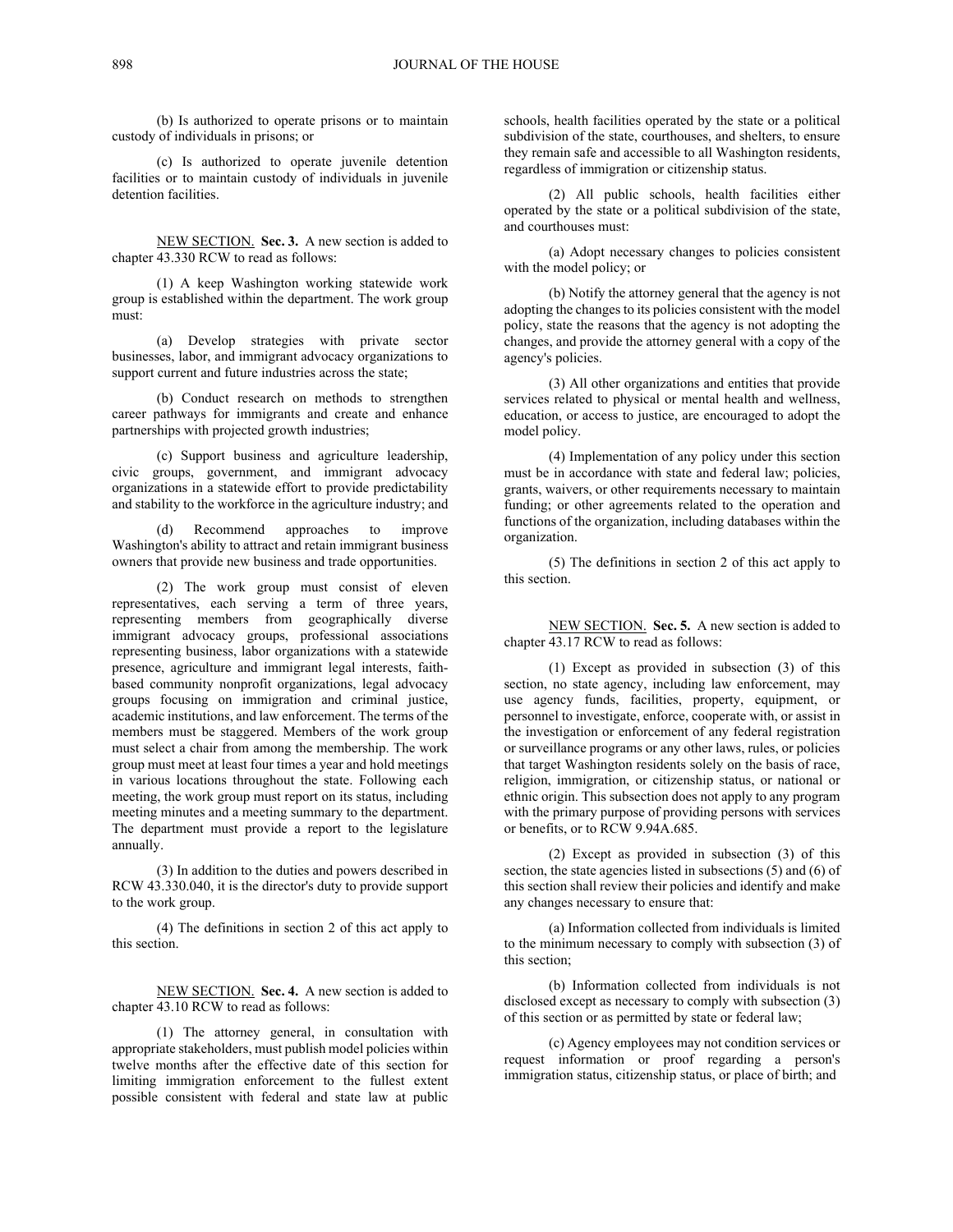(d) Public services are available to, and agency employees shall serve, all Washington residents without regard to immigration or citizenship status.

(3) Nothing in subsection (1) or (2) of this section prohibits the collection, use, or disclosure of information that is:

(a) Required to comply with state or federal law;

(b) In response to a lawfully issued court order;

(c) Necessary to perform agency duties, functions, or other business, as permitted by statute or rule, conducted by the agency that is not related to immigration enforcement;

(d) Required to comply with policies, grants, waivers, or other requirements necessary to maintain funding; or

(e) In the form of deidentified or aggregated data, including census data.

(4) Any changes to agency policies required by this section must be made as expeditiously as possible, consistent with agency procedures. Final policies must be published.

(5) The following state agencies shall begin implementation of this section within twelve months after the effective date of this section and demonstrate full compliance by December 1, 2021:

(a) Department of licensing;

(b) Department of labor and industries;

(c) Employment security department;

(d) Department of revenue;

(e) Department of health;

(f) Health care authority;

(g) Department of social and health services;

(h) Department of children, youth, and families;

(i) Office of the superintendent of public instruction;

(j) State patrol.

(6) The following state agencies may begin implementation of this section by December 1, 2021, and must demonstrate full compliance by December 1, 2023:

(a) Department of agriculture;

(b) Department of financial institutions;

(c) Department of fish and wildlife;

(d) Department of natural resources;

(e) Department of retirement systems;

(f) Department of services for the blind;

(g) Department of transportation.

NEW SECTION. **Sec. 6.** A new section is added to chapter  $\overline{10.93}$  RCW to read as follows:

(1) The definitions contained in section 2 of this act apply to this section.

(2) The legislature finds that it is not the primary purpose of state and local law enforcement agencies or school resource officers to enforce civil federal immigration law. The legislature further finds that the immigration status of an individual or an individual's presence in, entry, or reentry to, or employment in the United States alone, is not a matter for police action, and that United States federal immigration authority has primary jurisdiction for enforcement of the provisions of Title 8 U.S.C. dealing with illegal entry.

(3) School resource officers, when acting in their official capacity as a school resource officer, may not:

(a) Inquire into or collect information about an individual's immigration or citizenship status, or place of birth; or

(b) Provide information pursuant to notification requests from federal immigration authorities for the purposes of civil immigration enforcement, except as required by law.

(4) State and local law enforcement agencies may not:

(a) Inquire into or collect information about an individual's immigration or citizenship status, or place of birth unless there is a connection between such information and an investigation into a violation of state or local criminal law; or

(b) Provide information pursuant to notification requests from federal immigration authorities for the purposes of civil immigration enforcement, except as required by law.

(5) State and local law enforcement agencies may not provide nonpublicly available personal information about an individual, including individuals subject to community custody pursuant to RCW 9.94A.701 and 9.94A.702, to federal immigration authorities in a noncriminal matter, except as required by state or federal law.

 $(6)(a)$  State and local law enforcement agencies may not give federal immigration authorities access to interview individuals about a noncriminal matter while they are in custody, except as required by state or federal law, a court order, or by (b) of this subsection.

(b) Permission may be granted to a federal immigration authority to conduct an interview regarding federal immigration violations with a person who is in the custody of a state or local law enforcement agency if the person consents in writing to be interviewed. In order to obtain consent, agency staff shall provide the person with an oral explanation and a written consent form that explains the purpose of the interview, that the interview is voluntary, and that the person may decline to be interviewed or may choose to be interviewed only with the person's attorney present. The form must state explicitly that the person will not be punished or suffer retaliation for declining to be interviewed.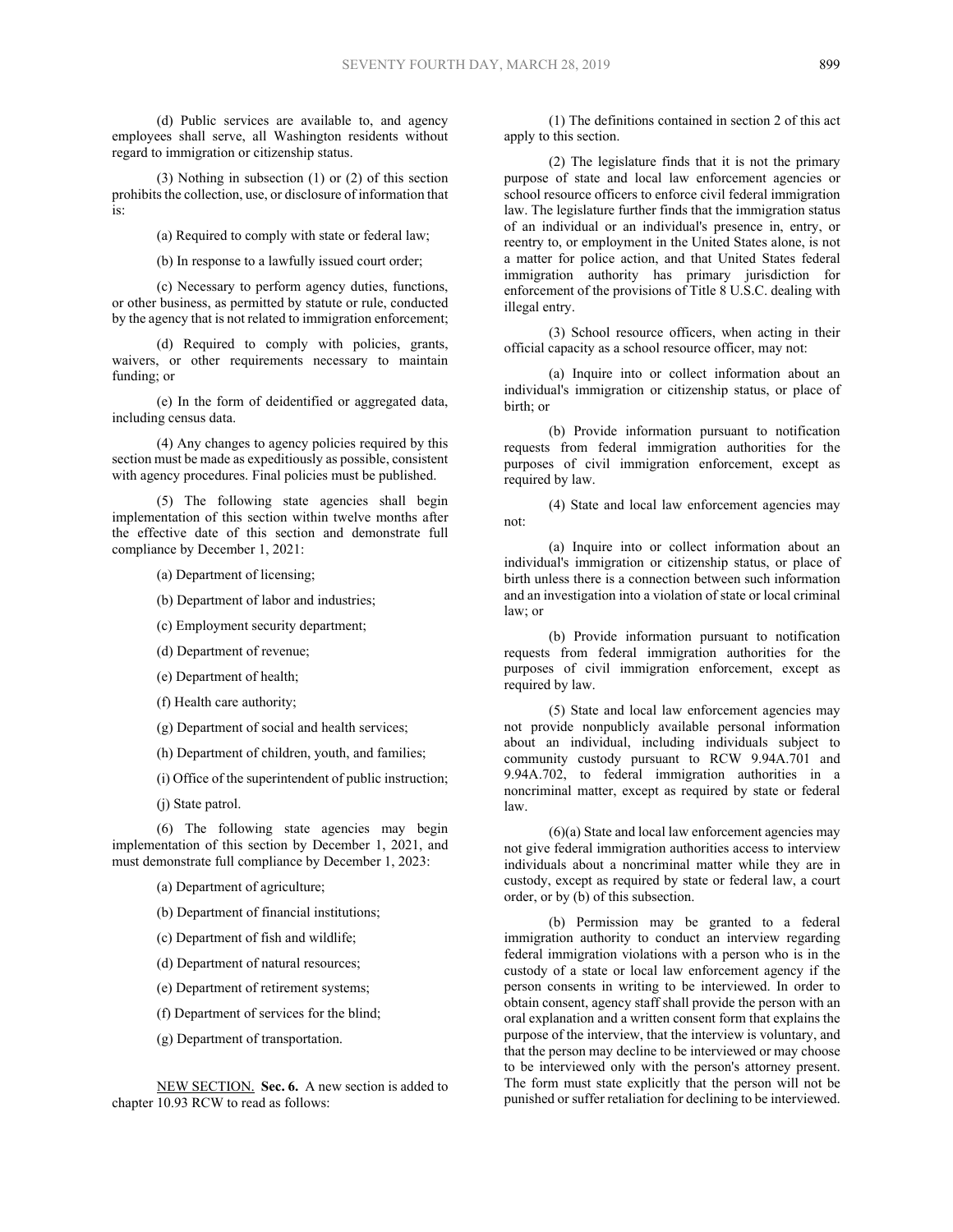The form must be available at least in English and Spanish and explained orally to a person who is unable to read the form, using, when necessary, an interpreter from the district communications center "language line" or other district resources.

(7) An individual may not be detained solely for the purpose of determining immigration status.

(8) An individual must not be taken into custody, or held in custody, solely for the purposes of determining immigration status or based solely on a civil immigration warrant, or an immigration hold request.

(9)(a) To ensure compliance with all treaty obligations, including consular notification, and state and federal laws, on the commitment or detainment of any individual, state and local law enforcement agencies must explain in writing:

(i) The individual's right to refuse to disclose their nationality, citizenship, or immigration status; and

(ii) That disclosure of their nationality, citizenship, or immigration status may result in civil or criminal immigration enforcement, including removal from the United States.

(b) Nothing in this subsection allows for any violation of subsection (4) of this section.

(10) A state and local government or law enforcement agency may not deny services, benefits, privileges, or opportunities to individuals in custody, or under community custody pursuant to RCW 9.94A.701 and 9.94A.702, or in probation status, on the basis of the presence of an immigration detainer, hold, notification request, or civil immigration warrant, except as required by law or as necessary for classification or placement purposes for individuals in the physical custody of the department of corrections.

(11) No state or local law enforcement officer may enter into any contract, agreement, or arrangement, whether written or oral, that would grant federal civil immigration enforcement authority or powers to state and local law enforcement officers, including but not limited to agreements created under 8 U.S.C. Sec. 1357(g), also known as 287(g) agreements.

(12)(a) No state agency or local government or law enforcement officer may enter into an immigration detention agreement. All immigration detention agreements must be terminated no later than one hundred eighty days after the effective date of this section, except as provided in (b) of this subsection.

(b) Any immigration detention agreement in effect prior to January 1, 2019, and under which a payment was made between July 1, 2017, and December 31, 2018, may remain in effect until the date of completion or December 31, 2021, whichever is earlier.

(13) No state or local law enforcement agency or school resource officer may enter into or renew a contract for the provision of language services from federal

immigration authorities, nor may any language services be accepted from such for free or otherwise.

(14) The department of corrections may not give federal immigration authorities access to interview individuals about federal immigration violations while they are in custody, except as required by state or federal law or by court order, unless such individuals consent to be interviewed in writing. Before agreeing to be interviewed, individuals must be advised that they will not be punished or suffer retaliation for declining to be interviewed.

(15) Subsections (3) through (6) of this section do not apply to individuals who are in the physical custody of the department of corrections.

(16) Nothing in this section prohibits the collection, use, or disclosure of information that is:

(a) Required to comply with state or federal law; or

(b) In response to a lawfully issued court order.

NEW SECTION. **Sec. 7.** To ensure state and law enforcement agencies are able to foster the community trust necessary to maintain public safety, within twelve months of the effective date of this section, the attorney general must, in consultation with appropriate stakeholders, publish model policies, guidance, and training recommendations consistent with this act and state and local law, aimed at ensuring that state and local law enforcement duties are carried out in a manner that limits, to the fullest extent practicable and consistent with federal and state law, engagement with federal immigration authorities for the purpose of immigration enforcement. All state and local law enforcement agencies must either:

(1) Adopt policies consistent with that guidance; or

(2) Notify the attorney general that the agency is not adopting the guidance and model policies, state the reasons that the agency is not adopting the model policies and guidance, and provide the attorney general with a copy of the agency's policies to ensure compliance with this act.

NEW SECTION. **Sec. 8.** No section of this act is intended to limit or prohibit any state or local agency or officer from:

(1) Sending to, or receiving from, federal immigration authorities the citizenship or immigration status of a person, or maintaining such information, or exchanging the citizenship or immigration status of an individual with any other federal, state, or local government agency, in accordance with 8 U.S.C. Sec. 1373; or

(2) Complying with any other state or federal law.

NEW SECTION. **Sec. 9.** If any part of this act is found to be in conflict with federal requirements that are a prescribed condition to the allocation of federal funds to the state, the conflicting part of this act is inoperative solely to the extent of the conflict and with respect to the agencies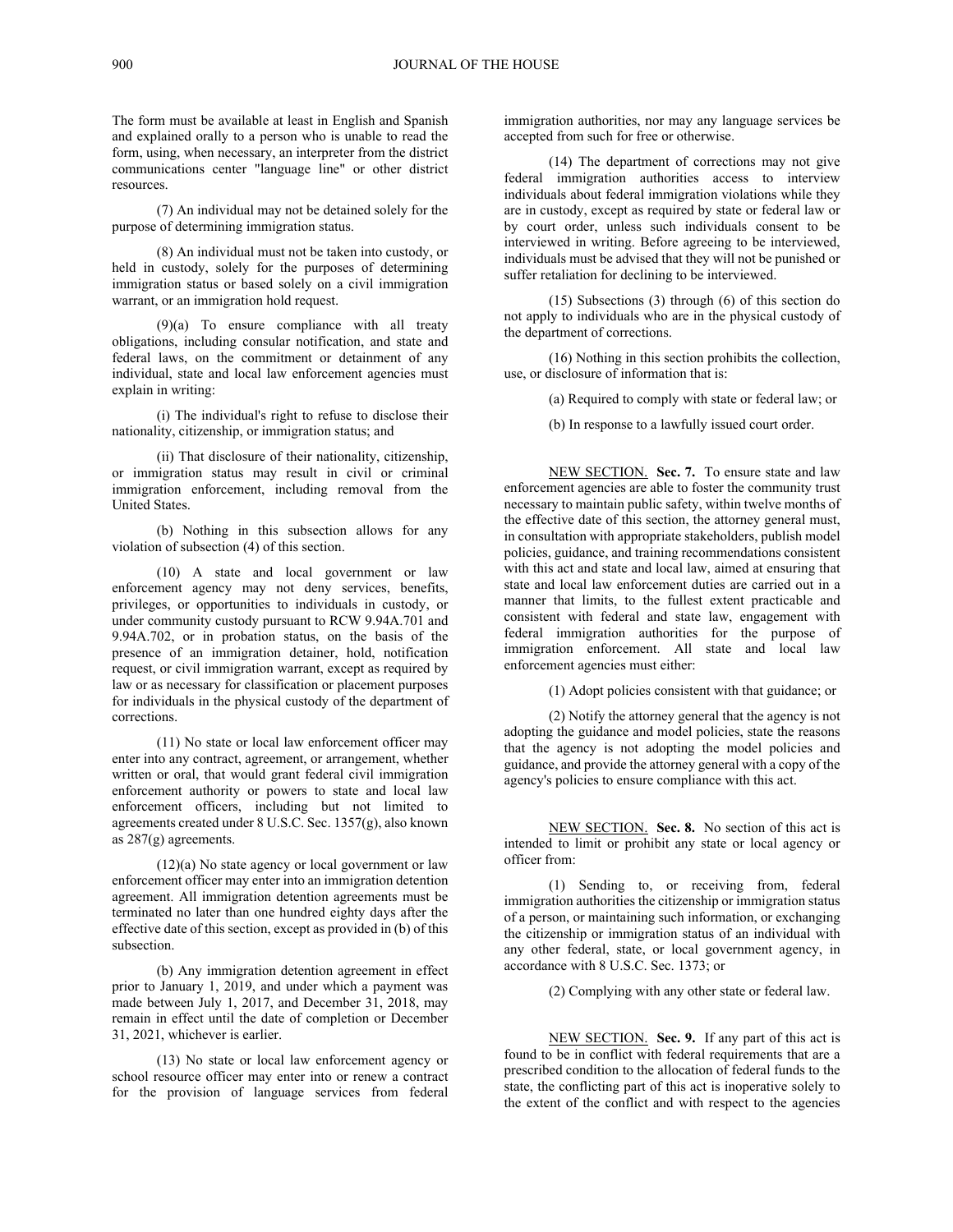directly affected, and this finding does not affect the operation of the remainder of this act in its application to the agencies concerned. Rules adopted under this act must meet federal requirements that are a necessary condition to the receipt of federal funds by the state.

NEW SECTION. **Sec. 10.** The following acts or parts of acts are each repealed:

(1)RCW 10.70.140 (Aliens committed—Notice to immigration authority) and 1992 c 7 s 29 & 1925 ex.s. c 169 s 1; and

(2)RCW 10.70.150 (Aliens committed—Copies of clerk's records) and 1925 ex.s. c 169 s 2.

NEW SECTION. **Sec. 11.** If specific funding for the purposes of this act, referencing this act by bill or chapter number, is not provided by June 30, 2019, in the omnibus appropriations act, this act is null and void.

NEW SECTION. **Sec. 12.** This act is necessary for the immediate preservation of the public peace, health, or safety, or support of the state government and its existing public institutions, and takes effect immediately."

Correct the title.

Signed by Representatives Ormsby, Chair; Robinson, 1st Vice Chair; Bergquist, 2nd Vice Chair; Cody; Dolan; Fitzgibbon; Hansen; Hudgins; Jinkins; Macri; Pettigrew; Pollet; Ryu; Senn; Springer; Stanford; Sullivan; Tarleton and Tharinger.

MINORITY recommendation: Do not pass. Signed by Representatives Stokesbary, Ranking Minority Member; MacEwen, Assistant Ranking Minority Member; Rude, Assistant Ranking Minority Member; Caldier; Chandler; Dye; Hoff; Kraft; Mosbrucker; Schmick; Steele; Sutherland and Ybarra.

Referred to Committee on Appropriations.

## March 26, 2019

SB 5508 Prime Sponsor, Senator Fortunato: Clarifying background check requirements for an application for a concealed pistol license. Reported by Committee on Civil Rights & Judiciary

MAJORITY recommendation: Do pass as amended.

Strike everything after the enacting clause and insert the following:

"**Sec. 1.** RCW 9.41.070 and 2018 c 226 s 2 and 2018 c 201 s 6002 are each reenacted and amended to read as follows:

(1) The chief of police of a municipality or the sheriff of a county shall within thirty days after the filing of an application of any person, issue a license to such person to carry a pistol concealed on his or her person within this state for five years from date of issue, for the purposes of protection or while engaged in business, sport, or while traveling. However, if the applicant does not have a valid permanent Washington driver's license or Washington state identification card or has not been a resident of the state for the previous consecutive ninety days, the issuing authority shall have up to sixty days after the filing of the application to issue a license. The issuing authority shall not refuse to accept completed applications for concealed pistol licenses during regular business hours.

The applicant's constitutional right to bear arms shall not be denied, unless:

(a) He or she is ineligible to possess a firearm under the provisions of RCW 9.41.040 or 9.41.045, or is prohibited from possessing a firearm under federal law;

(b) The applicant's concealed pistol license is in a revoked status;

(c) He or she is under twenty-one years of age;

(d) He or she is subject to a court order or injunction regarding firearms pursuant to chapter $((s))$  7.90, 7.92, or 7.94 RCW, or RCW 9A.46.080, 10.14.080, 10.99.040, 10.99.045, 26.09.050, 26.09.060, 26.10.040, 26.10.115,  $((26.26.130))$   $26.26B.020$ ,  $26.50.060$ ,  $26.50.070$ , or 26.26.590;

(e) He or she is free on bond or personal recognizance pending trial, appeal, or sentencing for a felony offense;

(f) He or she has an outstanding warrant for his or her arrest from any court of competent jurisdiction for a felony or misdemeanor; or

(g) He or she has been ordered to forfeit a firearm under RCW 9.41.098(1)(e) within one year before filing an application to carry a pistol concealed on his or her person.

No person convicted of a felony may have his or her right to possess firearms restored or his or her privilege to carry a concealed pistol restored, unless the person has been granted relief from disabilities by the attorney general under 18 U.S.C. Sec. 925(c), or RCW 9.41.040 (3) or (4) applies.

(2)(a) The issuing authority shall conduct a check through the national instant criminal background check system, the Washington state patrol electronic database, the health care authority electronic database, and with other agencies or resources as appropriate, to determine whether the applicant is ineligible under RCW 9.41.040 or 9.41.045 to possess a firearm, or is prohibited from possessing a firearm under federal law, and therefore ineligible for a concealed pistol license.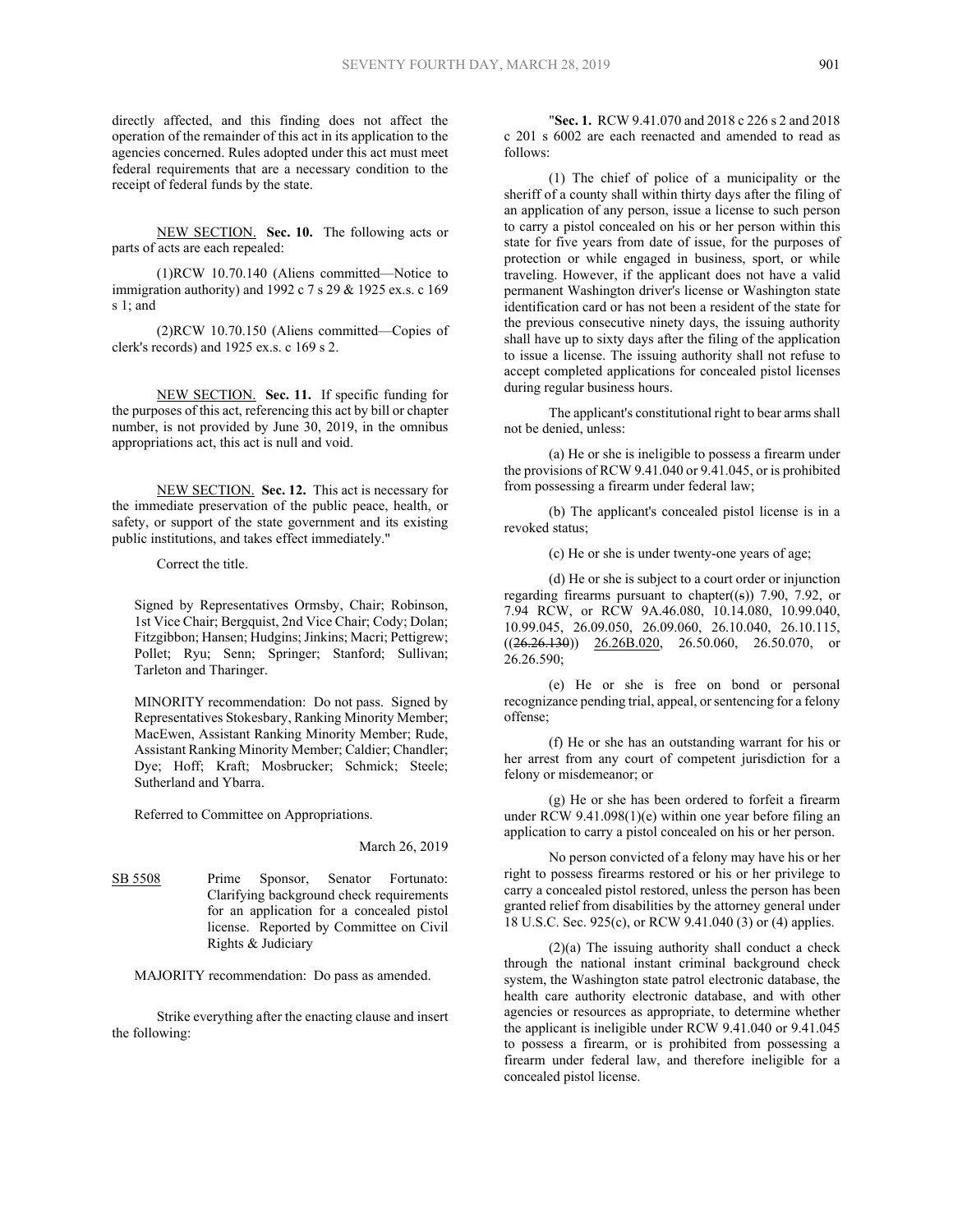(b) The issuing authority shall deny a permit to anyone who is found to be prohibited from possessing a firearm under federal or state law.

(c) (a) and (b) of this subsection ((applies)) apply whether the applicant is applying for a new concealed pistol license or to renew a concealed pistol license.

(d) A background check for an original license must be conducted through the Washington state patrol criminal identification section and shall include a national check from the federal bureau of investigation through the submission of fingerprints. The results will be returned to the issuing authority. The applicant may request and receive a copy of the results of the background check from the issuing authority. If the applicant seeks to amend or correct their record, the applicant must contact the Washington state patrol for a Washington state record or the federal bureau of investigation for records from other jurisdictions.

(3) Any person whose firearms rights have been restricted and who has been granted relief from disabilities by the attorney general under 18 U.S.C. Sec. 925(c) or who is exempt under 18 U.S.C. Sec. 921(a)(20)(A) shall have his or her right to acquire, receive, transfer, ship, transport, carry, and possess firearms in accordance with Washington state law restored except as otherwise prohibited by this chapter.

(4) The license application shall bear the full name, residential address, telephone number at the option of the applicant, email address at the option of the applicant, date and place of birth, race, gender, description, a complete set of fingerprints, and signature of the licensee, and the licensee's driver's license number or state identification card number if used for identification in applying for the license. A signed application for a concealed pistol license shall constitute a waiver of confidentiality and written request that the health care authority, mental health institutions, and other health care facilities release information relevant to the applicant's eligibility for a concealed pistol license to an inquiring court or law enforcement agency.

The application for an original license shall include a complete set of fingerprints to be forwarded to the Washington state patrol.

The license and application shall contain a warning substantially as follows:

> CAUTION: Although state and local laws do not differ, federal law and state law on the possession of firearms differ. If you are prohibited by federal law from possessing a firearm, you may be prosecuted in federal court. A state license is not a defense to a federal prosecution.

The license shall contain a description of the major differences between state and federal law and an explanation of the fact that local laws and ordinances on firearms are preempted by state law and must be consistent with state law.

The application shall contain questions about the applicant's eligibility under RCW 9.41.040 and federal law

to possess a pistol, the applicant's place of birth, and whether the applicant is a United States citizen. If the applicant is not a United States citizen, the applicant must provide the applicant's country of citizenship, United States issued alien number or admission number, and the basis on which the applicant claims to be exempt from federal prohibitions on firearm possession by aliens. The applicant shall not be required to produce a birth certificate or other evidence of citizenship. A person who is not a citizen of the United States shall, if applicable, meet the additional requirements of RCW 9.41.173 and produce proof of compliance with RCW 9.41.173 upon application. The license may be in triplicate or in a form to be prescribed by the department of licensing.

A photograph of the applicant may be required as part of the application and printed on the face of the license.

The original thereof shall be delivered to the licensee, the duplicate shall within seven days be sent to the director of licensing and the triplicate shall be preserved for six years, by the authority issuing the license.

The department of licensing shall make available to law enforcement and corrections agencies, in an on-line format, all information received under this subsection.

(5) The nonrefundable fee, paid upon application, for the original five-year license shall be thirty-six dollars plus additional charges imposed by the federal bureau of investigation that are passed on to the applicant. No other state or local branch or unit of government may impose any additional charges on the applicant for the issuance of the license.

The fee shall be distributed as follows:

(a) Fifteen dollars shall be paid to the state general fund;

(b) Four dollars shall be paid to the agency taking the fingerprints of the person licensed;

(c) Fourteen dollars shall be paid to the issuing authority for the purpose of enforcing this chapter;

(d) Two dollars and sixteen cents to the firearms range account in the general fund; and

(e) Eighty-four cents to the concealed pistol license renewal notification account created in RCW 43.79.540.

(6) The nonrefundable fee for the renewal of such license shall be thirty-two dollars. No other branch or unit of government may impose any additional charges on the applicant for the renewal of the license.

The renewal fee shall be distributed as follows:

(a) Fifteen dollars shall be paid to the state general fund;

(b) Fourteen dollars shall be paid to the issuing authority for the purpose of enforcing this chapter;

(c) Two dollars and sixteen cents to the firearms range account in the general fund; and

(d) Eighty-four cents to the concealed pistol license renewal notification account created in RCW 43.79.540.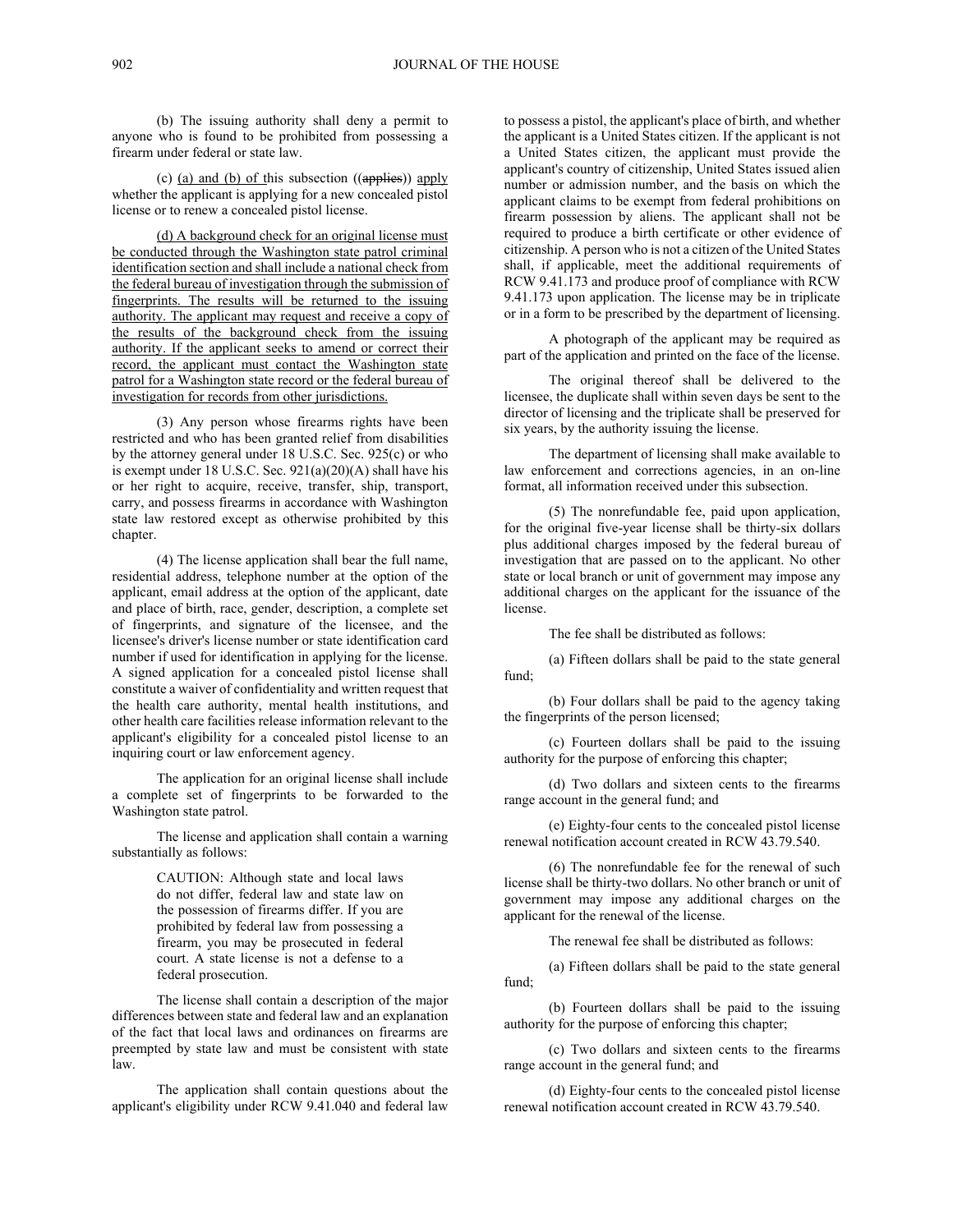(7) The nonrefundable fee for replacement of lost or damaged licenses is ten dollars to be paid to the issuing authority.

(8) Payment shall be by cash, check, or money order at the option of the applicant. Additional methods of payment may be allowed at the option of the issuing authority.

 $(9)(a)$  A licensee may renew a license if the licensee applies for renewal within ninety days before or after the expiration date of the license. A license so renewed shall take effect on the expiration date of the prior license. A licensee renewing after the expiration date of the license must pay a late renewal penalty of ten dollars in addition to the renewal fee specified in subsection (6) of this section. The fee shall be distributed as follows:

(i) Three dollars shall be deposited in the state wildlife account and used exclusively first for the printing and distribution of a pamphlet on the legal limits of the use of firearms, firearms safety, and the preemptive nature of state law, and subsequently the support of volunteer instructors in the basic firearms safety training program conducted by the department of fish and wildlife. The pamphlet shall be given to each applicant for a license; and

(ii) Seven dollars shall be paid to the issuing authority for the purpose of enforcing this chapter.

(b) Beginning with concealed pistol licenses that expire on or after August 1, 2018, the department of licensing shall mail a renewal notice approximately ninety days before the license expiration date to the licensee at the address listed on the concealed pistol license application, or to the licensee's new address if the licensee has notified the department of licensing of a change of address. Alternatively, if the licensee provides an email address at the time of license application, the department of licensing may send the renewal notice to the licensee's email address. The notice must contain the date the concealed pistol license will expire, the amount of renewal fee, the penalty for late renewal, and instructions on how to renew the license.

(10) Notwithstanding the requirements of subsections (1) through (9) of this section, the chief of police of the municipality or the sheriff of the county of the applicant's residence may issue a temporary emergency license for good cause pending review under subsection (1) of this section. However, a temporary emergency license issued under this subsection shall not exempt the holder of the license from any records check requirement. Temporary emergency licenses shall be easily distinguishable from regular licenses.

(11) A political subdivision of the state shall not modify the requirements of this section or chapter, nor may a political subdivision ask the applicant to voluntarily submit any information not required by this section.

(12) A person who knowingly makes a false statement regarding citizenship or identity on an application for a concealed pistol license is guilty of false swearing under RCW 9A.72.040. In addition to any other penalty provided for by law, the concealed pistol license of a person

who knowingly makes a false statement shall be revoked, and the person shall be permanently ineligible for a concealed pistol license.

(13) A person may apply for a concealed pistol license:

(a) To the municipality or to the county in which the applicant resides if the applicant resides in a municipality;

(b) To the county in which the applicant resides if the applicant resides in an unincorporated area; or

(c) Anywhere in the state if the applicant is a nonresident.

(14) Any person who, as a member of the armed forces, including the national guard and armed forces reserves, is unable to renew his or her license under subsections (6) and (9) of this section because of the person's assignment, reassignment, or deployment for out-of-state military service may renew his or her license within ninety days after the person returns to this state from out-of-state military service, if the person provides the following to the issuing authority no later than ninety days after the person's date of discharge or assignment, reassignment, or deployment back to this state: (a) A copy of the person's original order designating the specific period of assignment, reassignment, or deployment for out-of-state military service, and (b) if appropriate, a copy of the person's discharge or amended or subsequent assignment, reassignment, or deployment order back to this state. A license so renewed under this subsection (14) shall take effect on the expiration date of the prior license. A licensee renewing after the expiration date of the license under this subsection (14) shall pay only the renewal fee specified in subsection (6) of this section and shall not be required to pay a late renewal penalty in addition to the renewal fee.

NEW SECTION. **Sec. 2.** This act is necessary for the immediate preservation of the public peace, health, or safety, or support of the state government and its existing public institutions, and takes effect immediately."

Correct the title.

Signed by Representatives Jinkins, Chair; Thai, Vice Chair; Irwin, Ranking Minority Member; Dufault, Assistant Ranking Minority Member; Goodman; Graham; Hansen; Kilduff; Kirby; Klippert; Orwall; Shea; Valdez; Walen and Ybarra.

Referred to Committee on Rules for second reading.

March 26, 2019

SB 5551 Prime Sponsor, Senator Dhingra: Concerning courthouse facility dog assistance for testifying witnesses. Reported by Committee on Civil Rights & Judiciary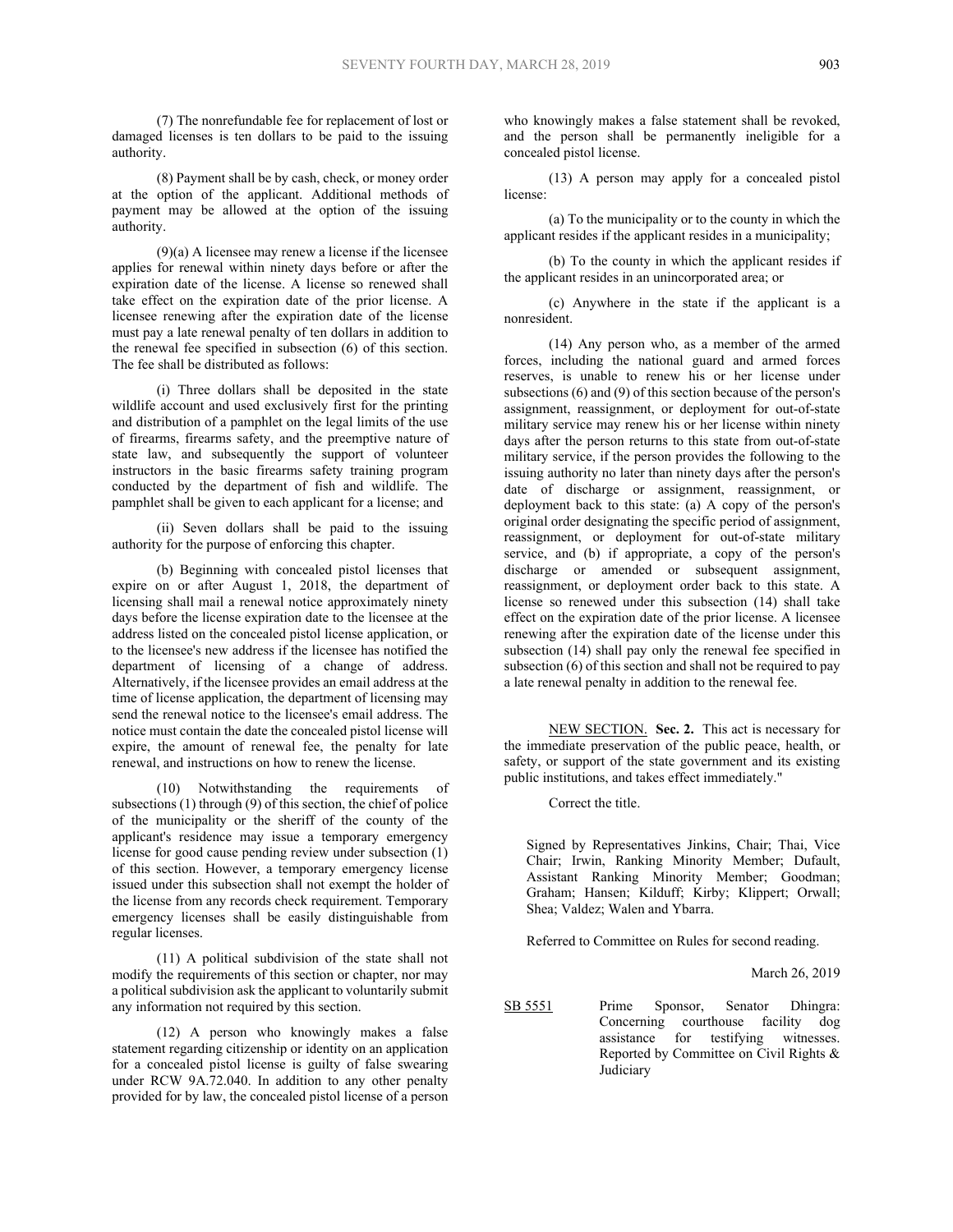MAJORITY recommendation: Do pass. Signed by Representatives Jinkins, Chair; Thai, Vice Chair; Irwin, Ranking Minority Member; Dufault, Assistant Ranking Minority Member; Goodman; Graham; Hansen; Kilduff; Kirby; Klippert; Orwall; Shea; Valdez; Walen and Ybarra.

Referred to Committee on Rules for second reading.

March 26, 2019

ESB 5573 Prime Sponsor, Senator Warnick: Concerning domestic violence and traumatic brain injury. (REVISED FOR ENGROSSED: Concerning traumatic brain injuries in domestic violence cases. ) Reported by Committee on Public Safety

MAJORITY recommendation: Do pass as amended.

Strike everything after the enacting clause and insert the following:

"NEW SECTION. **Sec. 1.** A new section is added to chapter 74.31 RCW to read as follows:

(1) The department, in consultation with the council and at least one representative of a community-based domestic violence program and one medical professional with experience treating survivors of domestic violence, shall develop recommendations to improve the statewide response to traumatic brain injuries suffered by domestic violence survivors. In developing recommendations, the department may consider the creation of an educational handout, to be updated on a periodic basis, regarding traumatic brain injury to be provided to victims of domestic violence. The handout may include the information and screening tool described in subsection (2) of this section.

(2)(a) The department, in consultation with the council, shall establish and recommend or develop content for a statewide web site for victims of domestic violence to include:

(i) An explanation of the potential for domestic abuse to lead to traumatic brain injury;

(ii) Information on recognizing cognitive, behavioral, and physical symptoms of traumatic brain injury as well as potential impacts to a person's emotional wellbeing and mental health;

(iii) A self-screening tool for traumatic brain injury; and

(iv) Recommendations for persons with traumatic brain injury to help address or cope with the injury.

(b) The department must update the web site created under this subsection on a periodic basis.

**Sec. 2.** RCW 10.99.030 and 2016 c 136 s 5 are each amended to read as follows:

(1) All training relating to the handling of domestic violence complaints by law enforcement officers shall stress enforcement of criminal laws in domestic situations, availability of community resources, and protection of the victim. Law enforcement agencies and community organizations with expertise in the issue of domestic violence shall cooperate in all aspects of such training.

(2) The criminal justice training commission shall implement by January 1, 1997, a course of instruction for the training of law enforcement officers in Washington in the handling of domestic violence complaints. The basic law enforcement curriculum of the criminal justice training commission shall include at least twenty hours of basic training instruction on the law enforcement response to domestic violence. The course of instruction, the learning and performance objectives, and the standards for the training shall be developed by the commission and focus on enforcing the criminal laws, safety of the victim, and holding the perpetrator accountable for the violence. The curriculum shall include training on the extent and prevalence of domestic violence, the importance of criminal justice intervention, techniques for responding to incidents that minimize the likelihood of officer injury and that promote victim safety, investigation and interviewing skills, evidence gathering and report writing, assistance to and services for victims and children, understanding the risks of traumatic brain injury posed by domestic violence, verification and enforcement of court orders, liability, and any additional provisions that are necessary to carry out the intention of this subsection.

(3) The criminal justice training commission shall develop and update annually an in-service training program to familiarize law enforcement officers with the domestic violence laws. The program shall include techniques for handling incidents of domestic violence that minimize the likelihood of injury to the officer and that promote the safety of all parties. The commission shall make the training program available to all law enforcement agencies in the state.

(4) Development of the training in subsections (2) and (3) of this section shall be conducted in conjunction with agencies having a primary responsibility for serving victims of domestic violence with emergency shelter and other services, and representatives to the statewide organization providing training and education to these organizations and to the general public.

(5) The primary duty of peace officers, when responding to a domestic violence situation, is to enforce the laws allegedly violated and to protect the complaining party.

(6)(a) When a peace officer responds to a domestic violence call and has probable cause to believe that a crime has been committed, the peace officer shall exercise arrest powers with reference to the criteria in RCW 10.31.100. The officer shall notify the victim of the victim's right to initiate a criminal proceeding in all cases where the officer has not exercised arrest powers or decided to initiate criminal proceedings by citation or otherwise. The parties in such cases shall also be advised of the importance of preserving evidence.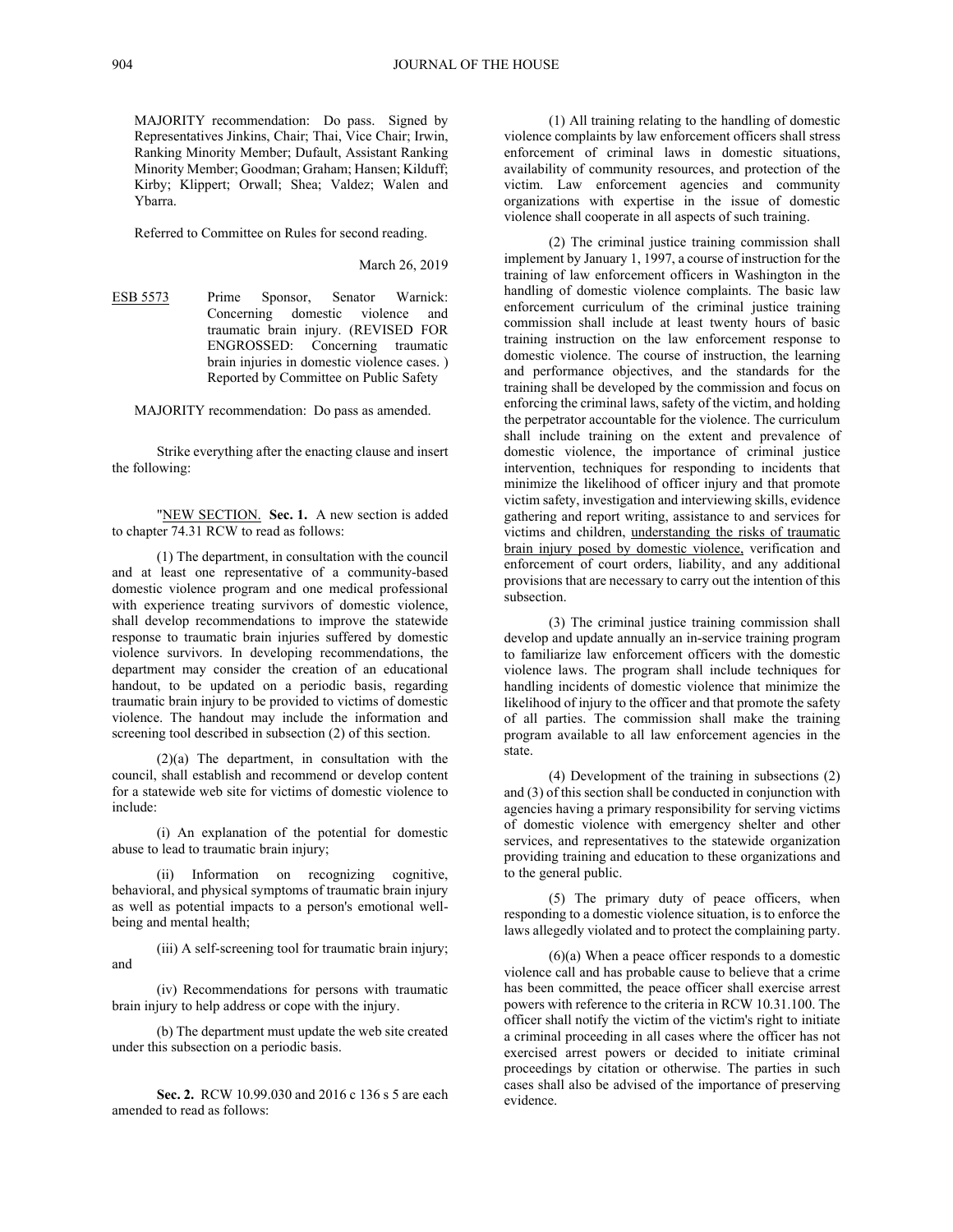(b) A peace officer responding to a domestic violence call shall take a complete offense report including the officer's disposition of the case.

(7) When a peace officer responds to a domestic violence call $((,))$ :

(a) The officer shall advise victims of all reasonable means to prevent further abuse, including advising each person of the availability of a shelter or other services in the community, and giving each person immediate notice of the legal rights and remedies available. The notice shall include handing each person a copy of the following statement:

> "IF YOU ARE THE VICTIM OF DOMESTIC VIOLENCE, you can ask the city or county prosecuting attorney to file a criminal complaint. You also have the right to file a petition in superior, district, or municipal court requesting an order for protection from domestic abuse which could include any of the following: (a) An order restraining your abuser from further acts of abuse; (b) an order directing your abuser to leave your household; (c) an order preventing your abuser from entering your residence, school, business, or place of employment; (d) an order awarding you or the other parent custody of or visitation with your minor child or children; and (e) an order restraining your abuser from molesting or interfering with minor children in your custody. The forms you need to obtain a protection order are available in any municipal, district, or superior court.

> Information about shelters and alternatives to domestic violence is available from a statewide twenty-four-hour toll-free hotline at (include appropriate phone number). The battered women's shelter and other resources in your area are . . . . . (include local information)"; and

(b) The officer is encouraged to inform victims that information on traumatic brain injury can be found on the statewide web site developed under section 1 of this act.

(8) The peace officer may offer, arrange, or facilitate transportation for the victim to a hospital for treatment of injuries or to a place of safety or shelter.

(9) The law enforcement agency shall forward the offense report to the appropriate prosecutor within ten days of making such report if there is probable cause to believe that an offense has been committed, unless the case is under active investigation. Upon receiving the offense report, the prosecuting agency may, in its discretion, choose not to file the information as a domestic violence offense, if the offense was committed against a sibling, parent, stepparent, or grandparent.

(10) Each law enforcement agency shall make as soon as practicable a written record and shall maintain records of all incidents of domestic violence reported to it.

(11) Records kept pursuant to subsections (6) and (10) of this section shall be made identifiable by means of a departmental code for domestic violence.

(12) Commencing January 1, 1994, records of incidents of domestic violence shall be submitted, in accordance with procedures described in this subsection, to the Washington association of sheriffs and police chiefs by all law enforcement agencies. The Washington criminal justice training commission shall amend its contract for collection of statewide crime data with the Washington association of sheriffs and police chiefs:

(a) To include a table, in the annual report of crime in Washington produced by the Washington association of sheriffs and police chiefs pursuant to the contract, showing the total number of actual offenses and the number and percent of the offenses that are domestic violence incidents for the following crimes: (i) Criminal homicide, with subtotals for murder and nonnegligent homicide and manslaughter by negligence; (ii) forcible rape, with subtotals for rape by force and attempted forcible rape; (iii) robbery, with subtotals for firearm, knife or cutting instrument, or other dangerous weapon, and strongarm robbery; (iv) assault, with subtotals for firearm, knife or cutting instrument, other dangerous weapon, hands, feet, aggravated, and other nonaggravated assaults; (v) burglary, with subtotals for forcible entry, nonforcible unlawful entry, and attempted forcible entry; (vi) larceny theft, except motor vehicle theft; (vii) motor vehicle theft, with subtotals for autos, trucks and buses, and other vehicles; (viii) arson; and (ix) violations of the provisions of a protection order or nocontact order restraining the person from going onto the grounds of or entering a residence, workplace, school, or day care, provided that specific appropriations are subsequently made for the collection and compilation of data regarding violations of protection orders or no-contact orders;

(b) To require that the table shall continue to be prepared and contained in the annual report of crime in Washington until that time as comparable or more detailed information about domestic violence incidents is available through the Washington state incident based reporting system and the information is prepared and contained in the annual report of crime in Washington; and

(c) To require that, in consultation with interested persons, the Washington association of sheriffs and police chiefs prepare and disseminate procedures to all law enforcement agencies in the state as to how the agencies shall code and report domestic violence incidents to the Washington association of sheriffs and police chiefs."

Correct the title.

Signed by Representatives Goodman, Chair; Davis, Vice Chair; Klippert, Ranking Minority Member; Sutherland, Assistant Ranking Minority Member; Appleton; Graham; Lovick; Orwall; Pellicciotti and Pettigrew.

Referred to Committee on Rules for second reading.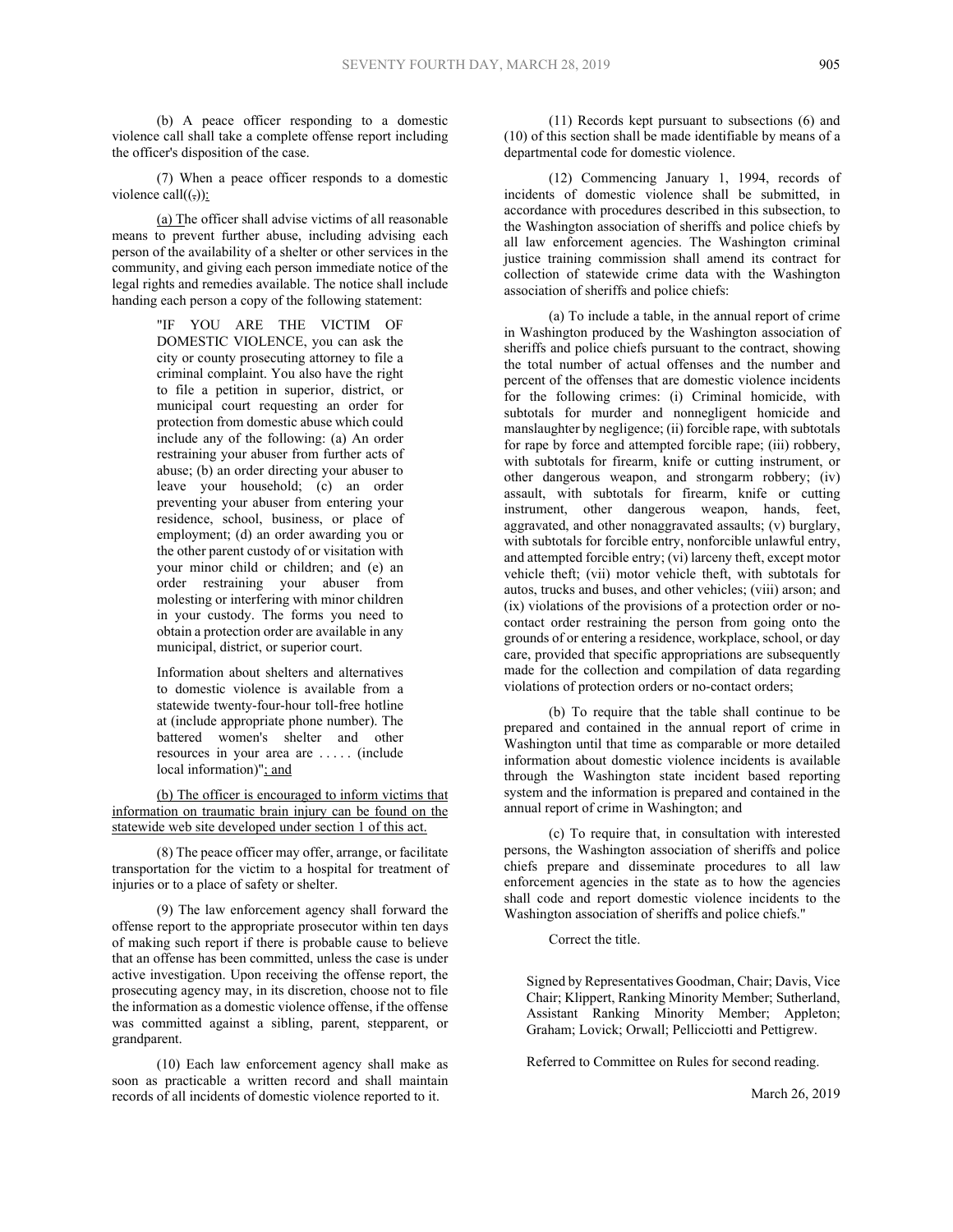SSB 5621 Prime Sponsor, Committee on Law & Justice: Increasing the jurisdictional amount for small claims courts. Reported by Committee on Civil Rights & Judiciary

MAJORITY recommendation: Do pass. Signed by Representatives Jinkins, Chair; Thai, Vice Chair; Irwin, Ranking Minority Member; Dufault, Assistant Ranking Minority Member; Goodman; Graham; Hansen; Kilduff; Kirby; Klippert; Orwall; Valdez; Walen and Ybarra.

MINORITY recommendation: Do not pass. Signed by Representative Shea.

Referred to Committee on Rules for second reading.

March 26, 2019

SB 5640 Prime Sponsor, Senator Holy: Concerning youth courts. Reported by Committee on Civil Rights & Judiciary

MAJORITY recommendation: Do pass. Signed by Representatives Jinkins, Chair; Thai, Vice Chair; Irwin, Ranking Minority Member; Dufault, Assistant Ranking Minority Member; Goodman; Graham; Hansen; Kilduff; Kirby; Klippert; Orwall; Shea; Valdez; Walen and Ybarra.

Referred to Committee on Rules for second reading.

#### April 6, 2019

SB 5651 Prime Sponsor, Senator King: Establishing a kinship care legal aid coordinator. Reported by Committee on Appropriations

MAJORITY recommendation: Do pass as amended.

Strike everything after the enacting clause and insert the following:

"NEW SECTION. **Sec. 1.** A new section is added to chapter 2.53 RCW to read as follows:

(1) Subject to amounts specifically appropriated for this purpose, the role of kinship care legal aid coordinator is hereby created at the office of civil legal aid. The office may contract with a separate nonprofit legal aid organization to satisfy the requirements of this section.

(2)(a) The kinship care legal aid coordinator shall consult with the following entities:

(i) The kinship care oversight committee as provided for in RCW 74.13.621;

(ii) The Washington state supreme court access to justice board's pro bono council;

(iii) The Washington state bar association moderate means program;

(iv) The department of social and health services, aging and long-term support administration; and

(v) The office of public defense.

(b) The kinship care legal aid coordinator shall work with entities stated in (a) of this subsection to identify and facilitate the development of local and regional kinship care legal aid initiatives, and further efforts to implement relevant recommendations from the kinship care oversight committee as provided for in RCW 74.13.621.

(3) The kinship care legal aid coordinator shall maintain the following duties:

(a) Develop, expand, and deliver training materials designed to help pro bono and low bono attorneys provide legal advice and assistance to kinship caregivers on matters that relate to their ability to meet physical, mental, social, educational, and other needs of children and youth in their care;

(b) Produce a biennial report outlining activities undertaken by the coordinator; legal aid resources developed at the statewide, regional, and local levels; and other information regarding development and expansion of legal aid services to kinship caregivers in Washington state. Reports are due to the department of children, youth, and families, department of social and health services, and relevant standing committees of the legislature by December 1st of each even-numbered year.

**Sec. 2.** RCW 74.13.621 and 2017 3rd sp.s. c 1 s 982 are each amended to read as follows:

(1) Within existing resources, the department shall establish an oversight committee to monitor, guide, and report on kinship care recommendations and implementation activities. The committee shall:

(a) Draft a kinship care definition that is restricted to persons related by blood, marriage, or adoption, including marriages that have been dissolved, or for a minor defined as an "Indian child" under the federal Indian child welfare act (25 U.S.C. Sec. 1901 et seq.), the definition of "extended family member" under the federal Indian child welfare act, and a set of principles. If the committee concludes that one or more programs or services would be more efficiently and effectively delivered under a different definition of kin, it shall state what definition is needed, and identify the program or service in the report. It shall also provide evidence of how the program or service will be more efficiently and effectively delivered under the different definition. The department shall not adopt rules or policies changing the definition of kin without authorizing legislation;

(b) Monitor and provide consultation on the implementation of recommendations contained in the 2002 kinship care report, including but not limited to the recommendations relating to legal and respite care services and resources;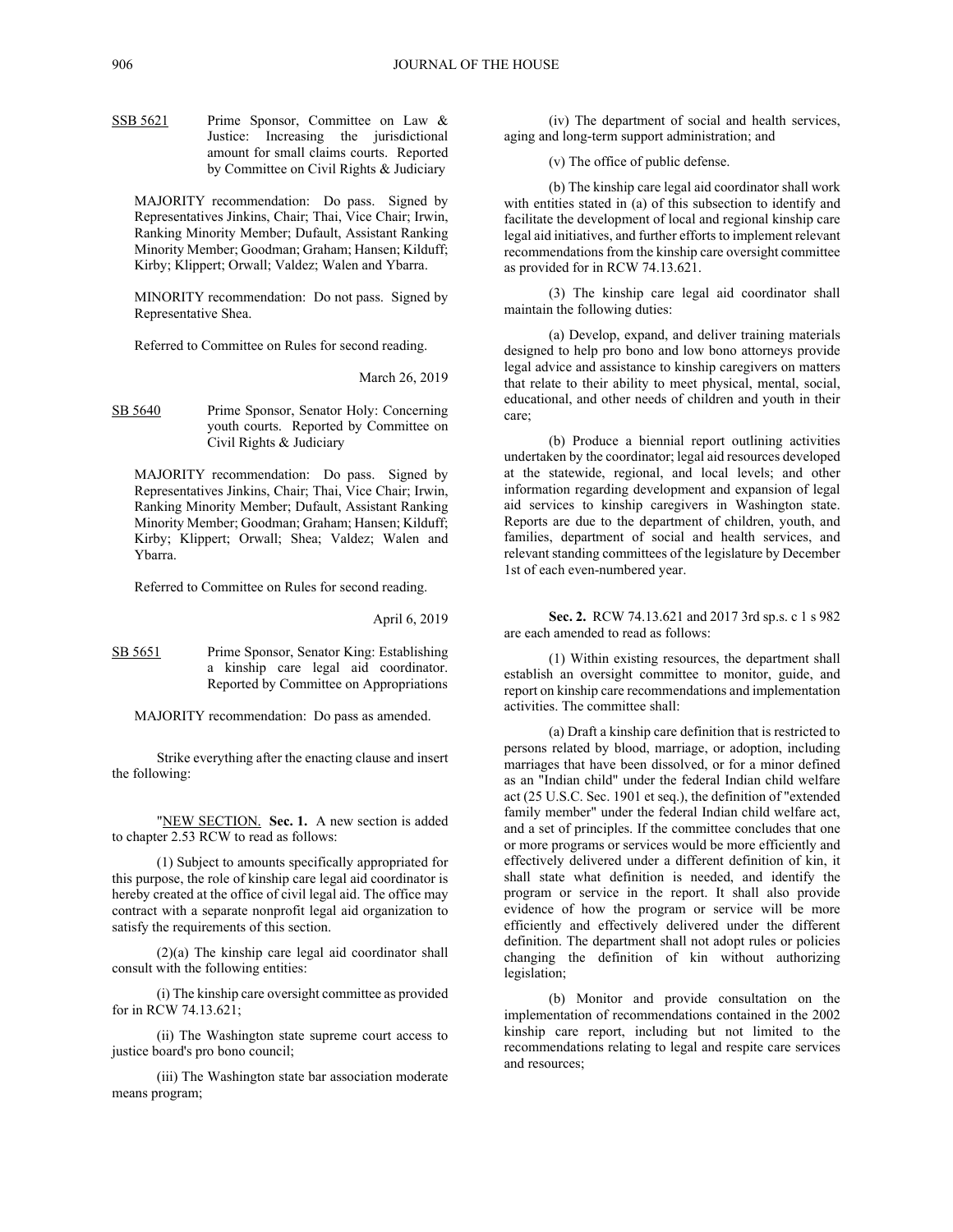(c) Partner with nonprofit organizations and private sector businesses to guide a public education awareness campaign; ((and))

(d) Assist with developing future recommendations on kinship care issues; and

(e) Coordinate with the kinship care legal aid coordinator to develop, expand, and deliver training materials designed to help pro bono and low bono attorneys provide legal advice and assistance to kinship caregivers on matters that relate to their ability to meet physical, mental, social, educational, and other needs of children and youth in their care.

(2) The department shall consult with the oversight committee on its efforts to better collaborate and coordinate services to benefit kinship care families.

(3) The oversight committee must consist of a minimum of thirty percent kinship caregivers, who shall represent a diversity of kinship families. Statewide representation with geographic, ethnic, and gender diversity is required. Other members shall include representatives of the department, representatives of relevant state agencies, representatives of the private nonprofit and business sectors, child advocates, representatives of Washington state Indian tribes as defined under the federal Indian welfare act (25 U.S.C. Sec. 1901 et seq.), and representatives of the legal or judicial field. Birth parents, foster parents, and others who have an interest in these issues may also be included.

(4) To the extent funding is available, the department may reimburse nondepartmental members of the oversight committee for costs incurred in participating in the meetings of the oversight committee.

(5) The kinship care oversight committee shall update the legislature and governor annually on committee activities, with  $((the first))$  each update due by  $((January 1,$ 2006)) December 1st.

## $(((6)$  This section expires June 30, 2019.)

NEW SECTION. **Sec. 3.** If specific funding for the purposes of this act, referencing this act by bill or chapter number, is not provided by June 30, 2019, in the omnibus appropriations act, this act is null and void.

NEW SECTION. **Sec. 4.** This act is necessary for the immediate preservation of the public peace, health, or safety, or support of the state government and its existing public institutions, and takes effect June 30, 2019."

Correct the title.

Signed by Representatives Ormsby, Chair; Stokesbary, Ranking Minority Member; Robinson, 1st Vice Chair; Bergquist, 2nd Vice Chair; MacEwen, Assistant Ranking Minority Member; Rude, Assistant Ranking Minority Member; Caldier; Chandler; Cody; Dolan; Dye; Fitzgibbon; Hansen; Hoff; Hudgins; Jinkins; Kraft; Macri; Mosbrucker; Pollet; Ryu; Schmick; Senn;

Springer; Stanford; Steele; Sullivan; Sutherland; Tarleton; Tharinger; Volz and Ybarra.

Referred to Committee on Appropriations.

March 26, 2019

SB 5792 Prime Sponsor, Senator Salomon: Making statutory requirements and policies for cultural access programs the same in all counties of the state. Reported by Committee on Housing, Community Development & Veterans

MAJORITY recommendation: Do pass as amended.

Strike everything after the enacting clause and insert the following:

"**Sec. 1.** RCW 36.160.020 and 2015 3rd sp.s. c 24 s 201 are each amended to read as follows:

The definitions in this section apply throughout this chapter unless the context clearly requires otherwise.

(1) "Administrative costs" means all operating, administrative, and maintenance expenses for a program $((\frac{1}{2}a)^2)(\frac{1}{2}a)^2$ designated public agency,)) or a designated entity.

(2) "Attendance" means the total number of visits by persons in physical attendance during a year at cultural organization facilities located or cultural organization programs provided within the county creating a program, including attendance for which admission was paid, discounted, or free, consistent with and verifiable under guidelines adopted by the appropriate program.

(3) "Cultural organization" means a nonprofit corporation incorporated under the laws of the state of Washington and recognized by the internal revenue service as described in section  $501(c)(3)$  of the internal revenue code of 1986, as amended, with its principal location or locations and conducting a majority of its activities within the state, not including: Any agency of the state or any of its political subdivisions; any municipal corporation; any organization that raises funds for redistribution to multiple cultural organizations; or any radio or television broadcasting network or station, cable communications system, internetbased communications venture or service, newspaper, or magazine. The primary purpose of the organization must be the advancement and preservation of science or technology, the visual or performing arts, zoology, botany, anthropology, heritage, or natural history and any organization must directly provide programming or experiences available to the general public. Any organization with the primary purpose of advancing and preserving zoology such as zoos and aquariums must be or support a facility that is accredited by the association of zoos and aquariums or its functional successor. A state-related cultural organization may be a cultural organization.

(4) "Designated entity" means the entity designated by the legislative authority of a county creating the program,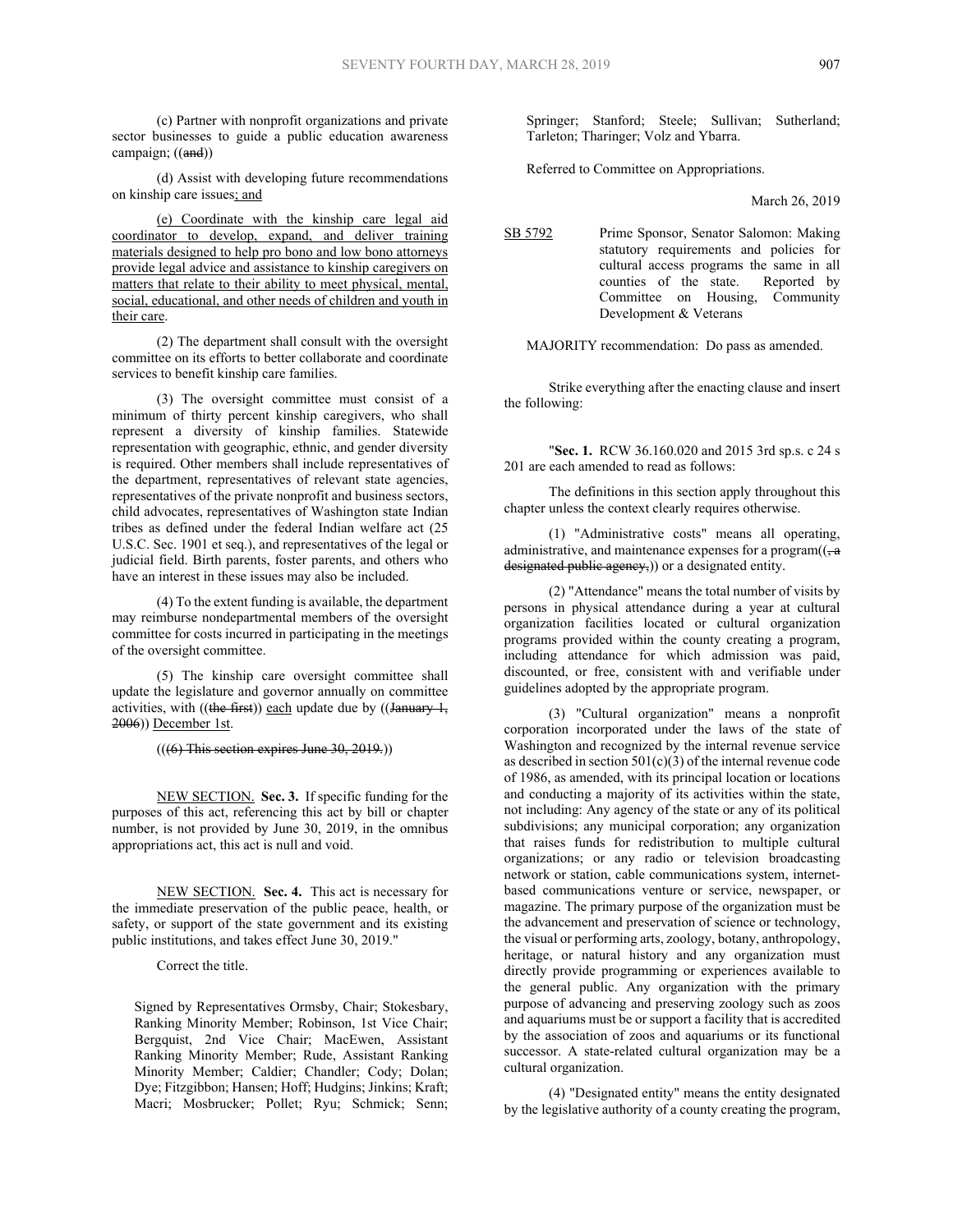as required under RCW 36.160.110( $((1)(d))$ )  $(4)$ . The entity may be a public agency, including the state arts commission established under chapter 43.46 RCW, or a Washington nonprofit corporation that is not a cultural organization eligible for funding under this chapter.

(5) (("Designated public agency" means the public agency designated by the legislative authority of a county creating the program, as required under RCW 36.160.110(2)(h).

(6))) "Program" means a cultural access program established by a county by ordinance.

 $((\n $(\overline{(+)}))$  (6) "Revenues" means revenues from all$ sources generated by a cultural organization, consistent with generally accepted accounting practices and any program guidelines, excluding: (a) Revenues associated with capital projects other than major maintenance projects including, but not limited to, capital campaign expenses; (b) funds provided under this chapter; (c) revenue that would be considered unrelated business taxable income under the internal revenue code of 1986, as amended; and (d) with respect to a state-related cultural organization, state funding received by it or for the institution it supports. Revenues include transfers from an organization's endowment or reserves and may include the value of in-kind goods and services to the extent permitted under any program guidelines.

 $((\textcircled{\#}))$  (7) "State-related cultural organization" means an organization incorporated as a nonprofit corporation under the laws of the state of Washington and recognized by the internal revenue service as described in section  $501(c)(3)$  of the internal revenue code of 1986, as amended, with a primary purpose and directly providing programming or experiences available to the general public consistent with the requirements for recognition as a cultural organization under this chapter operating in a facility owned and supported by the state, a state agency, or state educational institution.

**Sec. 2.** RCW 36.160.100 and 2015 3rd sp.s. c 24 s 502 are each amended to read as follows:

 $((\langle 1 \rangle))$  A program created under this chapter must develop and provide a public school cultural access program, as provided in RCW 36.160.110.

 $((2)$  To the extent practicable consistent with available resources, the public school cultural access element of a program of a county described in RCW 36.160.110(2) must include the following attributes:

(a) Provide benefits designed to increase public school student access to the programming offered and facilities operated by regional and community-based cultural organizations receiving funding under this chapter, giving priority to the activities in the order described in (c) of this subsection;

(b) Offer benefits to every public school in the county while scaling the range of benefits available to and the frequency of opportunities to participate by any particular school to coincide with the relative percentage of students attending the school who participate in the national free or reduced-price school meals program;

(c) Benefits provided under the public school cultural access program must include, without limitation:

(i) Providing directly or otherwise funding and arranging for transportation for all public school students at participating schools to attend and participate annually in the age-appropriate programs and activities offered by such organizations;

(ii) Should funding available under this program for student transportation be inadequate in any one year due to more demand for student transportation than can be funded, increasing the subsequent annual percentage allocation to the public school cultural access program up to two percent so as to provide sufficient funds to ensure adequate funding of student transportation;

(iii) Establishing and operating, within funding provided to support the public school cultural access program under this subsection, of a centralized service available to regional and community-based cultural organizations receiving funding under this chapter and public schools in the county to coordinate opportunities for public school student access to the programs and activities offered by the organizations both at the facilities and venues operated by the organizations and through programs and experiences provided by the organizations at schools and elsewhere;

(iv) In consultation with cultural organizations located within the county, preparing and maintaining a readily accessible and current guide cataloging access opportunities and facilitating scheduling;

(v) Coordinating closely with cultural organizations to maximize student utilization of available opportunities in a cost-efficient manner including possible scheduling on a single day opportunities for different grade levels at any one school and participation in multiple programs or activities in the same general area for which program-funded transportation is provided;

(vi) Supporting the development of tools, materials, and media by cultural organizations to ensure that school access programs and activities correlate with school curricula and extend the reach of access programs and activities for classroom use with or without direct on-site participation, to the extent practicable;

(vii) Building meaningful partnerships with public schools and cultural organizations in order to maximize participation in school access programs and activities and ensure their relevance and effectiveness;

(d) When a program determines that its program element required under (e)(i) through (vii) of this subsection has achieved sufficient scale and participation among public schools located within its boundaries and that it has resources remaining to devote to additional public school cultural access programs without diminishing such participation, the county may develop and financially support other public school cultural access activities in conjunction with cultural organizations receiving funds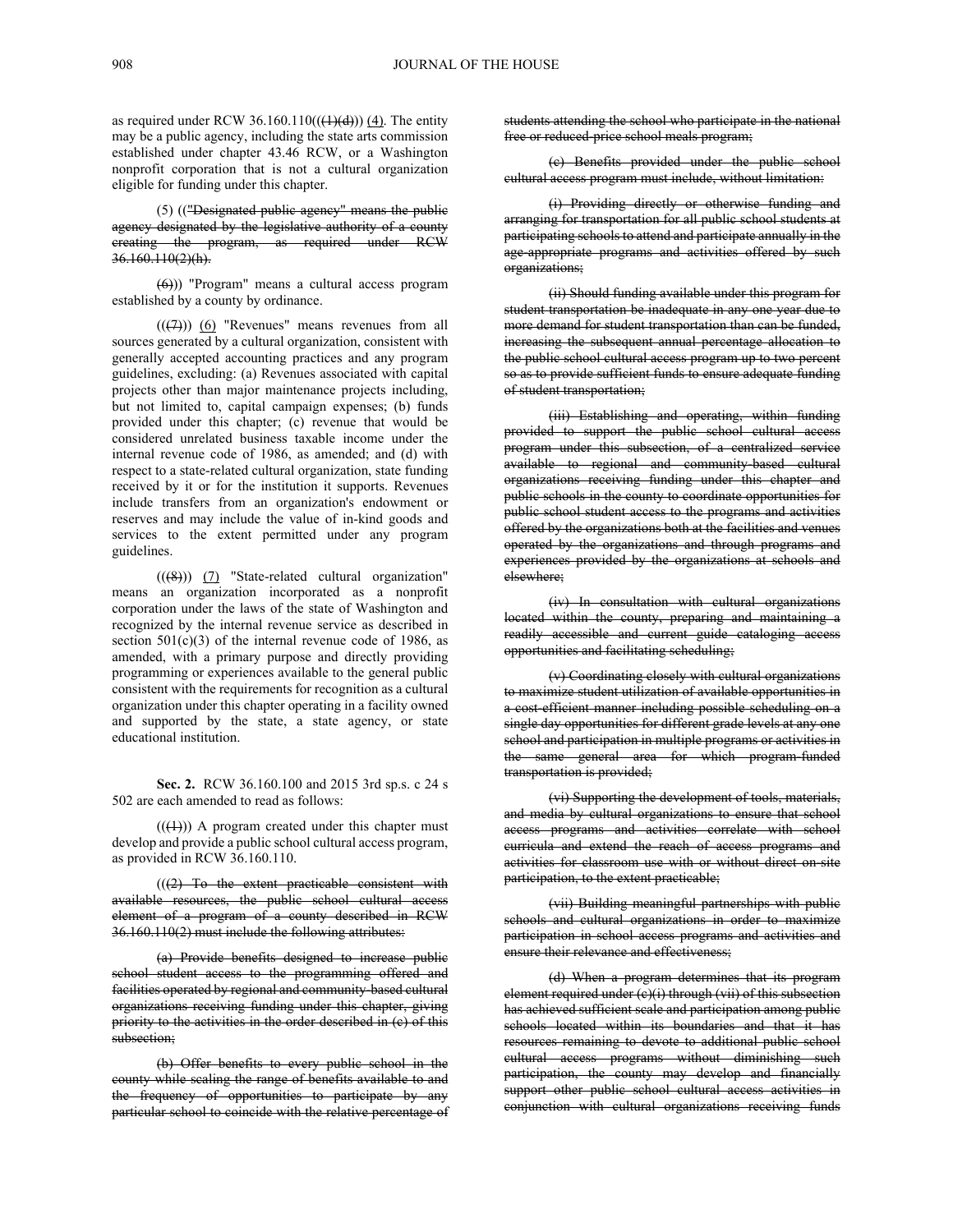under this chapter; public school districts; and other public or nonprofit organizations that support cultural access. Any funding for development and support of such activities provided to cultural organizations receiving funds under this subsection must only be used to supplement the public benefits provided by such organizations as required under this chapter and may not be used by such organizations to replace or diminish funding for such required public benefits;

(e) Preparation of an annual public school cultural access plan for review and adoption prior to implementation; and

(f) Compilation of an annual report documenting the reach and evaluating the effectiveness of program-funded public school cultural access efforts, including information about the numbers and types of students who participated in the program and recommendations to the county for improvements.))

**Sec. 3.** RCW 36.160.110 and 2015 3rd sp.s. c 24 s 601 are each amended to read as follows:

 $(((\n4))$ ) A program in a county ((with a population of less than one million five hundred thousand)) must allocate the proceeds of taxes authorized under RCW 82.14.525 and 84.52.821 as follows:

 $((a))$  (1) If any start-up funding has been provided to the program under RCW 36.160.040 with the expectation that the funding will be repaid, the program must annually reserve from total funds available funding sufficient to provide for repayment of such start-up funding until any such start-up funding has been fully repaid;

 $((\theta))$  (2) The funding determined by the county forming such a program to be reserved for program costs, including direct administrative costs, and repaying any startup funding provided under RCW 36.160.040. Information disclosing the amount of funding to be reserved for program administrative costs must be included in any proposition submitted to voters under RCW 82.14.525 or 84.52.821;

 $((\epsilon))$  (3) The county must determine the percentage of total funds available annually to be reserved for a public school cultural access program, including transportation needs to implement the public school cultural access program, established and managed by the county to increase access to cultural activities and programming for public school students resident in the county. The activities and programming need not be located or provided within the county. In developing its program, the county may consider ((the attributes prescribed for a public school cultural access program required to be undertaken under RCW  $36.160.100(2)$  and may also consider)) providing funding for music and arts education in public schools that is in addition to that provided for in the program of basic education funding;

 $((\text{d}))$   $(4)$  Remaining funds available annually, including all funds not initially reserved under  $((a), (b),$  and (e) of this subsection)) subsections  $(1)$ ,  $(2)$ , and  $(3)$  of this section as well as funds not distributed by the county from

the reserved funds, must be distributed by the county to the entity designated by the legislative authority of the county creating the program. The county must determine:

 $((\overrightarrow{(i)}))$  (a) Guidelines, consistent with the requirements of this chapter, it deems necessary or appropriate for determining the eligibility of cultural organizations to receive funding under this chapter;

 $((\overrightarrow{ii}))$  (b) Criteria for the award of funds to eligible cultural organizations, including the public benefits to be derived from projects submitted for funding;

 $((\overrightarrow{iii}))$  (c) The amount of funding to be allocated to support designated entity administrative costs;

 $((\overrightarrow{iv}))$  (d) Criteria for the identification by the county or, if so directed by the county, by the designated entity of any cultural organization or organizations that would receive annual distributions of funds in such amounts determined by the county or, if so directed by the county, the designated entity; and

 $((\rightarrow))$  (e) Procedures to be used by the designated entity in awarding funding to other cultural organizations that may, but are not required to include a periodic competitive process for awarding funds for particular purposes or projects proposed by eligible cultural organizations;

 $((\epsilon))$  (5) In evaluating requests for funding authorized under this chapter, the designated entity responsible for the distribution of the funds must consider the public benefits that any cultural organizations represented will be derived from proposed projects. At the conclusion of a project approved for funding, such organization is required to report to the designated entity on the public benefits realized;

 $((\text{f})))$  (6) Funds distributed to cultural organizations may be used to support cultural and educational activities, programs, and initiatives; public benefits and communications; and basic operations. Funds may also be used for:  $((\text{H}))$  (a) Capital expenditures or acquisitions including, but not limited to, the acquisition of or construction of improvements to real property; and  $((\ddot{ii}))$ (b) technology, equipment, and supplies reasonably related to or necessary for a project otherwise eligible for funding under this chapter. Program guidelines may also determine the circumstances under which funds may be used to fund start-up expenses of new community-based cultural organizations;

 $((\textcircled{g}))$  (7) If the county or designated entity determine the eligibility of a cultural organization to receive funding or the relative magnitude of the funding it receives on the basis of its budget, revenues, or expenses, any determination with respect to a qualifying state-related cultural organization must exclude any state funding received by the organization or for the institution it supports.

 $(((2)$  A county with a population of more than one million five hundred thousand must allocate the proceeds of the taxes authorized under RCW 82.14.525 as follows: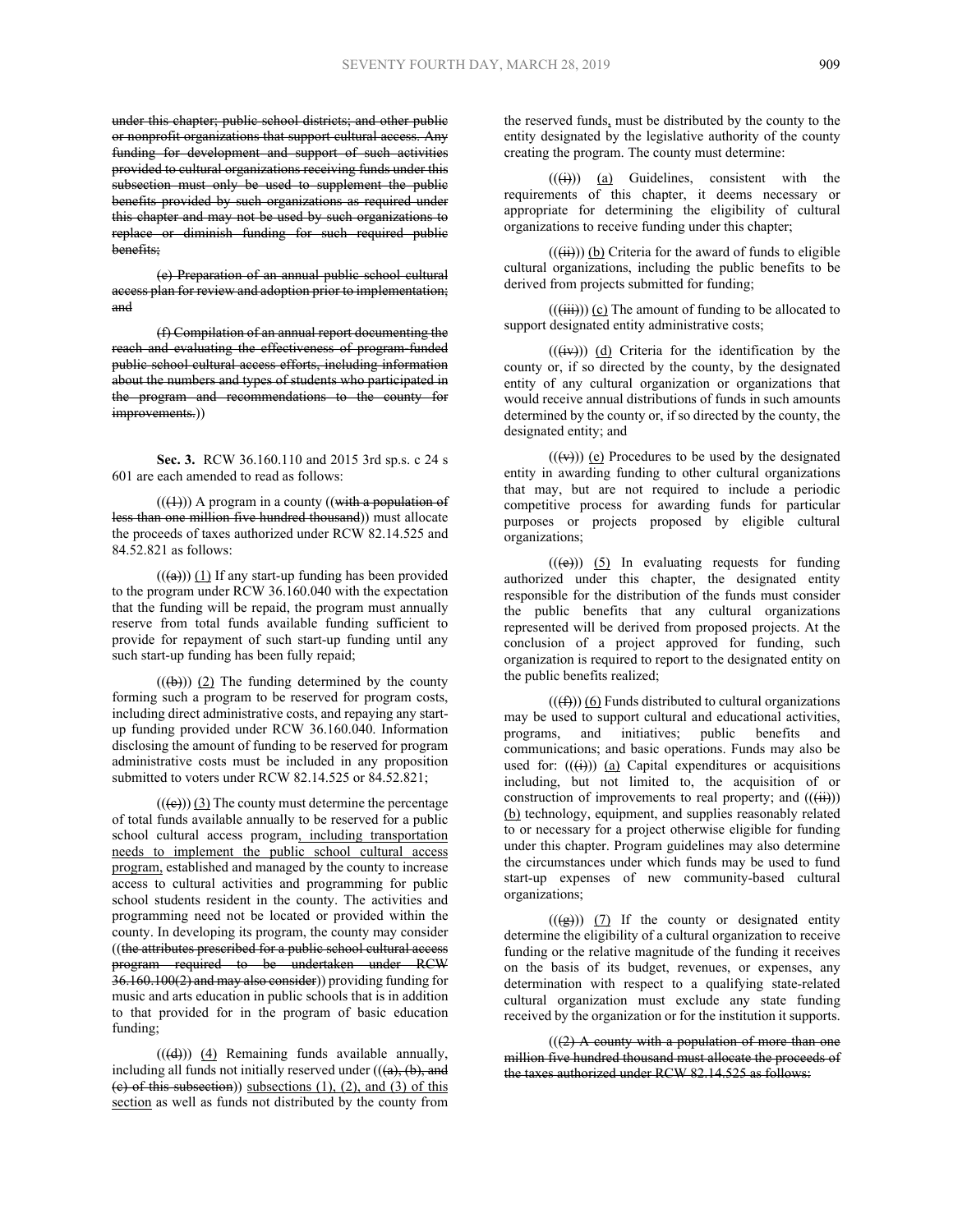(a) If any start-up funding has been provided to the program under RCW 36.160.040 with the expectation that the funding will be repaid, the program must annually reserve from total funds available annually funding sufficient to provide for repayment of such start-up funding until any such start-up funding has been fully repaid;

(b) After allocating any funds as required in (a) of this subsection, up to one and one-fourth percent of total funds available annually may be used for program administrative costs;

(c) After allocating funds as required in (a) and (b) of this subsection, ten percent of remaining funds available annually must be used to fund a public school cultural access program to be administered by the program, subject to RCW  $36.160.100(2)$ ;

(d) Seventy percent of total remaining funds available annually excluding funds initially reserved under (a), (b), and (c) of this subsection must be reserved for distribution by the program to regional cultural organizations that are cultural organizations that own, operate, or support cultural facilities or provide performances, exhibits, educational programs, experiences, or entertainment that widely benefit and are broadly attended by the public, subject to further definition under guidelines adopted by the program. A regional cultural organization may also generally be characterized under program guidelines as a financially stable, substantial organization with full-time support and program staff, maintaining a broad-based membership, having year-round or enduring seasonal operations, being a substantial financial contributor to the development, operation, and maintenance of the organization's principal venue or venues, and providing substantial public benefits. The funding must be provided only to those regional cultural organizations that the program determines, on an annual basis, to have met the following guidelines:

(i) For at least the preceding three years, the organization has been continuously in good standing as a nonprofit corporation under the laws of the state of Washington;

(ii) The organization has its principal location or locations and conducts the majority of its activities within the county area primarily for the benefit of county residents;

(iii) The organization has not declared bankruptcy or suspended or substantially curtailed operations for a period longer than six months during the preceding two years;

(iv) The organization provided to the program audited annual financial statements for at least its two most recent fiscal years;

(v) Over the three preceding years, the organization has minimum average annual revenues of at least one million two hundred fifty thousand dollars. The program must annually and cumulatively adjust the minimum revenues by the annual percentage change in the consumer price index for the prior year for the Seattle-Tacoma-Bellevue, Washington metropolitan statistical area for all urban consumer, all goods, as published by the United States department of labor, bureau of labor statistics. The minimum revenues requirement, adjusted for inflation as provided in this section, remains effective through the date on which the initial tax authorized by the voters under RCW 82.14.525 or 84.52.821 expires. Thereafter, the program must, at the beginning of each subsequent period of funding as approved by the voters, establish initial minimum average annual revenues of not less than the amount of the minimum revenues required during the final year of the immediately preceding period of funding;

(vi) For purposes of determining the eligibility of a regional organization to receive funding or the relative magnitude of the funding it receives on the basis of its revenues, any determination with respect to a qualifying state-related cultural organization must exclude any state funding received by the organization or for the institution it supports; and

(vii) Any additional guidelines, consistent with RCW 36.160.020 and this section, as the program deems necessary or appropriate for determining the eligibility of prospective regional cultural organizations to receive funding under this section and for establishing the amount of funding any organization may receive;

(e) Funds available under (d) of this subsection must be distributed among eligible regional cultural organizations based on an annual ranking of eligible organizations by the combined size of their average annual revenues and their average annual attendance, both over the three preceding years. However, an organization's attendance must have twice the weight of the organization's revenues in determining its relative ranking. Available funds must be distributed proportionally among eligible organizations, consistent with the ranking, such that the organization with the largest combined revenues and weighted attendance would receive the most funding and the organization with the smallest combined revenues and weighted attendance would receive the least funding. However, no organization may receive funds in excess of fifteen percent of its average annual revenues over the three preceding years;

(f) Funds distributed to regional cultural organizations under (d) of this subsection must be used to support cultural and educational activities, programs and initiatives, public benefits and communications, and basic operations.

(i) At least twenty percent of funds distributed to any regional cultural organizations under (d) of this subsection must be used to participate in the program's public school cultural access program required under RCW 36.160.100. The regional cultural organizations must provide or continue to provide public benefits under this section in addition to participating in the public school cultural access program.

(ii) No funds distributed to regional cultural organizations under (d) of this subsection may be used for capital expenditures or acquisitions including, but not limited to, the acquisition of or the construction of improvements to real property;

(g) Prior to December 31st of each year, each regional cultural organization receiving funds authorized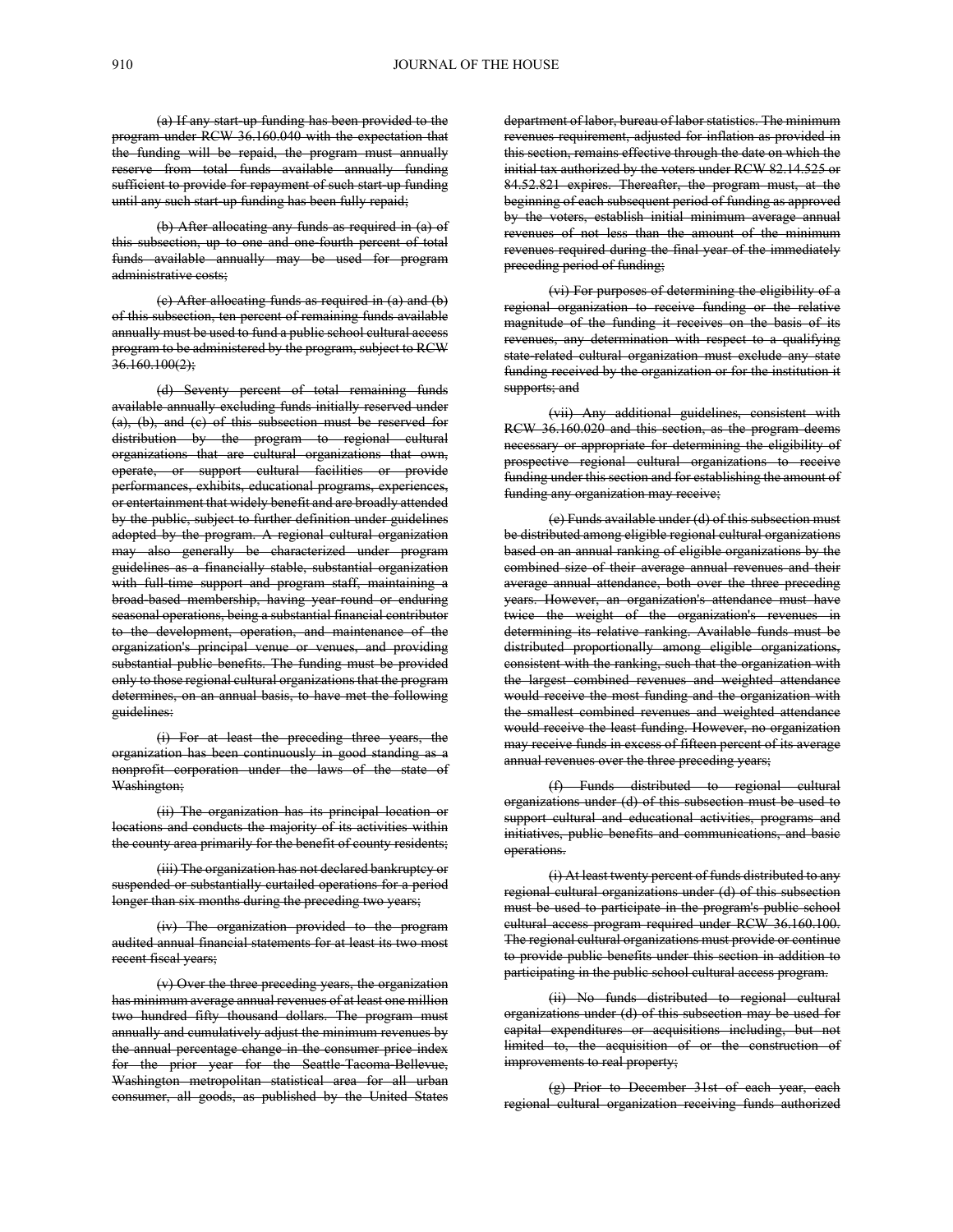under this chapter pursuant to a program allocation formula must provide a report to the program, including:

(i) A preview of the public benefits the organization plans to provide or continue to provide in the following year;

(ii) A preview of the organization's public school cultural access program participation in the following year; and

(iii) A report on public benefits it provided, and its participation in the public school cultural access program, during the current year;

(h) Remaining funds available annually, including funds not initially reserved under (a) through (d) of this subsection as well as funds not distributed by the program from the reserved funds must be distributed by the program to the public agency designated by the legislative authority of the county creating such a program;

(i) Funds distributed by the designated public agencies under (h) of this subsection must be applied as follows:

(i) Not more than eight percent of such funds must be used for administrative costs of the public agency designated by a county creating the program; and

(ii) The balance must be used to fund communitybased cultural organizations that are cultural organizations or a community preservation and development authority formed under chapter 43.167 RCW prior to January 1, 2011, that primarily function, focus their activities, and are supported or patronized within a local community and are not a regional cultural organization, subject to further definition under guidelines adopted by the designated public agency. Designated public agencies must adopt:

(A) Guidelines, consistent with the requirements of this chapter, it deems necessary or appropriate for determining the eligibility of community-based cultural organizations to receive funding under this chapter and for establishing the amount of funding any organization may receive;

(B) Criteria for the award of funds to eligible community-based cultural organizations, including the public benefits to be derived from projects submitted for funding; and

(C) Procedures for conducting, at least annually, a competitive process for the award of available funding;

(j) Funds distributed to community-based cultural organizations may be used to support cultural and educational activities, programs, and initiatives; public benefits and communications; and basic operations. Funds may also be used for: (i) Capital expenditures or acquisitions including, but not limited to, the acquisition of or construction of improvements to real property; and (ii) technology, equipment, and supplies reasonably related to or necessary for a project otherwise eligible for funding under this chapter. Program guidelines may also determine the circumstances under which funds may be used to fund startup expenses of new community-based cultural organizations.))"

Correct the title.

Signed by Representatives Jenkin, Ranking Minority Member; Gildon, Assistant Ranking Minority Member; Ryu, Chair; Morgan, Vice Chair; Barkis; Entenman; Frame; Leavitt and Reeves.

Referred to Committee on Rules for second reading.

March 26, 2019

SSB 5955 Prime Sponsor, Committee on Human Services, Reentry & Rehabilitation: Making necessary changes allowing the department of children, youth, and families to effectively manage a statewide system of care for children, youth, and families. Reported by Committee on Human Services & Early Learning

MAJORITY recommendation: Do pass as amended.

Strike everything after the enacting clause and insert the following:

"**Sec. 1.** RCW 13.34.270 and 2004 c 183 s 2 are each amended to read as follows:

(1) Whenever the department of social and health services places a child with a developmental disability in out-of-home care pursuant to RCW 74.13.350, the department shall obtain a judicial determination within one hundred eighty days of the placement that continued placement is in the best interests of the child. If the child's out-of-home placement ends before one hundred eighty days have elapsed, no judicial determination is required.

(2) To obtain the judicial determination, the department shall file a petition alleging that there is located or residing within the county a child who has a developmental disability and that the child has been placed in out-of-home care pursuant to RCW 74.13.350. The petition shall request that the court review the child's placement, make a determination whether continued placement is in the best interests of the child, and take other necessary action as provided in this section. The petition shall contain the name, date of birth, and residence of the child and the names and residences of the child's parent or legal guardian who has agreed to the child's placement in out-of-home care. Reasonable attempts shall be made by the department to ascertain and set forth in the petition the identity, location, and custodial status of any parent who is not a party to the placement agreement and why that parent cannot assume custody of the child.

(3) Upon filing of the petition, the clerk of the court shall schedule the petition for a hearing to be held no later than fourteen calendar days after the petition has been filed. The department shall provide notification of the time, date, and purpose of the hearing to the parent or legal guardian who has agreed to the child's placement in out-of-home care.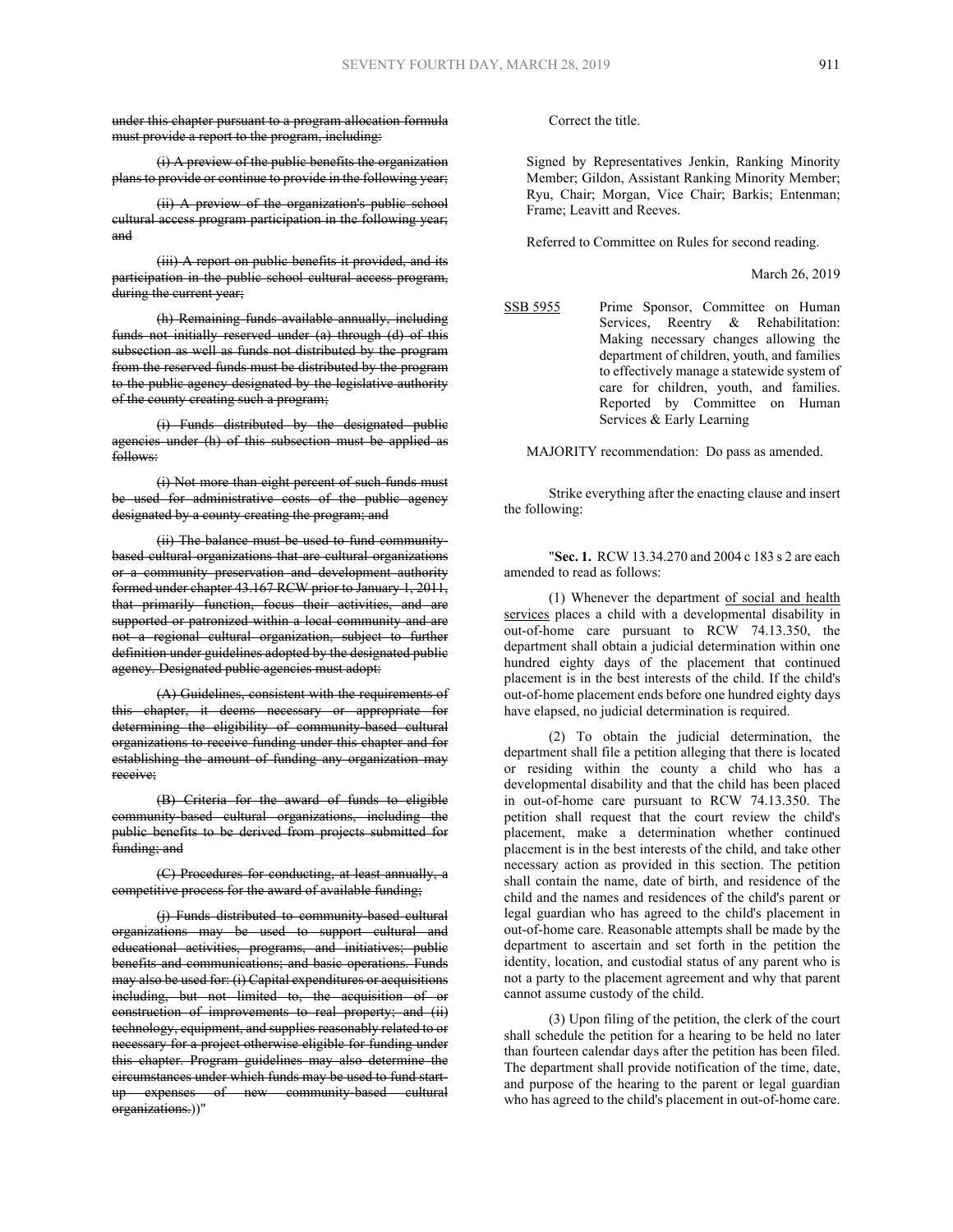The department shall also make reasonable attempts to notify any parent who is not a party to the placement agreement, if the parent's identity and location is known. Notification under this section may be given by the most expedient means, including but not limited to, mail, personal service, and telephone.

(4) The court shall appoint a guardian ad litem for the child as provided in RCW 13.34.100, unless the court for good cause finds the appointment unnecessary.

(5) Permanency planning hearings shall be held as provided in this section. At the hearing, the court shall review whether the child's best interests are served by continued out-of-home placement and determine the future legal status of the child.

(a) For children age ten and under, a permanency planning hearing shall be held in all cases where the child has remained in out-of-home care for at least nine months and an adoption decree or guardianship order under chapter 11.88 RCW has not previously been entered. The hearing shall take place no later than twelve months following commencement of the child's current placement episode.

(b) For children over age ten, a permanency planning hearing shall be held in all cases where the child has remained in out-of-home care for at least fifteen months and an adoption decree or guardianship order under chapter 11.88 RCW has not previously been entered. The hearing shall take place no later than eighteen months following commencement of the current placement episode.

(c) No later than ten working days before the permanency planning hearing, the department shall submit a written permanency plan to the court and shall mail a copy of the plan to all parties. The plan shall be directed toward securing a safe, stable, and permanent home for the child as soon as possible. The plan shall identify one of the following outcomes as the primary goal and may also identify additional outcomes as alternative goals: Return of the child to the home of the child's parent or legal guardian; adoption; guardianship; or long-term out-of-home care, until the child is age eighteen, with a written agreement between the parties and the child's care provider.

(d) If a goal of long-term out-of-home care has been achieved before the permanency planning hearing, the court shall review the child's status to determine whether the placement and the plan for the child's care remains appropriate. In cases where the primary permanency planning goal has not been achieved, the court shall inquire regarding the reasons why the primary goal has not been achieved and determine what needs to be done to make it possible to achieve the primary goal.

(e) Following the first permanency planning hearing, the court shall hold a further permanency planning hearing in accordance with this section at least once every twelve months until a permanency planning goal is achieved or the voluntary placement agreement is terminated.

(6) Any party to the voluntary placement agreement may terminate the agreement at any time. Upon termination of the agreement, the child shall be returned to the care of

the child's parent or legal guardian, unless the child has been taken into custody pursuant to RCW 13.34.050 or 26.44.050, placed in shelter care pursuant to RCW 13.34.060, or placed in foster care pursuant to RCW 13.34.130. The department shall notify the court upon termination of the voluntary placement agreement and return of the child to the care of the child's parent or legal guardian. Whenever a voluntary placement agreement is terminated, an action under this section shall be dismissed.

(7) When state or federal funds are expended for the care and maintenance of a child with a developmental disability, placed in care as a result of an action under this chapter, the department shall refer the case to the division of child support, unless the department finds that there is good cause not to pursue collection of child support against the parent or parents of the child.

(8) This section does not prevent the department of children, youth, and families from filing a dependency petition if there is reason to believe that the child is a dependent child as defined in RCW 13.34.030. An action filed under this section shall be dismissed upon the filing of a dependency petition regarding a child who is the subject of the action under this section.

(9) For purposes of this section, unless the context clearly requires otherwise, "department" means the department of social and health services.

**Sec. 2.** RCW 13.36.030 and 2010 c 272 s 3 are each amended to read as follows:

(1) Any party to a dependency proceeding under chapter 13.34 RCW may request a guardianship be established for a dependent child by filing a petition in juvenile court under this chapter. All parties to the dependency and the proposed guardian must receive adequate notice of all proceedings under this chapter. Service of the notice and summons may be made under direction of the court by any person eighteen years of age or older who is not a party to the proceedings or by any law enforcement officer, probation counselor, or department employee. For purposes of this chapter, a dependent child age twelve years or older is a party to the proceedings. A proposed guardian has the right to intervene in proceedings under this chapter.

(2) To be designated as a proposed guardian in a petition under this chapter, a person must be age twenty-one or over and must meet the minimum requirements to care for children as established by the department under RCW 74.15.030, including but not limited to licensed foster parents, relatives, and suitable persons.

(3) Every petition filed in proceedings under this chapter shall contain: (a) A statement alleging whether the child is or may be an Indian child as defined in 25 U.S.C. Sec. 1903. If the child is an Indian child as defined under the Indian child welfare act, the provisions of that act shall apply; (b) a statement alleging whether the federal servicemembers civil relief act of 2003, 50 U.S.C. Sec. 501 et seq. applies to the proceeding; and (c) a statement alleging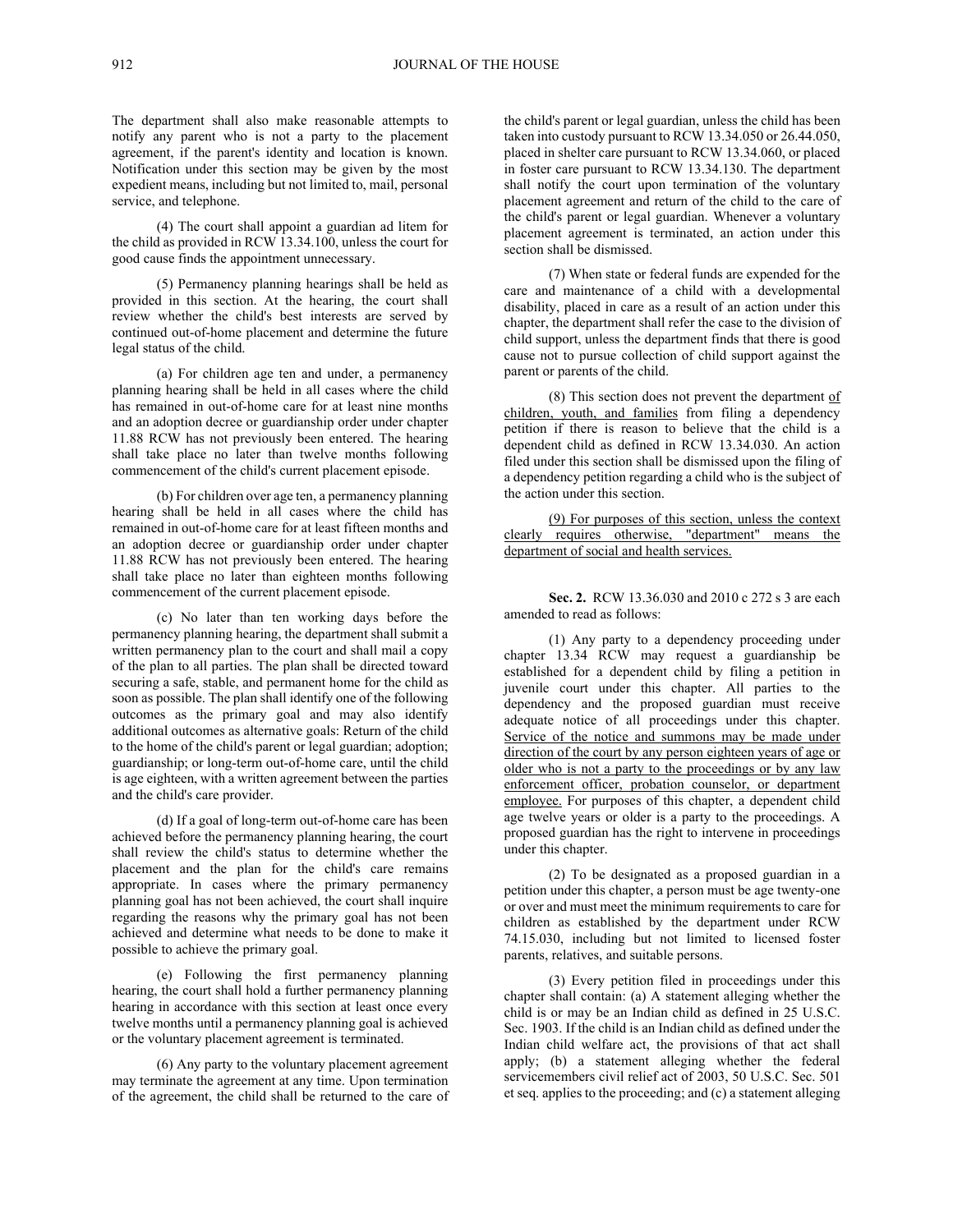whether the Washington service members' civil relief act, chapter 38.42 RCW, applies to the proceeding.

(4) Every order or decree entered in any proceeding under this chapter shall contain: (a) A finding that the Indian child welfare act does or does not apply. Where there is a finding that the Indian child welfare act does apply, the decree or order must also contain a finding that all notice requirements and evidentiary requirements under the Indian child welfare act have been satisfied; (b) a finding that the federal servicemembers civil relief act of 2003 does or does not apply; and (c) a finding that the Washington service members' civil relief act, chapter 38.42 RCW, does or does not apply.

**Sec. 3.** RCW 18.19.020 and 2011 c 86 s 1 are each amended to read as follows:

The definitions in this section apply throughout this chapter unless the context clearly requires otherwise.

(1) "Agency" means (a) an agency or facility operated, licensed, or certified by the state of Washington; (b) a federally recognized Indian tribe located within the state; or (c) a county.

(2) "Agency affiliated counselor" means a person registered under this chapter who is engaged in counseling and employed by an agency. "Agency affiliated counselor" includes juvenile probation counselors who are employees of the juvenile court under RCW 13.04.035 and 13.04.040 and juvenile court employees providing functional family therapy, aggression replacement training, or other evidencebased programs approved by ((the juvenile rehabilitation administration of)) the department of ((social and health services)) children, youth, and families.

(3) "Certified adviser" means a person certified under this chapter who is engaged in private practice counseling to the extent authorized in RCW 18.19.200.

(4) "Certified counselor" means a person certified under this chapter who is engaged in private practice counseling to the extent authorized in RCW 18.19.200.

(5) "Client" means an individual who receives or participates in counseling or group counseling.

(6) "Counseling" means employing any therapeutic techniques, including but not limited to social work, mental health counseling, marriage and family therapy, and hypnotherapy, for a fee that offer, assist or attempt to assist an individual or individuals in the amelioration or adjustment of mental, emotional, or behavioral problems, and includes therapeutic techniques to achieve sensitivity and awareness of self and others and the development of human potential. For the purposes of this chapter, nothing may be construed to imply that the practice of hypnotherapy is necessarily limited to counseling.

(7) "Counselor" means an individual, practitioner, therapist, or analyst who engages in the practice of counseling to the public for a fee, including for the purposes of this chapter, hypnotherapists.

(8) "Department" means the department of health.

(9) "Hypnotherapist" means a person registered under this chapter who is practicing hypnosis as a modality.

(10) "Private practice counseling" means the practice of counseling by a certified counselor or certified adviser as specified in RCW 18.19.200.

(11) "Psychotherapy" means the practice of counseling using diagnosis of mental disorders according to the fourth edition of the diagnostic and statistical manual of mental disorders, published in 1994, and the development of treatment plans for counseling based on diagnosis of mental disorders in accordance with established practice standards.

(12) "Secretary" means the secretary of the department or the secretary's designee.

**Sec. 4.** RCW 26.26A.260 and 2018 c 6 s 313 are each amended to read as follows:

The state registrar of vital statistics may release information relating to an acknowledgment of parentage or denial of parentage to a signatory of the acknowledgment or denial, a court, a federal agency, an agency operating a child welfare program under Title IV-E of the social security act, and a child support agency of this or another state.

**Sec. 5.** RCW 26.50.150 and 2017 3rd sp.s. c 6 s 334 are each amended to read as follows:

Any program that provides domestic violence treatment to perpetrators of domestic violence must be certified by the department of ((children, youth, and families)) social and health services and meet minimum standards for domestic violence treatment purposes. The department of ((children, youth, and families)) social and health services shall adopt rules for standards of approval of domestic violence perpetrator programs. The treatment must meet the following minimum qualifications:

(1) All treatment must be based upon a full, complete clinical intake including but not limited to: Current and past violence history; a lethality risk assessment; history of treatment from past domestic violence perpetrator treatment programs; a complete diagnostic evaluation; a substance abuse assessment; criminal history; assessment of cultural issues, learning disabilities, literacy, and special language needs; and a treatment plan that adequately and appropriately addresses the treatment needs of the individual.

(2) To facilitate communication necessary for periodic safety checks and case monitoring, the program must require the perpetrator to sign the following releases:

(a) A release for the program to inform the victim and victim's community and legal advocates that the perpetrator is in treatment with the program, and to provide information, for safety purposes, to the victim and victim's community and legal advocates;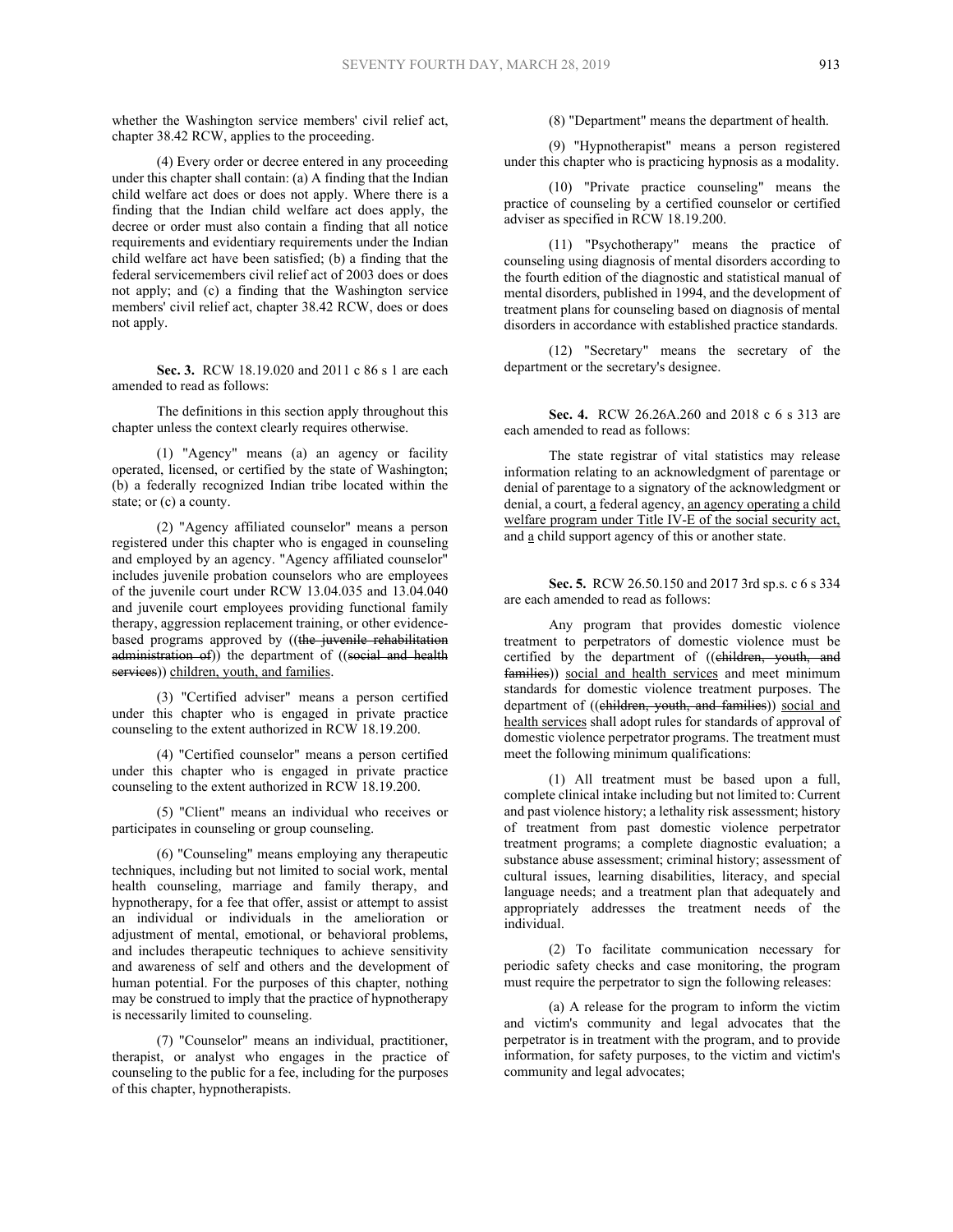(b) A release to prior and current treatment agencies to provide information on the perpetrator to the program; and

(c) A release for the program to provide information on the perpetrator to relevant legal entities including: Lawyers, courts, parole, probation, child protective services, and child welfare services.

(3) Treatment must be for a minimum treatment period defined by the secretary of the department of ((children, youth, and families)) social and health services by rule. The weekly treatment sessions must be in a group unless there is a documented, clinical reason for another modality. Any other therapies, such as individual, marital, or family therapy, substance abuse evaluations or therapy, medication reviews, or psychiatric interviews, may be concomitant with the weekly group treatment sessions described in this section but not a substitute for it.

(4) The treatment must focus primarily on ending the violence, holding the perpetrator accountable for his or her violence, and changing his or her behavior. The treatment must be based on nonvictim-blaming strategies and philosophies and shall include education about the individual, family, and cultural dynamics of domestic violence. If the perpetrator or the victim has a minor child, treatment must specifically include education regarding the effects of domestic violence on children, such as the emotional impacts of domestic violence on children and the long-term consequences that exposure to incidents of domestic violence may have on children.

(5) Satisfactory completion of treatment must be contingent upon the perpetrator meeting specific criteria, defined by rule by the secretary of the department of ((children, youth, and families)) social and health services, and not just upon the end of a certain period of time or a certain number of sessions.

(6) The program must have policies and procedures for dealing with reoffenses and noncompliance.

(7) All evaluation and treatment services must be provided by, or under the supervision of, qualified personnel.

 $(8)$  The secretary of the department of  $((ehildren,$ youth, and families)) social and health services may adopt rules and establish fees as necessary to implement this section.

(9) The department of ((children, youth, and families)) social and health services may conduct on-site monitoring visits as part of its plan for certifying domestic violence perpetrator programs and monitoring implementation of the rules adopted by the secretary of the department of ((children, youth, and families)) social and health services to determine compliance with the minimum qualifications for domestic violence perpetrator programs. The applicant or certified domestic violence perpetrator program shall cooperate fully with the department of ((children, youth, and families)) social and health services in the monitoring visit and provide all program and management records requested by the department of ((children, youth, and families)) social and health services to

determine the program's compliance with the minimum certification qualifications and rules adopted by the department of ((children, youth, and families)) social and health services.

**Sec. 6.** RCW 41.04.674 and 2017 3rd sp.s. c 20 s 12 are each amended to read as follows:

(1) The foster parent shared leave pool is created to allow employees to donate leave to be used as shared leave for any employee who is a foster parent needing to care for or preparing to accept a foster child in their home. Participation in the pool shall, at all times, be voluntary on the part of the employee. The department of ((social and health services)) children, youth, and families, in consultation with the office of financial management, shall administer the foster parent shared leave pool.

(2) Employees, as defined in RCW 41.04.655, may donate leave to the foster parent shared leave pool.

(3) An employee, as defined in RCW 41.04.655, who is also a foster parent licensed pursuant to RCW 74.15.040 may request shared leave from the foster parent shared leave pool.

(4) Shared leave under this section may not be granted unless the pool has a sufficient balance to fund the requested shared leave.

(5) Shared leave paid under this section must not exceed the level of the employee's state monthly salary.

(6) Any leave donated must be removed from the personally accumulated leave balance of the employee donating the leave.

(7) An employee who receives shared leave from the pool is not required to recontribute such leave to the pool, except as otherwise provided in this section.

(8) Leave that may be donated or received by any one employee shall be calculated as in RCW 41.04.665.

(9) As used in this section, "monthly salary" includes monthly salary and special pay and shift differential, or the monthly equivalent for hourly employees. "Monthly salary" does not include:

(a) Overtime pay;

(b) Call back pay;

(c) Standby pay; or

(d) Performance bonuses.

(10) The office of financial management, in consultation with the department of ((social and health services)) children, youth, and families, shall adopt rules and policies governing the donation and use of shared leave from the foster parent shared leave pool, including definitions of pay and allowances and guidelines for agencies to use in recordkeeping concerning shared leave.

(11) Agencies must investigate any alleged abuse of the foster parent shared leave pool and on a finding of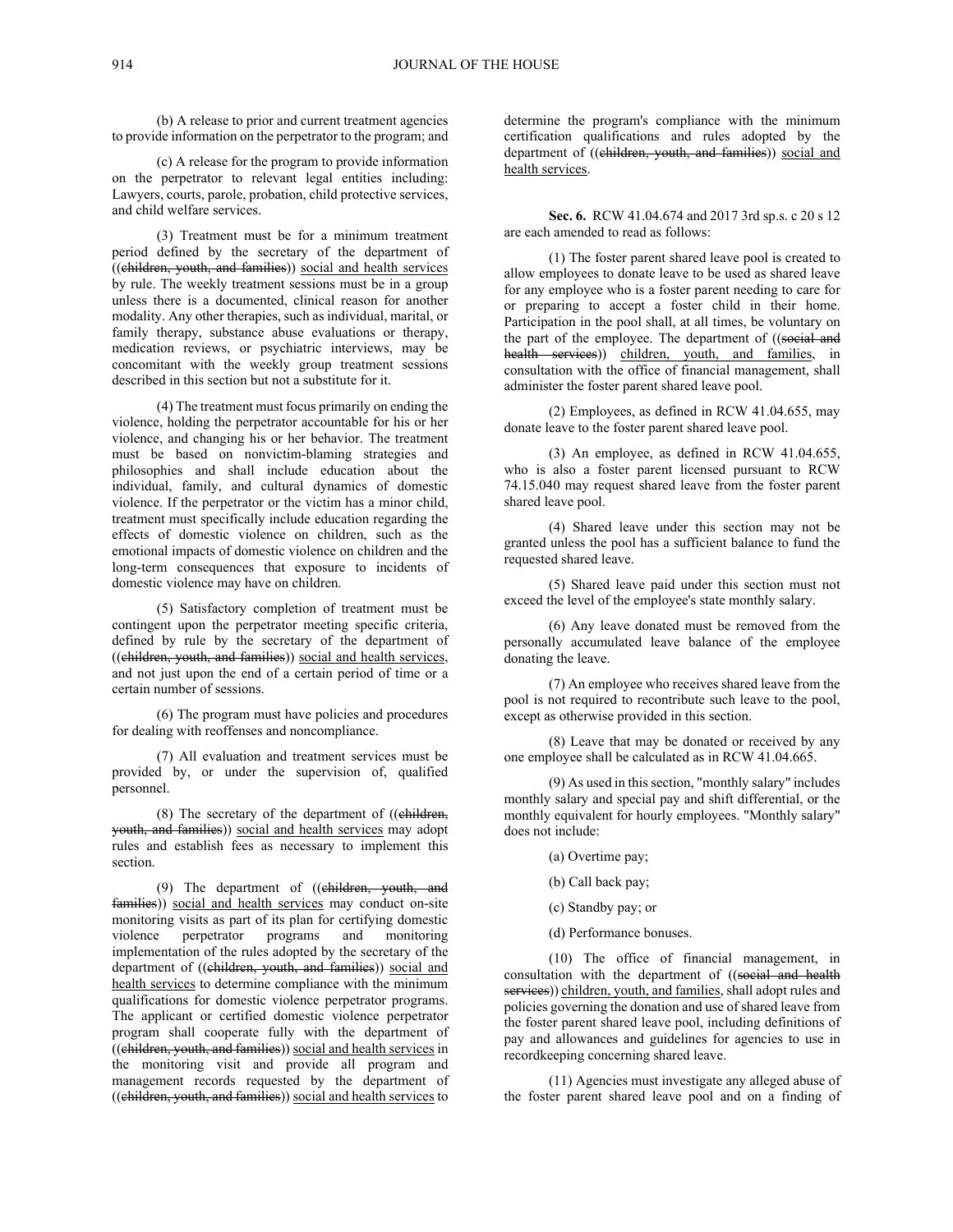wrongdoing, the employee may be required to repay all of the shared leave received from the foster parent shared leave pool.

(12) Higher education institutions shall adopt policies consistent with the needs of the employees under their respective jurisdictions.

**Sec. 7.** RCW 41.37.010 and 2018 c 241 s 1 are each amended to read as follows:

The definitions in this section apply throughout this chapter, unless the context clearly requires otherwise.

(1) "Accumulated contributions" means the sum of all contributions standing to the credit of a member in the member's individual account, including any amount paid under RCW 41.50.165(2), together with the regular interest thereon.

(2) "Actuarial equivalent" means a benefit of equal value when computed upon the basis of such mortality and other tables as may be adopted by the director.

(3) "Adjustment ratio" means the value of index A divided by index B.

(4) "Annuity" means payments for life derived from accumulated contributions of a member. All annuities shall be paid in monthly installments.

(5)(a) "Average final compensation" means the member's average compensation earnable of the highest consecutive sixty months of service credit months prior to such member's retirement, termination, or death. Periods constituting authorized leaves of absence may not be used in the calculation of average final compensation except under RCW 41.37.290.

(b) In calculating average final compensation under (a) of this subsection, the department of retirement systems shall include:

(i) Any compensation forgone by a member employed by a state agency or institution during the 2009- 2011 fiscal biennium as a result of reduced work hours, mandatory or voluntary leave without pay, temporary reduction in pay implemented prior to December 11, 2010, or temporary layoffs if the reduced compensation is an integral part of the employer's expenditure reduction efforts, as certified by the employer; and

(ii) Any compensation forgone by a member employed by the state or a local government employer during the 2011-2013 fiscal biennium as a result of reduced work hours, mandatory leave without pay, temporary layoffs, or reductions to current pay if the reduced compensation is an integral part of the employer's expenditure reduction efforts, as certified by the employer. Reductions to current pay shall not include elimination of previously agreed upon future salary increases.

(6) "Beneficiary" means any person in receipt of a retirement allowance or other benefit provided by this chapter resulting from service rendered to an employer by another person.

(7)(a) "Compensation earnable" for members, means salaries or wages earned by a member during a payroll period for personal services, including overtime payments, and shall include wages and salaries deferred under provisions established pursuant to sections 403(b), 414(h), and 457 of the United States internal revenue code, but shall exclude nonmoney maintenance compensation and lump sum or other payments for deferred annual sick leave, unused accumulated vacation, unused accumulated annual leave, or any form of severance pay.

(b) "Compensation earnable" for members also includes the following actual or imputed payments, which are not paid for personal services:

(i) Retroactive payments to an individual by an employer on reinstatement of the employee in a position, or payments by an employer to an individual in lieu of reinstatement, which are awarded or granted as the equivalent of the salary or wage which the individual would have earned during a payroll period shall be considered compensation earnable to the extent provided in this subsection, and the individual shall receive the equivalent service credit;

(ii) In any year in which a member serves in the legislature, the member shall have the option of having such member's compensation earnable be the greater of:

(A) The compensation earnable the member would have received had such member not served in the legislature; or

(B) Such member's actual compensation earnable received for nonlegislative public employment and legislative service combined. Any additional contributions to the retirement system required because compensation earnable under  $(b)(ii)(A)$  of this subsection is greater than compensation earnable under (b)(ii)(B) of this subsection shall be paid by the member for both member and employer contributions;

(iii) Assault pay only as authorized by RCW 27.04.100, 72.01.045, and 72.09.240;

(iv) Compensation that a member would have received but for a disability occurring in the line of duty only as authorized by RCW 41.37.060;

(v) Compensation that a member receives due to participation in the leave sharing program only as authorized by RCW 41.04.650 through 41.04.670; and

(vi) Compensation that a member receives for being in standby status. For the purposes of this section, a member is in standby status when not being paid for time actually worked and the employer requires the member to be prepared to report immediately for work, if the need arises, although the need may not arise.

(8) "Department" means the department of retirement systems created in chapter 41.50 RCW.

(9) "Director" means the director of the department.

(10) "Eligible position" means any permanent, fulltime position included in subsection (19) of this section.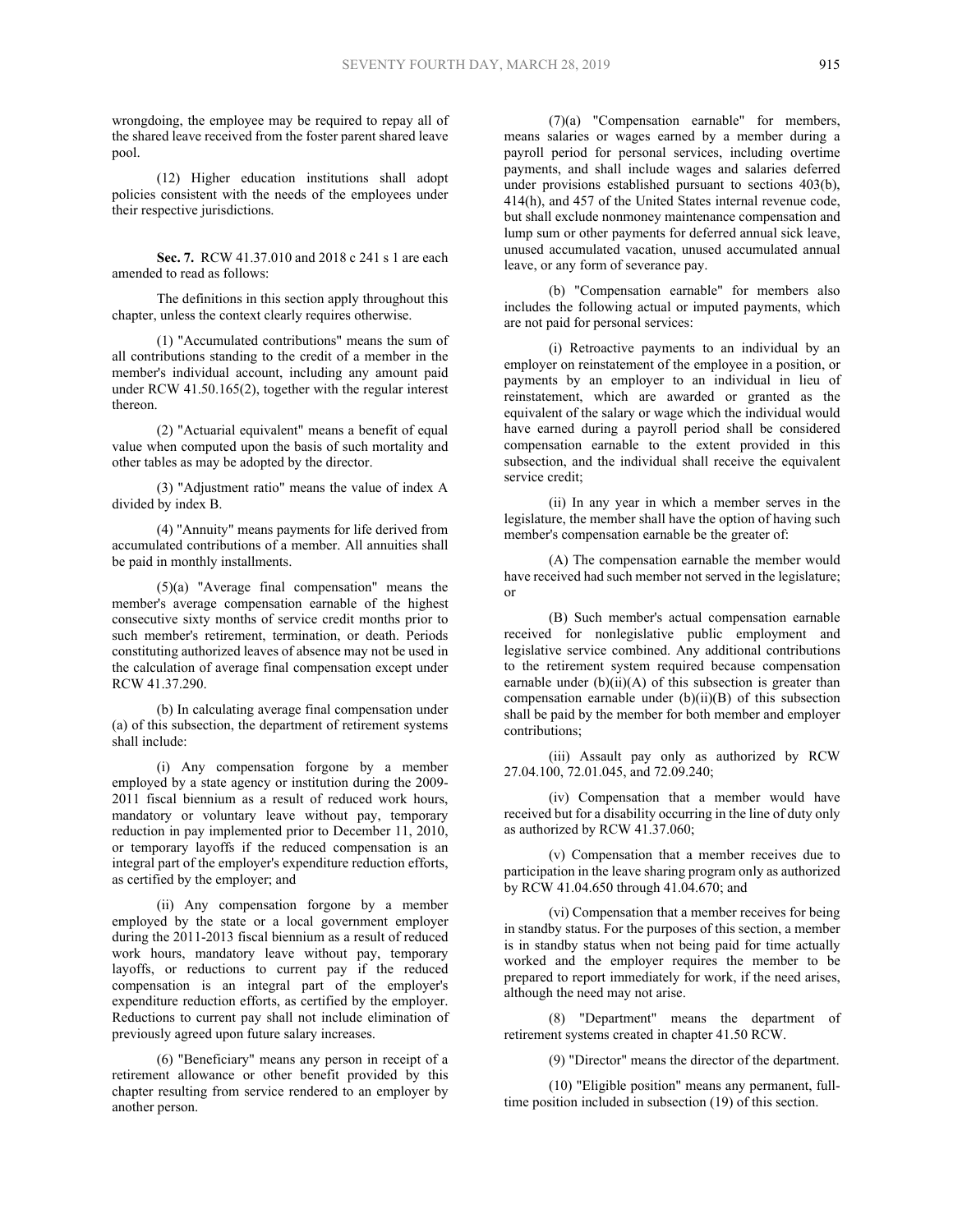(11) "Employee" or "employed" means a person who is providing services for compensation to an employer, unless the person is free from the employer's direction and control over the performance of work. The department shall adopt rules and interpret this subsection consistent with common law.

(12) "Employer" means the Washington state department of corrections, the Washington state parks and recreation commission, the Washington state gambling commission, the Washington state patrol, the Washington state department of natural resources, the Washington state liquor and cannabis board, the Washington state department of veterans affairs, the Washington state department of children, youth, and families, and the Washington state department of social and health services; any county corrections department; any city corrections department not covered under chapter 41.28 RCW; and any public corrections entity created under RCW 39.34.030 by counties, cities not covered under chapter 41.28 RCW, or both. Except as otherwise specifically provided in this chapter, "employer" does not include a government contractor. For purposes of this subsection, a "government contractor" is any entity, including a partnership, limited liability company, for-profit or nonprofit corporation, or person, that provides services pursuant to a contract with an employer. The determination whether an employeremployee relationship has been established is not based on the relationship between a government contractor and an employer, but is based solely on the relationship between a government contractor's employee and an employer under this chapter.

(13) "Final compensation" means the annual rate of compensation earnable by a member at the time of termination of employment.

(14) "Index" means, for any calendar year, that year's annual average consumer price index, Seattle, Washington area, for urban wage earners and clerical workers, all items, compiled by the bureau of labor statistics, United States department of labor.

(15) "Index A" means the index for the year prior to the determination of a postretirement adjustment.

(16) "Index B" means the index for the year prior to index A.

(17) "Ineligible position" means any position which does not conform with the requirements set forth in subsection (10) of this section.

(18) "Leave of absence" means the period of time a member is authorized by the employer to be absent from service without being separated from membership.

(19) "Member" means any employee employed by an employer on a full-time basis:

(a) Who is in a position that requires completion of a certified criminal justice training course and is authorized by their employer to arrest, conduct criminal investigations, enforce the criminal laws of the state of Washington, and carry a firearm as part of the job;

(b) Whose primary responsibility is to ensure the custody and security of incarcerated or probationary individuals as a corrections officer, probation officer, or jailer;

(c) Who is a limited authority Washington peace officer, as defined in RCW 10.93.020, for an employer;

(d) Whose primary responsibility is to provide nursing care to, or to ensure the custody and safety of, offender, adult probationary, or patient populations; and who is in a position that requires completion of defensive tactics training or de-escalation training; and who is employed by one of the following state institutions or centers operated by the department of social and health services or the department of children, youth, and families:

(i) Juvenile rehabilitation administration institutions, not including community facilities;

(ii) Mental health hospitals;

(iii) Child study and treatment centers; or

(iv) Institutions or residential sites that serve developmentally disabled patients or offenders, except for state-operated living alternatives facilities;

(e) Whose primary responsibility is to provide nursing care to offender and patient populations in institutions and centers operated by the following employers: A city or county corrections department as set forth in subsection (12) of this section, a public corrections entity as set forth in subsection (12) of this section, the Washington state department of corrections, or the Washington state department of veterans affairs; or

(f) Whose primary responsibility is to supervise members eligible under this subsection.

(20) "Membership service" means all service rendered as a member.

(21) "Pension" means payments for life derived from contributions made by the employer. All pensions shall be paid in monthly installments.

(22) "Plan" means the Washington public safety employees' retirement system plan 2.

(23) "Regular interest" means such rate as the director may determine.

(24) "Retiree" means any person who has begun accruing a retirement allowance or other benefit provided by this chapter resulting from service rendered to an employer while a member.

(25) "Retirement" means withdrawal from active service with a retirement allowance as provided by this chapter.

(26) "Retirement allowance" means monthly payments to a retiree or beneficiary as provided in this chapter.

(27) "Retirement system" means the Washington public safety employees' retirement system provided for in this chapter.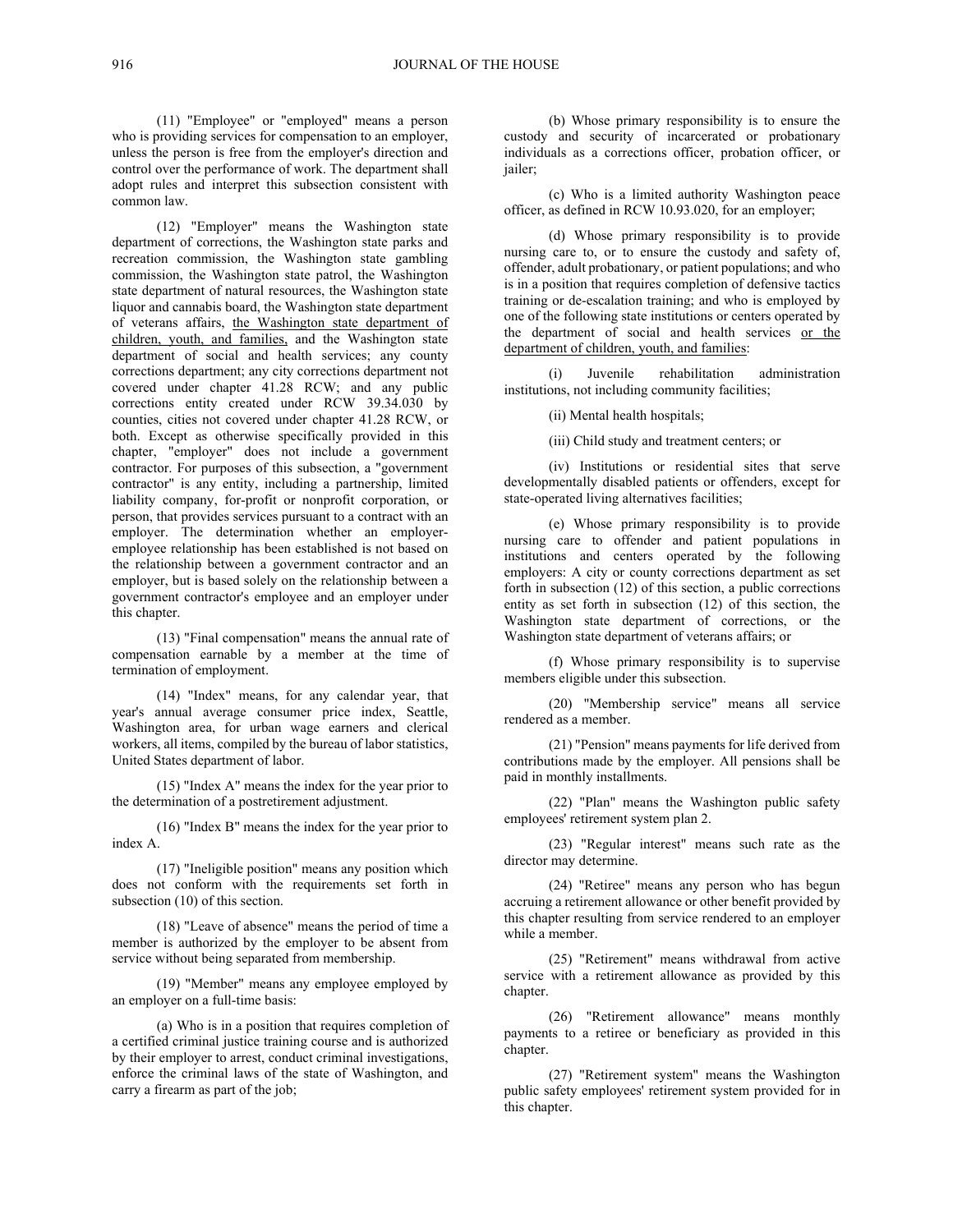(28) "Separation from service" occurs when a person has terminated all employment with an employer.

(29) "Service" means periods of employment by a member on or after July 1, 2006, for one or more employers for which compensation earnable is paid. Compensation earnable earned for ninety or more hours in any calendar month shall constitute one service credit month. Compensation earnable earned for at least seventy hours but less than ninety hours in any calendar month shall constitute one-half service credit month of service. Compensation earnable earned for less than seventy hours in any calendar month shall constitute one-quarter service credit month of service. Time spent in standby status, whether compensated or not, is not service.

Any fraction of a year of service shall be taken into account in the computation of such retirement allowance or benefits.

(a) Service in any state elective position shall be deemed to be full-time service.

(b) A member shall receive a total of not more than twelve service credit months of service for such calendar year. If an individual is employed in an eligible position by one or more employers the individual shall receive no more than one service credit month during any calendar month in which multiple service for ninety or more hours is rendered.

(30) "Service credit month" means a month or an accumulation of months of service credit which is equal to one.

(31) "Service credit year" means an accumulation of months of service credit which is equal to one when divided by twelve.

(32) "State actuary" or "actuary" means the person appointed pursuant to RCW 44.44.010(2).

(33) "State elective position" means any position held by any person elected or appointed to statewide office or elected or appointed as a member of the legislature.

(34) "State treasurer" means the treasurer of the state of Washington.

**Sec. 8.** RCW 42.56.230 and 2018 c 109 s 16 are each amended to read as follows:

The following personal information is exempt from public inspection and copying under this chapter:

(1) Personal information in any files maintained for students in public schools, patients or clients of public institutions or public health agencies, or welfare recipients;

(2)(a) Personal information:

(i) For a child enrolled in licensed child care in any files maintained by the department of children, youth, and families;

(ii) For a child enrolled in a public or nonprofit program serving or pertaining to children, adolescents, or students, including but not limited to early learning or child

care services, parks and recreation programs, youth development programs, and after-school programs;  $((\Theta \cdot \mathbf{r}))$ 

(iii) For the family members or guardians of a child who is subject to the exemption under this subsection (2) if the family member or guardian has the same last name as the child or if the family member or guardian resides at the same address as the child and disclosure of the family member's or guardian's information would result in disclosure of the personal information exempted under (a)(i) and (ii) of this subsection; or

(iv) For substitute caregivers who are licensed or approved to provide overnight care of children by the department of children, youth, and families.

(b) Emergency contact information under this subsection (2) may be provided to appropriate authorities and medical personnel for the purpose of treating the individual during an emergency situation;

(3) Personal information in files maintained for employees, appointees, or elected officials of any public agency to the extent that disclosure would violate their right to privacy;

(4) Information required of any taxpayer in connection with the assessment or collection of any tax if the disclosure of the information to other persons would: (a) Be prohibited to such persons by RCW 84.08.210, 82.32.330, 84.40.020, 84.40.340, or any ordinance authorized under RCW 35.102.145; or (b) violate the taxpayer's right to privacy or result in unfair competitive disadvantage to the taxpayer;

(5) Credit card numbers, debit card numbers, electronic check numbers, card expiration dates, or bank or other financial information as defined in RCW 9.35.005 including social security numbers, except when disclosure is expressly required by or governed by other law;

(6) Personal and financial information related to a small loan or any system of authorizing a small loan in RCW 31.45.093;

(7)(a) Any record used to prove identity, age, residential address, social security number, or other personal information required to apply for a driver's license or identicard.

(b) Information provided under RCW 46.20.111 that indicates that an applicant declined to register with the selective service system.

(c) Any record pertaining to a vehicle license plate, driver's license, or identicard issued under RCW 46.08.066 that, alone or in combination with any other records, may reveal the identity of an individual, or reveal that an individual is or was, performing an undercover or covert law enforcement, confidential public health work, public assistance fraud, or child support investigative activity. This exemption does not prevent the release of the total number of vehicle license plates, drivers' licenses, or identicards that, under RCW 46.08.066, an agency or department has applied for, been issued, denied, returned, destroyed, lost, and reported for misuse.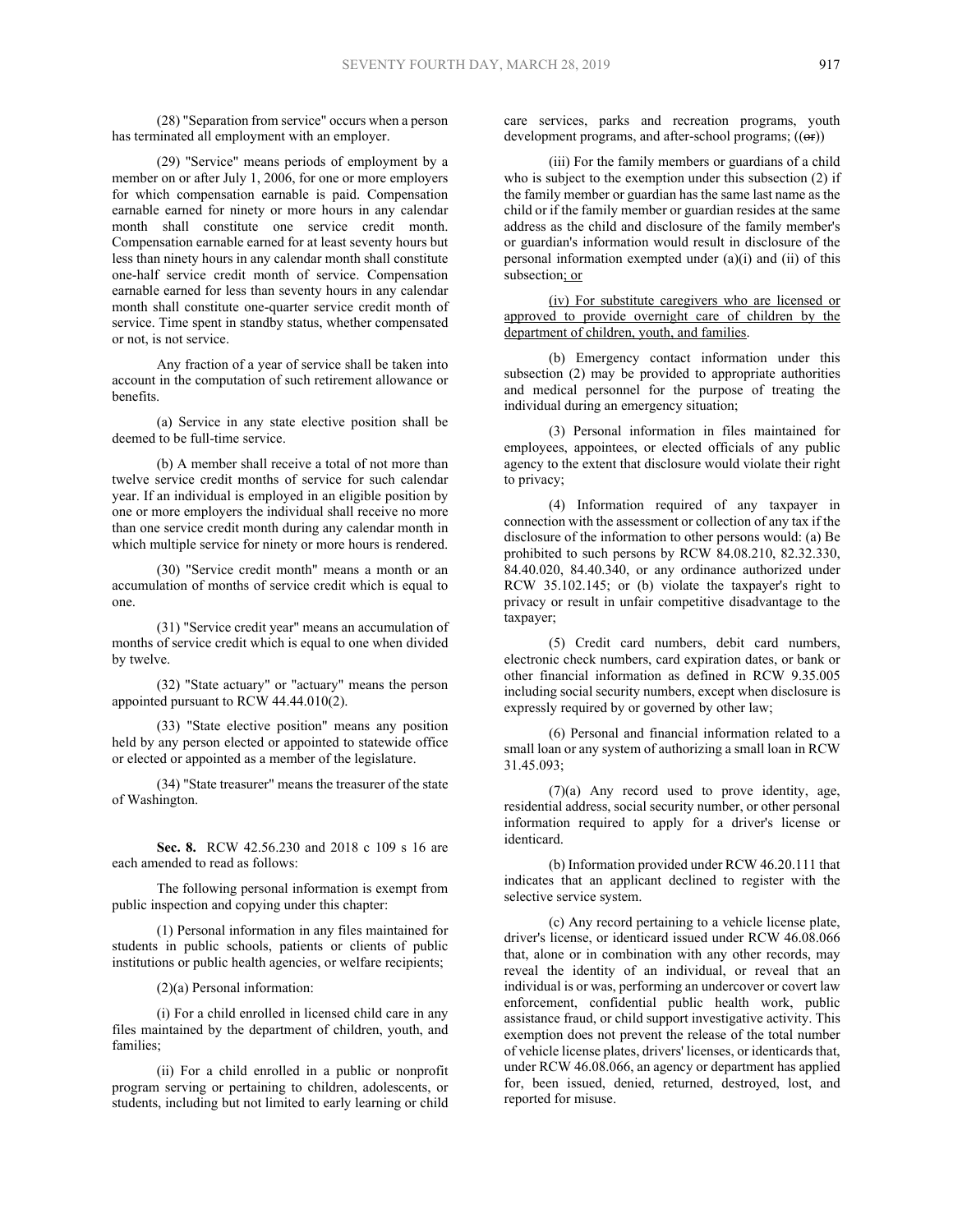(d) Any record pertaining to a vessel registration issued under RCW 88.02.330 that, alone or in combination with any other records, may reveal the identity of an individual, or reveal that an individual is or was, performing an undercover or covert law enforcement activity. This exemption does not prevent the release of the total number of vessel registrations that, under RCW 88.02.330, an agency or department has applied for, been issued, denied, returned, destroyed, lost, and reported for misuse;

(8) All information related to individual claims resolution structured settlement agreements submitted to the board of industrial insurance appeals under RCW 51.04.063, other than final orders from the board of industrial insurance appeals.

Upon request by the legislature, the department of licensing shall provide a report to the legislature containing all of the information in subsection  $(7)(c)$  and  $(d)$  of this section that is subject to public disclosure;

(9) Voluntarily submitted information contained in a database that is part of or associated with enhanced 911 emergency communications systems, or information contained or used in emergency notification systems as provided under RCW 38.52.575 and 38.52.577; and

(10) Until the person reaches eighteen years of age, information, otherwise disclosable under chapter 29A.08 RCW, that relates to a future voter, except for the purpose of processing and delivering ballots.

NEW SECTION. **Sec. 9.** RCW 43.20A.870 (Children's services—Annual quality assurance report) and 1999 c 372 s 7 & 1997 c 386 s 47 are each repealed.

NEW SECTION. **Sec. 10.** A new section is added to chapter 43.20B RCW to read as follows:

The department is authorized to establish and to recover debts for the department of children, youth, and families under this chapter and under RCW 13.40.220 pursuant to a contract between the department of children, youth, and families and the department that is entered into in compliance with the interlocal cooperation act, chapter 39.34 RCW.

NEW SECTION. **Sec. 11.** A new section is added to chapter 43.216 RCW to read as follows:

The department shall prepare an annual quality assurance report that must, at minimum, include: (1) Performance outcomes regarding health and safety of children in the children's services system; (2) children's length of stay in out-of-home placement from each date of referral; (3) adherence to permanency planning timelines; and (4) the response time on child protective services investigations differentiated by risk level determined at intake.

**Sec. 12.** RCW 43.43.837 and 2017 3rd sp.s. c 6 s 225 are each amended to read as follows:

(1) Except as provided in subsection (2) of this section, in order to determine the character, competence, and suitability of any applicant or service provider to have unsupervised access, the secretary of the department of social and health services and the secretary of the department of children, youth, and families may require a fingerprintbased background check through both the Washington state patrol and the federal bureau of investigation at any time, but shall require a fingerprint-based background check when the applicant or service provider has resided in the state less than three consecutive years before application, and:

(a) Is an applicant or service provider providing services to children or people with developmental disabilities under RCW 74.15.030;

(b) Is an individual  $((residing))$  sixteen years of age or older who: (i) Is not under the placement and care authority of the department of children, youth, and families; and (ii) resides in an applicant or service provider's home, facility, entity, agency, or business or who is authorized by ((the department of social and health services or)) the department of children, youth, and families to provide services to children ((or people with developmental  $disabilities()$  under RCW 74.15.030;  $((or))$ 

(c) Is an individual who is authorized by the department of social and health services to provide services to people with developmental disabilities under RCW  $74.\overline{15.030}$ ; or

(d) Is an applicant or service provider providing inhome services funded by:

(i) Medicaid personal care under RCW 74.09.520;

(ii) Community options program entry system waiver services under RCW 74.39A.030;

(iii) Chore services under RCW 74.39A.110; or

(iv) Other home and community long-term care programs, established pursuant to chapters 74.39 and 74.39A RCW, administered by the department of social and health services.

(2) Long-term care workers, as defined in RCW 74.39A.009, who are hired after January 7, 2012, are subject to background checks under RCW 74.39A.056.

(3) To satisfy the shared background check requirements provided for in RCW 43.216.270 and 43.20A.710, the department of children, youth, and families and the department of social and health services shall share federal fingerprint-based background check results as permitted under the law. The purpose of this provision is to allow both departments to fulfill their joint background check responsibility of checking any individual who may have unsupervised access to vulnerable adults, children, or juveniles. Neither department may share the federal background check results with any other state agency or person.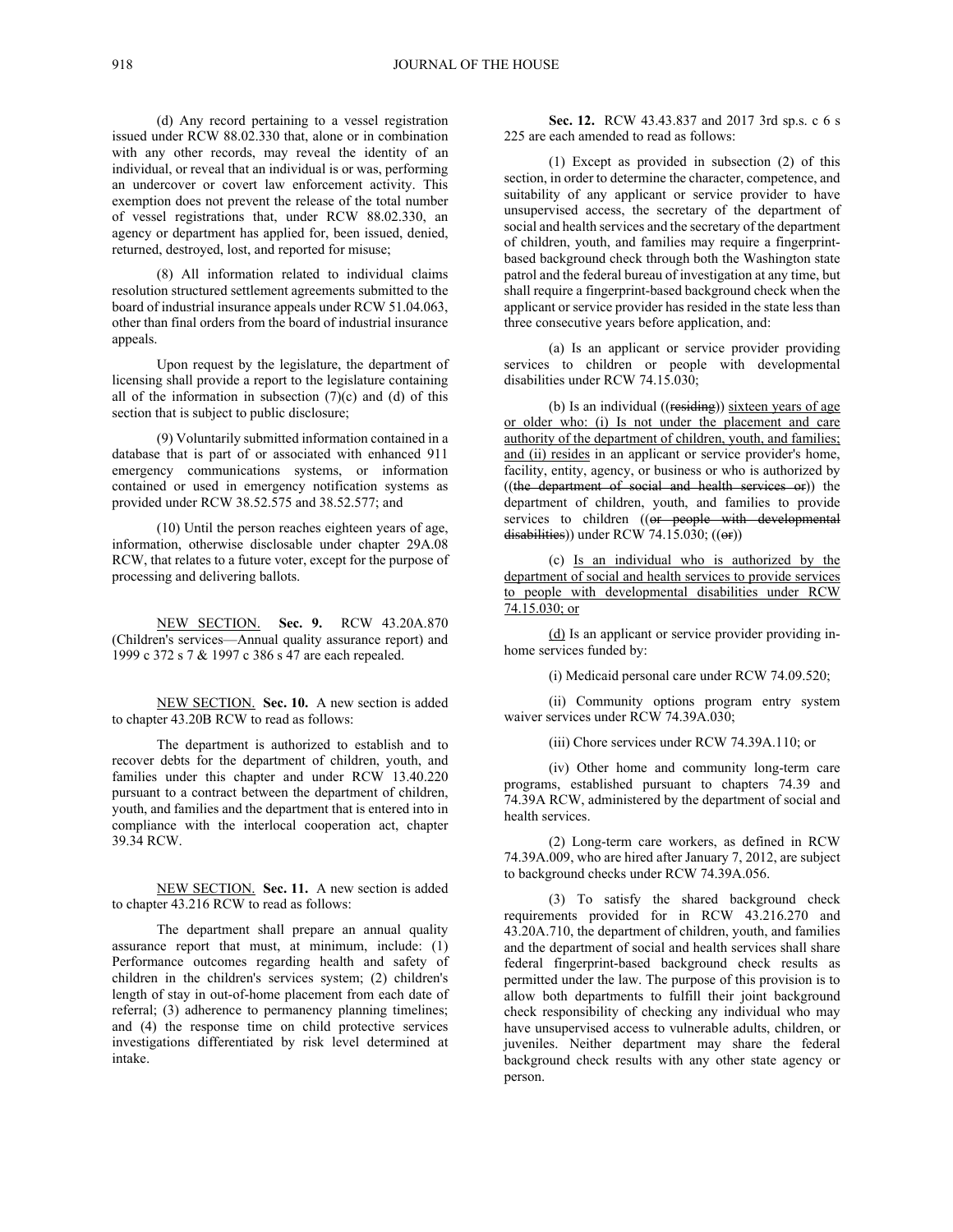(4) The secretary of the department of children, youth, and families shall require a fingerprint-based background check through the Washington state patrol identification and criminal history section and the federal bureau of investigation when the department seeks to approve an applicant or service provider for a foster or adoptive placement of children in accordance with federal and state law. Fees charged by the Washington state patrol and the federal bureau of investigation for fingerprint-based background checks shall be paid by the department of children, youth, and families for applicant and service providers providing foster care as required in RCW 74.15.030.

(5) Any secure facility operated by the department of social and health services or the department of children, youth, and families under chapter 71.09 RCW shall require applicants and service providers to undergo a fingerprintbased background check through the Washington state patrol identification and criminal history section and the federal bureau of investigation.

(6) Service providers and service provider applicants who are required to complete a fingerprint-based background check may be hired for a one hundred twentyday provisional period as allowed under law or program rules when:

(a) A fingerprint-based background check is pending; and

(b) The applicant or service provider is not disqualified based on the immediate result of the background check.

(7) Fees charged by the Washington state patrol and the federal bureau of investigation for fingerprint-based background checks shall be paid by the applicable department for applicants or service providers providing:

(a) Services to people with a developmental disability under RCW 74.15.030;

(b) In-home services funded by medicaid personal care under RCW 74.09.520;

(c) Community options program entry system waiver services under RCW 74.39A.030:

(d) Chore services under RCW 74.39A.110;

(e) Services under other home and community long-term care programs, established pursuant to chapters 74.39 and 74.39A RCW, administered by the department of social and health services or the department of children, youth, and families; and

(f) Services in, or to residents of, a secure facility under RCW 71.09.115.

(8) Service providers licensed under RCW 74.15.030 must pay fees charged by the Washington state patrol and the federal bureau of investigation for conducting fingerprint-based background checks.

(9) Department of children, youth, and families service providers licensed under RCW 74.15.030 may not pass on the cost of the background check fees to their

applicants unless the individual is determined to be disqualified due to the background information.

(10) The department of social and health services and the department of children, youth, and families shall develop rules identifying the financial responsibility of service providers, applicants, and the department for paying the fees charged by law enforcement to roll, print, or scan fingerprints-based for the purpose of a Washington state patrol or federal bureau of investigation fingerprint-based background check.

(11) For purposes of this section, unless the context plainly indicates otherwise:

(a) "Applicant" means a current or prospective department of social and health services, department of children, youth, and families, or service provider employee, volunteer, student, intern, researcher, contractor, or any other individual who will or may have unsupervised access because of the nature of the work or services he or she provides. "Applicant" includes but is not limited to any individual who will or may have unsupervised access and is:

(i) Applying for a license or certification from the department of social and health services or the department of children, youth, and families;

(ii) Seeking a contract with the department of social and health services, the department of children, youth, and families, or a service provider;

(iii) Applying for employment, promotion, reallocation, or transfer;

(iv) An individual that a department of social and health services or ((the)) department of children, youth, and families client or guardian of a department of social and health services or department of children, youth, and families client chooses to hire or engage to provide services to himself or herself or another vulnerable adult, juvenile, or child and who might be eligible to receive payment from the department of social and health services or the department of children, youth, and families for services rendered; or

(v) A department of social and health services or department of children, youth, and families applicant who will or may work in a department-covered position.

(b) "Authorized" means the department of social and health services or the department of children, youth, and families grants an applicant, home, or facility permission to:

(i) Conduct licensing, certification, or contracting activities;

(ii) Have unsupervised access to vulnerable adults, juveniles, and children;

(iii) Receive payments from a department of social and health services or department of children, youth, and families program; or

(iv) Work or serve in a department of social and health services or department of children, youth, and families-covered position.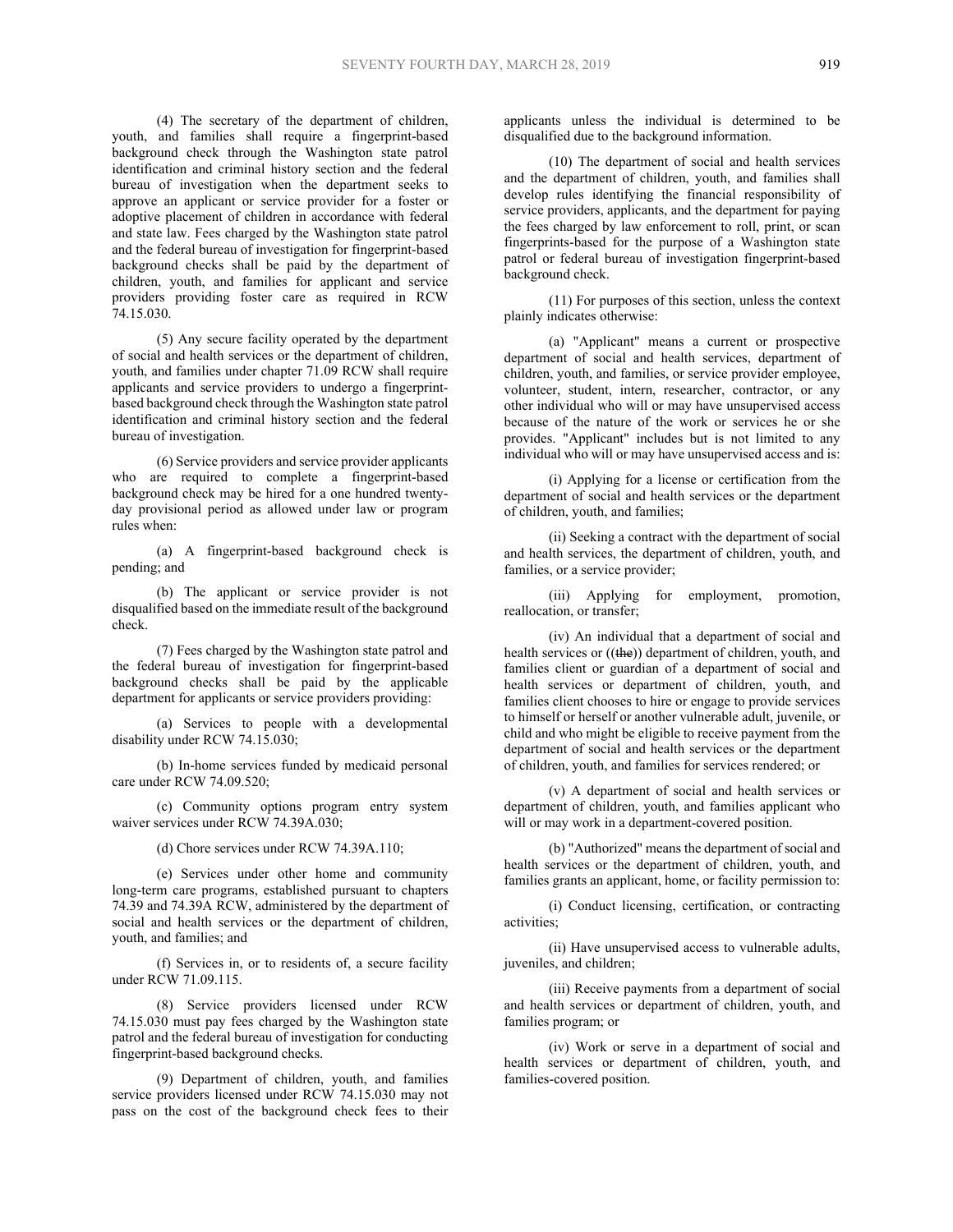(c) "Secretary" means the secretary of the department of social and health services.

(d) "Secure facility" has the meaning provided in RCW 71.09.020.

(e) "Service provider" means entities, facilities, agencies, businesses, or individuals who are licensed, certified, authorized, or regulated by, receive payment from, or have contracts or agreements with the department of social and health services or the department of children, youth, and families to provide services to vulnerable adults, juveniles, or children. "Service provider" includes individuals whom a department of social and health services or department of children, youth, and families client or guardian of a department of social and health services or department of children, youth, and families client may choose to hire or engage to provide services to himself or herself or another vulnerable adult, juvenile, or child and who might be eligible to receive payment from the department of social and health services or the department of children, youth, and families for services rendered. "Service provider" does not include those certified under chapter 70.96A RCW.

**Sec. 13.** RCW 43.216.390 and 2011 c 295 s 6 are each amended to read as follows:

Upon resignation or termination with or without cause of any individual working in a child care agency, the child care agency shall report to the department within twenty-four hours if it has knowledge of the following with respect to the individual:

(1) Any charge or conviction for a crime listed in WAC (( $\overline{170-06-0120}$ )) 110-06-0120;

(2) Any other charge or conviction for a crime that could be reasonably related to the individual's suitability to provide care for or have unsupervised access to children or care; or

(3) Any negative action as defined in RCW  $((43.215.010))$   $\overline{43.216.010}$ .

**Sec. 14.** RCW 68.50.105 and 2013 c 295 s 1 are each amended to read as follows:

(1) Reports and records of autopsies or postmortems shall be confidential, except that the following persons may examine and obtain copies of any such report or record: The personal representative of the decedent as defined in RCW 11.02.005, any family member, the attending physician or advanced registered nurse practitioner, the prosecuting attorney or law enforcement agencies having jurisdiction, public health officials, the department of labor and industries in cases in which it has an interest under RCW 68.50.103, or the secretary of the department of ((social and health services)) children, youth, and families or his or her designee in cases being reviewed under RCW 74.13.640.

(2)(a) Notwithstanding the restrictions contained in this section regarding the dissemination of records and reports of autopsies or postmortems, nor the exemptions

referenced under RCW 42.56.240(1), nothing in this chapter prohibits a coroner, medical examiner, or his or her designee, from publicly discussing his or her findings as to any death subject to the jurisdiction of his or her office where actions of a law enforcement officer or corrections officer have been determined to be a proximate cause of the death, except as provided in (b) of this subsection.

(b) A coroner, medical examiner, or his or her designee may not publicly discuss his or her findings outside of formal court or inquest proceedings if there is a pending or active criminal investigation, or a criminal or civil action, concerning a death that has commenced prior to January 1, 2014.

(3) The coroner, the medical examiner, or the attending physician shall, upon request, meet with the family of the decedent to discuss the findings of the autopsy or postmortem. For the purposes of this section, the term "family" means the surviving spouse, state registered domestic partner, or any child, parent, grandparent, grandchild, brother, or sister of the decedent, or any person who was guardian of the decedent at the time of death.

**Sec. 15.** RCW 74.04.790 and 2006 c 95 s 2 are each amended to read as follows:

(1) For purposes of this section only, "assault" means an unauthorized touching of a child protective, child welfare, or adult protective services worker employed by the department of children, youth, and families or the department of social and health services resulting in physical injury to the employee.

(2) In recognition of the hazardous nature of employment in child protective, child welfare, and adult protective services, the legislature hereby provides a supplementary program to reimburse employees of the department, for some of their costs attributable to their being the victims of assault while in the course of discharging their assigned duties. This program shall be limited to the reimbursement provided in this section.

(3) An employee is only entitled to receive the reimbursement provided in this section if the secretary of children, youth, and families, or the secretary's designee, or the secretary of social and health services, or the secretary's designee, finds that each of the following has occurred:

(a) A person has assaulted the employee while the employee was in the course of performing his or her official duties and, as a result thereof, the employee has sustained demonstrated physical injuries which have required the employee to miss days of work;

(b) The assault cannot be attributable to any extent to the employee's negligence, misconduct, or failure to comply with any rules or conditions of employment; and

(c) The department of labor and industries has approved the employee's workers' compensation application pursuant to chapter 51.32 RCW.

(4) The reimbursement authorized under this section shall be as follows: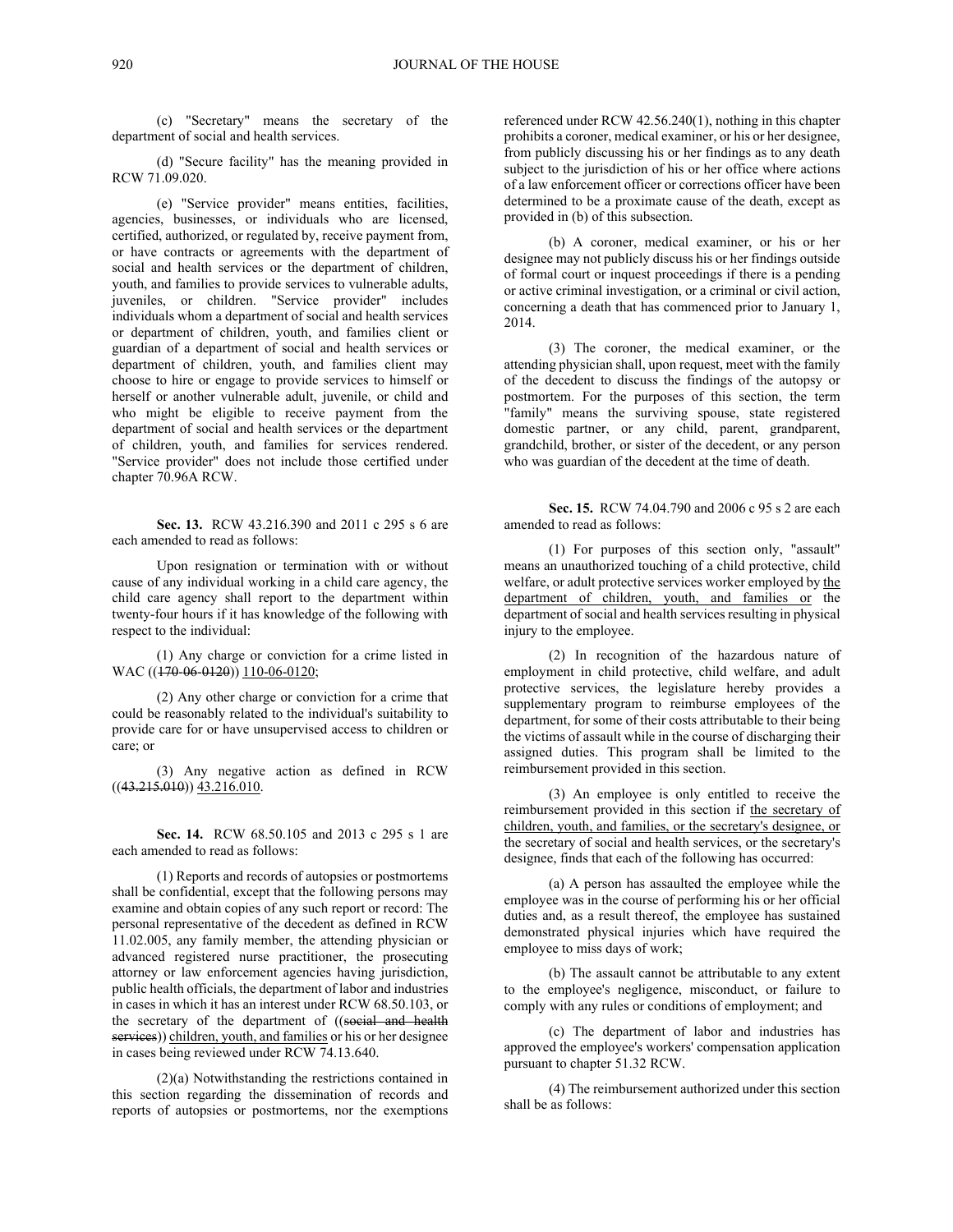(a) The employee's accumulated sick leave days shall not be reduced for the workdays missed;

(b) For each workday missed for which the employee is not eligible to receive compensation under chapter 51.32 RCW, the employee shall receive full pay; and

(c) In respect to workdays missed for which the employee will receive or has received compensation under chapter 51.32 RCW, the employee shall be reimbursed in an amount which, when added to that compensation, will result in the employee receiving full pay for the workdays missed.

(5) Reimbursement under this section may not last longer than three hundred sixty-five consecutive days after the date of the injury.

(6) The employee shall not be entitled to the reimbursement provided in subsection (4) of this section for any workday for which the secretary, or the secretary's designee, finds that the employee has not diligently pursued his or her compensation remedies under chapter 51.32 RCW.

(7) The reimbursement shall only be made for absences which the secretary, or the secretary's designee, believes are justified.

(8) While the employee is receiving reimbursement under this section, he or she shall continue to be classified as a state employee and the reimbursement amount shall be considered as salary or wages.

(9) All reimbursement payments required to be made to employees under this section shall be made by the department. The payments shall be considered as a salary or wage expense and shall be paid by the department in the same manner and from the same appropriations as other salary and wage expenses of the department.

(10) Should the legislature revoke the reimbursement authorized under this section or repeal this section, no affected employee is entitled thereafter to receive the reimbursement as a matter of contractual right.

**Sec. 16.** RCW 74.13.110 and 2017 3rd sp.s. c 20 s 14 are each amended to read as follows:

(1) The ((child welfare system)) department of children, youth, and families contracted services performance improvement account is created in the state treasury. Moneys in the account may be spent only after appropriation. Moneys in the account may be expended solely ((for the following: (a) Foster home licensing; (b))) to improve contracted services provided to clients under the agency's program areas, including child welfare, early learning, family support, and adolescents, to support (a) achieving permanency for children;  $((e)$  support and assistance provided to foster parents in order to improve)) (b) improving foster home retention and stability of placements;  $((\text{d}))$  (c) improving and increasing placement options for youth in out-of-home care;  $((and (e)))$   $(d)$ preventing out-of-home placement; and (e) achieving additional, measurable department of children, youth, and families outcome goals adopted by the department.

(2) Revenues to the ((child welfare system)) department of children, youth, and families contracted services performance improvement account consist of: (a) Legislative appropriations; and (b) any other public or private funds appropriated to or deposited in the account.

**Sec. 17.** RCW 74.13.350 and 2011 c 309 s 34 are each amended to read as follows:

(1) It is the intent of the legislature that parents are responsible for the care and support of children with developmental disabilities. The legislature recognizes that, because of the intense support required to care for a child with developmental disabilities, the help of an out-of-home placement may be needed. It is the intent of the legislature that, when the sole reason for the out-of-home placement is the child's developmental disability, such services be offered by the department to these children and their families through a voluntary placement agreement. In these cases, the parents shall retain legal custody of the child.

((As used in this section, "voluntary placement agreement" means a written agreement between the department and a child's parent or legal guardian authorizing the department to place the child in a licensed facility.))  $(2)$ Under the terms of  $((this))$  a voluntary placement agreement, the parent or legal guardian shall retain legal custody and the department shall be responsible for the child's placement and care. The agreement shall at a minimum specify the legal status of the child and the rights and obligations of the parent or legal guardian, the child, and the department while the child is in placement. The agreement must be signed by the child's parent or legal guardian and the department to be in effect, except that an agreement regarding an Indian child shall not be valid unless executed in accordance with RCW 13.38.150. Any party to a voluntary placement agreement may terminate the agreement at any time. Upon termination of the agreement, the child shall be returned to the care of the child's parent or legal guardian unless the child has been taken into custody pursuant to RCW 13.34.050 or 26.44.050, placed in shelter care pursuant to RCW 13.34.060, or placed in foster care pursuant to RCW 13.34.130.

((As used in this section, "out-of-home placement" and "out-of-home care" mean the placement of a child in a foster family home or group care facility licensed under  $eha$ pter 74.15 RCW.)

(3) Whenever the department places a child in outof-home care under a voluntary placement pursuant to this section, the department shall have the responsibility for the child's placement and care. The department shall develop a permanency plan of care for the child no later than sixty days from the date that the department assumes responsibility for the child's placement and care. Within the first one hundred eighty days of the placement, the department shall obtain a judicial determination pursuant to RCW 13.04.030(1)(j) and 13.34.270 that the placement is in the best interests of the child. If the child's out-of-home placement ends before one hundred eighty days have elapsed, no judicial determination under RCW 13.04.030(1)(b) is required. The permanency planning hearings shall review whether the child's best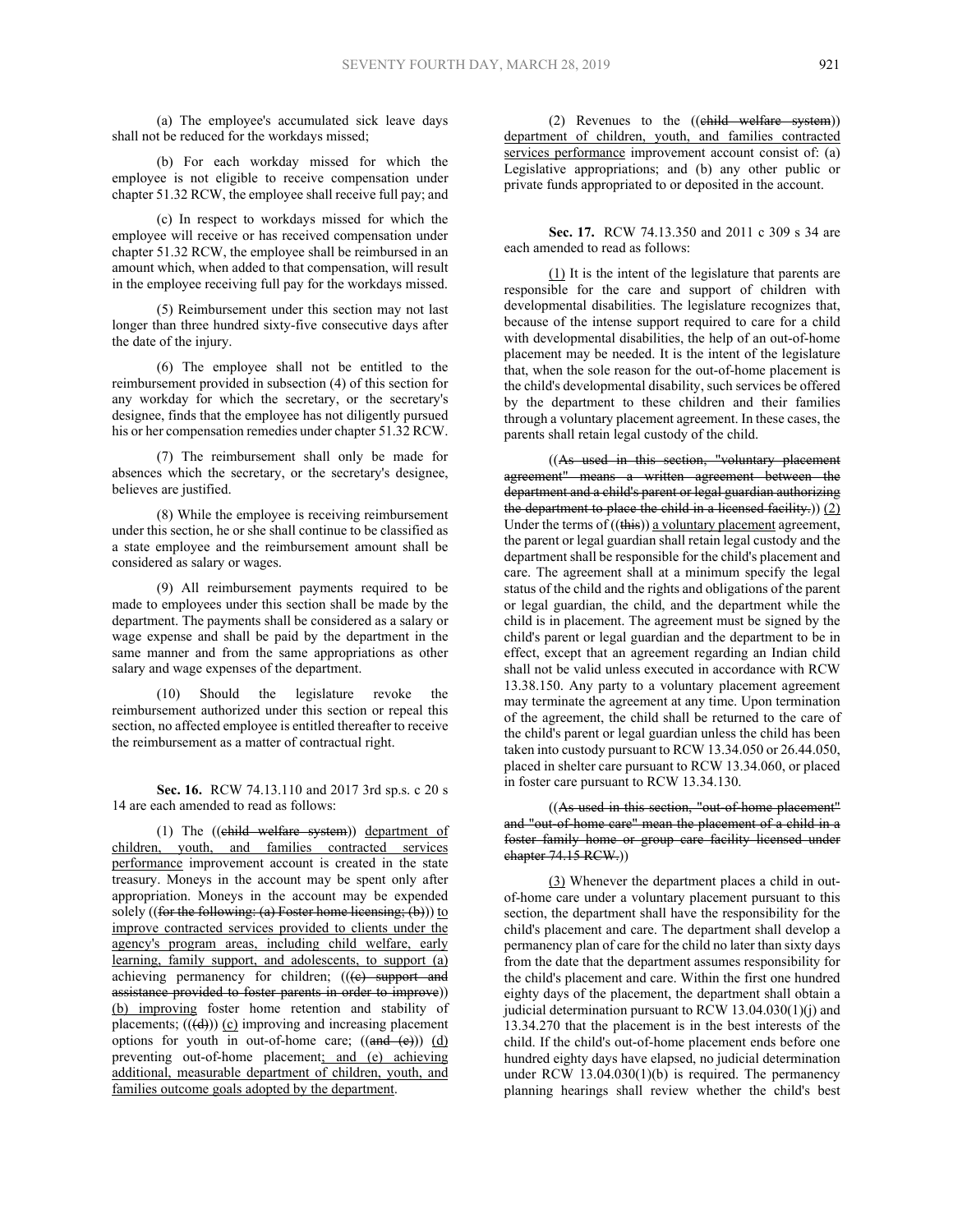interests are served by continued out-of-home placement and determine the future legal status of the child.

(4) The department shall provide for periodic administrative reviews as required by federal law. A review may be called at any time by either the department, the parent, or the legal guardian.

(5) Nothing in this section shall prevent the department of children, youth, and families from filing a dependency petition if there is reason to believe that the child is a dependent child as defined in RCW 13.34.030.

(6) The department shall adopt rules providing for the implementation of chapter 386, Laws of 1997 and the transfer of responsibility for out-of-home placements from the dependency process under chapter 13.34 RCW to the process under this chapter.

(7) It is the intent of the legislature that the department undertake voluntary out-of-home placement in cases where the child's developmental disability is such that the parent, guardian, or legal custodian is unable to provide the necessary care for the child, and the parent, guardian, or legal custodian has determined that the child would benefit from placement outside of the home. If the department does not accept a voluntary placement agreement signed by the parent, a petition may be filed and an action pursued under chapter 13.34 RCW. The department shall inform the parent, guardian, or legal custodian in writing of their right to civil action under chapter 13.34 RCW.

(8) Nothing in this section prohibits the department of children, youth, and families from seeking support from parents of a child, including a child with a developmental disability if the child has been placed into care as a result of an action under chapter 13.34 RCW, when state or federal funds are expended for the care and maintenance of that child or when the department receives an application for services from the physical custodian of the child, unless the department of children, youth, and families finds that there is good cause not to pursue collection of child support against the parent or parents.

(9) For the purposes of this section:

(a) Unless the context clearly requires otherwise, "department" means the department of social and health services.

(b) "Out-of-home placement" and "out-of-home care" mean the placement of a child in a foster family home or group care facility licensed under chapter 74.15 RCW.

(c) "Voluntary placement agreement" means a written agreement between the department of social and health services and a child's parent or legal guardian authorizing the department to place the child in a licensed facility.

NEW SECTION. **Sec. 18.** A new section is added to chapter 74.14B RCW to read as follows:

The definitions in this section apply throughout this chapter unless the context clearly requires otherwise.

(1) "Department" means the department of children, youth, and families.

(2) "Secretary" means the secretary of the department of children, youth, and families.

NEW SECTION. **Sec. 19.** RCW 74.14C.070 (Appropriations—Transfer of funds from foster care services to family preservation services—Annual report) and 2017 3rd sp.s. c 6 s 512, 2003 c 207 s 3, 1995 c 311 s 11, 1994 c 288 s 3, & 1992 c 214 s 9 are each repealed.

**Sec. 20.** RCW 74.15.030 and 2017 3rd sp.s. c 6 s 409 are each amended to read as follows:

The secretary shall have the power and it shall be the secretary's duty:

(1) In consultation with the children's services advisory committee, and with the advice and assistance of persons representative of the various type agencies to be licensed, to designate categories of facilities for which separate or different requirements shall be developed as may be appropriate whether because of variations in the ages, sex and other characteristics of persons served, variations in the purposes and services offered or size or structure of the agencies to be licensed hereunder, or because of any other factor relevant thereto;

(2) In consultation with the children's services advisory committee, and with the advice and assistance of persons representative of the various type agencies to be licensed, to adopt and publish minimum requirements for licensing applicable to each of the various categories of agencies to be licensed.

The minimum requirements shall be limited to:

(a) The size and suitability of a facility and the plan of operation for carrying out the purpose for which an applicant seeks a license;

(b) Obtaining background information and any outof-state equivalent, to determine whether the applicant or service provider is disqualified and to determine the character, competence, and suitability of an agency, the agency's employees, volunteers, and other persons associated with an agency;

(c) Conducting background checks for those who will or may have unsupervised access to children or expectant mothers; however, a background check is not required if a caregiver approves an activity pursuant to the prudent parent standard contained in RCW 74.13.710;

(d) Obtaining child protective services information or records maintained in the department case management information system. No unfounded allegation of child abuse or neglect as defined in RCW 26.44.020 may be disclosed to a child-placing agency, private adoption agency, or any other provider licensed under this chapter;

(e) Submitting a fingerprint-based background check through the Washington state patrol under chapter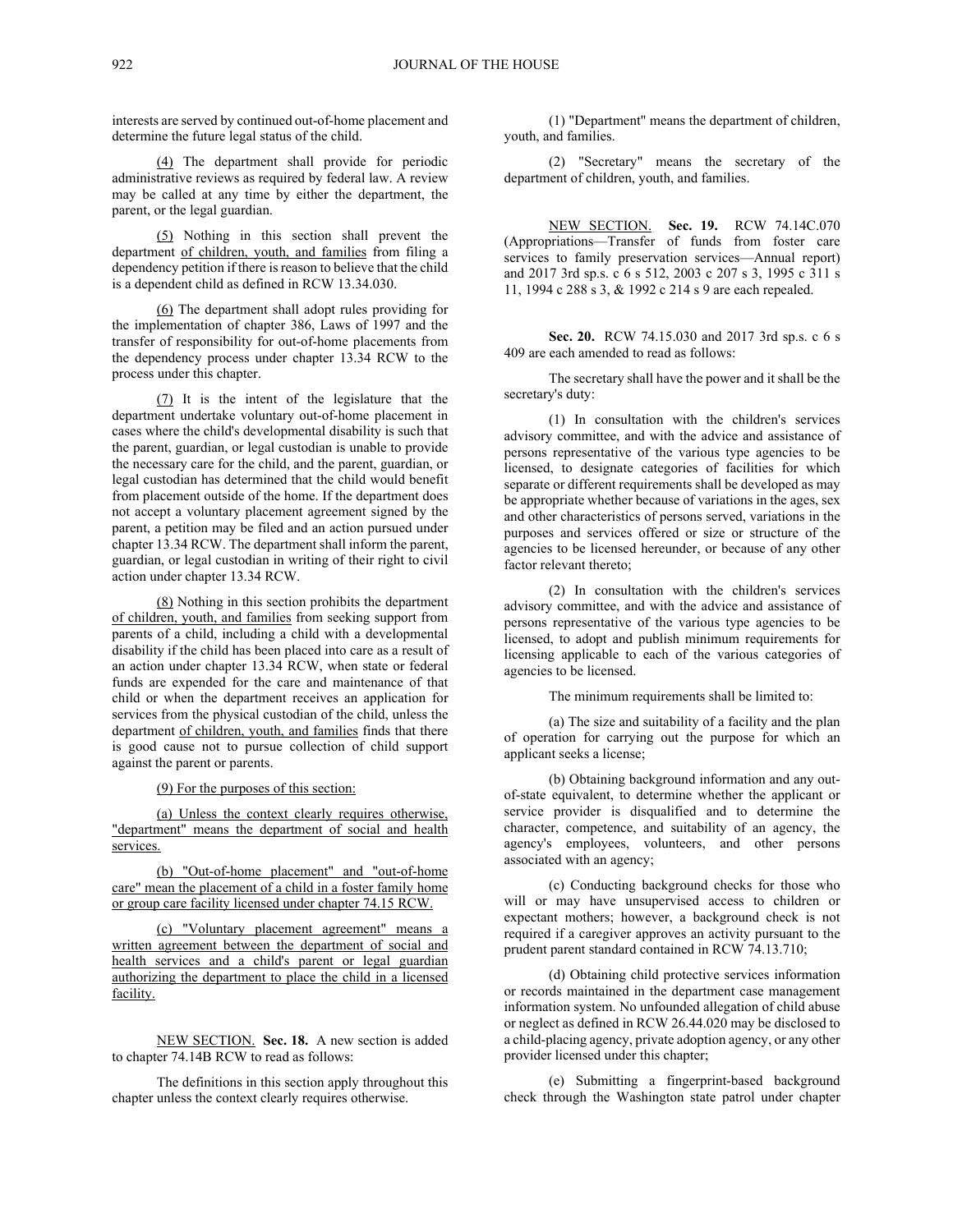10.97 RCW and through the federal bureau of investigation for:

(i) Agencies and their staff, volunteers, students, and interns when the agency is seeking license or relicense;

(ii) Foster care and adoption placements; and

(iii) Any adult living in a home where a child may be placed;

(f) If any adult living in the home has not resided in the state of Washington for the preceding five years, the department shall review any child abuse and neglect registries maintained by any state where the adult has resided over the preceding five years;

(g) The cost of fingerprint background check fees will be paid as required in RCW 43.43.837;

(h) National and state background information must be used solely for the purpose of determining eligibility for a license and for determining the character, suitability, and competence of those persons or agencies, excluding parents, not required to be licensed who are authorized to care for children or expectant mothers;

(i) The number of qualified persons required to render the type of care and treatment for which an agency seeks a license;

(j) The safety, cleanliness, and general adequacy of the premises to provide for the comfort, care and well-being of children or expectant mothers;

(k) The provision of necessary care, including food, clothing, supervision and discipline; physical, mental and social well-being; and educational, recreational and spiritual opportunities for those served;

(l) The financial ability of an agency to comply with minimum requirements established pursuant to this chapter and RCW 74.13.031; and

(m) The maintenance of records pertaining to the admission, progress, health and discharge of persons served;

(3) To investigate any person, including relatives by blood or marriage except for parents, for character, suitability, and competence in the care and treatment of children or expectant mothers prior to authorizing that person to care for children or expectant mothers. However, if a child is placed with a relative under RCW 13.34.065 or 13.34.130, and if such relative appears otherwise suitable and competent to provide care and treatment the criminal history background check required by this section need not be completed before placement, but shall be completed as soon as possible after placement;

(4) On reports of alleged child abuse and neglect, to investigate agencies in accordance with chapter 26.44 RCW, including agencies or facilities operated by the department of social and health services that receive children for care outside their own homes, child day-care centers, and family day-care homes, to determine whether the alleged abuse or neglect has occurred, and whether child protective services or referral to a law enforcement agency is appropriate;

(5) To issue, revoke, or deny licenses to agencies pursuant to this chapter and RCW 74.13.031. Licenses shall specify the category of care which an agency is authorized to render and the ages, sex and number of persons to be served;

(6) To prescribe the procedures and the form and contents of reports necessary for the administration of this chapter and RCW 74.13.031 and to require regular reports from each licensee;

(7) To inspect agencies periodically to determine whether or not there is compliance with this chapter and RCW 74.13.031 and the requirements adopted hereunder;

(8) To review requirements adopted hereunder at least every two years and to adopt appropriate changes after consultation with affected groups for child day-care requirements and with the children's services advisory committee for requirements for other agencies; and

(9) To consult with public and private agencies in order to help them improve their methods and facilities for the care of children or expectant mothers.

**Sec. 21.** RCW 13.50.100 and 2017 3rd sp.s. c 6 s 313 are each amended to read as follows:

(1) This section governs records not covered by RCW 13.50.050, 13.50.260, and 13.50.270.

(2) Records covered by this section shall be confidential and shall be released only pursuant to this section and RCW 13.50.010.

(3) Records retained or produced by any juvenile justice or care agency may be released to other participants in the juvenile justice or care system only when an investigation or case involving the juvenile in question is being pursued by the other participant or when that other participant is assigned the responsibility of supervising the juvenile. Records covered under this section and maintained by the juvenile courts which relate to the official actions of the agency may be entered in the statewide judicial information system. However, truancy records associated with a juvenile who has no other case history, and records of a juvenile's parents who have no other case history, shall be removed from the judicial information system when the juvenile is no longer subject to the compulsory attendance laws in chapter 28A.225 RCW. A county clerk is not liable for unauthorized release of this data by persons or agencies not in his or her employ or otherwise subject to his or her control, nor is the county clerk liable for inaccurate or incomplete information collected from litigants or other persons required to provide identifying data pursuant to this section.

(4) Subject to (a) of this subsection, the department of children, youth, and families may release information retained in the course of conducting child protective services investigations to a family or juvenile court hearing a petition for custody under chapter 26.10 RCW.

(a) Information that may be released shall be limited to information regarding investigations in which: (i) The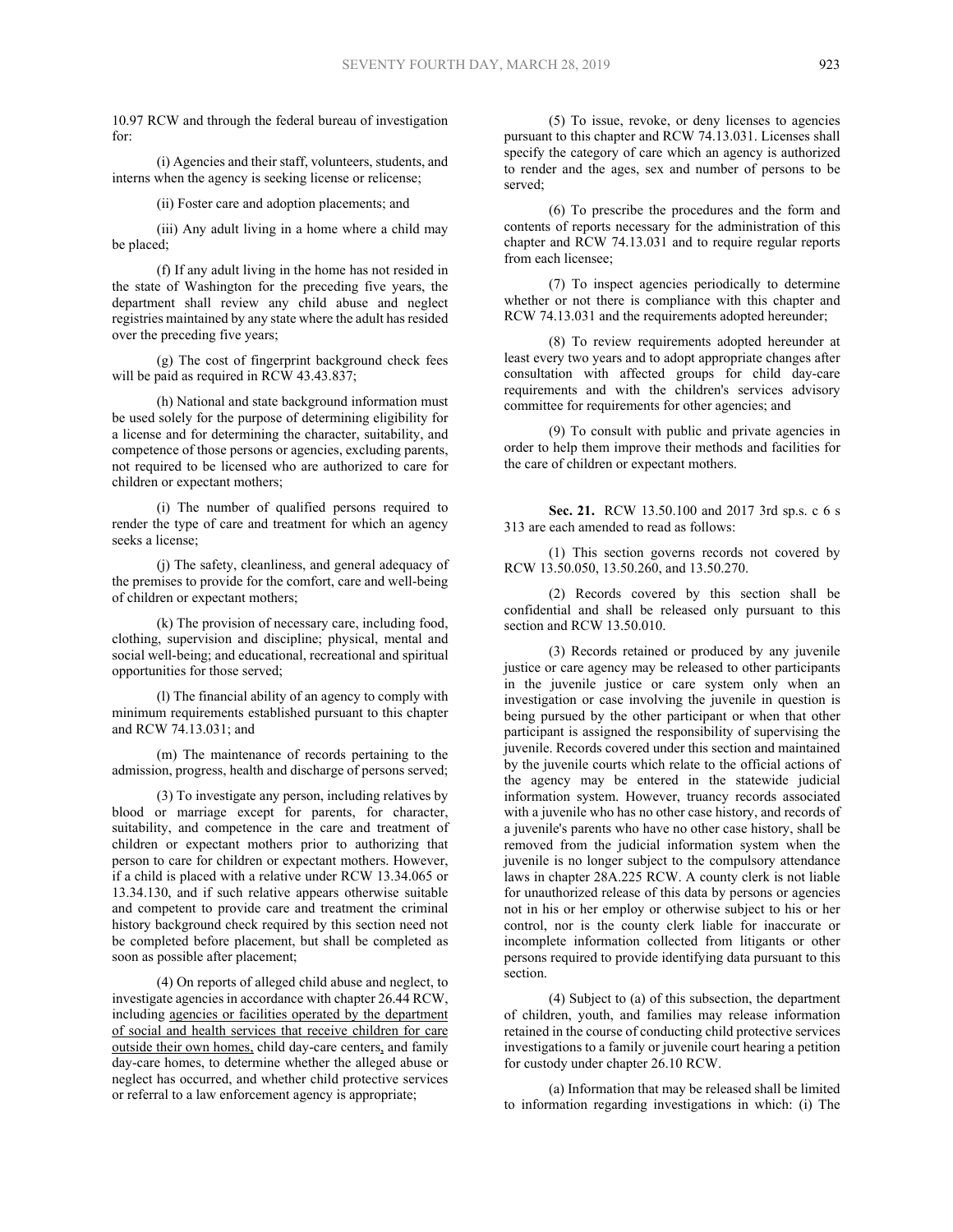juvenile was an alleged victim of abandonment or abuse or neglect; or (ii) the petitioner for custody of the juvenile, or any individual aged sixteen or older residing in the petitioner's household, is the subject of a founded or currently pending child protective services investigation made by the department of social and health services or the department of children, youth, and families subsequent to October 1, 1998.

(b) Additional information may only be released with the written consent of the subject of the investigation and the juvenile alleged to be the victim of abandonment or abuse and neglect, or the parent, custodian, guardian, or personal representative of the juvenile, or by court order obtained with notice to all interested parties.

(5) Any disclosure of records or information by the department of social and health services or the department of children, youth, and families, pursuant to this section shall not be deemed a waiver of any confidentiality or privilege attached to the records or information by operation of any state or federal statute or regulation, and any recipient of such records or information shall maintain it in such a manner as to comply with such state and federal statutes and regulations and to protect against unauthorized disclosure.

(6) A contracting agency or service provider of the department of social and health services or the department of children, youth, and families, that provides counseling, psychological, psychiatric, or medical services may release to the office of the family and children's ombuds information or records relating to services provided to a juvenile who is dependent under chapter 13.34 RCW without the consent of the parent or guardian of the juvenile, or of the juvenile if the juvenile is under the age of thirteen years, unless such release is otherwise specifically prohibited by law.

(7) A juvenile, his or her parents, the juvenile's attorney, and the juvenile's parent's attorney, shall, upon request, be given access to all records and information collected or retained by a juvenile justice or care agency which pertain to the juvenile except:

(a) If it is determined by the agency that release of this information is likely to cause severe psychological or physical harm to the juvenile or his or her parents the agency may withhold the information subject to other order of the court: PROVIDED, That if the court determines that limited release of the information is appropriate, the court may specify terms and conditions for the release of the information; or

(b) If the information or record has been obtained by a juvenile justice or care agency in connection with the provision of counseling, psychological, psychiatric, or medical services to the juvenile, when the services have been sought voluntarily by the juvenile, and the juvenile has a legal right to receive those services without the consent of any person or agency, then the information or record may not be disclosed to the juvenile's parents without the informed consent of the juvenile unless otherwise authorized by law; or

(c) That the department of children, youth, and families or the department of social and health services may

delete the name and identifying information regarding persons or organizations who have reported alleged child abuse or neglect.

(8) A juvenile or his or her parent denied access to any records following an agency determination under subsection (7) of this section may file a motion in juvenile court requesting access to the records. The court shall grant the motion unless it finds access may not be permitted according to the standards found in subsection  $(7)(a)$  and  $(b)$ of this section.

(9) The person making a motion under subsection (8) of this section shall give reasonable notice of the motion to all parties to the original action and to any agency whose records will be affected by the motion.

(10) Subject to the rules of discovery in civil cases, any party to a proceeding seeking a declaration of dependency or a termination of the parent-child relationship and any party's counsel and the guardian ad litem of any party, shall have access to the records of any natural or adoptive child of the parent, subject to the limitations in subsection (7) of this section. A party denied access to records may request judicial review of the denial. If the party prevails, he or she shall be awarded attorneys' fees, costs, and an amount not less than five dollars and not more than one hundred dollars for each day the records were wrongfully denied.

(11) No unfounded allegation of child abuse or neglect as defined in RCW 26.44.020(1) may be disclosed to a child-placing agency, private adoption agency, or any other licensed provider.

**Sec. 22.** RCW 13.50.010 and 2018 c 58 s 78 are each amended to read as follows:

## (1) For purposes of this chapter:

(a) "Good faith effort to pay" means a juvenile offender has either (i) paid the principal amount in full; (ii) made at least eighty percent of the value of full monthly payments within the period from disposition or deferred disposition until the time the amount of restitution owed is under review; or (iii) can show good cause why he or she paid an amount less than eighty percent of the value of full monthly payments;

(b) "Juvenile justice or care agency" means any of the following: Police, diversion units, court, prosecuting attorney, defense attorney, detention center, attorney general, the oversight board for children, youth, and families, the office of the family and children's ombuds, the department of social and health services and its contracting agencies, the department of children, youth, and families and its contracting agencies, schools; persons or public or private agencies having children committed to their custody; and any placement oversight committee created under RCW 72.05.415;

(c) "Official juvenile court file" means the legal file of the juvenile court containing the petition or information, motions, memorandums, briefs, notices of hearing or appearance, service documents, witness and exhibit lists,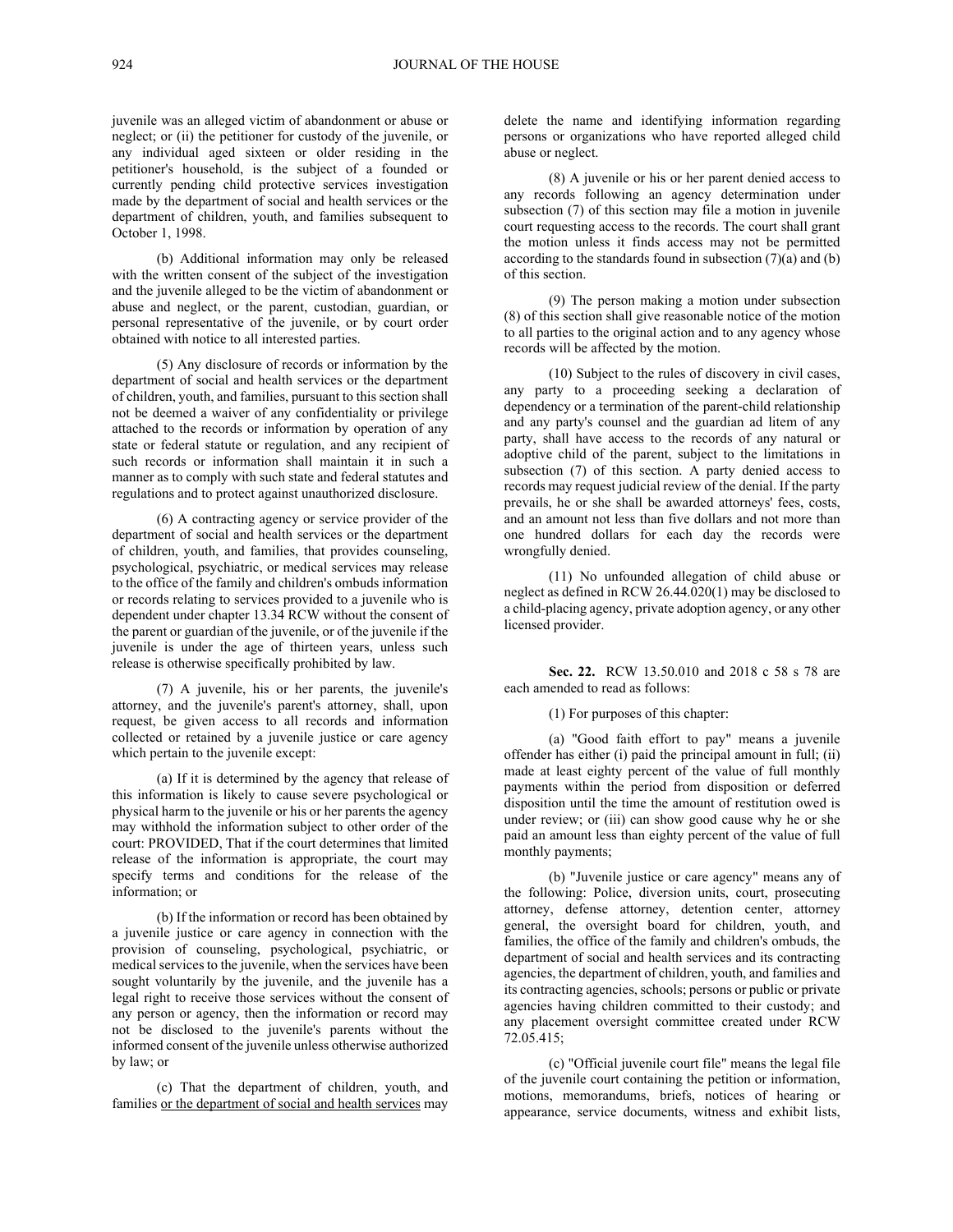findings of the court and court orders, agreements, judgments, decrees, notices of appeal, as well as documents prepared by the clerk, including court minutes, letters, warrants, waivers, affidavits, declarations, invoices, and the index to clerk papers;

(d) "Records" means the official juvenile court file, the social file, and records of any other juvenile justice or care agency in the case;

(e) "Social file" means the juvenile court file containing the records and reports of the probation counselor.

(2) Each petition or information filed with the court may include only one juvenile and each petition or information shall be filed under a separate docket number. The social file shall be filed separately from the official juvenile court file.

(3) It is the duty of any juvenile justice or care agency to maintain accurate records. To this end:

(a) The agency may never knowingly record inaccurate information. Any information in records maintained by the department of social and health services or the department of children, youth, and families relating to a petition filed pursuant to chapter 13.34 RCW that is found by the court to be false or inaccurate shall be corrected or expunged from such records by the agency;

(b) An agency shall take reasonable steps to assure the security of its records and prevent tampering with them; and

(c) An agency shall make reasonable efforts to insure the completeness of its records, including action taken by other agencies with respect to matters in its files.

(4) Each juvenile justice or care agency shall implement procedures consistent with the provisions of this chapter to facilitate inquiries concerning records.

(5) Any person who has reasonable cause to believe information concerning that person is included in the records of a juvenile justice or care agency and who has been denied access to those records by the agency may make a motion to the court for an order authorizing that person to inspect the juvenile justice or care agency record concerning that person. The court shall grant the motion to examine records unless it finds that in the interests of justice or in the best interests of the juvenile the records or parts of them should remain confidential.

(6) A juvenile, or his or her parents, or any person who has reasonable cause to believe information concerning that person is included in the records of a juvenile justice or care agency may make a motion to the court challenging the accuracy of any information concerning the moving party in the record or challenging the continued possession of the record by the agency. If the court grants the motion, it shall order the record or information to be corrected or destroyed.

(7) The person making a motion under subsection (5) or (6) of this section shall give reasonable notice of the motion to all parties to the original action and to any agency whose records will be affected by the motion.

(8) The court may permit inspection of records by, or release of information to, any clinic, hospital, or agency which has the subject person under care or treatment. The court may also permit inspection by or release to individuals or agencies, including juvenile justice advisory committees of county law and justice councils, engaged in legitimate research for educational, scientific, or public purposes. Each person granted permission to inspect juvenile justice or care agency records for research purposes shall present a notarized statement to the court stating that the names of juveniles and parents will remain confidential.

(9) The court shall release to the caseload forecast council the records needed for its research and datagathering functions. Access to caseload forecast data may be permitted by the council for research purposes only if the anonymity of all persons mentioned in the records or information will be preserved.

(10) Juvenile detention facilities shall release records to the caseload forecast council upon request. The commission shall not disclose the names of any juveniles or parents mentioned in the records without the named individual's written permission.

(11) Requirements in this chapter relating to the court's authority to compel disclosure shall not apply to the oversight board for children, youth, and families or the office of the family and children's ombuds.

(12) For the purpose of research only, the administrative office of the courts shall maintain an electronic research copy of all records in the judicial information system related to juveniles. Access to the research copy is restricted to the administrative office of the courts for research purposes as authorized by the supreme court or by state statute. The administrative office of the courts shall maintain the confidentiality of all confidential records and shall preserve the anonymity of all persons identified in the research copy. Data contained in the research copy may be shared with other governmental agencies as authorized by state statute, pursuant to datasharing and research agreements, and consistent with applicable security and confidentiality requirements. The research copy may not be subject to any records retention schedule and must include records destroyed or removed from the judicial information system pursuant to RCW 13.50.270 and 13.50.100(3).

(13) The court shall release to the Washington state office of public defense records needed to implement the agency's oversight, technical assistance, and other functions as required by RCW 2.70.020. Access to the records used as a basis for oversight, technical assistance, or other agency functions is restricted to the Washington state office of public defense. The Washington state office of public defense shall maintain the confidentiality of all confidential information included in the records.

(14) The court shall release to the Washington state office of civil legal aid records needed to implement the agency's oversight, technical assistance, and other functions as required by RCW 2.53.045. Access to the records used as a basis for oversight, technical assistance, or other agency functions is restricted to the Washington state office of civil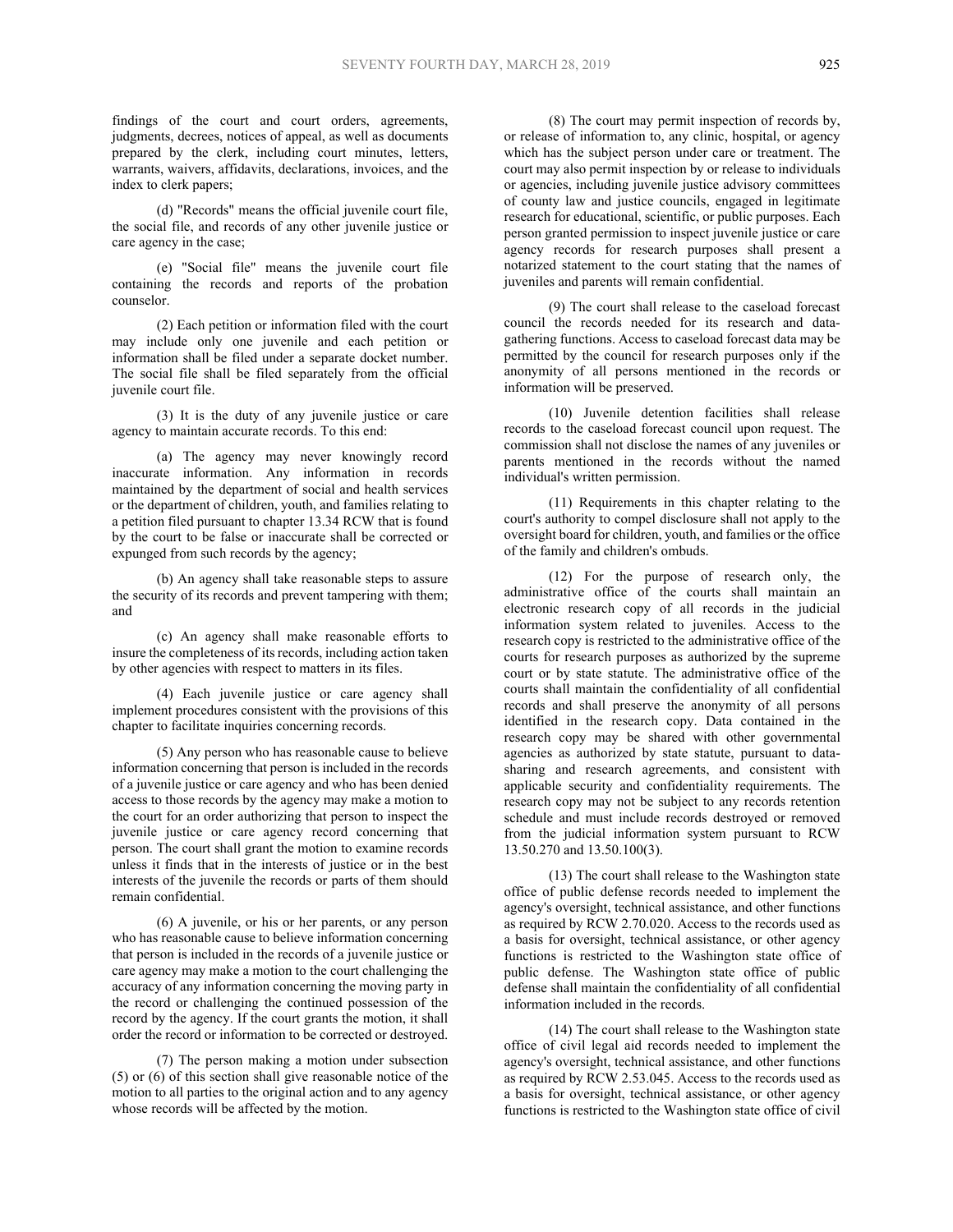legal aid. The Washington state office of civil legal aid shall maintain the confidentiality of all confidential information included in the records, and shall, as soon as possible, destroy any retained notes or records obtained under this section that are not necessary for its functions related to RCW 2.53.045.

(15) For purposes of providing for the educational success of youth in foster care, the department of children, youth, and families may disclose only those confidential child welfare records that pertain to or may assist with meeting the educational needs of current and former foster youth to another state agency or state agency's contracted provider responsible under state law or contract for assisting current and former foster youth to attain educational success. The records retain their confidentiality pursuant to this chapter and federal law and cannot be further disclosed except as allowed under this chapter and federal law.

(16) For the purpose of ensuring the safety and welfare of the youth who are in foster care, the department of children, youth, and families may disclose to the department of commerce and its contracted providers responsible under state law or contract for providing services to youth, only those confidential child welfare records that pertain to ensuring the safety and welfare of the youth who are in foster care who are admitted to crisis residential centers or HOPE centers under contract with the office of homeless youth prevention and protection. Records disclosed under this subsection retain their confidentiality pursuant to this chapter and federal law and may not be further disclosed except as permitted by this chapter and federal law.

(17) For purposes of investigating and preventing child abuse and neglect, and providing for the health care coordination and the well-being of children in foster care, the department of children, youth, and families may disclose only those confidential child welfare records that pertain to or may assist with investigation and prevention of child abuse and neglect, or may assist with providing for the health and well-being of children in foster care to the department of social and health services, the health care authority, or their contracting agencies. For purposes of investigating and preventing child abuse and neglect, and to provide for the coordination of health care and the well-being of children in foster care, the department of social and health services and the health care authority may disclose only those confidential child welfare records that pertain to or may assist with investigation and prevention of child abuse and neglect, or may assist with providing for the health care coordination and the well-being of children in foster care to the department of children, youth, and families, or its contracting agencies. The records retain their confidentiality pursuant to this chapter and federal law and cannot be further disclosed except as allowed under this chapter and federal law.

**Sec. 23.** RCW 28B.117.030 and 2018 c 232 s 4 are each amended to read as follows:

(1) The office shall design and, to the extent funds are appropriated for this purpose, implement, passport to careers with two programmatic pathways: The passport to college promise program and the passport to apprenticeship opportunities program. Both programs offer supplemental scholarship and student assistance for students who were under the care of the state foster care system, tribal foster care system, or federal foster care system, and verified unaccompanied youth or young adults who have experienced homelessness.

(2) The office shall convene and consult with an advisory committee to assist with program design and implementation. The committee shall include but not be limited to former foster care and unaccompanied homeless youth and their advocates; representatives from the state board for community and technical colleges, public and private agencies that assist current and former foster care recipients and unaccompanied youth or young adults experiencing homelessness in their transition to adulthood; student support specialists from public and private colleges and universities; the state workforce training and education coordinating board; the employment security department; and the state apprenticeship council.

(3) To the extent that sufficient funds have been appropriated for this purpose, a student is eligible for assistance under this section if he or she:

(a)(i) Was in the care of the state foster care system, tribal foster care system, or federal foster care system in Washington state at any time before age twenty-one subsequent to the following:

(A) Age fifteen as of July 1, 2018;

(B) Age fourteen as of July 1, 2019; and

(C) Age thirteen as of July 1, 2020; or

(ii) Beginning July 1, 2019, was verified on or after July 1st of the prior academic year as an unaccompanied youth experiencing homelessness, before age twenty-one;

(b) Is a resident student, as defined in RCW 28B.15.012(2), or if unable to establish residency because of homelessness or placement in out-of-state foster care under the interstate compact for the placement of children, has residency determined through verification by the office;

(c) Is enrolled with or will enroll on at least a half-time basis with an institution of higher education or a registered apprenticeship or recognized preapprenticeship in Washington state by the age of twenty-one;

(d) Is making satisfactory academic progress toward the completion of a degree, certificate program, or registered apprenticeship or recognized preapprenticeship, if receiving supplemental scholarship assistance;

(e) Has not earned a bachelor's or professional degree; and

(f) Is not pursuing a degree in theology.

(4) The office shall define a process for verifying unaccompanied homeless status for determining eligibility under subsection  $(3)(a)(ii)$  of this section. The office may use a letter from the following persons or entities to provide verification: A high school or school district McKinney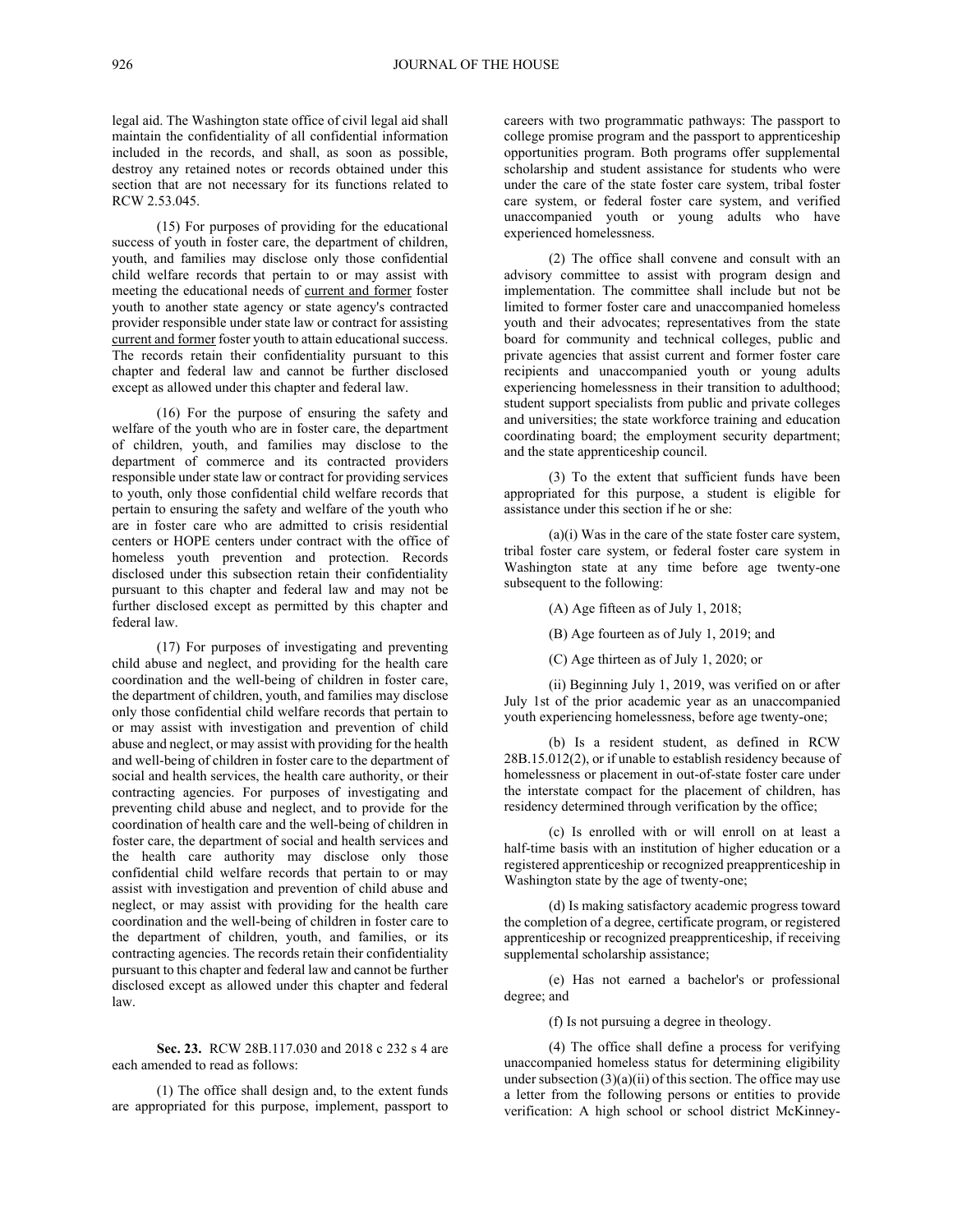Vento liaison; the director or designated staff member of an emergency shelter, transitional housing program, or homeless youth drop-in center; or other similar professional case manager or school employee. Students who have no formal connection with such a professional may also submit to the office an essay that describes their experience with homelessness and the barriers it created to their academic progress. The office may consider this essay in lieu of a letter of homelessness determination and may interview the student if further information is needed to verify eligibility.

(5) A passport to college promise program is created.

(a) A passport to college promise scholarship under this section:

(i) Shall not exceed resident undergraduate tuition and fees at the highest-priced public institution of higher education in the state; and

(ii) Shall not exceed the student's financial need, when combined with all other public and private grant, scholarship, and waiver assistance the student receives.

(b) An eligible student may receive a passport to college promise scholarship under this section for a maximum of five years after the student first enrolls with an institution of higher education or until the student turns age twenty-six, whichever occurs first. If a student turns age twenty-six during an academic year, and would otherwise be eligible for a scholarship under this section, the student shall continue to be eligible for a scholarship for the remainder of the academic year.

(c) The office, in consultation with and with assistance from the state board for community and technical colleges, shall perform an annual analysis to verify that those institutions of higher education at which students have received a scholarship under this section have awarded the student all available need-based and merit-based grant and scholarship aid for which the student qualifies.

(d) In designing and implementing the passport to college promise student support program under this section, the office, in consultation with and with assistance from the state board for community and technical colleges, shall ensure that a participating college or university:

(i) Has a viable plan for identifying students eligible for assistance under this section, for tracking and enhancing their academic progress, for addressing their unique needs for assistance during school vacations and academic interims, and for linking them to appropriate sources of assistance in their transition to adulthood;

(ii) Receives financial and other incentives for achieving measurable progress in the recruitment, retention, and graduation of eligible students.

(e) To the extent funds are appropriated for this specific purpose, the office shall contract with at least one nongovernmental entity to provide services to support effective program implementation, resulting in increased postsecondary completion rates for passport scholars.

(6) The passport to apprenticeship opportunities program is created. The office shall:

(a) Identify students and applicants who are eligible for services under RCW 28B.117.030 through coordination of certain agencies as detailed in RCW 28B.117.040;

(b) Provide financial assistance through the nongovernmental entity or entities in RCW 28B.117.055 for registered apprenticeship and recognized preapprenticeship entrance requirements and occupational-specific costs that does not exceed the individual's financial need; and

(c) Extend financial assistance to any eligible applicant for a maximum of six years after first enrolling with a registered apprenticeship or recognized preapprenticeship, or until the applicant turns twenty-six, whichever occurs first.

(7) Recipients may utilize passport to college promise or passport to apprenticeship opportunities at different times, but not concurrently. The total award an individual may receive in any combination of the programs shall not exceed the equivalent amount that would have been awarded for the individual to attend a public university for five years with the highest annual tuition and state-mandated fees in the state.

(8) Personally identifiable information shared pursuant to this section retains its confidentiality and may not be further disclosed except as allowed under state and federal law.

**Sec. 24.** RCW 28B.117.040 and 2018 c 232 s 5 are each amended to read as follows:

Effective operation of the passport to careers program requires early and accurate identification of former foster care youth and unaccompanied youth experiencing homelessness so that they can be linked to the financial and other assistance that will help them succeed in college or in a registered apprenticeship or recognized preapprenticeship. To that end:

(1) All institutions of higher education that receive funding for student support services under RCW 28B.117.030 shall include on their applications for admission or on their registration materials a question asking whether the applicant has been in state, tribal, or federal foster care in Washington state or experienced unaccompanied homelessness under the parameters in  $((subsection - (3)(a) - of this section))$  RCW  $(3)(a)$  of this section)) RCW  $28B.117.030(3)(a)$ , as determined by the office, with an explanation that financial and support services may be available. All other institutions of higher education are strongly encouraged to include such a question and explanation. No institution may consider whether an applicant may be eligible for a scholarship or student support services under this chapter when deciding whether the applicant will be granted admission.

(2) With substantial input from the office of the superintendent of public instruction, the department of social and health services and the department of children, youth, and families shall devise and implement procedures for efficiently, promptly, and accurately identifying students and applicants who are eligible for services under RCW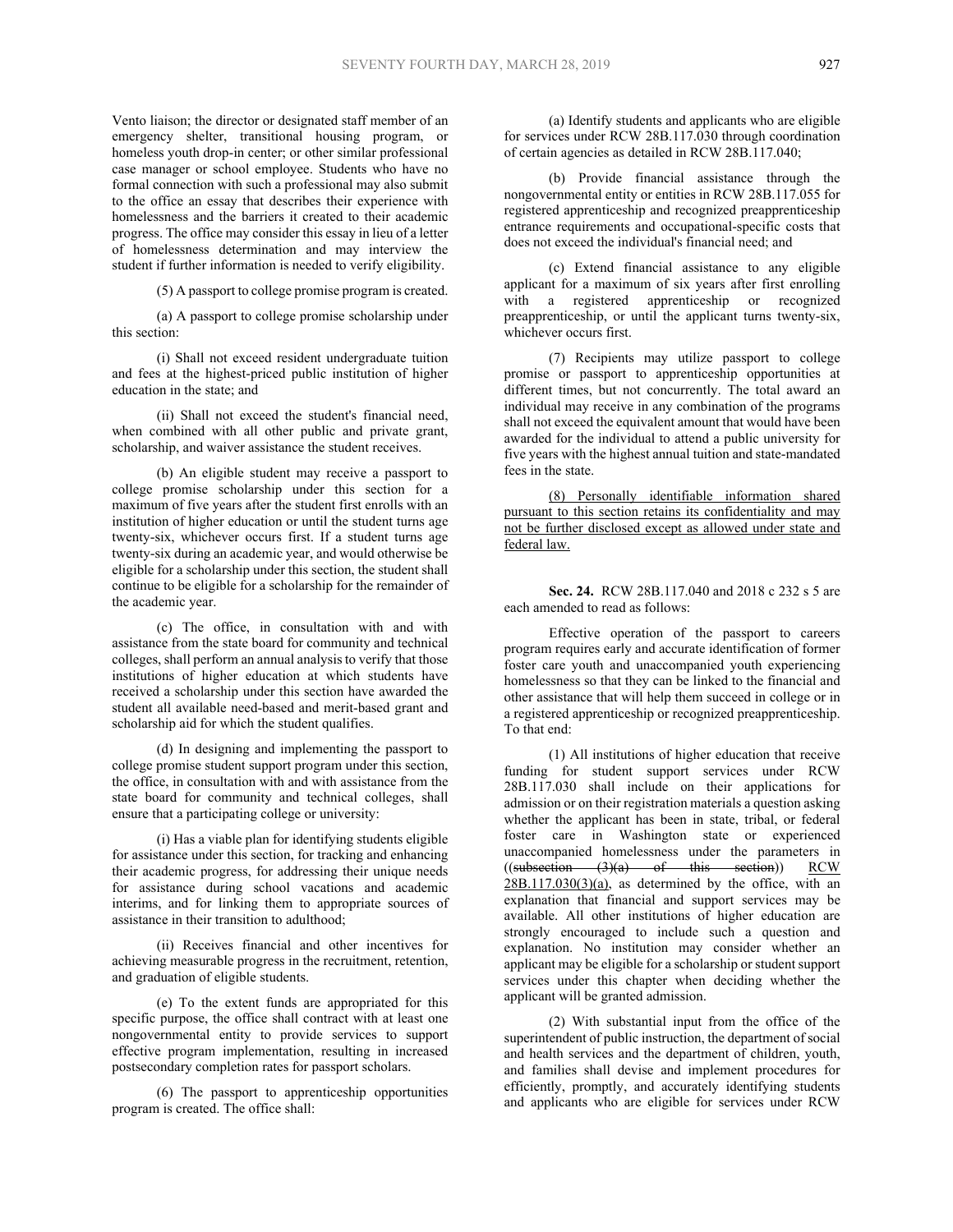28B.117.030, and for sharing that information with the office, the institutions of higher education, and the nongovernmental entity or entities identified in RCW 28B.77.250, 28B.117.030(5)(e), and 28B.117.055. The procedures shall include appropriate safeguards for consent by the applicant or student before disclosure. This information retains its confidentiality under chapter 13.50 RCW and federal law and may not be further disclosed except as allowed under state and federal law.

(3) Nothing in this chapter allows the sharing of confidential information that is prohibited by state or federal law.

**Sec. 25.** RCW 26.26A.410 and 2018 c 6 s 503 are each amended to read as follows:

(1) The petitioner shall give notice of a proceeding to adjudicate parentage to the following individuals:

(a) The woman who gave birth to the child, unless a court has adjudicated that she is not a parent;

(b) An individual who is a parent of the child under this chapter;

(c) A presumed, acknowledged, or adjudicated parent of the child; and

(d) An individual whose parentage of the child is to be adjudicated.

(2) An individual entitled to notice under subsection (1) of this section has a right to intervene in the proceeding.

(3) Lack of notice required by subsection (1) of this section does not render a judgment void. Lack of notice does not preclude an individual entitled to notice under subsection (1) of this section from bringing a proceeding under RCW 26.26A.450(2).

(4) In cases where the child is dependent or alleged to be dependent under chapter 13.34 RCW, the petitioner shall give notice to the state agency administering the plan under Title IV-E of the social security act.

NEW SECTION. **Sec. 26.** A new section is added to chapter 43.216 RCW to read as follows:

(1) The legislature encourages the child welfare division of the department to incorporate reflective supervision principles and recognizes that the cumulative stress of child welfare work, workload for caseworkers and supervisors, organizational support levels, access to resources, insufficient training, limited direct service time, lack of clear expectations, limited access to technology, and burdensome paperwork contribute to high turnover. Child welfare workers who experience secondary, work-related trauma should be given the necessary support to process intense emotional events and the tools to build resiliency.

(2) The department shall provide a report on the department's current efforts to improve workplace culture to the relevant committees of the legislature in compliance with RCW 43.01.036 by December 1, 2019. The report must include results and activities related to the department's organizational change management initiatives, efforts related to the federal program improvement plan, and the department's existing peer support program.

(3) The department and any external entity responsible for providing child welfare worker training shall provide a report on current child welfare worker training to the relevant committees of the legislature in compliance with RCW 43.01.036 by September 1, 2019, that includes:

(a) A review of the effectiveness of the current course curriculum for supervisors;

(b) An evaluation of the preparedness of new child welfare workers;

(c) An inventory of the trauma-informed trainings for child welfare workers and supervisors;

(d) An inventory of the reflective supervision principles embedded within trainings for child welfare workers and supervisors; and

(e) An inventory of the department's efforts to systemize peer support for child welfare workers and supervisors.

(4) The department shall provide a training improvement plan to the relevant committees of the legislature in compliance with RCW 43.01.036 by January 1, 2020, based on the report required under subsection (3) of this section that describes the recommended frequency of trainings and other recommended improvements to child welfare worker training.

(5) For purposes of this section, "child welfare worker" means an employee of the department whose job includes supporting or providing child welfare services as defined in RCW 74.13.020 or child protective services as defined in RCW 26.44.020.

(6) This section expires July 1, 2021.

**Sec. 27.** RCW 74.14B.010 and 2018 c 58 s 79 are each amended to read as follows:

(1) ((Caseworkers employed in children services)) Child welfare workers shall meet minimum standards established by the department. Comprehensive training for ((caseworkers)) child welfare workers shall be completed before such ((easeworkers)) child welfare workers are assigned to case-carrying responsibilities ((without direct supervision)) as the sole worker assigned to a particular case. Intermittent, part-time, and standby child welfare workers shall be subject to the same minimum standards and training.

(2) Ongoing specialized training shall be provided for ((persons)) child welfare workers responsible for investigating child sexual abuse. Training participants shall have the opportunity to practice interview skills and receive feedback from instructors.

(3) The department, the criminal justice training commission, the Washington association of sheriffs and police chiefs, and the Washington association of prosecuting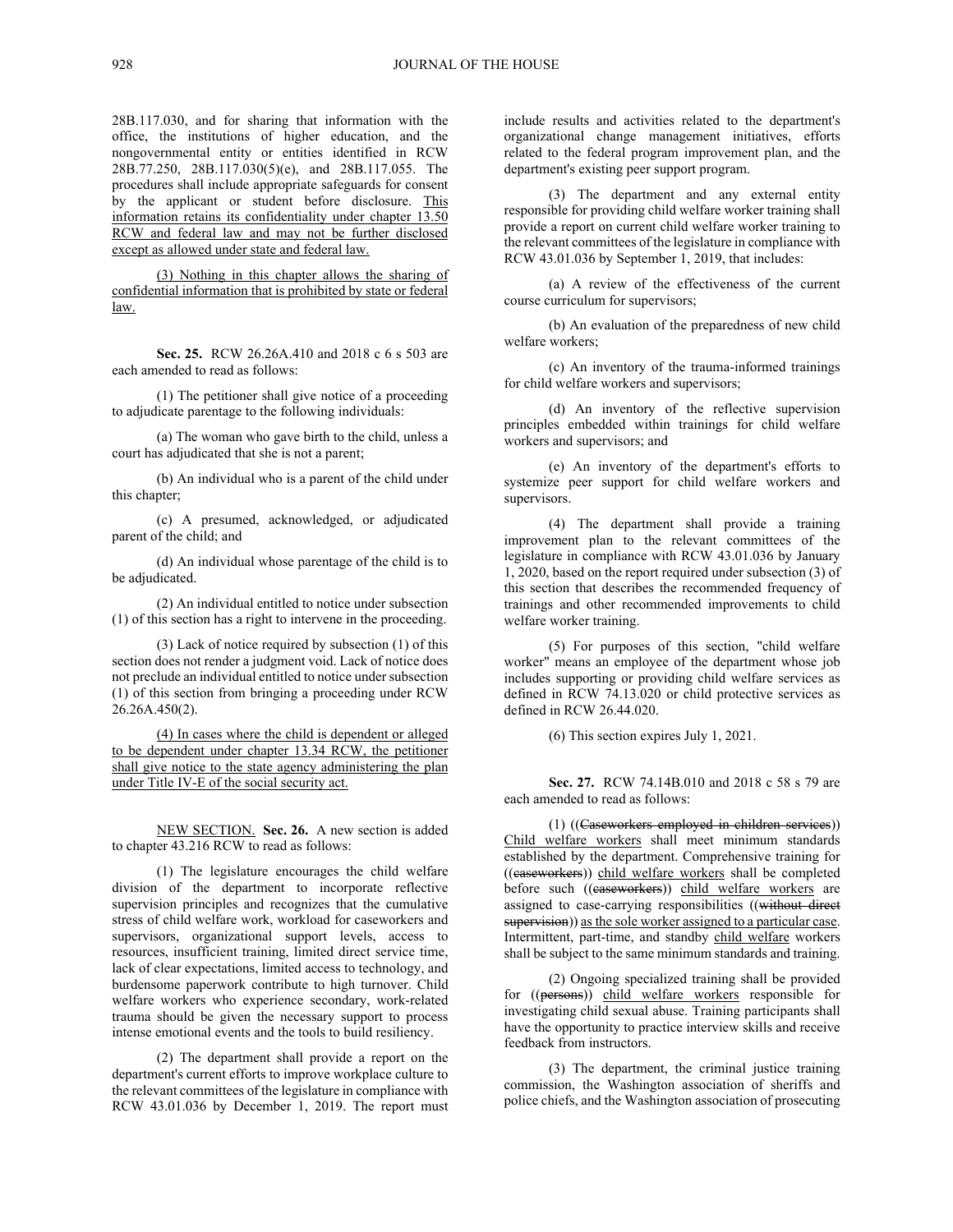attorneys shall design and implement statewide training that contains consistent elements for persons engaged in the interviewing of children, including law enforcement, prosecution, and child protective services.

(4) The training required by this section shall: (a) Be based on research-based practices and standards; (b) minimize the trauma of all persons who are interviewed during abuse investigations; (c) provide methods of reducing the number of investigative interviews necessary whenever possible; (d) assure, to the extent possible, that investigative interviews are thorough, objective, and complete; (e) recognize needs of special populations, such as persons with developmental disabilities; (f) recognize the nature and consequences of victimization; (g) require investigative interviews to be conducted in a manner most likely to permit the interviewed persons the maximum emotional comfort under the circumstances; (h) address record retention and retrieval; ((and)) (i) address documentation of investigative interviews; and (j) include self-care for child welfare workers.

(5) The identification of domestic violence is critical in ensuring the safety of children in the child welfare system.  $((As a result))$  It is also critical for child welfare workers to support victims of domestic violence while victims continue to care for their children, when possible, as domestic violence perpetrated against someone other than the child does not constitute negligent treatment or maltreatment in and of itself as provided in RCW 26.44.020. For these reasons, ongoing domestic violence training and consultation shall be provided to ((easeworkers)) child welfare workers, including how to use the department's practice guide to domestic violence.

(6) By January 1, 2021, the department shall:

(a) Develop and implement an evidence-informed curriculum for supervisors providing support to child welfare workers to better prepare candidates for effective supervisory and leadership roles within the department;

(b) Develop specialized training for child welfare workers that includes simulation and coaching designed to improve clinical and analytical skills;

(c) Based on the report required under section 26(3) of this act, develop and implement training for child welfare workers that incorporates trauma-informed care and reflective supervision principles.

(7) For purposes of this section, "child welfare worker" means an employee of the department whose job includes supporting or providing child welfare services as defined in RCW 74.13.020 or child protective services as defined in RCW 26.44.020.

NEW SECTION. **Sec. 28.** A new section is added to chapter 43.216 RCW to read as follows:

(1) The department shall provide child welfare workers and those supervising child welfare workers with access to:

(a) A critical incident protocol that establishes a process for appropriately responding to traumatic or high stress incidents in a manner that provides employees with proper mental health and stress management support, guidance, and education; and

(b) Peer counseling from someone trained in providing peer counseling and support.

(2) The department shall systematically collect workforce data regarding child welfare workers including staff turnover, workload distribution, exit interviews, and regular staff surveys to assess organizational culture and psychological safety.

(3) The department shall make a concerted effort to increase efficiency through the reduction of paperwork.

(4) The department shall develop a scientifically based method for measuring the direct service time of child welfare workers and contracted resources.

(5) The department shall convene a technical work group to develop a workload model including standardized ratios for supervisors, clerical, and other child welfare worker support staff and child welfare worker caseload ratios by case type.

(a) The technical work group must include:

(i) Two child welfare worker representatives, one from west of the crest of the Cascade mountain range, and one from east of the crest of the Cascade mountain range;

(ii) Fiscal staff from the department;

(iii) Human resources staff from the department; and

(iv) A representative from the office of financial management.

(b) The department shall provide a report to the relevant committees of the legislature in compliance with RCW 43.01.036 by December 1, 2019, that includes a description of the workload model recommended by the technical work group and the steps the department is taking to implement this model.

(c) The technical work group established in this section shall continue to meet and provide an annual report to the relevant committees of the legislature in compliance with RCW 43.01.036 by December 1st of each year regarding any recommended modifications to the workload model and steps the department is taking to implement those changes.

(6) The definitions in this subsection apply throughout this section unless the context clearly requires otherwise.

(a) "Child welfare worker" means an employee of the department whose job includes supporting or providing child welfare services as defined in RCW 74.13.020 including those providing family assessment response services as defined in RCW 26.44.020 or child protective services as defined in RCW 26.44.020.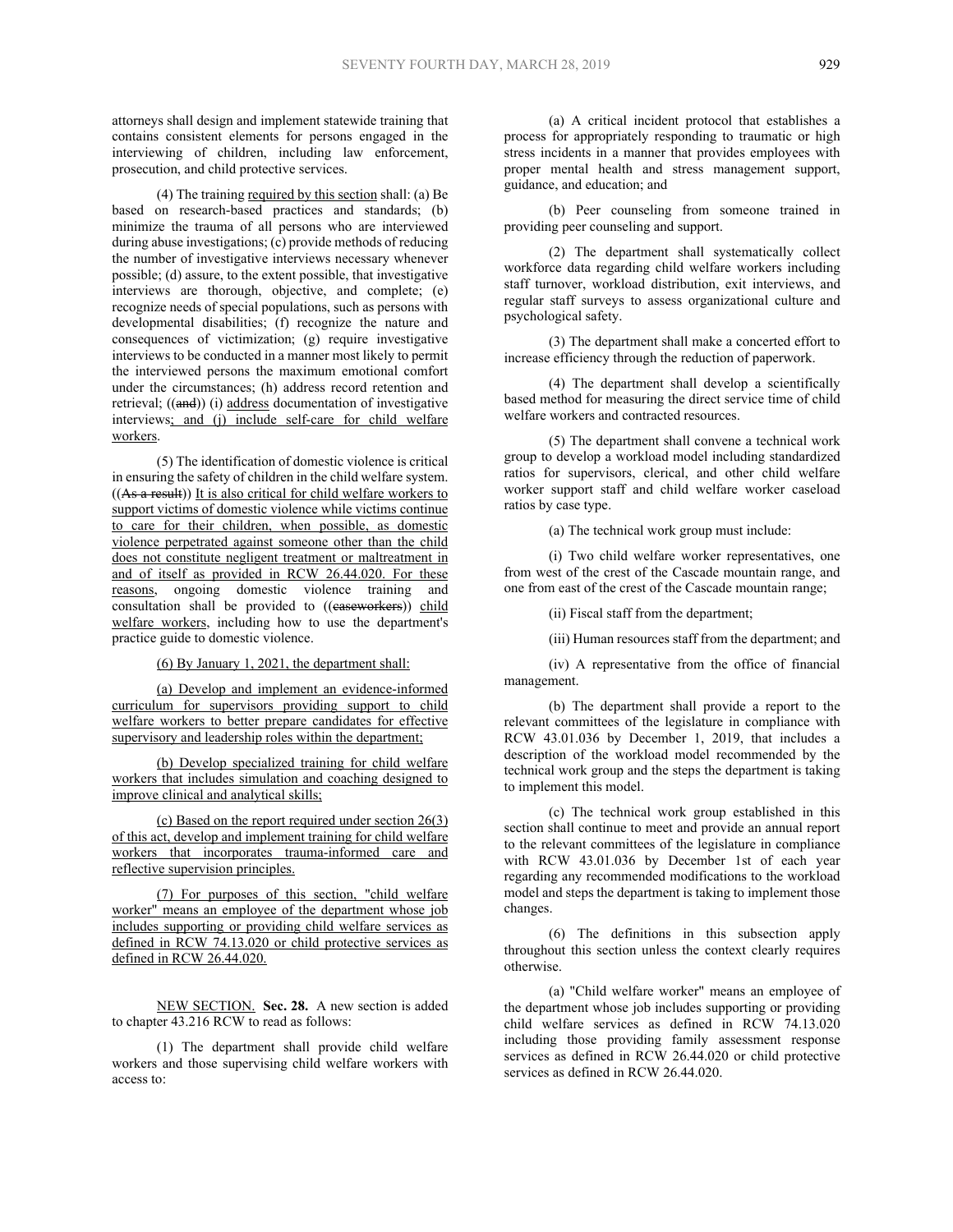(b) "Critical incident" means an incident that is unusual and involves a perceived or actual threat of harm to an individual which includes but is not limited to child fatalities or near fatalities."

Correct the title.

Signed by Representatives Senn, Chair; Callan, Vice Chair; Frame, Vice Chair; Dent, Ranking Minority Member; Eslick, Assistant Ranking Minority Member; McCaslin, Assistant Ranking Minority Member; Corry; Goodman; Kilduff; Klippert; Lovick and Ortiz-Self.

Referred to Committee on Rules for second reading.

There being no objection, the bills listed on the day's committee reports under the fifth order of business were referred to the committees so designated.

There being no objection, the House advanced to the sixth order of business.

### **SECOND READING**

**HOUSE BILL NO. 1354, by Representatives Walen, Stokesbary, Wylie, Orcutt, Vick, Frame, Eslick and Ormsby**

**Providing that scan-down allowances on food and beverages intended for human and pet consumption are bona fide discounts for purposes of the business and occupation tax.** 

The bill was read the second time.

Representative Walen moved the adoption of amendment (207):

On page 1, line 8, after "under" strike "this chapter" and insert "RCW 82.04.290(2)"

On page 1, line 9, after "tax" strike all material through "sales"

 Representatives Walen and Stokesbary spoke in favor of the adoption of the amendment.

Amendment (207) was adopted.

The bill was ordered engrossed.

There being no objection, the rules were suspended, the second reading considered the third and the bill was placed on final passage.

 Representatives Walen and Stokesbary spoke in favor of the passage of the bill.

# **MOTION**

On motion of Representative MacEwen, Representatives Dent, Dufault, Graham, Maycumber and Ybarra were excused.

The Speaker (Representative Orwall presiding) stated the question before the House to be the final passage of Engrossed House Bill No. 1354.

#### **ROLL CALL**

 The Clerk called the roll on the final passage of Engrossed House Bill No. 1354, and the bill passed the House by the following vote: Yeas, 93; Nays, 0; Absent, 0; Excused, 5.

 Voting yea: Representatives Appleton, Barkis, Bergquist, Blake, Boehnke, Caldier, Callan, Chambers, Chandler, Chapman, Chopp, Cody, Corry, Davis, DeBolt, Doglio, Dolan, Dye, Entenman, Eslick, Fey, Fitzgibbon, Frame, Gildon, Goehner, Goodman, Gregerson, Griffey, Hansen, Harris, Hoff, Hudgins, Irwin, Jenkin, Jinkins, Kilduff, Kirby, Klippert, Kloba, Kraft, Kretz, Leavitt, Lekanoff, Lovick, MacEwen, Macri, McCaslin, Mead, Morgan, Morris, Mosbrucker, Orcutt, Ormsby, Ortiz-Self, Orwall, Paul, Pellicciotti, Peterson, Pettigrew, Pollet, Ramos, Reeves, Riccelli, Robinson, Rude, Ryu, Santos, Schmick, Sells, Senn, Shea, Shewmake, Slatter, Smith, Springer, Stanford, Steele, Stokesbary, Stonier, Sullivan, Sutherland, Tarleton, Thai, Tharinger, Valdez, Van Werven, Vick, Volz, Walen, Walsh, Wilcox, Wylie and Young.

 Excused: Representatives Dent, Dufault, Graham, Maycumber and Ybarra.

ENGROSSED HOUSE BILL NO. 1354, having received the necessary constitutional majority, was declared passed.

**HOUSE BILL NO. 1997, by Representatives Ryu, Pollet, Dolan, Valdez, Macri, Stanford, Appleton, Santos and Doglio**

#### **Concerning manufactured/mobile homes.**

The bill was read the second time.

There being no objection, Substitute House Bill No. 1997 was substituted for House Bill No. 1997 and the substitute bill was placed on the second reading calendar.

SUBSTITUTE HOUSE BILL NO. 1997 was read the second time.

Representative Ryu moved the adoption of amendment (446):

On page 1, after the enacting clause, insert the following:

"NEW SECTION. **Sec. 1.** This section is the tax preference performance statement for the tax preference contained in section 5, chapter  $\dots$ , Laws of 2019 (section 5) of this act). This performance statement is only intended to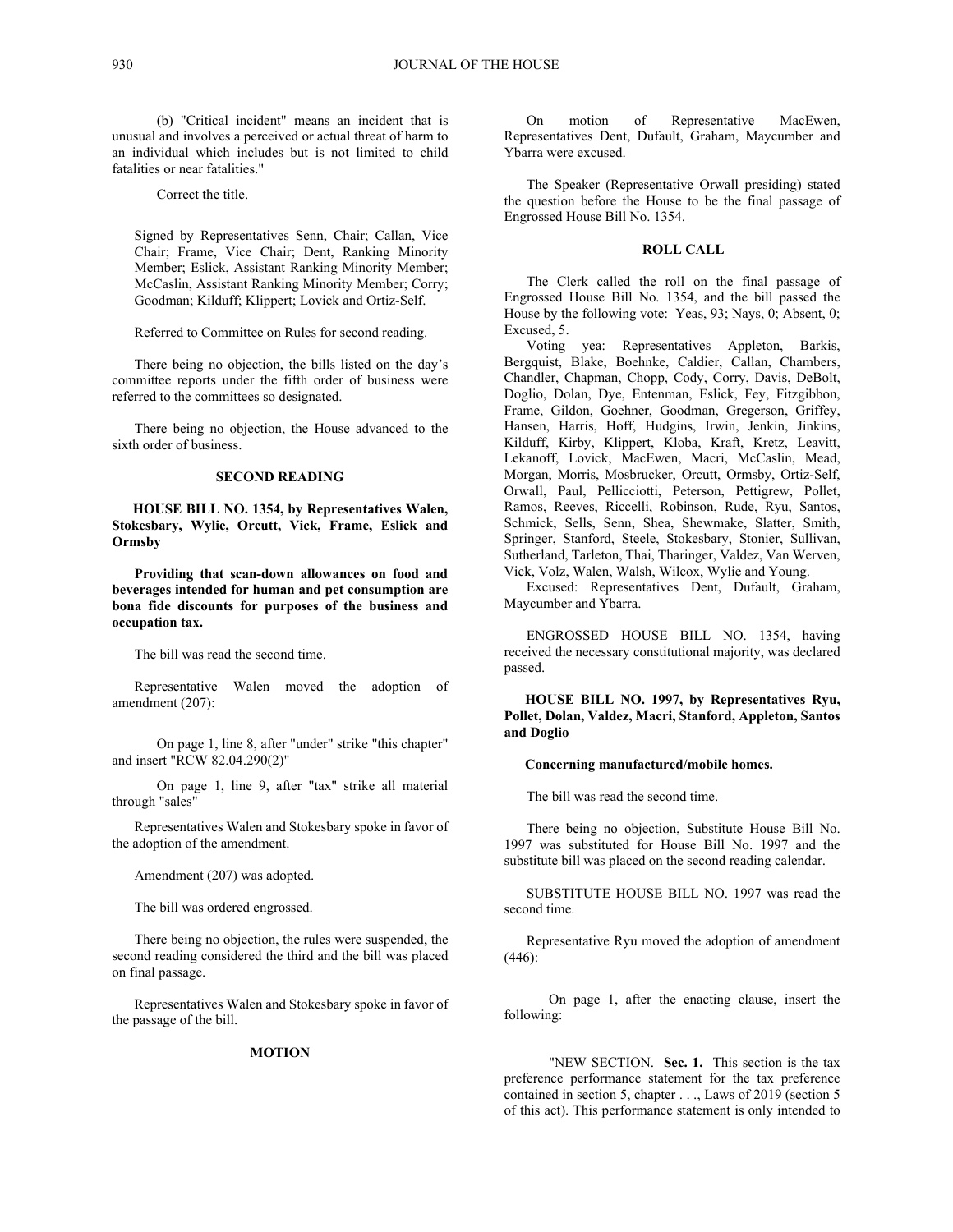be used for subsequent evaluation of the tax preference. It is not intended to create a private right of action by any party or be used to determine eligibility for preferential tax treatment.

(1) The legislature categorizes this tax preference as one intended to induce certain designated behaviors by taxpayers, as indicated in RCW 82.32.808(2)(a).

(2) It is the legislature's specific public policy objective to preserve the affordable housing opportunities provided by existing manufactured/mobile home communities. It is the legislature's intent to encourage owners to sell existing communities to tenants and eligible organizations by providing a real estate excise tax exemption.

(3) To measure the effectiveness of this tax preference in achieving the specific public policy objective described in subsection (2) of this section, the joint legislative audit and review committee must, at minimum, review the number of units of housing that are preserved as a result of qualified sales of manufactured/mobile home communities and the total amount of exemptions claimed, as reported to the department of revenue.

(4) The joint legislative audit and review committee may use any other data it deems necessary in performing the evaluation under this section."

Renumber the remaining sections consecutively and correct any internal references accordingly.

On page 11, beginning on line 13, strike all of section 6 and insert the following:

"NEW SECTION. **Sec. 6.** Section 5 of this act expires January 1, 2030."

Correct the title.

 Representatives Ryu and Jenkin spoke in favor of the adoption of the amendment.

Amendment (446) was adopted.

The bill was ordered engrossed.

There being no objection, the rules were suspended, the second reading considered the third and the bill was placed on final passage.

 Representative Ryu spoke in favor of the passage of the bill.

 Representative Jenkin spoke against the passage of the bill.

The Speaker (Representative Orwall presiding) stated the question before the House to be the final passage of Engrossed Substitute House Bill No. 1997.

#### **ROLL CALL**

The Clerk called the roll on the final passage of Engrossed Substitute House Bill No. 1997, and the bill passed the House by the following vote: Yeas, 68; Nays, 25; Absent, 0; Excused, 5.

 Voting yea: Representatives Appleton, Barkis, Bergquist, Blake, Callan, Chambers, Chapman, Chopp, Cody, Davis, Doglio, Dolan, Dye, Entenman, Fey, Fitzgibbon, Frame, Gildon, Goehner, Goodman, Gregerson, Hansen, Hudgins, Irwin, Jinkins, Kilduff, Kirby, Kloba, Leavitt, Lekanoff, Lovick, Macri, Mead, Morgan, Ormsby, Ortiz-Self, Orwall, Paul, Pellicciotti, Peterson, Pettigrew, Pollet, Ramos, Reeves, Riccelli, Robinson, Rude, Ryu, Santos, Schmick, Sells, Senn, Shewmake, Slatter, Springer, Stanford, Steele, Stokesbary, Stonier, Sullivan, Tarleton, Thai, Tharinger, Valdez, Van Werven, Walen, Wylie and Young.

 Voting nay: Representatives Boehnke, Caldier, Chandler, Corry, DeBolt, Eslick, Griffey, Harris, Hoff, Jenkin, Klippert, Kraft, Kretz, MacEwen, McCaslin, Morris, Mosbrucker, Orcutt, Shea, Smith, Sutherland, Vick, Volz, Walsh and Wilcox.

 Excused: Representatives Dent, Dufault, Graham, Maycumber and Ybarra.

ENGROSSED SUBSTITUTE HOUSE BILL NO. 1997, having received the necessary constitutional majority, was declared passed.

The Speaker (Representative Orwall presiding) called upon Representative Sullivan to preside.

#### **RESOLUTION**

## **HOUSE RESOLUTION NO. 2019-4627, by Representatives Ryu, Thai, Young, Santos, Steele, and Pellicciotti**

WHEREAS, The state of Washington shares a historical, technological, cultural, and economic relationship with Taiwan and the more than one hundred thirty-five thousand Taiwanese and Chinese Americans from Taiwan living and working in Washington state, and we cherish the common values of freedom and democracy; and

WHEREAS, With twelve Taipei Economic and Cultural Offices (TECO) throughout the United States holding events on April 7, 2019, for "Taiwan Day," TECO in Seattle and Taiwanese Americans will participate in WALK MS (multiple sclerosis) activities to express appreciation for and contribute to those in need; and

WHEREAS, Taiwan and the state of Washington are strategically positioned along Pacific Rim trade routes, have enjoyed a long and mutually beneficial relationship with the prospect of further growth, Taiwan was Washington's sixth largest export destination in 2017 and Taiwan is the seventh largest export destination for United States agricultural goods, and Taiwan has traditionally ranked among the top three importers of Washington wheat, with a total trading value of \$2.5 billion in 2017; and

WHEREAS, Taiwan and Taiwanese Americans have maintained a strong connection to historic traditions,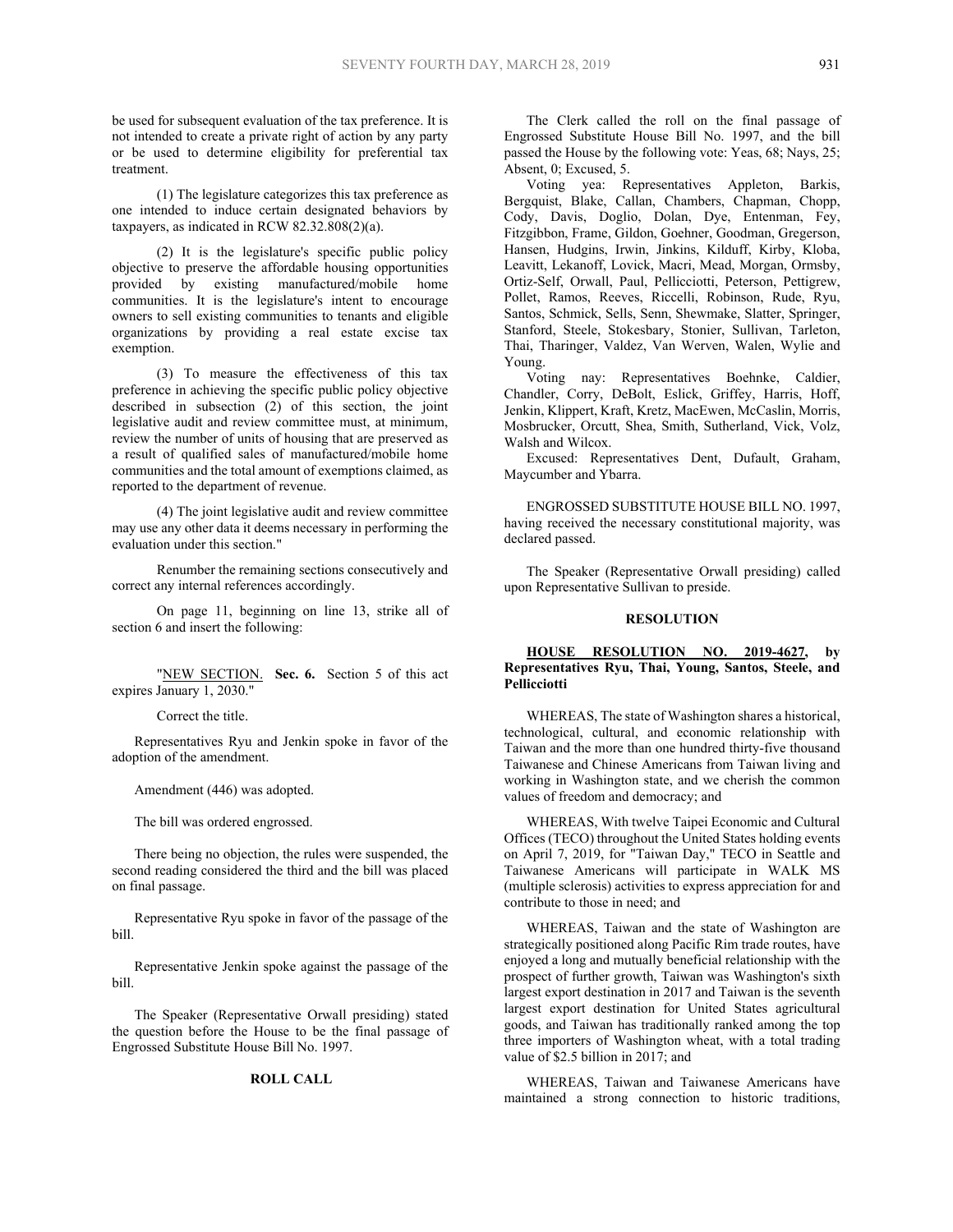maintained and championed the virtues of honor and integrity with the state of Washington, and fostered those qualities in local Washington communities, and will celebrate Asian American and Pacific Islander Heritage Month of May in 2019 with all Washingtonians, inviting them to "Taiwanese American Heritage Week" in May, Taiwanese Night Market on May 11th at the University of Washington, a Glove Puppetry show at the Carco Theater in Renton on May 15th, Taiwanese vendors and cuisines exhibition May 18th-19th, and Taste of Formosa on May 24th; and

WHEREAS, This year marks the fortieth anniversary of the enactment of the Taiwan Relations Act, which codified in law the legal basis for continued commercial and cultural relations between the United States and Taiwan, and thus the state of Washington and Taiwan have both developed leading footprints in the nexus areas of technology and manufacturing, and are strategically positioned to help each other's efforts to maintain leadership in these vital areas of future job growth; and

WHEREAS, The state of Washington welcomes opportunities for an even closer economic partnership to increase trade and investment through agreements between the United States and Taiwan and create greater benefits for all citizens of Washington, and TECO in Seattle and University of Washington will hold a roundtable discussion on the past and future of U.S.-Taiwan relations in the fortieth year of the TRA on April 30, 2019;

NOW, THEREFORE, BE IT RESOLVED, That the House of Representatives reaffirm its commitment to the strong and deepening relationship between the people of Taiwan, Taiwanese Americans, and the people of the state of Washington as we celebrate the fortieth Anniversary of the Taiwan Relations Act and the Asian American and Pacific Islander Heritage Month.

There being no objection, HOUSE RESOLUTION NO. 4627 was adopted.

There being no objection, the House reverted to the fifth order of business.

## **SUPPLEMENTAL REPORTS OF STANDING COMMITTEES**

March 27, 2019

HB 1109 Prime Sponsor, Representative Ormsby: Making 2019-2021 biennium operating appropriations. Reported by Committee on Appropriations

MAJORITY recommendation: The substitute bill be substituted therefor and the substitute bill do pass. Signed by Representatives Ormsby, Chair; Robinson, 1st Vice Chair; Bergquist, 2nd Vice Chair; Cody; Dolan; Fitzgibbon; Hansen; Hudgins; Jinkins; Macri; Pettigrew; Pollet; Ryu; Senn; Springer; Stanford; Sullivan; Tarleton and Tharinger.

MINORITY recommendation: Do not pass. Signed by Representatives Stokesbary, Ranking Minority Member; MacEwen, Assistant Ranking Minority Member; Rude, Assistant Ranking Minority Member; Caldier; Chandler; Dye; Hoff; Kraft; Mosbrucker; Schmick; Steele; Sutherland; Volz and Ybarra.

March 27, 2019

HB 1160 Prime Sponsor, Representative Fey: Making transportation appropriations for the 2019-2021 fiscal biennium. Reported by Committee on Transportation

MAJORITY recommendation: The substitute bill be substituted therefor and the substitute bill do pass. Signed by Representatives Fey, Chair; Barkis, Ranking Minority Member; Wylie, 1st Vice Chair; Slatter, 2nd Vice Chair; Valdez, 2nd Vice Chair; Walsh, Assistant Ranking Minority Member; Young, Assistant Ranking Minority Member; Boehnke; Chambers; Chapman; Dent; Doglio; Dufault; Entenman; Eslick; Goehner; Gregerson; Kloba; Lovick; Mead; Orcutt; Ortiz-Self; Paul; Pellicciotti; Ramos; Riccelli; Shewmake and Van Werven.

MINORITY recommendation: Do not pass. Signed by Representatives McCaslin and Shea.

MINORITY recommendation: Without recommendation. Signed by Representative Irwin.

April 19, 2019

HB 2042 Prime Sponsor, Representative Fey: Advancing green transportation adoption. Reported by Committee on Finance

MAJORITY recommendation: The second substitute bill be substituted therefor and the second substitute bill do pass and do not pass the substitute bill by Committee on Transportation. Signed by Representatives Tarleton, Chair; Walen, Vice Chair; Orcutt, Ranking Minority Member; Young, Assistant Ranking Minority Member; Chapman; Frame; Macri; Morris; Orwall; Springer; Stokesbary; Vick and Wylie.

Referred to Committee on Finance.

April 6, 2019

2SSB 5021 Prime Sponsor, Committee on Ways & Means: Granting interest arbitration to certain department of corrections employees. Reported by Committee on Appropriations

MAJORITY recommendation: Do pass as amended.

Strike everything after the enacting clause and insert the following: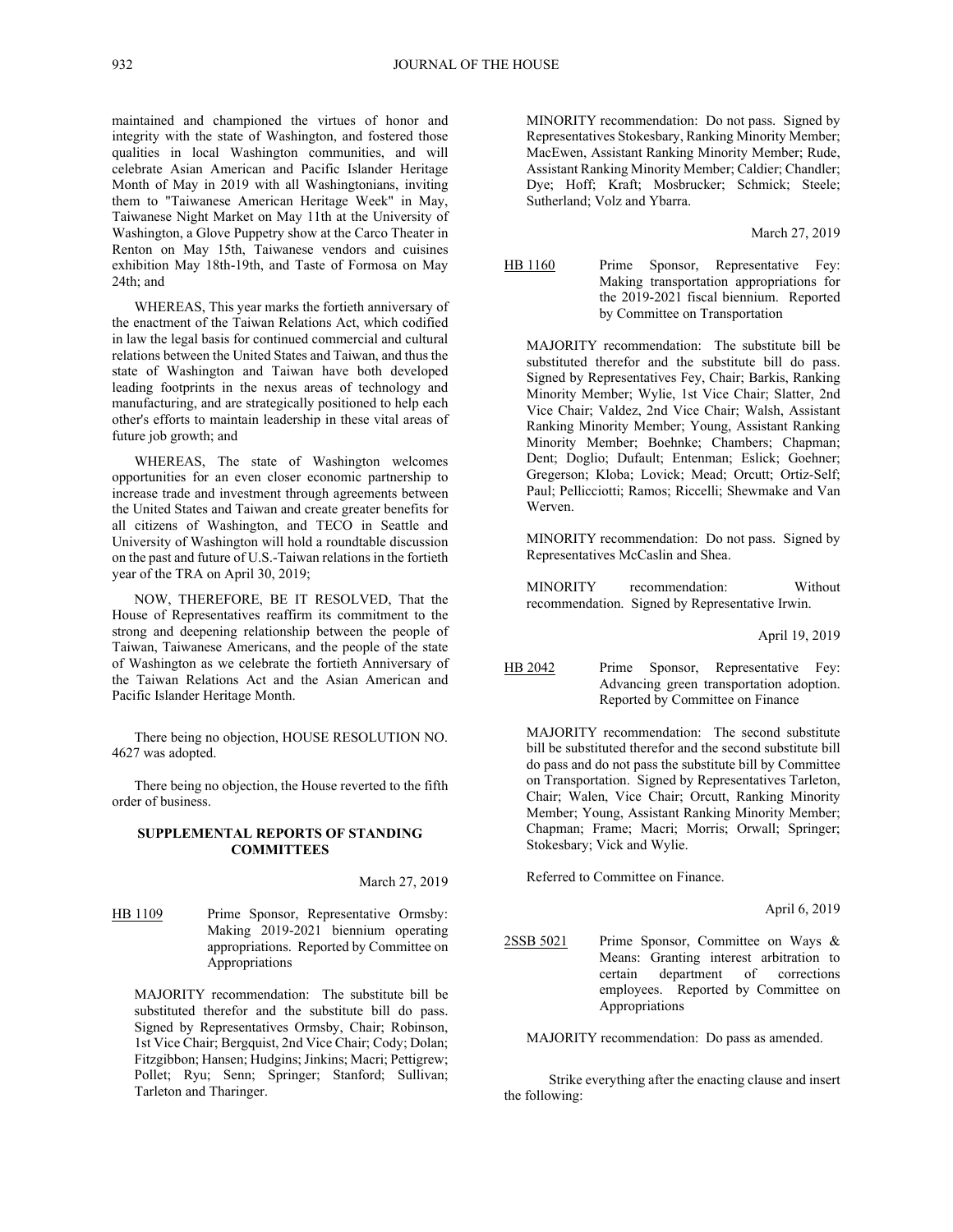"NEW SECTION. **Sec. 1.** A new section is added to chapter 41.80 RCW to read as follows:

(1) In order to maintain dedicated and uninterrupted services to the supervision of criminal offenders that are in state correctional facilities and on community supervision, it is the legislature's intent to grant certain employees of the department of corrections interest arbitration rights as an alternative means of settling disputes.

(2) This section applies only to employees covered by chapter 41.06 RCW working for the department of corrections, except confidential employees as defined in RCW 41.80.005, members of the Washington management service, internal auditors, and nonsupervisory marine department employees.

(3) Negotiations between the employer and the exclusive bargaining representative of a unit of employees shall be commenced at least five months before submission of the budget to the legislature. If no agreement has been reached sixty days after the commencement of such negotiations then, at any time thereafter, either party may declare that an impasse exists and may submit the dispute to the commission for mediation, with or without the concurrence of the other party. The commission shall appoint a mediator, who shall promptly meet with the representatives of the parties, either jointly or separately, and shall take such other steps as he or she may deem appropriate in order to persuade the parties to resolve their differences and effect an agreement. A mediator, however, does not have a power of compulsion. The mediator may consider only matters that are subject to bargaining under this chapter.

(4) If an agreement is not reached following a reasonable period of negotiations and mediation, and the director, upon recommendation of the assigned mediator, finds that the parties remain at impasse, then an arbitrator must be appointed to resolve the dispute. The issues for determination by the arbitrator must be limited to the issues certified by the executive director.

(5) Within ten working days after the first Monday in September of every odd-numbered year, the governor or the governor's designee and the bargaining representatives for any bargaining units covered by this section shall attempt to agree on an interest arbitrator to be used if the parties are not successful in negotiating a comprehensive collective bargaining agreement. The parties will select an arbitrator by mutual agreement or by alternatively striking names from a regional list of seven qualified arbitrators provided by the federal mediation and conciliation service.

(a) The fees and expenses of the arbitrator, the court reporter, if any, and the cost of the hearing room, if any, will be shared equally between the parties. Each party is responsible for the costs of its attorneys, representatives and witnesses, and all other costs related to the development and presentation of their case.

(b) Immediately upon selecting an interest arbitrator, the parties shall cooperate to reserve dates with the arbitrator for a potential hearing between August 1st and September 15th of the following even-numbered year. The parties shall

also prepare a schedule of at least five negotiation dates, absent an agreement to the contrary.

(c) The parties shall execute a written agreement before December 15th of the odd-numbered year setting forth the name of the arbitrator and the dates reserved for bargaining and arbitration.

(d)(i) The arbitrator must hold a hearing and provide reasonable notice of the hearing to the parties to the dispute. The hearing must be informal and each party has the opportunity to present evidence and make arguments. The arbitrator may not present the case for a party to the proceedings.

(ii) The rules of evidence prevailing in judicial proceedings may be considered, but are not binding, and any oral testimony or documentary evidence or other data deemed relevant by the arbitrator may be received in evidence. A recording of the proceedings must be taken.

(iii) The arbitrator may administer oaths, require the attendance of witnesses, and require the production of such books, papers, contracts, agreements, and documents deemed by the arbitrator to be material to a just determination of the issues in dispute. If a person refuses to obey a subpoena issued by the arbitrator, or refuses to be sworn or to make an affirmation to testify, or a witness, party, or attorney for a party is guilty of contempt while in attendance at a hearing, the arbitrator may invoke the jurisdiction of the superior court in the county where the labor dispute exists, and the court may issue an appropriate order. Any failure to obey the order may be punished by the court as a contempt thereof.

(6) The arbitrator may consider only matters that are subject to bargaining under RCW 41.80.020(1), and may not consider those subjects listed under RCW 41.80.020 (2) and (3) and 41.80.040.

(a) In making its determination, the arbitrator shall take into consideration the following factors:

(i) The financial ability of the department of corrections to pay for the compensation and benefit provisions of a collective bargaining agreement;

(ii) The constitutional and statutory authority of the employer;

(iii) Stipulations of the parties;

(iv) Comparison of the wages, hours, and conditions of employment of personnel involved in the proceedings with the wages, hours, and conditions of employment of like personnel of like state government employers of similar size in the western United States;

(v) The ability of the department of corrections to retain employees;

(vi) The overall compensation presently received by department of corrections employees, including direct wage compensation, vacations, holidays, and other paid excused time, pensions, insurance benefits, and all other direct or indirect monetary benefits received;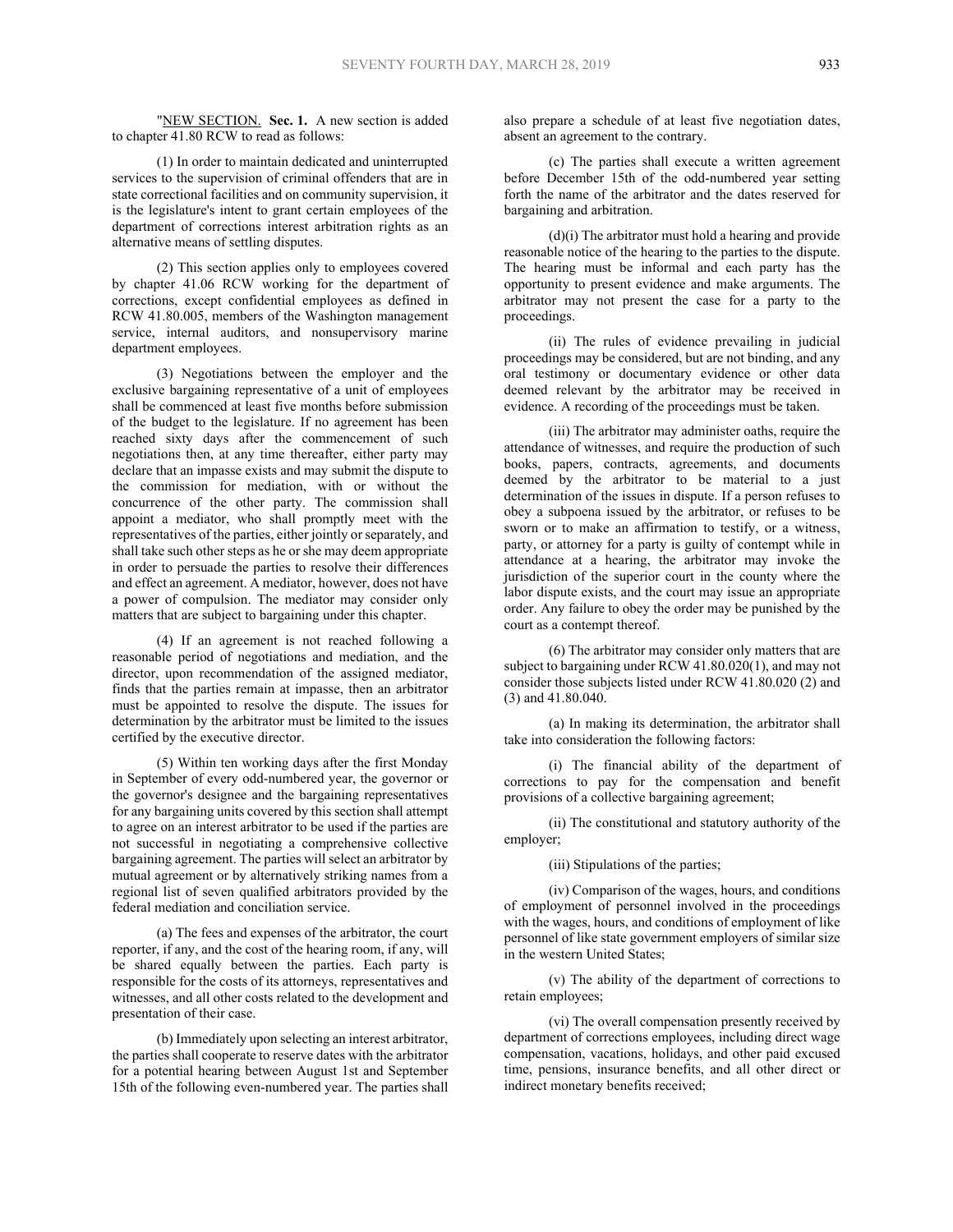(vii) Changes in any of the factors listed in this subsection during the pendency of the proceedings; and

(viii) Such other factors which are normally or traditionally taken into consideration in the determination of matters that are subject to bargaining under RCW 41.80.020(1).

(b) The decision of an arbitrator under this section is subject to RCW 41.80.010(3).

(7) During the pendency of the proceedings before the arbitrator, existing wages, hours, and other conditions of employment shall not be changed by action of either party without the consent of the other but a party may so consent without prejudice to his or her rights or position under chapter 41.56 RCW.

 $(8)(a)$  If the representative of either or both the employees and the state refuses to submit to the procedures set forth in subsections (3), (4), and (5) of this section, the parties, or the commission on its own motion, may invoke the jurisdiction of the superior court for the county in which the labor dispute exists and the court may issue an appropriate order. A failure to obey the order may be punished by the court as a contempt thereof.

(b) A decision of the arbitrator is final and binding on the parties, and may be enforced at the instance of either party, the arbitrator, or the commission in the superior court for the county where the dispute arose. However, the decision of the arbitrator is not binding on the legislature and, if the legislature does not approve the funds necessary to implement provisions pertaining to the compensation and fringe benefit provision of an interest arbitration award, the provisions are not binding on the state or department of corrections.

(9) Subject to the provisions of this section, the parties shall follow the commission's procedures for interest arbitration.

NEW SECTION. **Sec. 2.** If specific funding for the purposes of this act, referencing this act by bill or chapter number, is not provided by June 30, 2019, in the omnibus appropriations act, this act is null and void."

Correct the title.

Signed by Representatives Ormsby, Chair; Robinson, 1st Vice Chair; Bergquist, 2nd Vice Chair; MacEwen, Assistant Ranking Minority Member; Rude, Assistant Ranking Minority Member; Caldier; Chandler; Cody; Dolan; Fitzgibbon; Hansen; Hudgins; Jinkins; Macri; Mosbrucker; Pollet; Ryu; Schmick; Senn; Springer; Stanford; Steele; Sullivan; Tarleton; Tharinger and Volz.

MINORITY recommendation: Do not pass. Signed by Representatives Stokesbary, Ranking Minority Member; Dye; Hoff; Kraft; Sutherland and Ybarra.

Referred to Committee on Appropriations.

April 6, 2019

SB 5022 Prime Sponsor, Senator Keiser: Granting binding interest arbitration rights to certain higher education uniformed personnel. Reported by Committee on Appropriations

MAJORITY recommendation: Do pass as amended by Committee on Appropriations and without amendment by Committee on Labor & Workplace Standards.

Strike everything after the enacting clause and insert the following:

"**Sec. 1.** RCW 41.80.005 and 2011 1st sp.s. c 43 s 444 are each amended to read as follows:

Unless the context clearly requires otherwise, the definitions in this section apply throughout this chapter.

(1) "Agency" means any agency as defined in RCW 41.06.020 and covered by chapter 41.06 RCW.

(2) "Collective bargaining" means the performance of the mutual obligation of the representatives of the employer and the exclusive bargaining representative to meet at reasonable times and to bargain in good faith in an effort to reach agreement with respect to the subjects of bargaining specified under RCW 41.80.020. The obligation to bargain does not compel either party to agree to a proposal or to make a concession, except as otherwise provided in this chapter.

(3) "Commission" means the public employment relations commission.

(4) "Confidential employee" means an employee who, in the regular course of his or her duties, assists in a confidential capacity persons who formulate, determine, and effectuate management policies with regard to labor relations or who, in the regular course of his or her duties, has authorized access to information relating to the effectuation or review of the employer's collective bargaining policies, or who assists or aids a manager. "Confidential employee" also includes employees who assist assistant attorneys general who advise and represent managers or confidential employees in personnel or labor relations matters, or who advise or represent the state in tort actions.

(5) "Director" means the director of the public employment relations commission.

(6) "Employee" means any employee, including employees whose work has ceased in connection with the pursuit of lawful activities protected by this chapter, covered by chapter 41.06 RCW, except:

(a) Employees covered for collective bargaining by chapter 41.56 RCW;

(b) Confidential employees;

(c) Members of the Washington management service;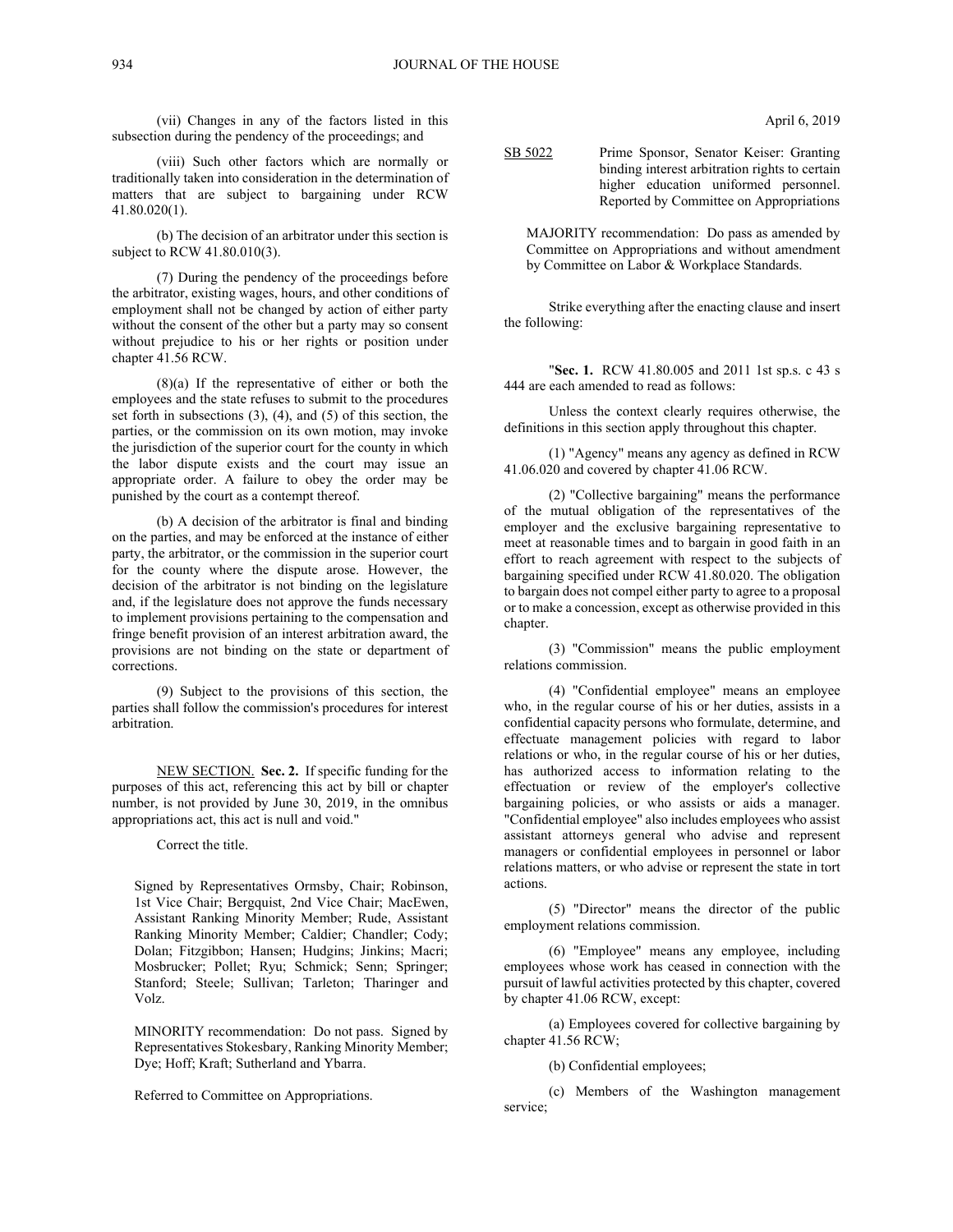# (d) Internal auditors in any agency; or

(e) Any employee of the commission, the office of financial management, or the office of risk management within the department of enterprise services.

(7) "Employee organization" means any organization, union, or association in which employees participate and that exists for the purpose, in whole or in part, of collective bargaining with employers.

(8) "Employer" means the state of Washington.

(9) "Exclusive bargaining representative" means any employee organization that has been certified under this chapter as the representative of the employees in an appropriate bargaining unit.

(10) "Institutions of higher education" means the University of Washington, Washington State University, Central Washington University, Eastern Washington University, Western Washington University, The Evergreen State College, and the various state community colleges.

(11) "Labor dispute" means any controversy concerning terms, tenure, or conditions of employment, or concerning the association or representation of persons in negotiating, fixing, maintaining, changing, or seeking to arrange terms or conditions of employment with respect to the subjects of bargaining provided in this chapter, regardless of whether the disputants stand in the proximate relation of employer and employee.

(12) "Manager" means "manager" as defined in RCW 41.06.022.

(13) "Supervisor" means an employee who has authority, in the interest of the employer, to hire, transfer, suspend, lay off, recall, promote, discharge, direct, reward, or discipline employees, or to adjust employee grievances, or effectively to recommend such action, if the exercise of the authority is not of a merely routine nature but requires the consistent exercise of individual judgment. However, no employee who is a member of the Washington management service may be included in a collective bargaining unit established under this section.

(14) "Unfair labor practice" means any unfair labor practice listed in RCW 41.80.110.

(15) "Uniformed personnel" means duly sworn police officers employed as members of a police force established pursuant to RCW 28B.10.550.

**Sec. 2.** RCW 41.80.010 and 2017 3rd sp.s. c 23 s 3 are each amended to read as follows:

(1) For the purpose of negotiating collective bargaining agreements under this chapter, the employer shall be represented by the governor or governor's designee, except as provided for institutions of higher education in subsection (4) of this section.

(2)(a) If an exclusive bargaining representative represents more than one bargaining unit, the exclusive bargaining representative shall negotiate with each employer representative as designated in subsection (1) of this section one master collective bargaining agreement on behalf of all the employees in bargaining units that the exclusive bargaining representative represents. For those exclusive bargaining representatives who represent fewer than a total of five hundred employees each, negotiation shall be by a coalition of all those exclusive bargaining representatives. The coalition shall bargain for a master collective bargaining agreement covering all of the employees represented by the coalition. The governor's designee and the exclusive bargaining representative or representatives are authorized to enter into supplemental bargaining of agency-specific issues for inclusion in or as an addendum to the master collective bargaining agreement, subject to the parties' agreement regarding the issues and procedures for supplemental bargaining. This section does not prohibit cooperation and coordination of bargaining between two or more exclusive bargaining representatives.

(b) This subsection (2) does not apply to exclusive bargaining representatives who represent employees of institutions of higher education, except when the institution of higher education has elected to exercise its option under subsection (4) of this section to have its negotiations conducted by the governor or governor's designee under the procedures provided for general government agencies in subsections  $(1)$  through  $(3)$  of this section.

(c) If five hundred or more employees of an independent state elected official listed in RCW 43.01.010 are organized in a bargaining unit or bargaining units under RCW 41.80.070, the official shall be consulted by the governor or the governor's designee before any agreement is reached under (a) of this subsection concerning supplemental bargaining of agency specific issues affecting the employees in such bargaining unit.

(3) The governor shall submit a request for funds necessary to implement the compensation and fringe benefit provisions in the master collective bargaining agreement or for legislation necessary to implement the agreement. Requests for funds necessary to implement the provisions of bargaining agreements shall not be submitted to the legislature by the governor unless such requests:

(a) Have been submitted to the director of the office of financial management by October 1 prior to the legislative session at which the requests are to be considered; and

(b) Have been certified by the director of the office of financial management as being feasible financially for the state or reflects the decision of an arbitration panel reached under section 5 of this act.

The legislature shall approve or reject the submission of the request for funds as a whole. The legislature shall not consider a request for funds to implement a collective bargaining agreement unless the request is transmitted to the legislature as part of the governor's budget document submitted under RCW 43.88.030 and 43.88.060. If the legislature rejects or fails to act on the submission, either party may reopen all or part of the agreement or the exclusive bargaining representative may seek to implement the procedures provided for in RCW 41.80.090.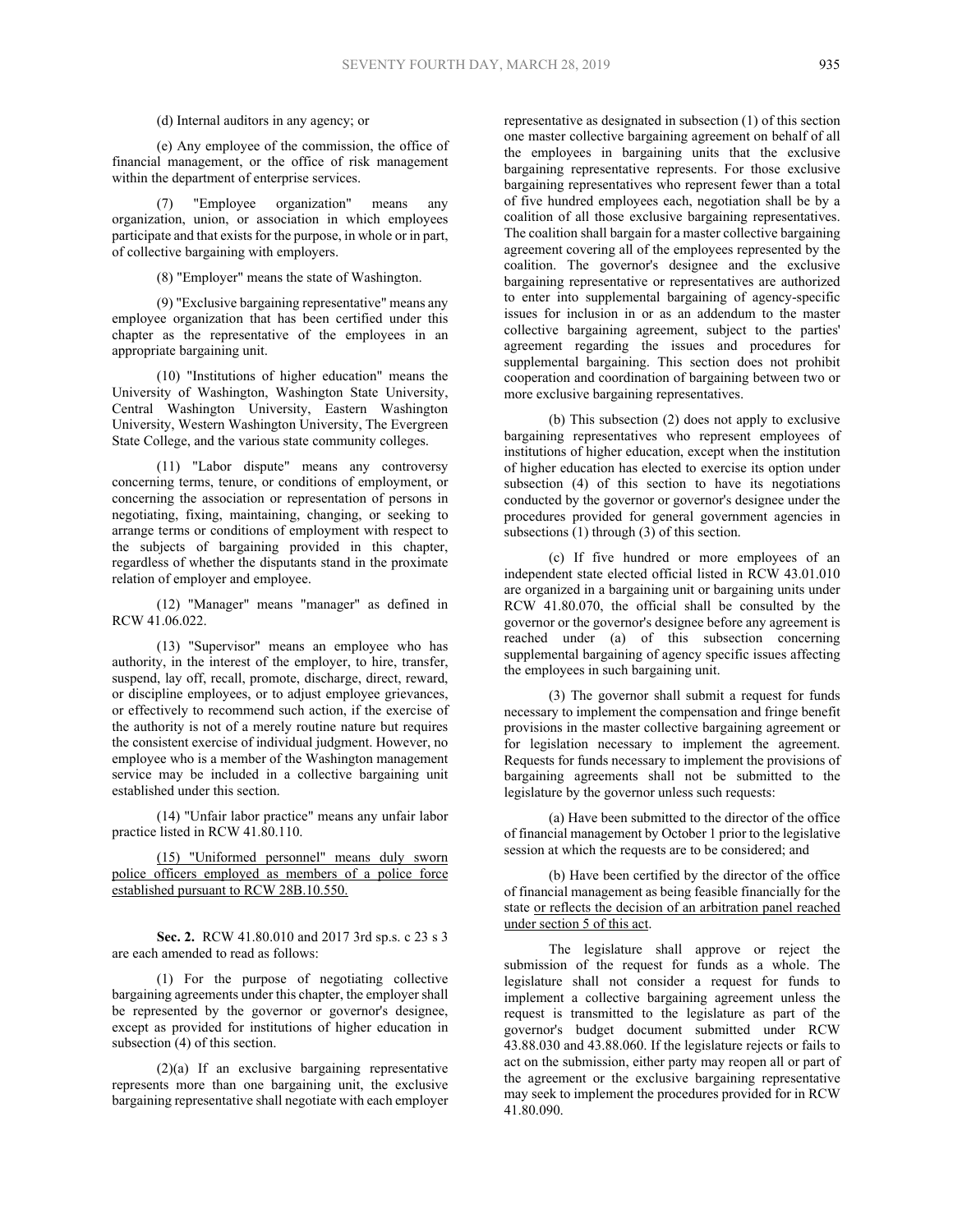$(4)(a)(i)$  For the purpose of negotiating agreements for institutions of higher education, the employer shall be the respective governing board of each of the universities, colleges, or community colleges or a designee chosen by the board to negotiate on its behalf.

(ii) A governing board of a university or college may elect to have its negotiations conducted by the governor or governor's designee under the procedures provided for general government agencies in subsections  $(1)$  through  $(3)$ of this section, except that:

(A) The governor or the governor's designee and an exclusive bargaining representative shall negotiate one master collective bargaining agreement for all of the bargaining units of employees of a university or college that the representative represents; or

(B) If the parties mutually agree, the governor or the governor's designee and an exclusive bargaining representative shall negotiate one master collective bargaining agreement for all of the bargaining units of employees of more than one university or college that the representative represents.

(iii) A governing board of a community college may elect to have its negotiations conducted by the governor or governor's designee under the procedures provided for general government agencies in subsections (1) through (3) of this section.

(b) Prior to entering into negotiations under this chapter, the institutions of higher education or their designees shall consult with the director of the office of financial management regarding financial and budgetary issues that are likely to arise in the impending negotiations.

(c)(i) In the case of bargaining agreements reached between institutions of higher education other than the University of Washington and exclusive bargaining representatives agreed to under the provisions of this chapter, if appropriations are necessary to implement the compensation and fringe benefit provisions of the bargaining agreements, the governor shall submit a request for such funds to the legislature according to the provisions of subsection  $(3)$  of this section, except as provided in  $(c)(iii)$ of this subsection.

(ii) In the case of bargaining agreements reached between the University of Washington and exclusive bargaining representatives agreed to under the provisions of this chapter, if appropriations are necessary to implement the compensation and fringe benefit provisions of a bargaining agreement, the governor shall submit a request for such funds to the legislature according to the provisions of subsection (3) of this section, except as provided in this subsection  $(4)(c)(ii)$  and as provided in  $(c)(iii)$  of this subsection.

(A) If appropriations of less than ten thousand dollars are necessary to implement the provisions of a bargaining agreement, a request for such funds shall not be submitted to the legislature by the governor unless the request has been submitted to the director of the office of financial management by October 1 prior to the legislative session at which the request is to be considered.

(B) If appropriations of ten thousand dollars or more are necessary to implement the provisions of a bargaining agreement, a request for such funds shall not be submitted to the legislature by the governor unless the request:

(I) Has been submitted to the director of the office of financial management by October 1 prior to the legislative session at which the request is to be considered; and

(II) Has been certified by the director of the office of financial management as being feasible financially for the state.

(C) If the director of the office of financial management does not certify a request under (c)(ii)(B) of this subsection as being feasible financially for the state, the parties shall enter into collective bargaining solely for the purpose of reaching a mutually agreed upon modification of the agreement necessary to address the absence of those requested funds. The legislature may act upon the compensation and fringe benefit provisions of the modified collective bargaining agreement if those provisions are agreed upon and submitted to the office of financial management and legislative budget committees before final legislative action on the biennial or supplemental operating budget by the sitting legislature.

(iii) In the case of a bargaining unit of employees of institutions of higher education in which the exclusive bargaining representative is certified during or after the conclusion of a legislative session, the legislature may act upon the compensation and fringe benefit provisions of the unit's initial collective bargaining agreement if those provisions are agreed upon and submitted to the office of financial management and legislative budget committees before final legislative action on the biennial or supplemental operating budget by the sitting legislature.

(5) If, after the compensation and fringe benefit provisions of an agreement are approved by the legislature, a significant revenue shortfall occurs resulting in reduced appropriations, as declared by proclamation of the governor or by resolution of the legislature, both parties shall immediately enter into collective bargaining for a mutually agreed upon modification of the agreement.

(6) After the expiration date of a collective bargaining agreement negotiated under this chapter, all of the terms and conditions specified in the collective bargaining agreement remain in effect until the effective date of a subsequently negotiated agreement, not to exceed one year from the expiration date stated in the agreement. Thereafter, the employer may unilaterally implement according to law.

(7) For the 2013-2015 fiscal biennium, a collective bargaining agreement related to employee health care benefits negotiated between the employer and coalition pursuant to RCW 41.80.020(3) regarding the dollar amount expended on behalf of each employee shall be a separate agreement for which the governor may request funds necessary to implement the agreement. The legislature may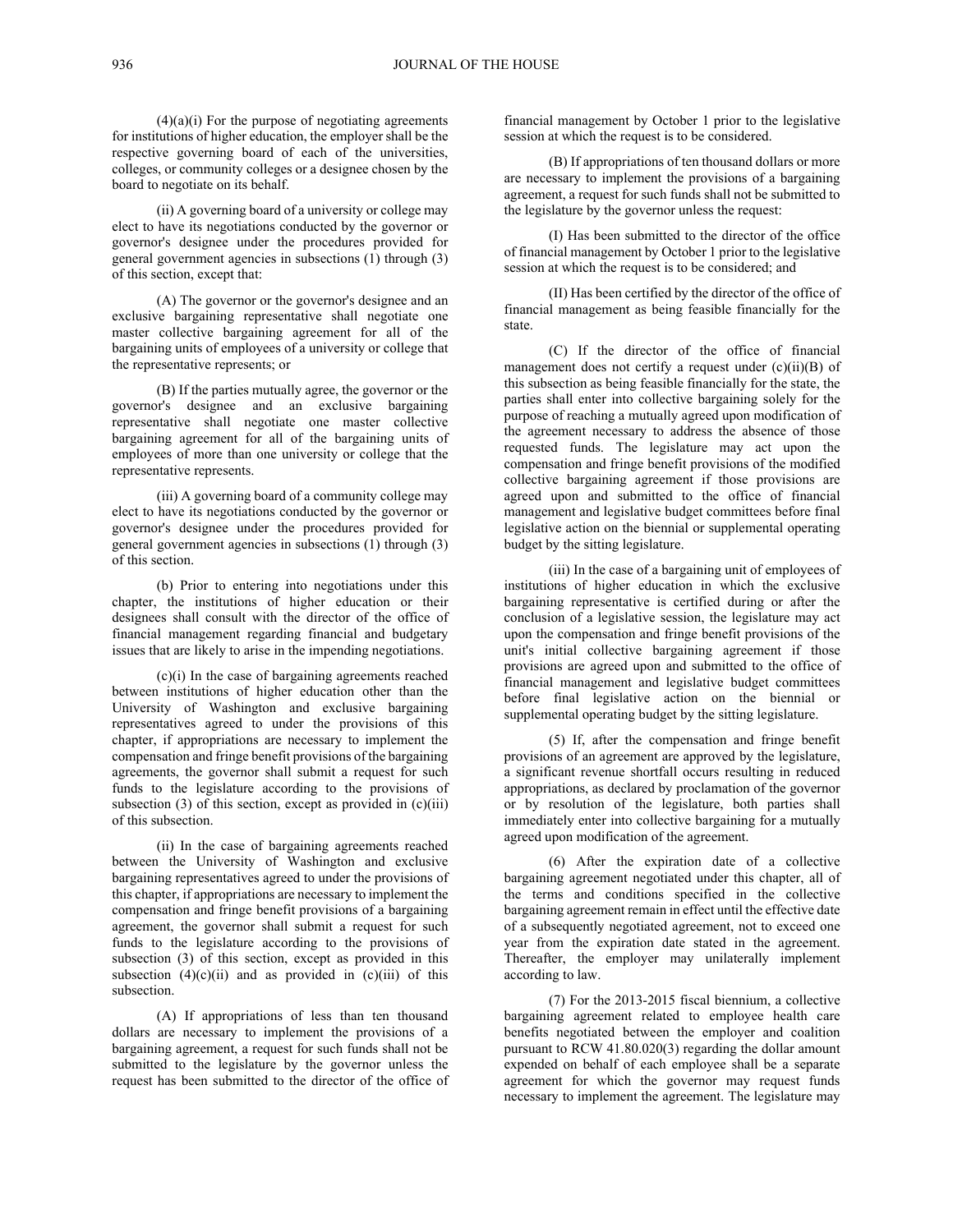act upon a 2013-2015 collective bargaining agreement related to employee health care benefits if an agreement is reached and submitted to the office of financial management and legislative budget committees before final legislative action on the biennial or supplemental operating appropriations act by the sitting legislature.

 $(8)(a)$  For the 2015-2017 fiscal biennium, the governor may request funds to implement:

(i) Modifications to collective bargaining agreements as set forth in a memorandum of understanding negotiated between the employer and the service employees international union healthcare 1199nw, an exclusive bargaining representative, that was necessitated by an emergency situation or an imminent jeopardy determination by the center for medicare and medicaid services that relates to the safety or health of the clients, employees, or both the clients and employees.

(ii) Unilaterally implemented modifications to collective bargaining agreements, resulting from the employer being prohibited from negotiating with an exclusive bargaining representative due to a pending representation petition, necessitated by an emergency situation or an imminent jeopardy determination by the center for medicare and medicaid services that relates to the safety or health of the clients, employees, or both the clients and employees.

(iii) Modifications to collective bargaining agreements as set forth in a memorandum of understanding negotiated between the employer and the union of physicians of Washington, an exclusive bargaining representative, that was necessitated by an emergency situation or an imminent jeopardy determination by the center for medicare and medicaid services that relates to the safety or health of the clients, employees, or both the clients and employees. If the memorandum of understanding submitted to the legislature as part of the governor's budget document is rejected by the legislature, and the parties reach a new memorandum of understanding by June 30, 2016, within the funds, conditions, and limitations provided in section 204, chapter 36, Laws of 2016 sp. sess., the new memorandum of understanding shall be considered approved by the legislature and may be retroactive to December 1, 2015.

(iv) Modifications to collective bargaining agreements as set forth in a memorandum of understanding negotiated between the employer and the teamsters union local 117, an exclusive bargaining representative, for salary adjustments for the state employee job classifications of psychiatrist, psychiatric social worker, and psychologist.

(b) For the 2015-2017 fiscal biennium, the legislature may act upon the request for funds for modifications to a 2015-2017 collective bargaining agreement under  $(a)(i)$ ,  $(ii)$ ,  $(iii)$ , and  $(iv)$  of this subsection if funds are requested by the governor before final legislative action on the supplemental omnibus appropriations act by the sitting legislature.

(c) The request for funding made under this subsection and any action by the legislature taken pursuant to this subsection is limited to the modifications described in

this subsection and may not otherwise affect the original terms of the 2015-2017 collective bargaining agreement.

(d) Subsection  $(3)(a)$  and (b) of this section  $((de)$ ) does not apply to requests for funding made pursuant to this subsection.

NEW SECTION. **Sec. 3.** A new section is added to chapter 41.80 RCW to read as follows:

The intent and purpose of sections 4 through 10 of this act is to recognize that there exists a public policy in the state of Washington against strikes by uniformed personnel as a means of settling their labor disputes; that the uninterrupted and dedicated service of these classes of employees is vital to the welfare and public safety of the state of Washington; and that to promote such dedicated and uninterrupted public service there should exist an effective and adequate alternative means of settling disputes.

NEW SECTION. **Sec. 4.** A new section is added to chapter 41.80 RCW to read as follows:

(1) Negotiations between the employer and the exclusive bargaining representative of a unit of uniformed personnel shall be commenced at least five months prior to the submission of the budget to the legislature. If no agreement has been reached sixty days after the commencement of such negotiations then, at any time thereafter, either party may declare that an impasse exists and may submit the dispute to the commission for mediation, with or without the concurrence of the other party. The commission shall appoint a mediator, who shall promptly meet with the representatives of the parties, either jointly or separately, and shall take such other steps as he or she may deem appropriate in order to persuade the parties to resolve their differences and effect an agreement. A mediator, however, does not have a power of compulsion. The mediator may consider only matters that are subject to bargaining under this chapter.

(2) If an agreement has not been reached following a reasonable period of negotiations and mediation, and the executive director, upon the recommendation of the assigned mediator, finds that the parties remain at impasse, then the executive director shall certify the issues for interest arbitration. The issues for determination by the arbitration panel shall be limited to the issues certified by the executive director.

NEW SECTION. **Sec. 5.** A new section is added to chapter 41.80 RCW to read as follows:

(1) Within ten working days after the first Monday in September of every odd-numbered year, the state's bargaining representative and the exclusive bargaining representative for the appropriate bargaining unit shall attempt to agree on an interest arbitration panel consisting of three members to be used if the parties are not successful in negotiating a comprehensive collective bargaining agreement. Each party shall name one person to serve as its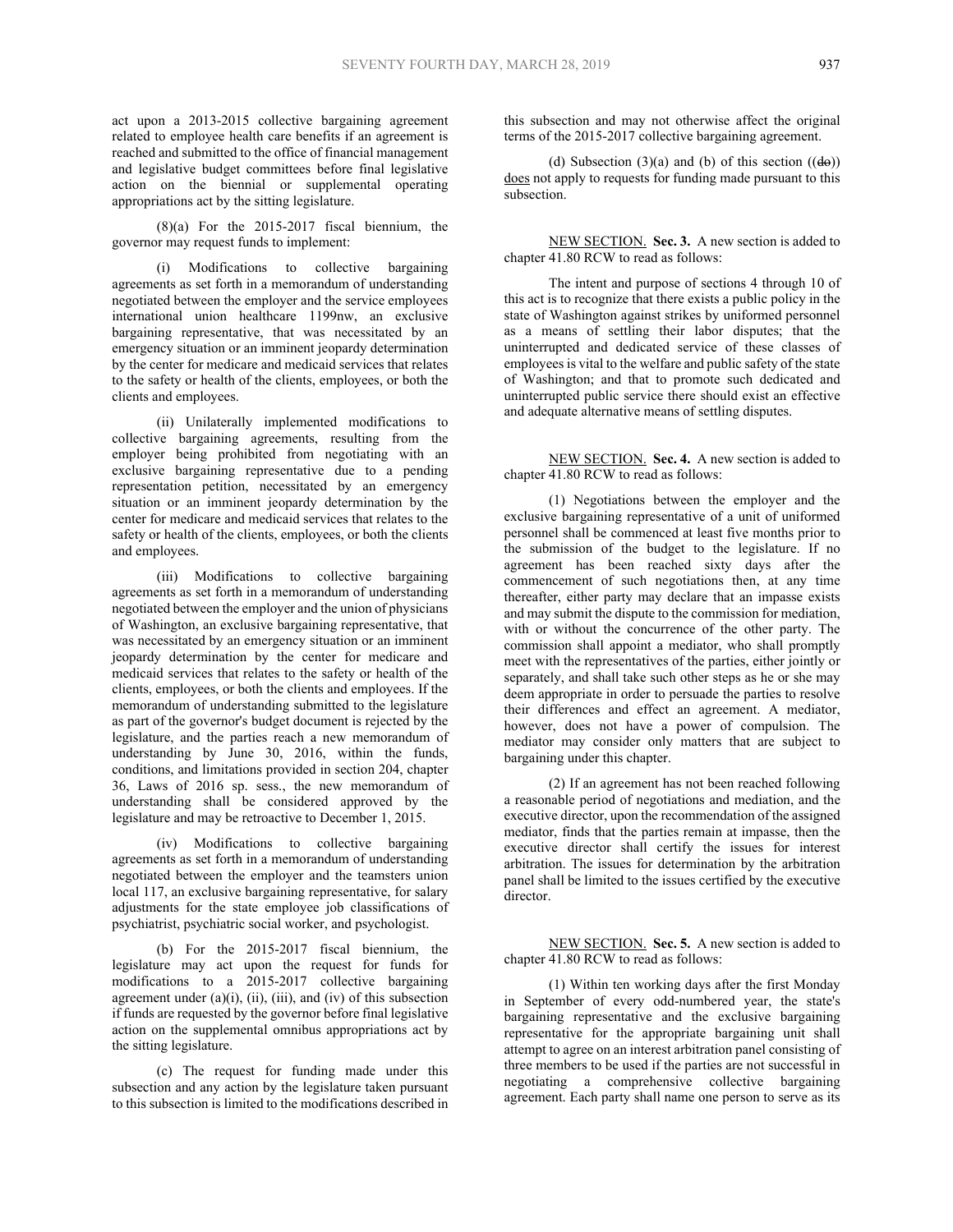arbitrator on the arbitration panel. The two members so appointed shall meet within seven days following the appointment of the later appointed member to attempt to choose a third member to act as the neutral chair of the arbitration panel. Upon the failure of the arbitrators to select a neutral chair within seven days, the two appointed members shall use one of the two following options in the appointment of the third member, who shall act as chair of the panel: (a) By mutual consent, the two appointed members may jointly request the commission to, and the commission shall, appoint a third member within two days of such a request. Costs of each party's appointee shall be borne by each party respectively; other costs of the arbitration proceedings shall be borne by the commission; or (b) either party may apply to the commission, the federal mediation and conciliation service, or the American arbitration association to provide a list of five qualified arbitrators from which the neutral chair shall be chosen. Each party shall pay the fees and expenses of its arbitrator, and the fees and expenses of the neutral chair shall be shared equally between the parties.

(2) Immediately upon selecting an interest arbitration panel, the parties shall cooperate to reserve dates with the arbitration panel for potential arbitration between August 1st and September 15th of the following evennumbered year. The parties shall also prepare a schedule of at least five negotiation dates for the following year, absent an agreement to the contrary. The parties shall execute a written agreement before November 1st of each oddnumbered year setting forth the names of the members of the arbitration panel and the dates reserved for bargaining and arbitration. This subsection imposes minimum obligations only and is not intended to define or limit a party's full, good faith bargaining obligation under other sections of this chapter.

(3) If the parties are not successful in negotiating a comprehensive collective bargaining agreement, a hearing shall be held. The hearing shall be informal and each party shall have the opportunity to present evidence and make argument. No member of the arbitration panel may present the case for a party to the proceedings. The rules of evidence prevailing in judicial proceedings may be considered, but are not binding, and any oral testimony or documentary evidence or other data deemed relevant by the chair of the arbitration panel may be received in evidence. A recording of the proceedings shall be taken. The arbitration panel has the power to administer oaths, require the attendance of witnesses, and require the production of such books, papers, contracts, agreements, and documents as may be deemed by the panel to be material to a just determination of the issues in dispute. If any person refuses to obey a subpoena issued by the arbitration panel, or refuses to be sworn or to make an affirmation to testify, or any witness, party, or attorney for a party is guilty of any contempt while in attendance at any hearing held under this section, the arbitration panel may invoke the jurisdiction of the superior court in the county where the labor dispute exists, and the court has jurisdiction to issue an appropriate order. Any failure to obey the order may be punished by the court as a contempt thereof. The hearing conducted by the arbitration panel shall be concluded within twenty-five days following the selection or

designation of the neutral chair of the arbitration panel, unless the parties agree to a longer period.

(4) The neutral chair shall consult with the other members of the arbitration panel, and, within thirty days following the conclusion of the hearing, the neutral chair shall make written findings of fact and a written determination of the issues in dispute, based on the evidence presented. A copy thereof shall be served on the commission, on each of the other members of the arbitration panel, and on each of the parties to the dispute.

(5) Except as provided in this subsection, the written determination shall be final and binding upon both parties.

(a) The written determination is subject to review by the superior court upon the application of either party solely upon the question of whether the decision of the panel was arbitrary or capricious.

(b) The written determination is not binding on the legislature and, if the legislature does not approve the funds necessary to implement provisions pertaining to compensation and fringe benefits of an arbitrated collective bargaining agreement, is not binding on the state.

(6) The arbitration panel may consider only matters that are subject to bargaining under this chapter.

NEW SECTION. **Sec. 6.** A new section is added to chapter 41.80 RCW to read as follows:

An interest arbitration panel created pursuant to section 5 of this act, in the performance of its duties under this chapter, exercises a state function and is, for the purposes of this chapter, a state agency. Chapter 34.05 RCW does not apply to proceedings before an interest arbitration panel under this chapter.

NEW SECTION. **Sec. 7.** A new section is added to chapter 41.80 RCW to read as follows:

In making its determination, the panel shall be mindful of the legislative purpose enumerated in section 3 of this act and, as additional standards or guidelines to aid it in reaching a decision, shall take into consideration the following factors:

(1) The constitutional and statutory authority of the employer;

(2) Stipulations of the parties;

(3) Comparison of the hours and conditions of employment of personnel involved in the proceedings with the hours and conditions of employment of like personnel of like employers of similar size on the west coast of the United States;

(4) Changes in any of the circumstances under subsections (1) through (3) of this section during the pendency of the proceedings; and

(5) Such other factors, not confined to the factors under subsections (1) through (4) of this section, that are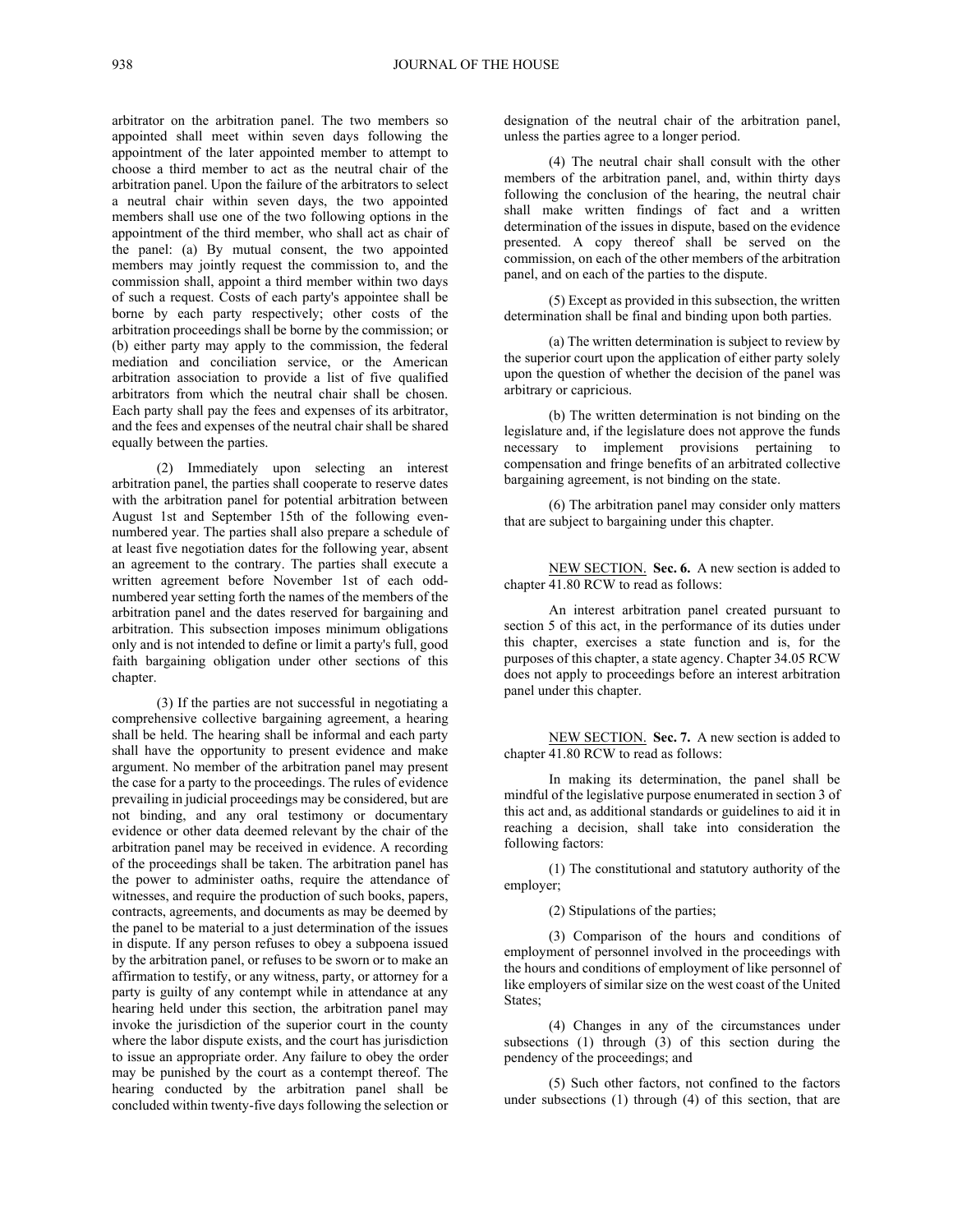normally or traditionally taken into consideration in the determination of matters that are subject to bargaining under this chapter.

NEW SECTION. **Sec. 8.** A new section is added to chapter 41.80 RCW to read as follows:

During the pendency of the proceedings before the arbitration panel, existing wages, hours, and other conditions of employment shall not be changed by action of either party without the consent of the other but a party may so consent without prejudice to his rights or position under sections 4 through 10 of this act.

NEW SECTION. **Sec. 9.** A new section is added to chapter 41.80 RCW to read as follows:

(1) If the representative of either or both the uniformed personnel and the employer refuse to submit to the procedures set forth in sections 4 and 5 of this act, the parties, or the commission on its own motion, may invoke the jurisdiction of the superior court for the county in which the labor dispute exists and such court shall have jurisdiction to issue an appropriate order. A failure to obey such order may be punished by the court as a contempt thereof.

(2) Except as provided in this subsection, a decision of the arbitration panel shall be final and binding on the parties, and may be enforced at the instance of either party, the arbitration panel or the commission in the superior court for the county where the dispute arose.

(a) The written determination is subject to review by the superior court upon the application of either party solely upon the question of whether the decision of the panel was arbitrary or capricious.

(b) The written determination is not binding on the legislature and, if the legislature does not approve the funds necessary to implement provisions pertaining to compensation and fringe benefits of an arbitrated collective bargaining agreement, is not binding on the state.

NEW SECTION. **Sec. 10.** A new section is added to chapter 41.80 RCW to read as follows:

The right of uniformed personnel to engage in any strike, work slowdown, or stoppage is not granted. An employee organization recognized as the exclusive bargaining representative of uniformed personnel subject to this chapter that willfully disobeys a lawful order of enforcement by a superior court pursuant to this section and section 9 of this act, or willfully offers resistance to such order, whether by strike or otherwise, is in contempt of court as provided in chapter 7.21 RCW. An employer that willfully disobeys a lawful order of enforcement by a superior court pursuant to section 9 of this act or willfully offers resistance to such order is in contempt of court as provided in chapter 7.21 RCW.

NEW SECTION. **Sec. 11.** A new section is added to chapter 41.80 RCW to read as follows:

(1) By January 1, 2020, the public employment relations commission shall review the appropriateness of the bargaining units that consist of or include uniformed personnel and exist on the effective date of this section. If the commission determines that an existing bargaining unit is not appropriate pursuant to RCW 41.80.070, the commission may modify the unit.

(2) The exclusive bargaining representatives certified to represent the bargaining units that consist of or include uniformed personnel and exist on the effective date of this section shall continue as the exclusive bargaining representative without the necessity of an election as of the effective date of this section. However, there may be proceedings concerning representation under this chapter thereafter.

NEW SECTION. **Sec. 12.** If specific funding for the purposes of this act, referencing this act by bill or chapter number, is not provided by June 30, 2019, in the omnibus appropriations act, this act is null and void."

Correct the title.

Signed by Representatives Ormsby, Chair; Robinson, 1st Vice Chair; Bergquist, 2nd Vice Chair; MacEwen, Assistant Ranking Minority Member; Rude, Assistant Ranking Minority Member; Caldier; Chandler; Cody; Dolan; Fitzgibbon; Hansen; Hudgins; Jinkins; Macri; Pollet; Ryu; Senn; Springer; Stanford; Steele; Sullivan; Tarleton; Tharinger and Volz.

MINORITY recommendation: Do not pass. Signed by Representatives Stokesbary, Ranking Minority Member; Dye; Hoff; Kraft; Schmick; Sutherland and Ybarra.

MINORITY recommendation: Without recommendation. Signed by Representative Mosbrucker.

Referred to Committee on Appropriations.

March 26, 2019

E2SSB 5120 Prime Sponsor, Committee on Ways & Means: Contracting with for-profit correctional facilities for the transfer or placement of offenders. Reported by Committee on Public Safety

MAJORITY recommendation: Do pass as amended.

Strike everything after the enacting clause and insert the following:

"NEW SECTION. **Sec. 1.** The legislature finds that the type of institution an individual is incarcerated in can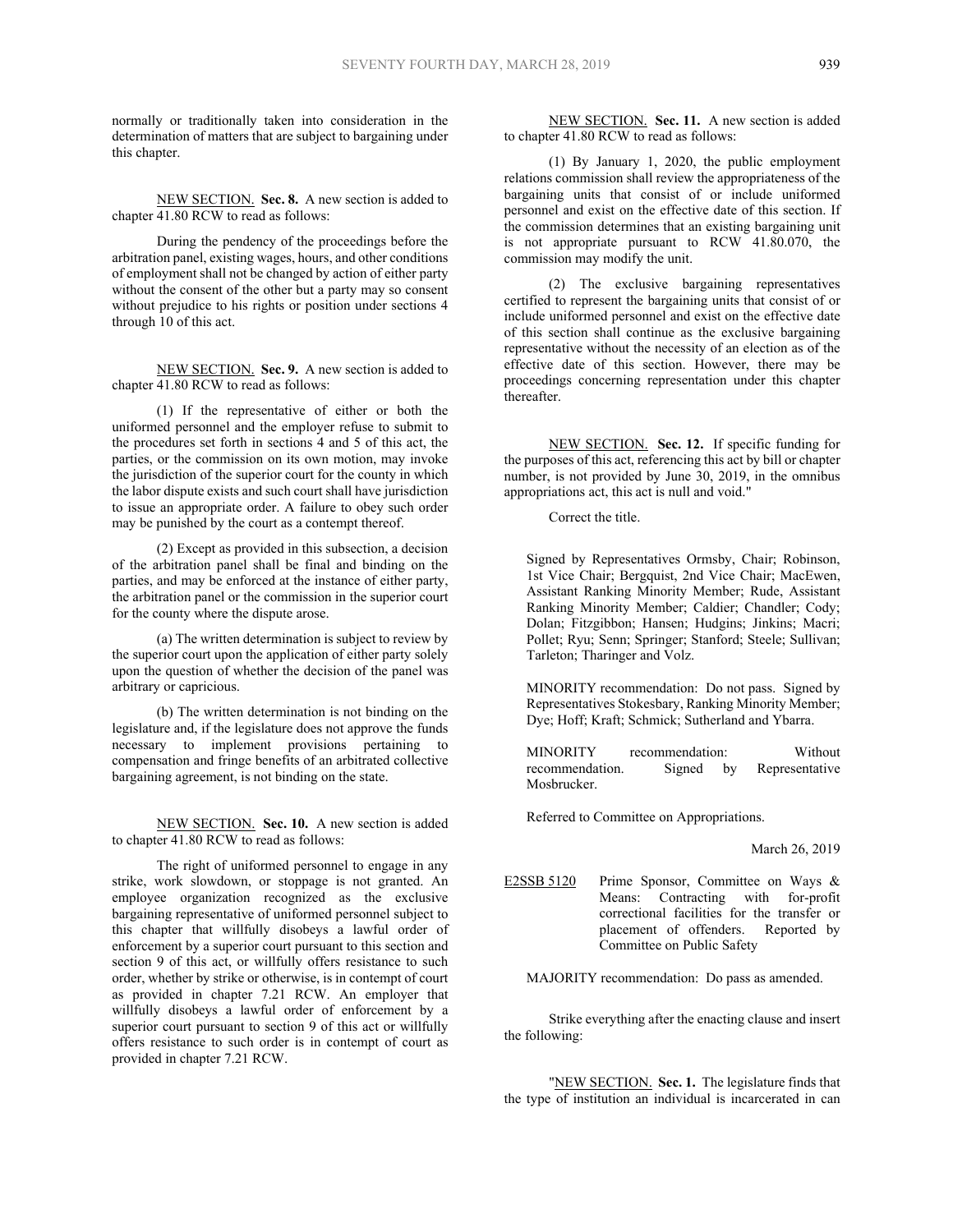have a direct impact on rates of recidivism. The legislature further finds that incarcerating persons in private correctional entities, which have business models dependent on rates of incarceration, may increase the likelihood of those persons recidivating. The legislature resolves that public safety and financial and humanitarian interests are furthered by decreased rates of recidivism. The legislature intends to eliminate the utilization of private correctional entities by Washington state and to allow utilization of private correctional entities in only the most narrow and rare circumstances, in cases of emergency and when security and safety demand.

NEW SECTION. **Sec. 2.** A new section is added to chapter 72.68 RCW to read as follows:

(1) Except as provided in subsection (2) of this section and RCW 72.68.010(2), the secretary, any county government, city government, or county sheriff's department, is prohibited from utilizing a contract with a private correctional entity for the transfer or placement of offenders.

(2) This section does not apply to:

(a) State work release centers, juvenile residential facilities, nonprofit community-based alternative juvenile detention facilities, or nonprofit community-based alternative adult detention facilities that provide separate care or special treatment, operated in whole or in part by forprofit contractors;

(b) Contracts for ancillary services including, but not limited to, medical services, educational services, repair and maintenance contracts, behavioral health services, or other services not directly related to the ownership, management, or operation of security services in a correctional facility; or

(c) Tribal entities.

**Sec. 3.** RCW 72.09.050 and 1999 c 309 s 1902 and 1999 c 309 s 924 are each reenacted and amended to read as follows:

The secretary shall manage the department of corrections and shall be responsible for the administration of adult correctional programs, including but not limited to the operation of all state correctional institutions or facilities used for the confinement of convicted felons. In addition, the secretary shall have broad powers to enter into agreements with any federal agency, or any other state, or any Washington state agency or local government providing for the operation of any correctional facility or program for persons convicted of felonies or misdemeanors or for juvenile offenders. Such agreements for counties with local law and justice councils shall be required in the local law and justice plan pursuant to RCW 72.09.300. The agreements may provide for joint operation or operation by the department of corrections, alone, for by any of the other governmental entities, alone. ((Beginning February 1, 1999, the secretary may expend funds appropriated for the 1997- 1999 biennium to enter into agreements with any local government or private organization in any other state,

providing for the operation of any correctional facility or program for persons convicted of felonies. Between July 1, 1999, and June 30, 2001, the secretary may expend funds appropriated for the 1999-01 biennium to enter into agreements with any local government or private organization in any other state, providing for the operation of any correctional facility or program for persons convicted of felonies.)) The secretary may employ persons to aid in performing the functions and duties of the department. The secretary may delegate any of his or her functions or duties to department employees, including the authority to certify and maintain custody of records and documents on file with the department. The secretary is authorized to promulgate standards for the department of corrections within appropriation levels authorized by the legislature.

Pursuant to the authority granted in chapter 34.05 RCW, the secretary shall adopt rules providing for inmate restitution when restitution is determined appropriate as a result of a disciplinary action.

**Sec. 4.** RCW 72.68.040 and 2012 c 117 s 500 are each amended to read as follows:

(1) The secretary may contract with the authorities of the federal government, or the authorities of any state of the United States, private companies in other states, or any county or city in this state providing for the detention in an institution or jail operated by such entity, for prisoners convicted of a felony in the courts of this state and sentenced to a term of imprisonment therefor in a state correctional institution for convicted felons under the jurisdiction of the department. Except as provided in subsection (2) of this section, after the making of a contract under this section, prisoners sentenced to a term of imprisonment in a state correctional institution for convicted felons may be conveyed by the superintendent or his or her assistants to the institution or jail named in the contract. The prisoners shall be delivered to the authorities of the institution or jail, there to be confined until their sentences have expired or they are otherwise discharged by law, paroled, or until they are returned to a state correctional institution for convicted felons for further confinement.

| (2) A prisoner may not be conveyed to a private               |  |
|---------------------------------------------------------------|--|
| correctional entity except under the circumstances identified |  |
| in RCW 72.68.010(2) or section $2(2)$ of this act.            |  |

**Sec. 5.** RCW 72.68.010 and 2000 c 62 s 2 are each amended to read as follows:

(1) Whenever in its judgment the best interests of the state or the welfare of any prisoner confined in any penal institution will be better served by his or her transfer to another institution or to a foreign country of which the prisoner is a citizen or national, the secretary may effect such transfer consistent with applicable federal laws and treaties. The secretary has the authority to transfer offenders between in-state correctional facilities, or to out-of-state ((to private or)) governmental institutions, if the secretary determines that transfer is in the best interest of the state or the offender.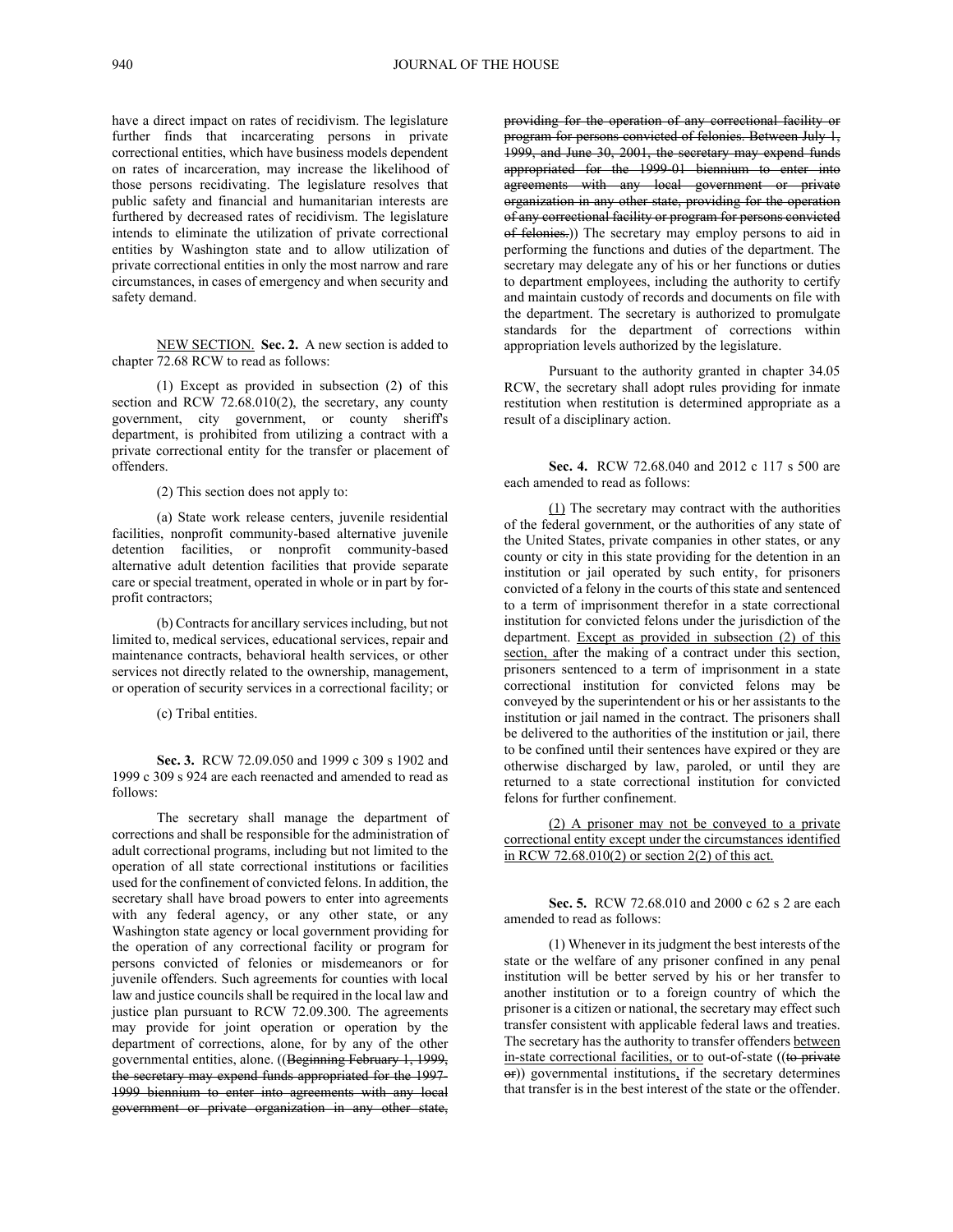(2) The secretary has the authority to transfer offenders to an out-of-state private correctional entity only if the governor finds that an emergency exists such that the population of a state correctional facility exceeds its reasonable, maximum capacity resulting in safety and security concerns, the governor has considered all other legal options to address capacity including those pursuant to RCW 9.94A.870, and the secretary determines that transfer is in the best interest of the state or the offender.

(3) The determination of what is in the best interest of the state or offender may include but is not limited to considerations of overcrowding, emergency conditions, or hardship to the offender. In determining whether the transfer will impose a hardship on the offender, the secretary shall consider: (a) The location of the offender's family and whether the offender has maintained contact with members of his or her family; (b) whether, if the offender has maintained contact, the contact will be significantly disrupted by the transfer due to the family's inability to maintain the contact as a result of the transfer; and (c) whether the offender is enrolled in a vocational or educational program that cannot reasonably be resumed if the offender is returned to the state.

 $((2))$   $(4)$  If directed by the governor, the secretary shall, in carrying out this section and RCW 43.06.350, adopt rules under chapter 34.05 RCW to effect the transfer of prisoners requesting transfer to foreign countries.

**Sec. 6.** RCW 72.68.001 and 1981 c 136 s 114 are each amended to read as follows:

((As used in this chapter:)) The definitions in this section apply throughout this chapter unless the context clearly requires otherwise.

(1) "Department" means the department of  $corrections((\frac{1}{2}and))$ .

(2) "Private correctional entity" means a for-profit contractor or for-profit vendor who provides services relating to the ownership, management, or administration of security services of a correctional facility for the incarceration of persons in the custody of the department, any county government, city government, or county sheriff's department.

(3) "Secretary" means the secretary of corrections.

NEW SECTION. **Sec. 7.** A new section is added to chapter 70.48 RCW to read as follows:

A governing unit may not utilize a contract with a private correctional entity for the transfer or placement of offenders except as provided in section 2(2) of this act. For purposes of this section, "private correctional entity" has the same meaning as in RCW 72.68.001.

NEW SECTION. **Sec. 8.** RCW 72.68.012 (Transfer to private institutions—Intent—Authority) and 2000 c 62 s 1 are each repealed."

Correct the title.

Signed by Representatives Goodman, Chair; Davis, Vice Chair; Appleton; Lovick; Orwall; Pellicciotti and Pettigrew.

MINORITY recommendation: Do not pass. Signed by Representatives Klippert, Ranking Minority Member; Sutherland, Assistant Ranking Minority Member and Graham.

Referred to Committee on Appropriations.

March 27, 2019

SB 5122 Prime Sponsor, Senator Takko: Addressing insurance coverage for water-sewer district commissioners. Reported by Committee on Local Government

MAJORITY recommendation: Do pass. Signed by Representatives Pollet, Chair; Peterson, Vice Chair; Goehner and Senn.

MINORITY recommendation: Do not pass. Signed by Representatives Kraft, Ranking Minority Member and Appleton.

Referred to Committee on Rules for second reading.

March 27, 2019

SB 5132 Prime Sponsor, Senator Takko: Addressing noncollection of taxes by county treasurers. Reported by Committee on Local Government

MAJORITY recommendation: Do pass. Signed by Representatives Pollet, Chair; Peterson, Vice Chair; Kraft, Ranking Minority Member; Goehner and Senn.

MINORITY recommendation: Do not pass. Signed by Representative Appleton.

Referred to Committee on Rules for second reading.

March 26, 2019

SB 5199 Prime Sponsor, Senator Keiser: Granting certain correctional employees binding interest arbitration. Reported by Committee on Labor & Workplace Standards

MAJORITY recommendation: Do pass. Signed by Representatives Sells, Chair; Chapman, Vice Chair; Gregerson and Ormsby.

MINORITY recommendation: Do not pass. Signed by Representatives Mosbrucker, Ranking Minority Member; Chandler, Assistant Ranking Minority Member and Hoff.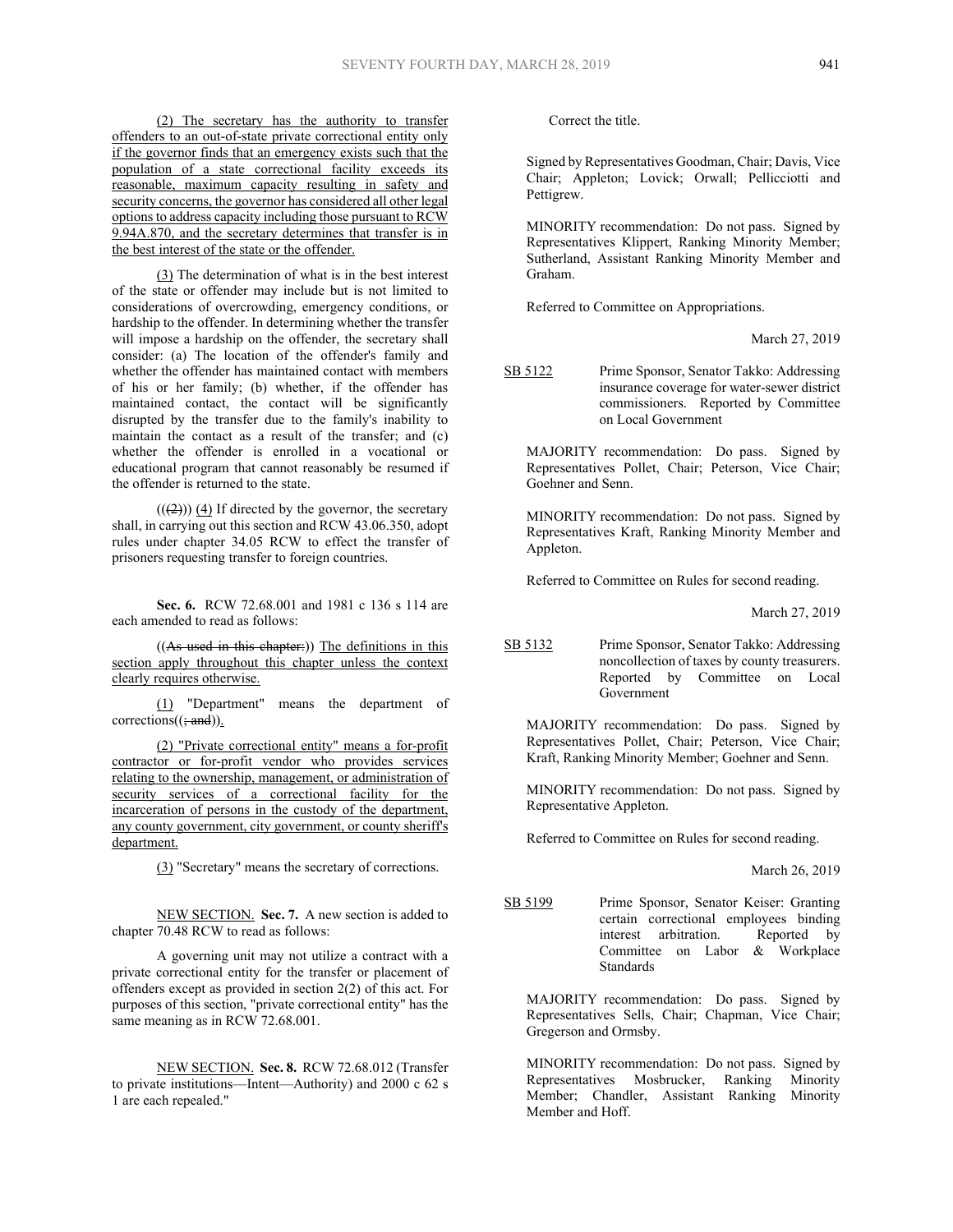Referred to Committee on Appropriations.

March 27, 2019

SSB 5247 Prime Sponsor, Committee on Ways & Means: Addressing catastrophic incidents that are natural or human-caused emergencies. Reported by Committee on Housing, Community Development & Veterans

MAJORITY recommendation: Do pass as amended.

Strike everything after the enacting clause and insert the following:

"NEW SECTION. **Sec. 1.** (1) The legislature finds that the widespread impact of damage, casualties, and displacement of people resulting from a catastrophic incident makes it one of the most important topics in emergency management today. A catastrophic incident can result in tens of thousands of casualties and displaced people, and significantly disrupt the functioning of our infrastructure and economy; will almost immediately exceed the resources normally available to state, tribal, local, and private sector authorities for response; and will significantly disrupt governmental operations, schools, and the availability of emergency services. The characteristics of the precipitating event will severely aggravate the response strategy and quickly exhaust the capabilities and resources available in the impacted area, requiring significant resources from outside the area.

(2) The legislature further finds that joint local, state, and federal agencies must plan and prepare to provide extraordinary levels of lifesaving, life-sustaining, and other resources necessary to respond to the no notice or short notice hazard represented by a seismic catastrophic incident. Schools with their large number of vulnerable children, will need focused additional assistance to plan for seismic risks.

**Sec. 2.** RCW 38.52.010 and 2017 c 312 s 3 are each amended to read as follows:

As used in this chapter:

(1)(a) "Catastrophic incident" means any natural or human-caused incident, including terrorism and enemy attack, that results in extraordinary levels of mass casualties, damage, or disruption severely affecting the population, infrastructure, environment, economy, or government functions.

(b) "Catastrophic incident" does not include an event resulting from individuals exercising their rights, under the first amendment, of freedom of speech, and of the people to peaceably assemble.

(2) "Communication plan," as used in RCW 38.52.070, means a section in a local comprehensive emergency management plan that addresses emergency notification of life safety information.

 $((2))$  (3) "Continuity of operations planning" means the internal effort of an organization to assure that the capability exists to continue essential functions and services in response to a comprehensive array of potential emergencies or disasters.

 $((3))$   $(4)$  "Department" means the state military department.

 $((4))$  (5) "Director" means the adjutant general.

 $((\left(5\right)))$  (6) "Emergency management" or "comprehensive emergency management" means the preparation for and the carrying out of all emergency functions, other than functions for which the military forces are primarily responsible, to mitigate, prepare for, respond to, and recover from emergencies and disasters, and to aid victims suffering from injury or damage, resulting from disasters caused by all hazards, whether natural, technological, or human-caused, and to provide support for search and rescue operations for persons and property in distress. However, "emergency management" or "comprehensive emergency management" does not mean preparation for emergency evacuation or relocation of residents in anticipation of nuclear attack.

 $((\left(\overline{\Theta}\right))) (7)(a)$  "Emergency or disaster" as used in all sections of this chapter except RCW 38.52.430 shall mean an event or set of circumstances which: (i) Demands immediate action to preserve public health, protect life, protect public property, or to provide relief to any stricken community overtaken by such occurrences, or (ii) reaches such a dimension or degree of destructiveness as to warrant the governor declaring a state of emergency pursuant to RCW 43.06.010.

(b) "Emergency" as used in RCW 38.52.430 means an incident that requires a normal police, coroner, fire, rescue, emergency medical services, or utility response as a result of a violation of one of the statutes enumerated in RCW 38.52.430.

 $((\n(7))$   $(8)$  "Emergency response" as used in RCW 38.52.430 means a public agency's use of emergency services during an emergency or disaster as defined in subsection  $((\Theta))$  (7)(b) of this section.

 $((\textbf{(8)}))$  (9) "Emergency worker" means any person who is registered with a local emergency management organization or the department and holds an identification card issued by the local emergency management director or the department for the purpose of engaging in authorized emergency management activities or is an employee of the state of Washington or any political subdivision thereof who is called upon to perform emergency management activities.

 $((\cancel{9}))$  (10) "Executive head" and "executive heads" means the county executive in those charter counties with an elective office of county executive, however designated, and, in the case of other counties, the county legislative authority. In the case of cities and towns, it means the mayor in those cities and towns with mayor-council or commission forms of government, where the mayor is directly elected,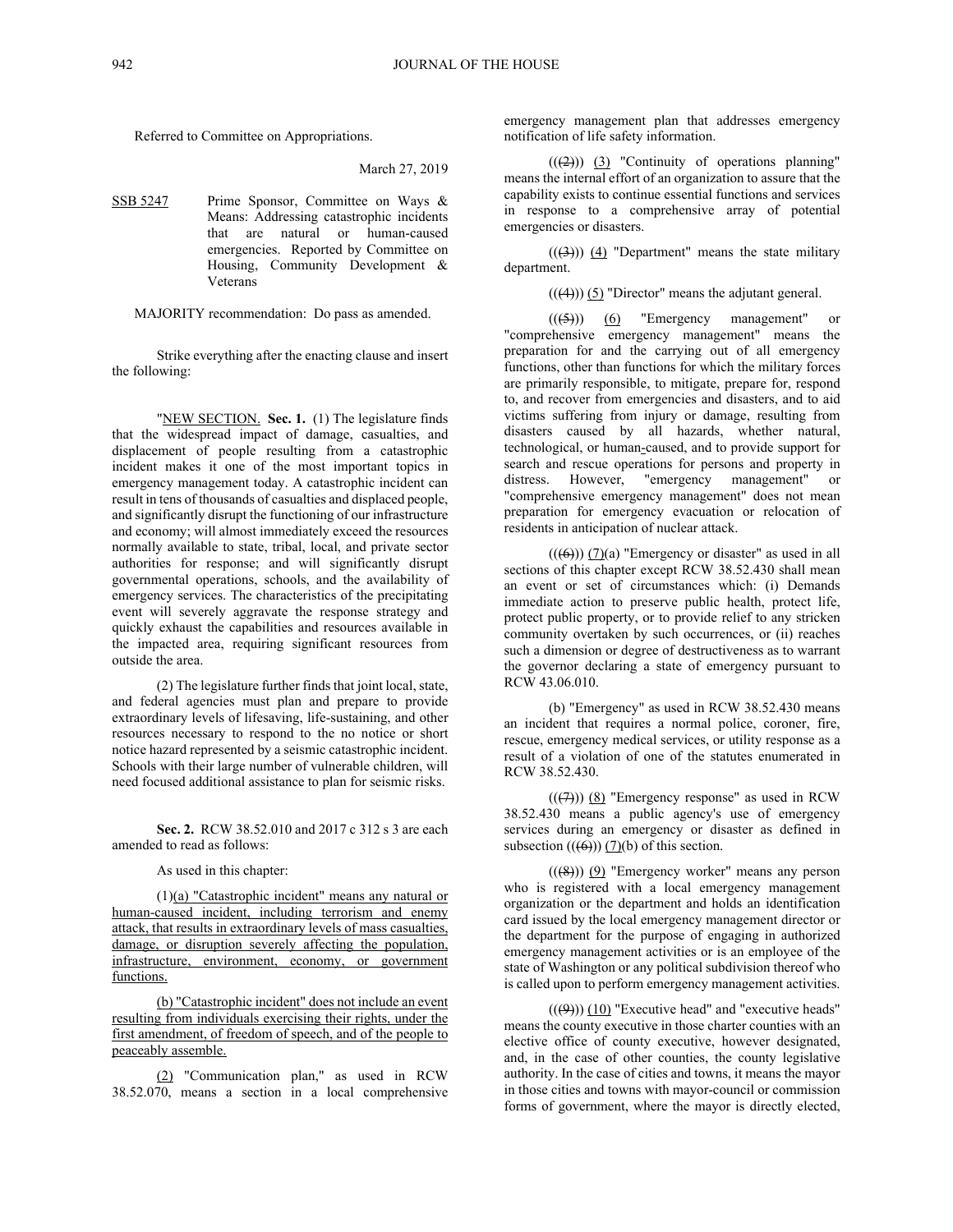and it means the city manager in those cities and towns with council manager forms of government. Cities and towns may also designate an executive head for the purposes of this chapter by ordinance.

 $((10))$  (11) "Expense of an emergency response" as used in RCW 38.52.430 means reasonable costs incurred by a public agency in reasonably making an appropriate emergency response to the incident, but shall only include those costs directly arising from the response to the particular incident. Reasonable costs shall include the costs of providing police, coroner, firefighting, rescue, emergency medical services, or utility response at the scene of the incident, as well as the salaries of the personnel responding to the incident.

 $(( (41))$  $(12)$  "Incident command system" means: (a) An all-hazards, on-scene functional management system that establishes common standards in organization, terminology, and procedures; provides a means (unified command) for the establishment of a common set of incident objectives and strategies during multiagency/multijurisdiction operations while maintaining individual agency/jurisdiction authority, responsibility, and accountability; and is a component of the national interagency incident management system; or (b) an equivalent and compatible all-hazards, on-scene functional management system.

 $(( (12)) )$  (13) "Injury" as used in this chapter shall mean and include accidental injuries and/or occupational diseases arising out of emergency management activities.

 $(((13))$   $(14)$  "Life safety information" means information provided to people during a response to a lifethreatening emergency or disaster informing them of actions they can take to preserve their safety. Such information may include, but is not limited to, information regarding evacuation, sheltering, sheltering-in-place, facility lockdown, and where to obtain food and water.

 $(((14)))(15)$  "Local director" means the director of a local organization of emergency management or emergency services.

 $((\langle 15 \rangle))$  (16) "Local organization for emergency services or management" means an organization created in accordance with the provisions of this chapter by state or local authority to perform local emergency management functions.

 $(( (46))$   $(17)$  "Political subdivision" means any county, city or town.

 $(( (17))$  (18) "Public agency" means the state, and a city, county, municipal corporation, district, town, or public authority located, in whole or in part, within this state which provides or may provide firefighting, police, ambulance, medical, or other emergency services.

 $(( (18)) )$   $(19)$  "Radio communications service company" has the meaning ascribed to it in RCW 82.14B.020.

 $((19))$   $(20)$  "Search and rescue" means the acts of searching for, rescuing, or recovering by means of ground, marine, or air activity any person who becomes lost, injured,

or is killed while outdoors or as a result of a natural, technological, or human-caused disaster, including instances involving searches for downed aircraft when ground personnel are used. Nothing in this section shall affect appropriate activity by the department of transportation under chapter 47.68 RCW.

**Sec. 3.** RCW 38.52.030 and 2018 c 26 s 2 are each amended to read as follows:

(1) The director may employ such personnel and may make such expenditures within the appropriation therefor, or from other funds made available for purposes of emergency management, as may be necessary to carry out the purposes of this chapter.

(2) The director, subject to the direction and control of the governor, shall be responsible to the governor for carrying out the program for emergency management of this state. The director shall coordinate the activities of all organizations for emergency management within the state, and shall maintain liaison with and cooperate with emergency management agencies and organizations of other states and of the federal government, and shall have such additional authority, duties, and responsibilities authorized by this chapter, as may be prescribed by the governor.

(3) The director shall develop and maintain a comprehensive, all-hazard emergency plan and a catastrophic incident emergency response plan for the state which shall include an analysis of the natural, technological, or human-caused hazards which could affect the state of Washington, and shall include the procedures to be used during emergencies for coordinating local resources, as necessary, and the resources of all state agencies, departments, commissions, and boards. The comprehensive emergency management plan shall direct the department in times of state emergency to administer and manage the state's emergency operations center. This will include representation from all appropriate state agencies and be available as a single point of contact for the authorizing of state resources or actions, including emergency permits. The comprehensive emergency management plan must specify the use of the incident command system for multiagency/multijurisdiction operations. The comprehensive, all-hazard emergency plan authorized under this subsection may not include preparation for emergency evacuation or relocation of residents in anticipation of nuclear attack. This plan shall be known as the comprehensive emergency management plan.

(4) Subject to the availability of amounts appropriated for this specific purpose, the director may develop guidance, in consultation with the office of the superintendent of public instruction, that may be used by local school districts in developing, maintaining, training, and exercising catastrophic incident plans.

(5) In accordance with the comprehensive emergency management plans and the programs for the emergency management of this state, the director shall procure supplies and equipment, institute training programs and public information programs, and shall take all other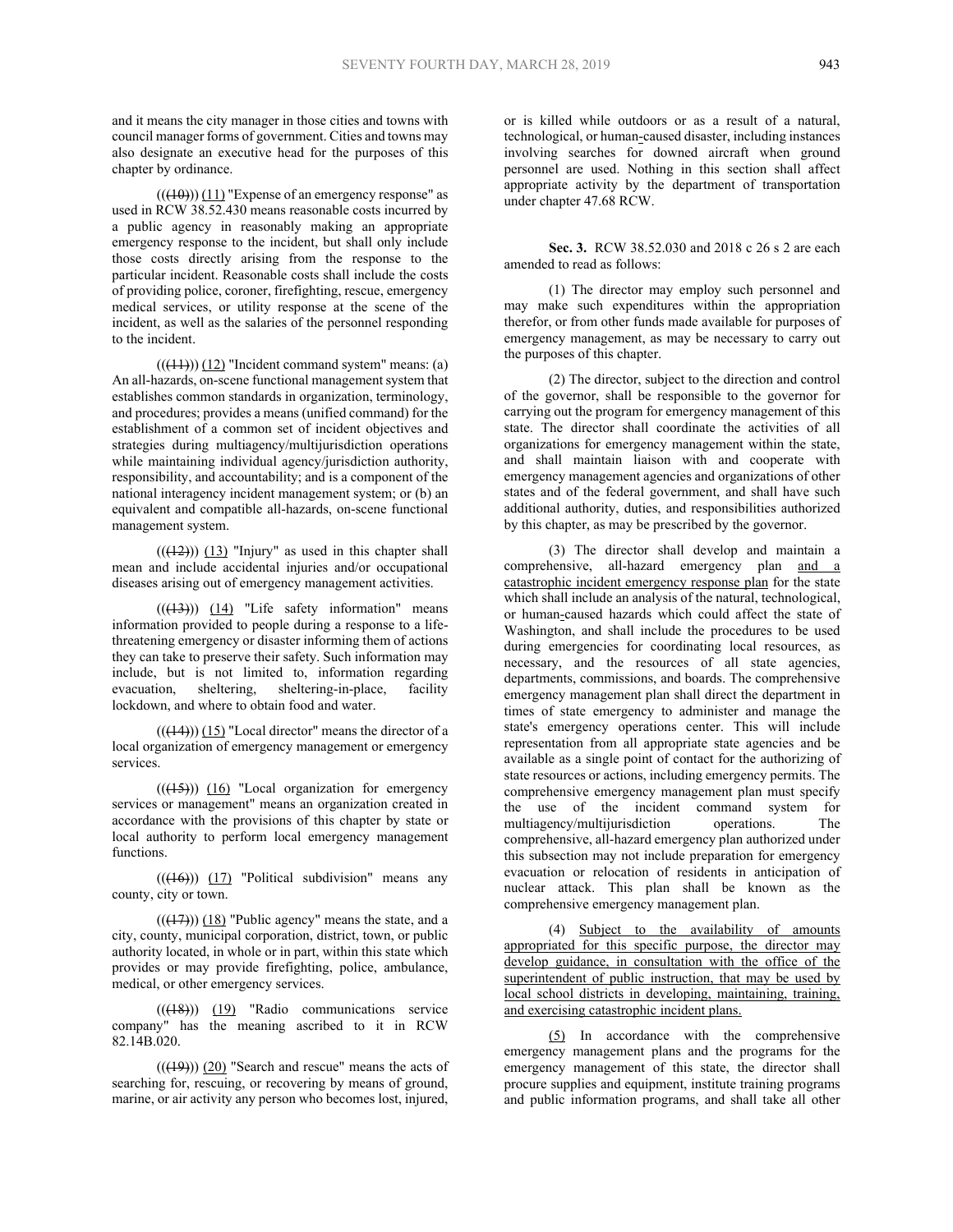preparatory steps, including the partial or full mobilization of emergency management organizations in advance of actual disaster, to insure the furnishing of adequately trained and equipped forces of emergency management personnel in time of need.

 $(( (5)) )$  (6) The director shall make such studies and surveys of the industries, resources, and facilities in this state as may be necessary to ascertain the capabilities of the state for emergency management, and shall plan for the most efficient emergency use thereof.

 $((6))$  (7) The emergency management council shall advise the director on all aspects of the communications and warning systems and facilities operated or controlled under the provisions of this chapter.

 $((\overline{(7)}))$  (8) The director, through the state enhanced 911 coordinator, shall coordinate and facilitate implementation and operation of a statewide enhanced 911 emergency communications network.

 $((\cancel{8}))$  (9) The director shall appoint a state coordinator of search and rescue operations to coordinate those state resources, services and facilities (other than those for which the state director of aeronautics is directly responsible) requested by political subdivisions in support of search and rescue operations, and on request to maintain liaison with and coordinate the resources, services, and facilities of political subdivisions when more than one political subdivision is engaged in joint search and rescue operations.

 $((9))$  (10) The director, subject to the direction and control of the governor, shall prepare and administer a state program for emergency assistance to individuals within the state who are victims of a natural, technological, or humancaused disaster, as defined by RCW  $38.52.010((\text{ }(\text{6})))$  (7). Such program may be integrated into and coordinated with disaster assistance plans and programs of the federal government which provide to the state, or through the state to any political subdivision thereof, services, equipment, supplies, materials, or funds by way of gift, grant, or loan for purposes of assistance to individuals affected by a disaster. Further, such program may include, but shall not be limited to, grants, loans, or gifts of services, equipment, supplies, materials, or funds of the state, or any political subdivision thereof, to individuals who, as a result of a disaster, are in need of assistance and who meet standards of eligibility for disaster assistance established by the department of social and health services: PROVIDED, HOWEVER, That nothing herein shall be construed in any manner inconsistent with the provisions of Article VIII, section 5 or section 7 of the Washington state Constitution.

 $((10))$  (11) The director shall appoint a state coordinator for radioactive and hazardous waste emergency response programs. The coordinator shall consult with the state radiation control officer in matters relating to radioactive materials. The duties of the state coordinator for radioactive and hazardous waste emergency response programs shall include:

(a) Assessing the current needs and capabilities of state and local radioactive and hazardous waste emergency response teams on an ongoing basis;

(b) Coordinating training programs for state and local officials for the purpose of updating skills relating to emergency mitigation, preparedness, response, and recovery;

(c) Utilizing appropriate training programs such as those offered by the federal emergency management agency, the department of transportation and the environmental protection agency; and

(d) Undertaking other duties in this area that are deemed appropriate by the director.

 $(( (11)) )$   $(12)$  The director is responsible to the governor to lead the development and management of a program for interagency coordination and prioritization of continuity of operations planning by state agencies. Each state agency is responsible for developing an organizational continuity of operations plan that is updated and exercised annually in compliance with the program for interagency coordination of continuity of operations planning.

 $((12))$  (13) The director shall maintain a copy of the continuity of operations plan for election operations for each county that has a plan available."

Correct the title.

Signed by Representatives Jenkin, Ranking Minority Member; Gildon, Assistant Ranking Minority Member; Ryu, Chair; Morgan, Vice Chair; Barkis; Entenman; Frame; Leavitt and Reeves.

Referred to Committee on Appropriations.

April 8, 2019

E2SSB 5276 Prime Sponsor, Committee on Ways & Means: Concerning hemp production. Reported by Committee on Appropriations

MAJORITY recommendation: Do pass as amended by Committee on Appropriations and without amendment by Committee on Commerce & Gaming.

Strike everything after the enacting clause and insert the following:

"NEW SECTION. **Sec. 1.** The legislature intends to:

(1) Authorize and establish a new licensing and regulatory program for hemp production in this state in accordance with the agriculture improvement act of 2018;

(2) Replace the industrial hemp research program in chapter 15.120 RCW, with the new licensing and regulatory program established in this chapter, and enable hemp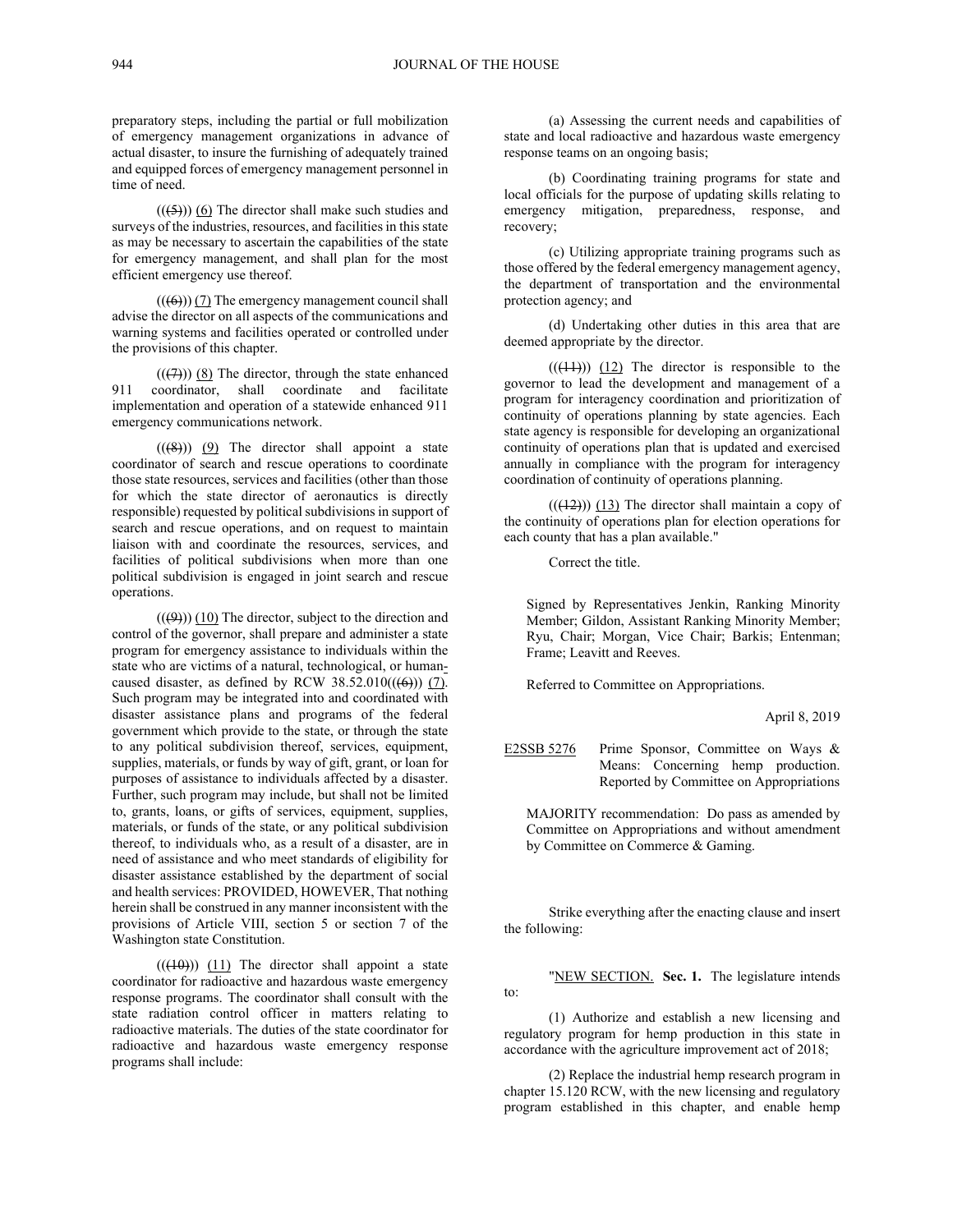growers licensed under the industrial hemp research program on the effective date of rules implementing this chapter and regulating hemp production, to transfer into the program created in this chapter; and

(3) Authorize the growing of hemp as a legal, agricultural activity in this state. Hemp is an agricultural product that may be legally grown, produced, processed, possessed, transferred, commercially sold, and traded. Hemp and processed hemp produced in accordance with this chapter or produced lawfully under the laws of another state, tribe, or country may be transferred and sold within the state, outside of this state, and internationally. Nothing in this chapter is intended to prevent or restrain commerce in this state involving hemp or hemp products produced lawfully under the laws of another state, tribe, or country.

NEW SECTION. **Sec. 2.** The definitions in this section apply throughout this chapter unless the context clearly requires otherwise.

(1) "Agriculture improvement act of 2018" means sections 7605, 10113, 10114, and 12619 of the agriculture improvement act of 2018, P.L. 115-334.

(2) "Crop" means hemp grown as an agricultural commodity.

(3) "Cultivar" means a variation of the plant *Cannabis sativa L.* that has been developed through cultivation by selective breeding.

(4) "Department" means the Washington state department of agriculture.

(5) "Hemp" means the plant *Cannabis sativa L.* and any part of that plant, including the seeds thereof and all derivatives, extracts, cannabinoids, isomers, acids, salts, and salts of isomers, whether growing or not, with a delta-9 tetrahydrocannabinol concentration of not more than 0.3 percent on a dry weight basis.

 $(6)(a)$  "Industrial hemp" means all parts and varieties of the genera *Cannabis*, cultivated or possessed by a grower, whether growing or not, that contain a tetrahydrocannabinol concentration of 0.3 percent or less by dry weight that was grown under the industrial hemp research program as it existed on December 31, 2019.

(b) "Industrial hemp" does not include plants of the genera *Cannabis* that meet the definition of "marijuana" as defined in RCW 69.50.101.

(7) "Postharvest test" means a test of delta-9 tetrahydrocannabinol concentration levels of hemp after being harvested based on:

(a) Ground whole plant samples without heat applied; or

(b) Other approved testing methods.

(8) "Process" means the processing, compounding, or conversion of hemp into hemp commodities or products.

(9) "Produce" or "production" means the planting, cultivation, growing, or harvesting of hemp including hemp seed.

NEW SECTION. **Sec. 3.** (1) The department must develop an agricultural commodity program to replace the industrial hemp research pilot program in chapter 15.120 RCW, in accordance with the agriculture improvement act of 2018.

(2) The department has sole regulatory authority over the production of hemp and may adopt rules to implement this chapter. All rules relating to hemp, including any testing of hemp, are outside of the control and authority of the liquor and cannabis board.

(3) If the department adopts rules implementing this chapter that are effective by June 1, 2019, persons licensed to grow hemp under chapter 15.120 RCW may transfer into the regulatory program established in this chapter, and continue hemp production under this chapter. If the department adopts rules implementing this chapter that are effective after June 1, 2019, people licensed to grow hemp under chapter 15.120 RCW may continue hemp production under this chapter as of the effective date of the rules.

(4) Immediately upon the effective date of this section, and before the adoption of rules implementing this chapter, persons licensed to grow hemp under chapter 15.120 RCW may produce hemp in a manner otherwise consistent with the provisions of this chapter and the agriculture improvement act of 2018.

NEW SECTION. **Sec. 4.** (1) The department must develop the state's hemp plan to conform to the agriculture improvement act of 2018, to include consultation with the governor and the attorney general and the plan elements required in the agriculture improvement act of 2018.

(2) Consistent with subsection (1) of this section, the state's hemp plan must include the following elements:

(a) A practice for hemp producers to maintain relevant information regarding land on which hemp is produced, including a legal description of the land, for a period of not less than three calendar years;

A procedure for testing, using postdecarboxylation or other similarly reliable methods, delta-9 tetrahydrocannabinol concentration levels of hemp, without the application of heat;

(c) A procedure for the effective disposal of plants, whether growing or not, that are produced in violation of this chapter, and products derived from such plants;

(d) A procedure for enforcement of violations of the plan and for corrective action plans for licensees as required under the agriculture improvement act of 2018;

(e) A procedure for conducting annual inspections of, at a minimum, a random sample of hemp producers to verify hemp is not produced in violation of this chapter; and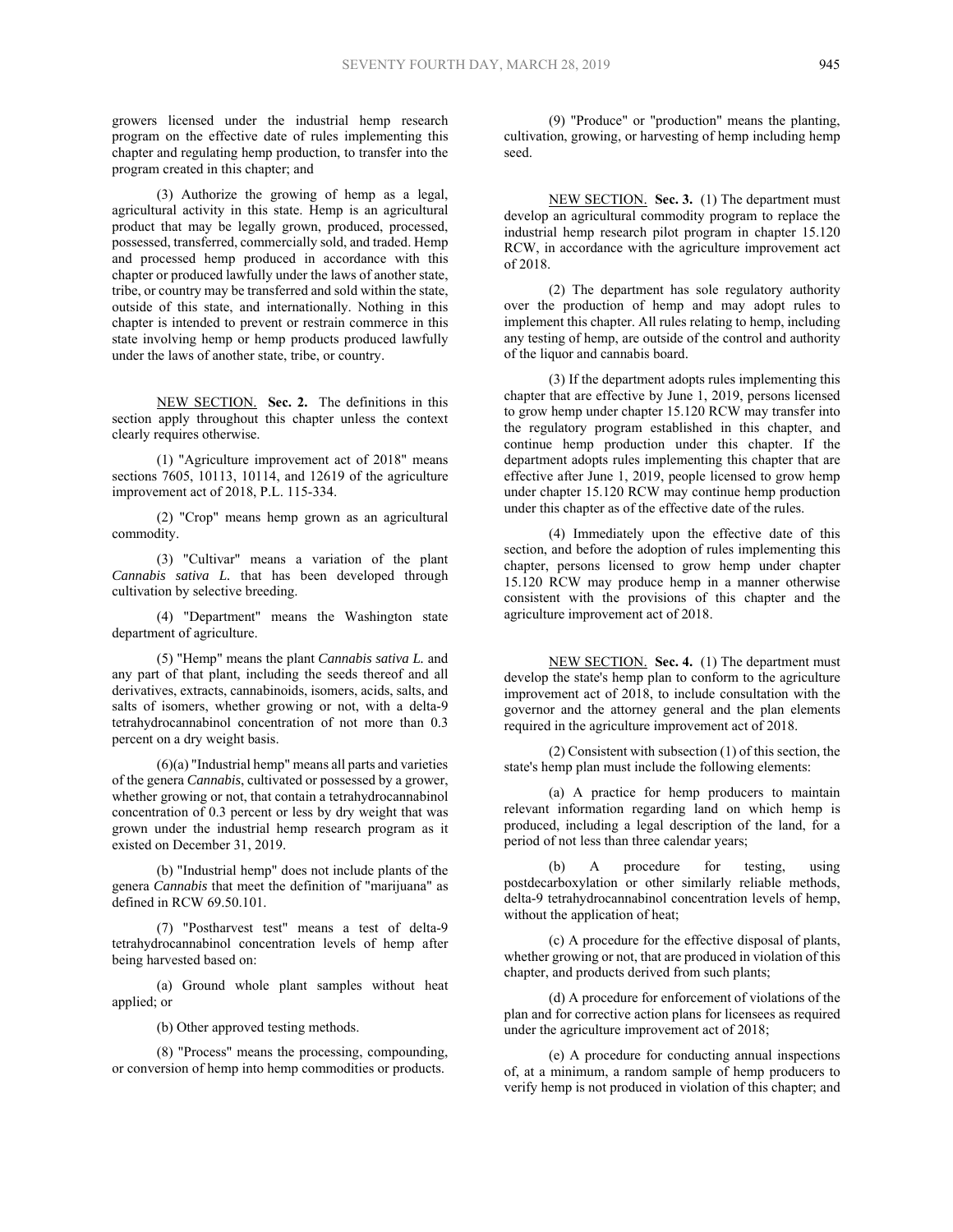(f) A certification that the state has the resources and personnel to carry out the practices and procedures described in this section.

(3) The proposal for the state's plan may include any other practice or procedure established to the extent the practice or procedure is consistent with the agriculture improvement act of 2018.

(4) Hemp and processed hemp produced in accordance with this chapter or produced lawfully under the laws of another state, tribe, or country may be transferred and sold within this state, outside of this state, and internationally.

(5) The whole hemp plant may be used as food. The department shall regulate the processing of hemp for food products that are allowable under federal law in the same manner as other food processing under chapters 15.130 and 69.07 RCW and may adopt rules as necessary to properly regulate the processing of hemp for food products including, but not limited to, establishing standards for creating hemp extracts used for food. The department shall not consider foods containing hemp to be adulterated when produced in compliance with state law and the rules adopted by the department. Nothing in this chapter authorizes the production of hemp food products that are not allowed under federal law.

NEW SECTION. **Sec. 5.** The department must develop a postharvest test protocol for testing hemp under this chapter that includes testing of whole plant samples or other testing protocol identified in regulations established by the United States department of agriculture, including the testing procedures for delta-9 tetrahydrocannabinol concentration levels of hemp produced by producers under the state plan.

NEW SECTION. **Sec. 6.** (1) The department must issue hemp producer licenses to applicants qualified under this chapter and the agriculture improvement act of 2018. The department may adopt rules pursuant to this chapter and chapter 34.05 RCW as necessary to license persons to grow hemp under a commercial hemp program.

(2) The plan must identify qualifications for license applicants, to include adults and corporate persons and to exclude persons with felony convictions as required under the agriculture improvement act of 2018.

(3) The department must establish license fees in an amount that will fund the implementation of this chapter and sustain the hemp program. The department may adopt rules establishing fees for tetrahydrocannabinol testing, inspections, and additional services required by the United States department of agriculture. License fees and any money received by the department under this chapter must be deposited in the hemp regulatory account created in section 8 of this act.

NEW SECTION. **Sec. 7.** A person producing hemp pursuant to this chapter must notify the department of the source of the hemp seed or clones solely for the purpose of maintaining a record of the sources of seeds and clones being used or having been used for hemp production in this state. Hemp seed is an agricultural seed.

NEW SECTION. **Sec. 8.** The hemp regulatory account is created in the custody of the state treasurer. All receipts from fees established under this chapter must be deposited into the account. Expenditures from the account may be used only for implementing this chapter. Only the director of the state department of agriculture or the director's designee may authorize expenditures from the account. The account is subject to allotment procedures under chapter 43.88 RCW, but an appropriation is not required for expenditures.

NEW SECTION. **Sec. 9.** Washington State University may, within existing resources, develop and make accessible an internet-based application designed to assist hemp producers by providing regional communications concerning recommended planting times for hemp crops in this state.

NEW SECTION. **Sec. 10.** (1) There is no distance requirement, limitation, or buffer zone between any licensed hemp producer or hemp processing facility licensed or authorized under this chapter and any marijuana producer or marijuana processor licensed under chapter 69.50 RCW. No rule may establish such a distance requirement, limitation, or buffer zone without the evaluation of sufficient data showing impacts to either crop as a result of cross-pollination.

(2) Notwithstanding subsection (1) of this section, in an effort to prevent cross-pollination between hemp plants produced under this chapter and marijuana plants produced under chapter 69.50 RCW, the department, in consultation with the liquor and cannabis board, must review the state's policy regarding cross-pollination and pollen capture to ensure an appropriate policy is in place, and must modify policies or establish new policies as appropriate. Under any such policy, when a documented conflict involving crosspollination exists between two farms or production facilities growing or producing hemp or marijuana, the farm or production facility operating first in time shall have the right to continue operating and the farm or production facility operating second in time must cease growing or producing hemp or marijuana, as applicable.

NEW SECTION. **Sec. 11.** (1) The department must use expedited rule making to adopt the state hemp plan submitted to the United States department of agriculture. As allowed under this section, rule making by the department to adopt the approved hemp plan qualifies as expedited rule making under RCW 34.05.353. Upon the submittal of the plan to the United States department of agriculture, the department may conduct initial expedited rule making under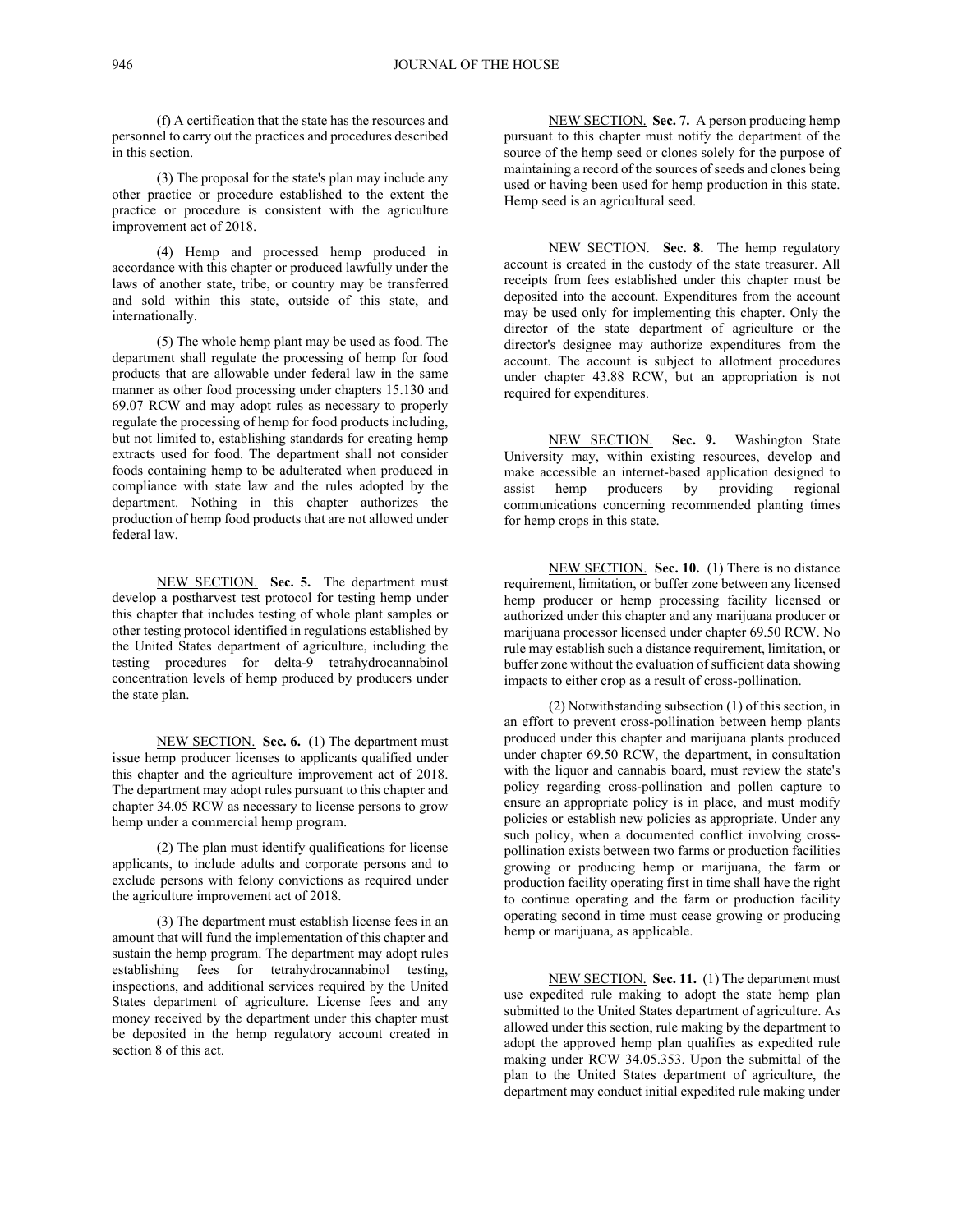RCW 34.05.353 to establish rules to allow hemp licenses to be issued without delay.

(2) On the effective date of rules adopted by the department regulating hemp production under chapter 15.--- RCW (the new chapter created in section 17 of this act), a licensed hemp producer under this chapter may immediately produce hemp pursuant to chapter 15.--- RCW (the new chapter created in section 17 of this act) with all the privileges of a hemp producer licensed under chapter 15.--- RCW (the new chapter created in section 17 of this act).

**Sec. 12.** RCW 69.50.101 and 2018 c 132 s 2 are each reenacted and amended to read as follows:

The definitions in this section apply throughout this chapter unless the context clearly requires otherwise.

(a) "Administer" means to apply a controlled substance, whether by injection, inhalation, ingestion, or any other means, directly to the body of a patient or research subject by:

(1) a practitioner authorized to prescribe (or, by the practitioner's authorized agent); or

(2) the patient or research subject at the direction and in the presence of the practitioner.

(b) "Agent" means an authorized person who acts on behalf of or at the direction of a manufacturer, distributor, or dispenser. It does not include a common or contract carrier, public warehouseperson, or employee of the carrier or warehouseperson.

(c) "CBD concentration" has the meaning provided in RCW 69.51A.010.

(d) "CBD product" means any product containing or consisting of cannabidiol.

(e) "Commission" means the pharmacy quality assurance commission.

(f) "Controlled substance" means a drug, substance, or immediate precursor included in Schedules I through V as set forth in federal or state laws, or federal or commission rules, but does not include hemp or industrial hemp as defined in  $((R<sub>FW</sub> 15.120.010))$  section 2 of this act.

(g)(1) "Controlled substance analog" means a substance the chemical structure of which is substantially similar to the chemical structure of a controlled substance in Schedule I or II and:

(i) that has a stimulant, depressant, or hallucinogenic effect on the central nervous system substantially similar to the stimulant, depressant, or hallucinogenic effect on the central nervous system of a controlled substance included in Schedule I or II; or

(ii) with respect to a particular individual, that the individual represents or intends to have a stimulant, depressant, or hallucinogenic effect on the central nervous system substantially similar to the stimulant, depressant, or hallucinogenic effect on the central nervous system of a controlled substance included in Schedule I or II.

(2) The term does not include:

(i) a controlled substance;

(ii) a substance for which there is an approved new drug application;

(iii) a substance with respect to which an exemption is in effect for investigational use by a particular person under Section 505 of the federal food, drug, and cosmetic act, 21 U.S.C. Sec. 355, or chapter 69.77 RCW to the extent conduct with respect to the substance is pursuant to the exemption; or

(iv) any substance to the extent not intended for human consumption before an exemption takes effect with respect to the substance.

(h) "Deliver" or "delivery" means the actual or constructive transfer from one person to another of a substance, whether or not there is an agency relationship.

(i) "Department" means the department of health.

(j) "Designated provider" has the meaning provided in RCW 69.51A.010.

(k) "Dispense" means the interpretation of a prescription or order for a controlled substance and, pursuant to that prescription or order, the proper selection, measuring, compounding, labeling, or packaging necessary to prepare that prescription or order for delivery.

(l) "Dispenser" means a practitioner who dispenses.

(m) "Distribute" means to deliver other than by administering or dispensing a controlled substance.

(n) "Distributor" means a person who distributes.

(o) "Drug" means (1) a controlled substance recognized as a drug in the official United States pharmacopoeia/national formulary or the official homeopathic pharmacopoeia of the United States, or any supplement to them; (2) controlled substances intended for use in the diagnosis, cure, mitigation, treatment, or prevention of disease in individuals or animals; (3) controlled substances (other than food) intended to affect the structure or any function of the body of individuals or animals; and (4) controlled substances intended for use as a component of any article specified in  $(1)$ ,  $(2)$ , or  $(3)$  of this subsection. The term does not include devices or their components, parts, or accessories.

(p) "Drug enforcement administration" means the drug enforcement administration in the United States Department of Justice, or its successor agency.

(q) "Electronic communication of prescription information" means the transmission of a prescription or refill authorization for a drug of a practitioner using computer systems. The term does not include a prescription or refill authorization verbally transmitted by telephone nor a facsimile manually signed by the practitioner.

(r) "Immature plant or clone" means a plant or clone that has no flowers, is less than twelve inches in height, and is less than twelve inches in diameter.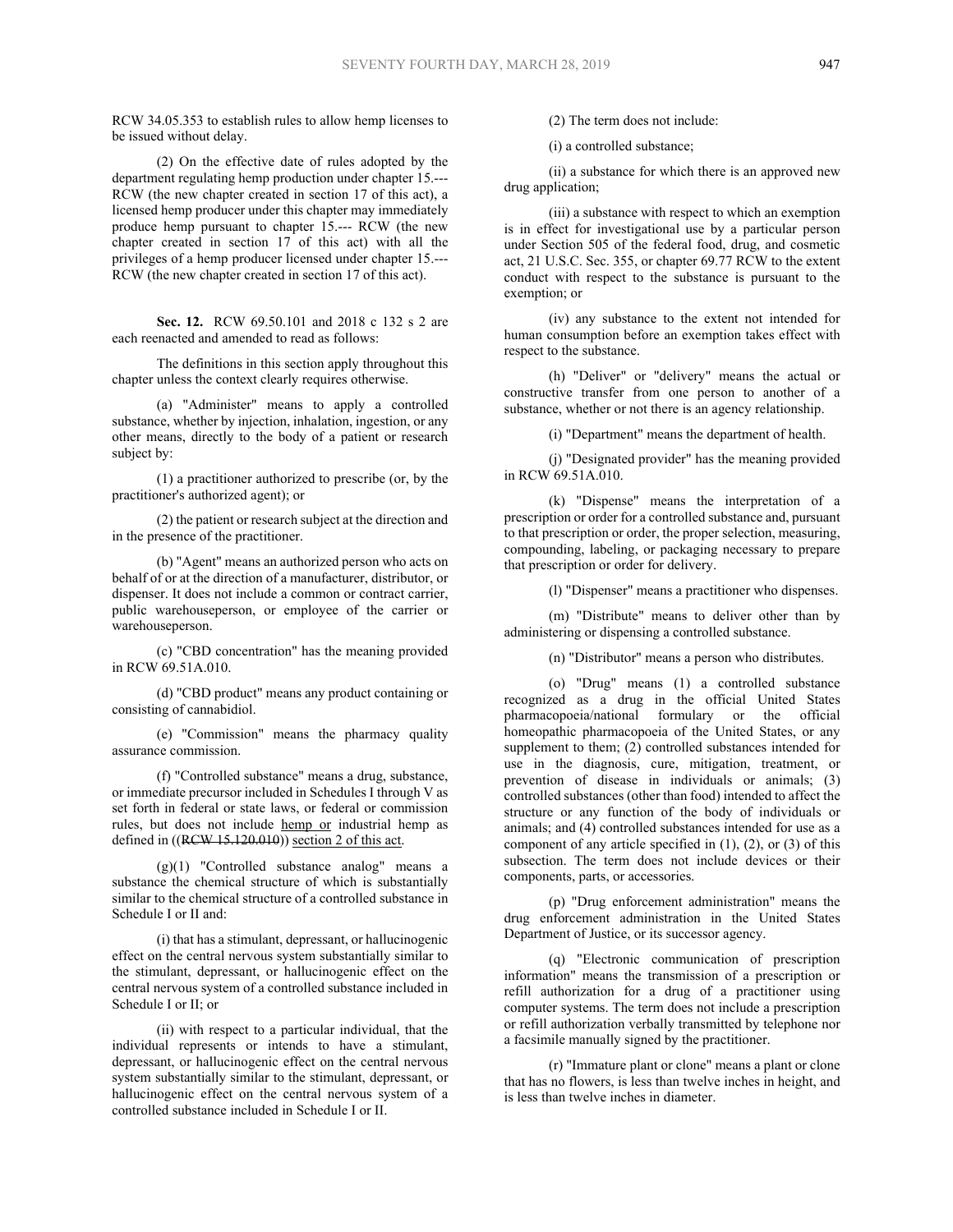(s) "Immediate precursor" means a substance:

(1) that the commission has found to be and by rule designates as being the principal compound commonly used, or produced primarily for use, in the manufacture of a controlled substance;

(2) that is an immediate chemical intermediary used or likely to be used in the manufacture of a controlled substance; and

(3) the control of which is necessary to prevent, curtail, or limit the manufacture of the controlled substance.

(t) "Isomer" means an optical isomer, but in subsection (ff)(5) of this section, RCW  $69.50.204(a)$  (12) and  $(34)$ , and  $69.50.206(b)(4)$ , the term includes any geometrical isomer; in RCW 69.50.204(a) (8) and (42), and 69.50.210(c) the term includes any positional isomer; and in RCW 69.50.204(a)(35), 69.50.204(c), and 69.50.208(a) the term includes any positional or geometric isomer.

(u) "Lot" means a definite quantity of marijuana, marijuana concentrates, useable marijuana, or marijuanainfused product identified by a lot number, every portion or package of which is uniform within recognized tolerances for the factors that appear in the labeling.

(v) "Lot number" must identify the licensee by business or trade name and Washington state unified business identifier number, and the date of harvest or processing for each lot of marijuana, marijuana concentrates, useable marijuana, or marijuana-infused product.

(w) "Manufacture" means the production, preparation, propagation, compounding, conversion, or processing of a controlled substance, either directly or indirectly or by extraction from substances of natural origin, or independently by means of chemical synthesis, or by a combination of extraction and chemical synthesis, and includes any packaging or repackaging of the substance or labeling or relabeling of its container. The term does not include the preparation, compounding, packaging, repackaging, labeling, or relabeling of a controlled substance:

(1) by a practitioner as an incident to the practitioner's administering or dispensing of a controlled substance in the course of the practitioner's professional practice; or

(2) by a practitioner, or by the practitioner's authorized agent under the practitioner's supervision, for the purpose of, or as an incident to, research, teaching, or chemical analysis and not for sale.

(x) "Marijuana" or "marihuana" means all parts of the plant *Cannabis*, whether growing or not, with a THC concentration greater than 0.3 percent on a dry weight basis; the seeds thereof; the resin extracted from any part of the plant; and every compound, manufacture, salt, derivative, mixture, or preparation of the plant, its seeds or resin. The term does not include:

(1) The mature stalks of the plant, fiber produced from the stalks, oil or cake made from the seeds of the plant, any other compound, manufacture, salt, derivative, mixture,

or preparation of the mature stalks (except the resin extracted therefrom), fiber, oil, or cake, or the sterilized seed of the plant which is incapable of germination; or

(2) ((Industrial hemp as defined in RCW 15.120.010)) Hemp or industrial hemp as defined in section 2 of this act, seeds used for licensed hemp production under chapter 15.--- RCW (the new chapter created in section 17 of this act).

(y) "Marijuana concentrates" means products consisting wholly or in part of the resin extracted from any part of the plant *Cannabis* and having a THC concentration greater than ten percent.

(z) "Marijuana processor" means a person licensed by the state liquor and cannabis board to process marijuana into marijuana concentrates, useable marijuana, and marijuana-infused products, package and label marijuana concentrates, useable marijuana, and marijuana-infused products for sale in retail outlets, and sell marijuana concentrates, useable marijuana, and marijuana-infused products at wholesale to marijuana retailers.

(aa) "Marijuana producer" means a person licensed by the state liquor and cannabis board to produce and sell marijuana at wholesale to marijuana processors and other marijuana producers.

(bb) "Marijuana products" means useable marijuana, marijuana concentrates, and marijuana-infused products as defined in this section.

(cc) "Marijuana researcher" means a person licensed by the state liquor and cannabis board to produce, process, and possess marijuana for the purposes of conducting research on marijuana and marijuana-derived drug products.

(dd) "Marijuana retailer" means a person licensed by the state liquor and cannabis board to sell marijuana concentrates, useable marijuana, and marijuana-infused products in a retail outlet.

(ee) "Marijuana-infused products" means products that contain marijuana or marijuana extracts, are intended for human use, are derived from marijuana as defined in subsection (x) of this section, and have a THC concentration no greater than ten percent. The term "marijuana-infused products" does not include either useable marijuana or marijuana concentrates.

(ff) "Narcotic drug" means any of the following, whether produced directly or indirectly by extraction from substances of vegetable origin, or independently by means of chemical synthesis, or by a combination of extraction and chemical synthesis:

(1) Opium, opium derivative, and any derivative of opium or opium derivative, including their salts, isomers, and salts of isomers, whenever the existence of the salts, isomers, and salts of isomers is possible within the specific chemical designation. The term does not include the isoquinoline alkaloids of opium.

(2) Synthetic opiate and any derivative of synthetic opiate, including their isomers, esters, ethers, salts, and salts of isomers, esters, and ethers, whenever the existence of the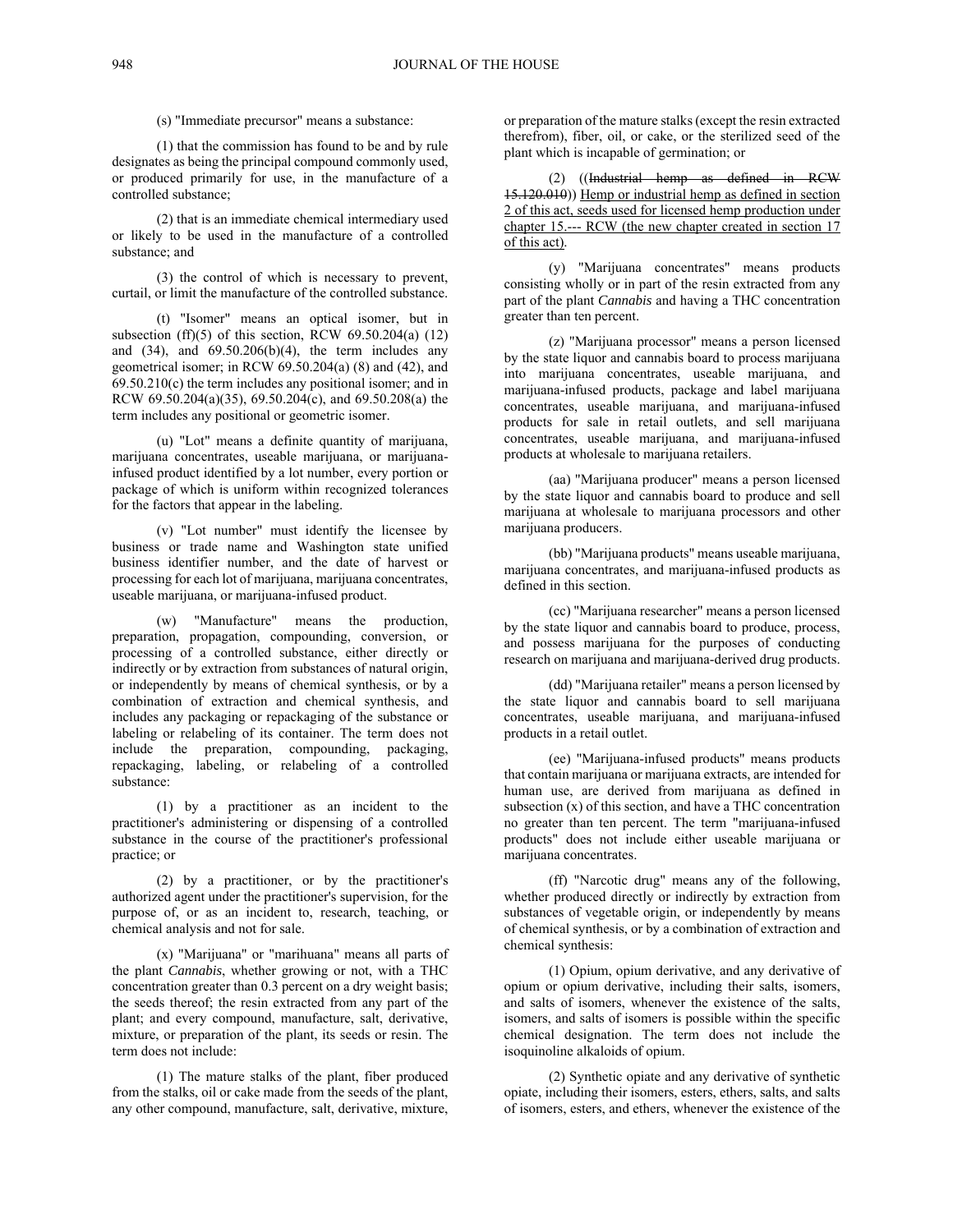isomers, esters, ethers, and salts is possible within the specific chemical designation.

(3) Poppy straw and concentrate of poppy straw.

(4) Coca leaves, except coca leaves and extracts of coca leaves from which cocaine, ecgonine, and derivatives or ecgonine or their salts have been removed.

(5) Cocaine, or any salt, isomer, or salt of isomer thereof.

(6) Cocaine base.

(7) Ecgonine, or any derivative, salt, isomer, or salt of isomer thereof.

(8) Any compound, mixture, or preparation containing any quantity of any substance referred to in subparagraphs (1) through (7).

(gg) "Opiate" means any substance having an addiction-forming or addiction-sustaining liability similar to morphine or being capable of conversion into a drug having addiction-forming or addiction-sustaining liability. The term includes opium, substances derived from opium (opium derivatives), and synthetic opiates. The term does not include, unless specifically designated as controlled under RCW 69.50.201, the dextrorotatory isomer of 3-methoxy-nmethylmorphinan and its salts (dextromethorphan). The term includes the racemic and levorotatory forms of dextromethorphan.

(hh) "Opium poppy" means the plant of the species Papaver somniferum L., except its seeds.

(ii) "Person" means individual, corporation, business trust, estate, trust, partnership, association, joint venture, government, governmental subdivision or agency, or any other legal or commercial entity.

(jj) "Plant" has the meaning provided in RCW 69.51A.010.

(kk) "Poppy straw" means all parts, except the seeds, of the opium poppy, after mowing.

(ll) "Practitioner" means:

(1) A physician under chapter 18.71 RCW; a physician assistant under chapter 18.71A RCW; an osteopathic physician and surgeon under chapter 18.57 RCW; an osteopathic physician assistant under chapter 18.57A RCW who is licensed under RCW 18.57A.020 subject to any limitations in RCW 18.57A.040; an optometrist licensed under chapter 18.53 RCW who is certified by the optometry board under RCW 18.53.010 subject to any limitations in RCW 18.53.010; a dentist under chapter 18.32 RCW; a podiatric physician and surgeon under chapter 18.22 RCW; a veterinarian under chapter 18.92 RCW; a registered nurse, advanced registered nurse practitioner, or licensed practical nurse under chapter 18.79 RCW; a naturopathic physician under chapter 18.36A RCW who is licensed under RCW 18.36A.030 subject to any limitations in RCW 18.36A.040; a pharmacist under chapter 18.64 RCW or a scientific investigator under this chapter, licensed, registered or otherwise permitted insofar as is consistent with those licensing laws to distribute, dispense,

conduct research with respect to or administer a controlled substance in the course of their professional practice or research in this state.

(2) A pharmacy, hospital or other institution licensed, registered, or otherwise permitted to distribute, dispense, conduct research with respect to or to administer a controlled substance in the course of professional practice or research in this state.

(3) A physician licensed to practice medicine and surgery, a physician licensed to practice osteopathic medicine and surgery, a dentist licensed to practice dentistry, a podiatric physician and surgeon licensed to practice podiatric medicine and surgery, a licensed physician assistant or a licensed osteopathic physician assistant specifically approved to prescribe controlled substances by his or her state's medical quality assurance commission or equivalent and his or her supervising physician, an advanced registered nurse practitioner licensed to prescribe controlled substances, or a veterinarian licensed to practice veterinary medicine in any state of the United States.

(mm) "Prescription" means an order for controlled substances issued by a practitioner duly authorized by law or rule in the state of Washington to prescribe controlled substances within the scope of his or her professional practice for a legitimate medical purpose.

(nn) "Production" includes the manufacturing, planting, cultivating, growing, or harvesting of a controlled substance.

(oo) "Qualifying patient" has the meaning provided in RCW 69.51A.010.

(pp) "Recognition card" has the meaning provided in RCW 69.51A.010.

(qq) "Retail outlet" means a location licensed by the state liquor and cannabis board for the retail sale of marijuana concentrates, useable marijuana, and marijuanainfused products.

(rr) "Secretary" means the secretary of health or the secretary's designee.

(ss) "State," unless the context otherwise requires, means a state of the United States, the District of Columbia, the Commonwealth of Puerto Rico, or a territory or insular possession subject to the jurisdiction of the United States.

(tt) "THC concentration" means percent of delta-9 tetrahydrocannabinol content per dry weight of any part of the plant *Cannabis*, or per volume or weight of marijuana product, or the combined percent of delta-9 tetrahydrocannabinol and tetrahydrocannabinolic acid in any part of the plant *Cannabis* regardless of moisture content.

(uu) "Ultimate user" means an individual who lawfully possesses a controlled substance for the individual's own use or for the use of a member of the individual's household or for administering to an animal owned by the individual or by a member of the individual's household.

(vv) "Useable marijuana" means dried marijuana flowers. The term "useable marijuana" does not include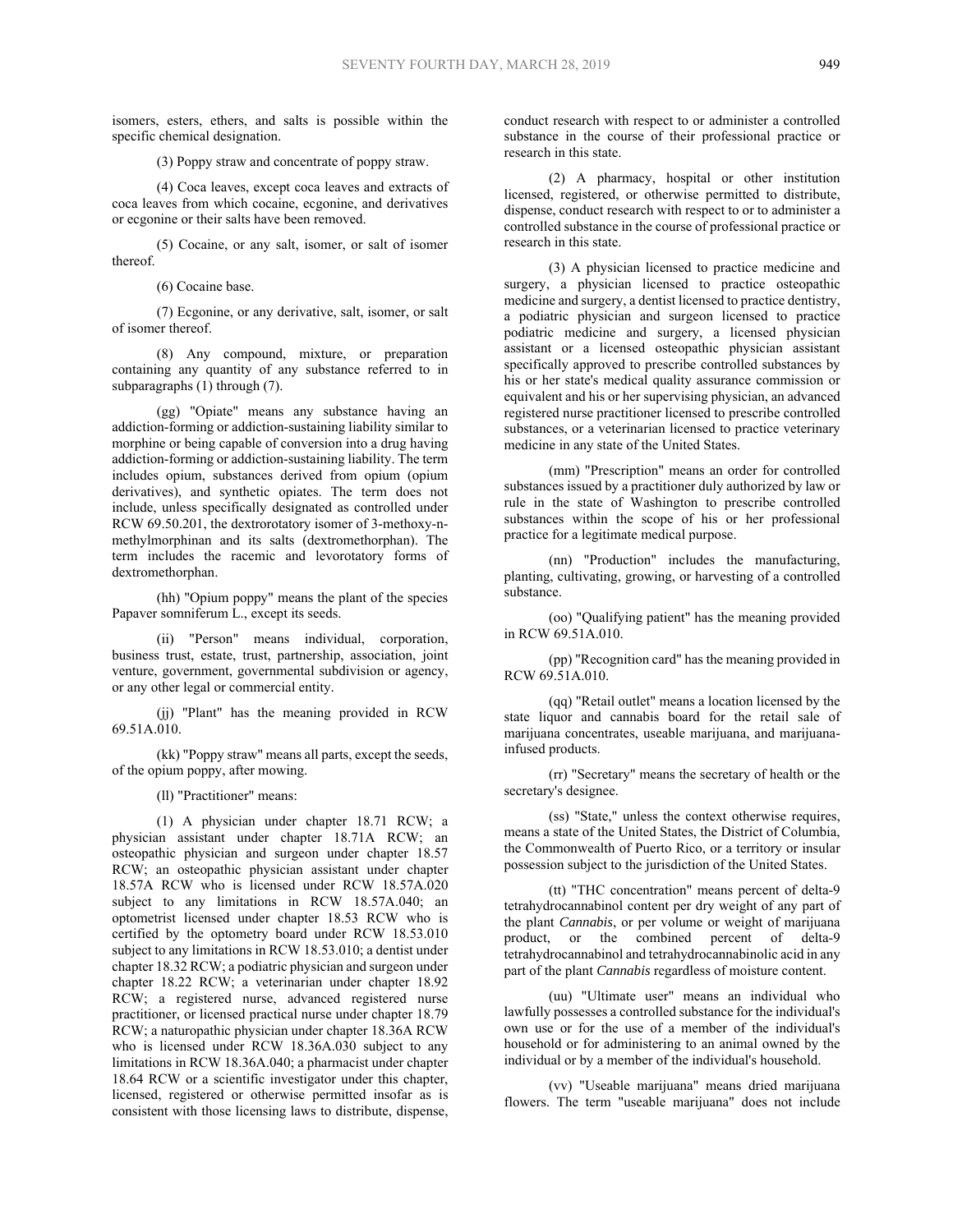either marijuana-infused products or marijuana concentrates.

**Sec. 13.** RCW 69.50.204 and 2015 2nd sp.s. c 4 s 1203 are each amended to read as follows:

Unless specifically excepted by state or federal law or regulation or more specifically included in another schedule, the following controlled substances are listed in Schedule I:

(a) Any of the following opiates, including their isomers, esters, ethers, salts, and salts of isomers, esters, and ethers whenever the existence of these isomers, esters, ethers, and salts is possible within the specific chemical designation:

(1) Acetyl-alpha-methylfentanyl (N-[1-(1-methyl-2 phenethyl)-4-piperidinyl]-N-phenylacetamide);

(2) Acetylmethadol;

(3) Allylprodine;

(4) Alphacetylmethadol, except levo-alphacetylmethadol, also known as levo-alpha-acetylmethadol, levomethadyl acetate, or LAAM;

(5) Alphameprodine;

(6) Alphamethadol;

(7) Alpha-methylfentanyl (N-[1-(alpha-methylbeta-phenyl) ethyl-4-piperidyl] propionanilide); (1-(1 methyl-2-phenylethyl)-4-(N-propanilido) piperidine);

(8) Alpha-methylthiofentanyl (N-[1-methyl-2-(2 thienyl)ethyl-4-piperidinyl]-N-phenylpropanamide);

(9) Benzethidine;

(10) Betacetylmethadol;

(11) Beta-hydroxyfentanyl (N-[1-(2-hydroxy-2 phenethyl)-4-piperidinyl]-N-phenylpropanamide);

(12) Beta-hydroxy-3-methylfentanyl, some trade or other names: N-[1-(2-hydrox-2-phenethyl)-3-methyl-4 piperidinyl]-N-phenylpropanamide;

(13) Betameprodine;

(14) Betamethadol;

(15) Betaprodine;

(16) Clonitazene;

(17) Dextromoramide;

(18) Diampromide;

(19) Diethylthiambutene;

(20) Difenoxin;

(21) Dimenoxadol;

(22) Dimepheptanol;

(23) Dimethylthiambutene;

(24) Dioxaphetyl butyrate;

(25) Dipipanone;

(26) Ethylmethylthiambutene;

- (27) Etonitazene;
- (28) Etoxeridine;
- (29) Furethidine;

(30) Hydroxypethidine;

- (31) Ketobemidone;
- (32) Levomoramide;
- (33) Levophenacylmorphan;

(34) 3-Methylfentanyl (N-[3-methyl-1-(2 phenylethyl)-4-piperidyl]-N-phenylprop anamide);

(35) 3-Methylthiofentanyl (N-[(3-methyl-1-(2 thienyl)ethyl-4-piperidinyl]-N-phenylpropanamide);

(36) Morpheridine;

(37) MPPP (1-methyl-4-phenyl-4 propionoxypiperidine);

(38) Noracymethadol;

- (39) Norlevorphanol;
- (40) Normethadone;
- (41) Norpipanone;

(42) Para-fluorofentanyl (N-(4-fluorophenyl)-N-[1- (2-phenethyl)-4-piperidinyl] propanamide);

(43) PEPAP(1-(-2-phenethyl)-4-phenyl-4 acetoxypiperidine);

- (44) Phenadoxone;
- (45) Phenampromide;
- (46) Phenomorphan;
- (47) Phenoperidine;
- (48) Piritramide;
- (49) Proheptazine;
- (50) Properidine;
- (51) Propiram;
- (52) Racemoramide;

(53) Thiofentanyl (N-phenyl-N-[1-(2-thienyl)ethyl-4-piperidinyl]-((propanaminde)) propanamide);

(54) Tilidine;

(55) Trimeperidine.

(b) Opium derivatives. Unless specifically excepted or unless listed in another schedule, any of the following opium derivatives, including their salts, isomers, and salts of isomers whenever the existence of those salts, isomers, and salts of isomers is possible within the specific chemical designation: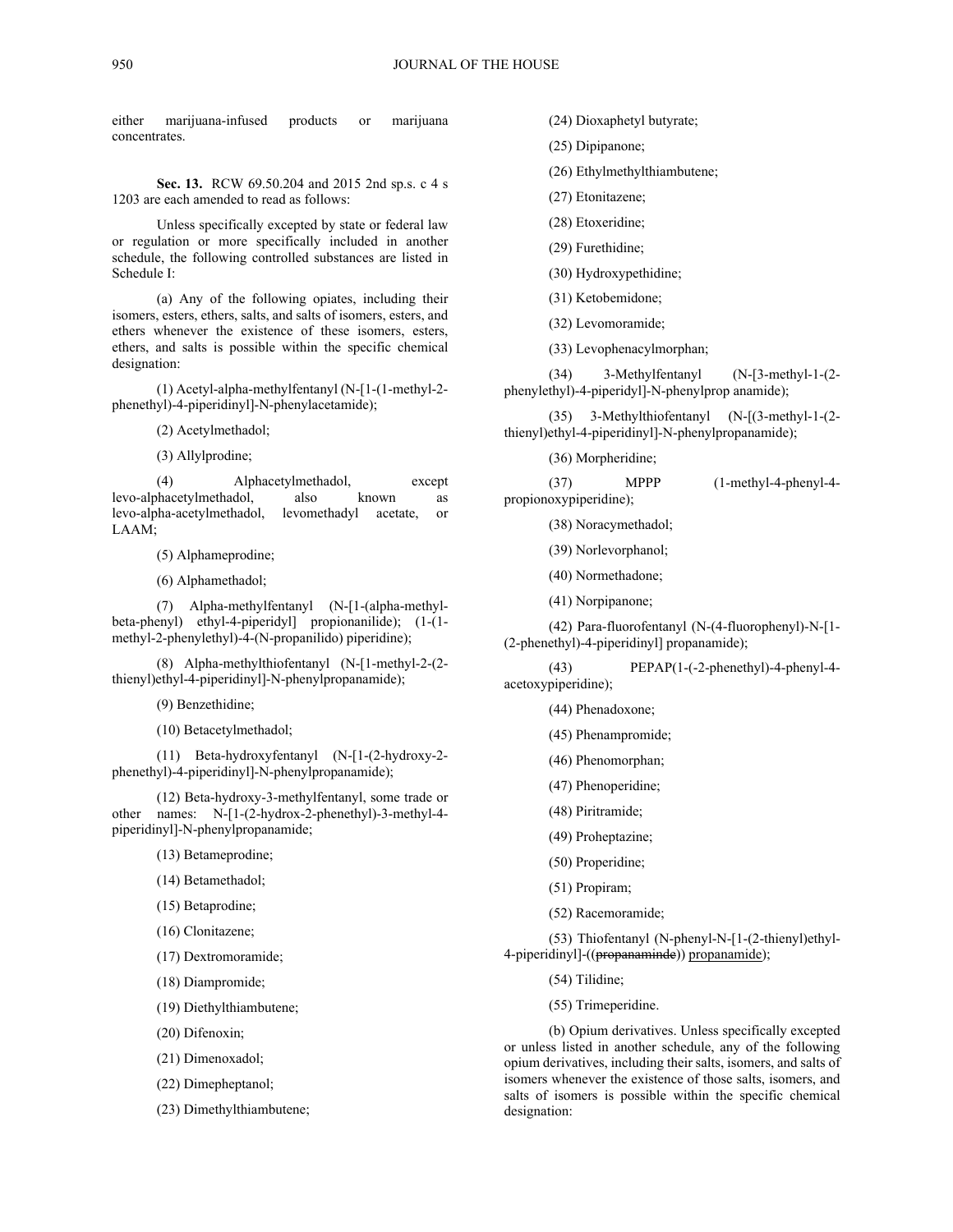(1) Acetorphine;

(2) Acetyldihydrocodeine;

(3) Benzylmorphine;

(4) Codeine methylbromide;

(5) Codeine-N-Oxide;

(6) Cyprenorphine;

(7) Desomorphine;

(8) Dihydromorphine;

(9) Drotebanol;

(10) Etorphine, except hydrochloride salt;

(11) Heroin;

(12) Hydromorphinol;

(13) Methyldesorphine;

(14) Methyldihydromorphine;

(15) Morphine methylbromide;

(16) Morphine methylsulfonate;

(17) Morphine-N-Oxide;

(18) Myrophine;

(19) Nicocodeine;

(20) Nicomorphine;

(21) Normorphine;

(22) Pholcodine;

(23) Thebacon.

(c) Hallucinogenic substances. Unless specifically excepted or unless listed in another schedule, any material, compound, mixture, or preparation which contains any quantity of the following hallucinogenic substances, including their salts, isomers, and salts of isomers whenever the existence of those salts, isomers, and salts of isomers is possible within the specific chemical designation. For the purposes of this subsection only, the term "isomer" includes the optical, position, and geometric isomers:

(1) Alpha-ethyltryptamine: Some trade or other names: Etryptamine; monase; a-ethyl-1H-indole-3-ethanamine; 3-(2-aminobutyl) indole; a-ET; and AET;

(2) 4-bromo-2,5-dimethoxy-amphetamine: Some trade or other names: 4-bromo-2,5-dimethoxy-amethylphenethylamine; 4-bromo-2,5-DMA;

(3) 4-bromo-2,5-dimethoxyphenethylamine: Some trade or other names: 2-(4-bromo-2,5-dimethoxyphenyl)-1-aminoethane; alphadesmethyl DOB; 2C-B, nexus;

(4) 2,5-dimethoxyamphetamine: Some trade or other names: 2,5-dimethoxy-a-methylphenethylamine; 2,5-DMA;

(5) 2,5-dimethoxy-4-ethylamphetamine (DOET);

(6) 2,5-dimethoxy-4-(n)-propylthiophenethylamine: Other name: 2C-T-7;

(7) 4-methoxyamphetamine: Some trade or other names: 4-methoxy-a-methylphenethylamine; paramethoxyamphetamine, PMA;

(8) 5-methoxy-3,4-methylenedioxy-amphetamine;

(9) 4-methyl-2,5-dimethoxy-amphetamine: Some trade and other names: 4-methyl-2,5-dimethoxy-amethylphenethylamine; "DOM"; and "STP";

(10) 3,4-methylenedioxy amphetamine;

(11) 3,4-methylenedioxymethamphetamine (MDMA);

(12) 3,4-methylenedioxy-N-ethylamphetamine, also known as N-ethyl-alpha-methyl-3,4(methylenedioxy)phenethylamine, N-ethyl MDA, MDE, MDEA;

(13) N-hydroxy-3,4-methylenedioxyamphetamine also known as N-hydroxy-alpha-methyl-3,4(methylenedioxy)phenethylam ine,N-hydroxy MDA;

(14) 3,4,5-trimethoxy amphetamine;

(15) Alpha-methyltryptamine: Other name: AMT;

(16) Bufotenine: Some trade or other names: 3- (beta-Dimethylaminoethyl)-5-hydroxindole; 3-(2 dimethylaminoethyl)-5-indolol; N, N-dimethylserotonin; 5 hydroxy-N,N-dimethyltryptamine; mappine;

(17) Diethyltryptamine: Some trade or other names: N,N-Diethyltryptamine; DET;

(18) Dimethyltryptamine: Some trade or other names: DMT;

(19) 5-methoxy-N,N-diisopropyltryptamine: Other name: 5-MeO-DIPT;

(20) Ibogaine: Some trade or other names: 7-Ethyl-6,6 beta,7,8,9,10,12,13,-octahydro-2-methoxy-6,9 methano-5H-pyndo (1',2' 1,2) azepino (5,4-b) indole; Tabernanthe iboga;

(21) Lysergic acid diethylamide;

(22) Marihuana or marijuana;

(23) Mescaline;

(24) Parahexyl-7374: Some trade or other names: 3- Hexyl-1-hydroxy-7, 8, 9, 10-tetrahydro-6, 6, 9-trimethyl-6H-dibenzo[b,d]pyran; synhexyl;

(25) Peyote, meaning all parts of the plant presently classified botanically as Lophophora Williamsii Lemaire, whether growing or not, the seeds thereof, any extract from any part of such plant, and every compound, manufacture, salts, derivative, mixture, or preparation of such plant, its seeds, or extracts; (interprets 21 U.S.C. Sec. 812 (c), Schedule I (c) $(12)$ );

(26) N-ethyl-3-piperidyl benzilate;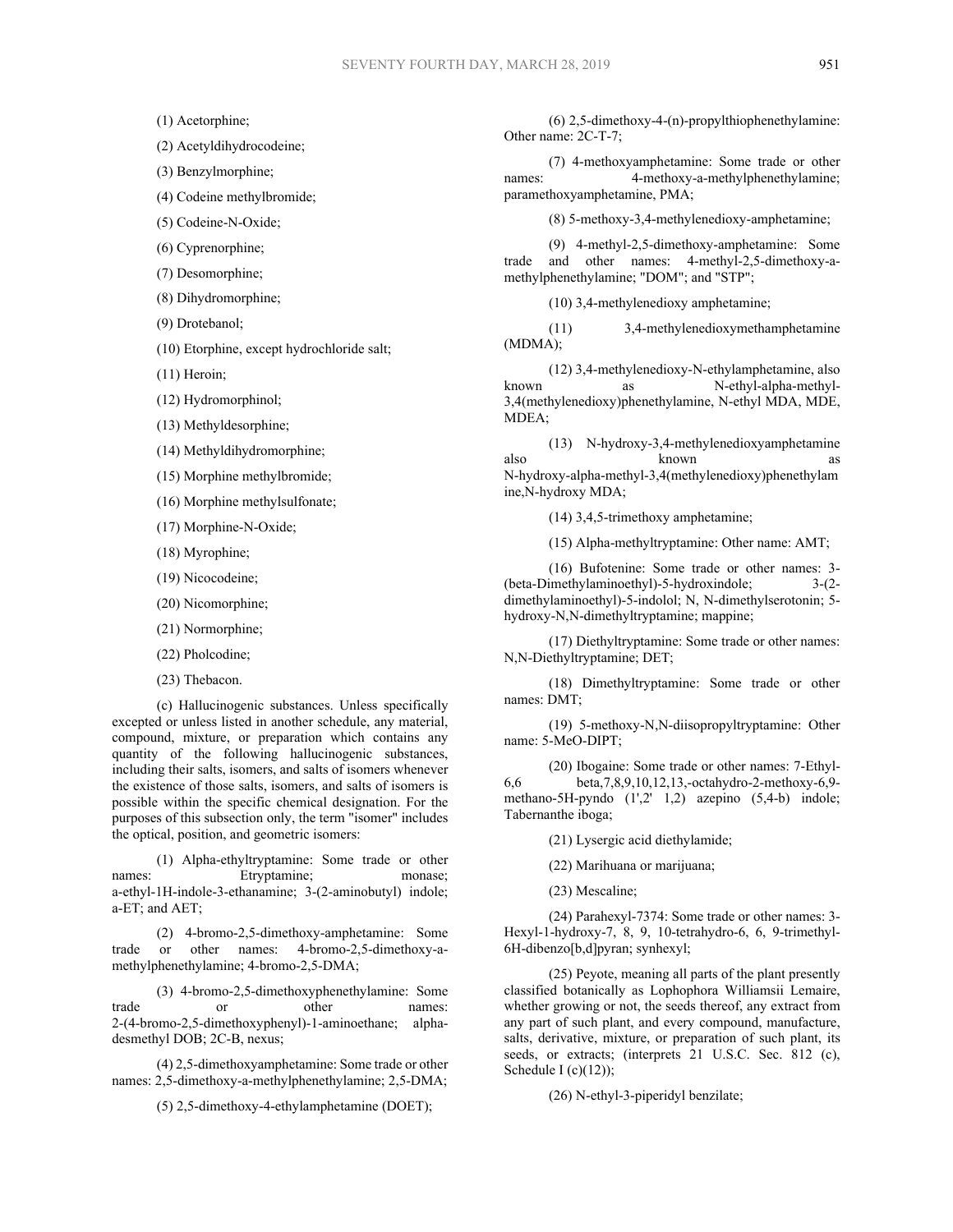(28) Psilocybin;

(29) Psilocyn;

(30)(i) Tetrahydrocannabinols, meaning tetrahydrocannabinols naturally contained in a plant of the ((genus)) genera Cannabis (((cannabis plant))), as well as synthetic equivalents of the substances contained in the plant, or in the resinous extractives of the genera Cannabis,  $($ (species,)) and/or synthetic substances, derivatives, and their isomers with similar chemical structure and pharmacological activity such as the following:

 $((\overrightarrow{ii})) (\overrightarrow{A})$  1 - cis - or trans tetrahydrocannabinol, and their optical isomers, excluding tetrahydrocannabinol in sesame oil and encapsulated in a soft gelatin capsule in a drug product approved by the United States Food and Drug Administration;

 $(((ii))$  (B) 6 - cis - or trans tetrahydrocannabinol, and their optical isomers;

 $((\overrightarrow{iii}))$  (C) 3,4 - cis - or trans tetrahydrocannabinol, and its optical isomers; or

 $((iv))$  (D) That is chemically synthesized and either:

 $((a))$  (I) Has been demonstrated to have binding activity at one or more cannabinoid receptors; or

 $((\forall\rightarrow))$  (II) Is a chemical analog or isomer of a compound that has been demonstrated to have binding activity at one or more cannabinoid receptors;

(Since nomenclature of these substances is not internationally standardized, compounds of these structures, regardless of numerical designation of atomic positions covered.)

(ii) Hemp and industrial hemp, as defined in section 2 of this act, are excepted from the categories of controlled substances identified under this section;

(31) Ethylamine analog of phencyclidine: Some trade or other names: N-ethyl-1phenylcyclohexalymine, (1 phenylcyclohexl) ethylamine; N-(1 phenylcyclohexyl)ethylamine; cyclohexamine; PCE;

(32) Pyrrolidine analog of phencyclidine: Some trade or other names: 1-(1-phencyclohexyl)pyrrolidine; PCPy; PHP;

(33) Thiophene analog of phencyclidine: Some trade or other names: 1-(1-[2-thenyl]-cyclohexly)-pipendine; 2 thienylanalog of phencyclidine; TPCP; TCP;

(34) 1-[1-(2-thienyl)cyclohexyl]pyrrolidine: A trade or other name is TCPy.

(d) Depressants. Unless specifically excepted or unless listed in another schedule, any material, compound, mixture, or preparation which contains any quantity of the following substances having a depressant effect on the central nervous system, including its salts, isomers, and salts of isomers whenever the existence of such salts, isomers, and salts of isomers is possible within the specific chemical designation.

(1) Gamma-hydroxybutyric acid: Some other names include GHB; gamma-hydroxybutyrate; 4-hydroxybutyrate; 4-hydroxybutanoic acid; sodium oxybate; sodium oxybutyrate;

(2) Mecloqualone;

(3) Methaqualone.

(e) Stimulants. Unless specifically excepted or unless listed in another schedule, any material, compound, mixture, or preparation which contains any quantity of the following substances having a stimulant effect on the central nervous system, including its salts, isomers, and salts of isomers:

(1) Aminorex: Some other names: aminoxaphen; 2 amino-5-phenyl-2-oxazoline; or 4, 5-dihydro-5-phenly-2 oxazolamine;

(2) N-Benzylpiperazine: Some other names: BZP,1-benzylpiperazine;

(3) Cathinone, also known as 2-amino-1-phenyl-1-propanone, alpha-aminopropiophenone, 2-aminopropiophenone and norephedrone;

(4) Fenethylline;

(5) Methcathinone: Some other names: 2- (methylamino)-propiophenone; alpha- (methylamino)propiophenone; 2-(methylamino)-1 phenylpropan-1-one; alpha-N-methylaminopropiophenone; monomethylpropion; ephedrone; N-methylcathinone; methylcathinone; AL-464; AL-422; AL-463 and UR1432, its salts, optical isomers, and salts of optical isomers;

 $(6)$  (+-)cis-4-methylaminorex  $((+)$ cis-4,5-dihydro-4-methyl-5-phenyl-2-oxazolamine);

(7) N-ethylamphetamine;

(8) N,N-dimethylamphetamine: Some trade or other names: N,N-alpha-trimethyl-benzeneethanamine; N,Nalpha-trimethylphenoethylene.

The controlled substances in this section may be added, rescheduled, or deleted as provided for in RCW 69.50.201.

**Sec. 14.** RCW 15.120.020 and 2016 sp.s. c 11 s 3 are each amended to read as follows:

Except as otherwise provided in this chapter, industrial hemp is an agricultural product that may be grown, produced, possessed, processed, and exchanged in the state solely and exclusively as part of an industrial hemp research program supervised by the department. Except when allowed under federal law, processing any part of industrial hemp, except seed, as food, extract, oil, cake, concentrate, resin, or other preparation for topical use, oral consumption, or inhalation by humans is prohibited.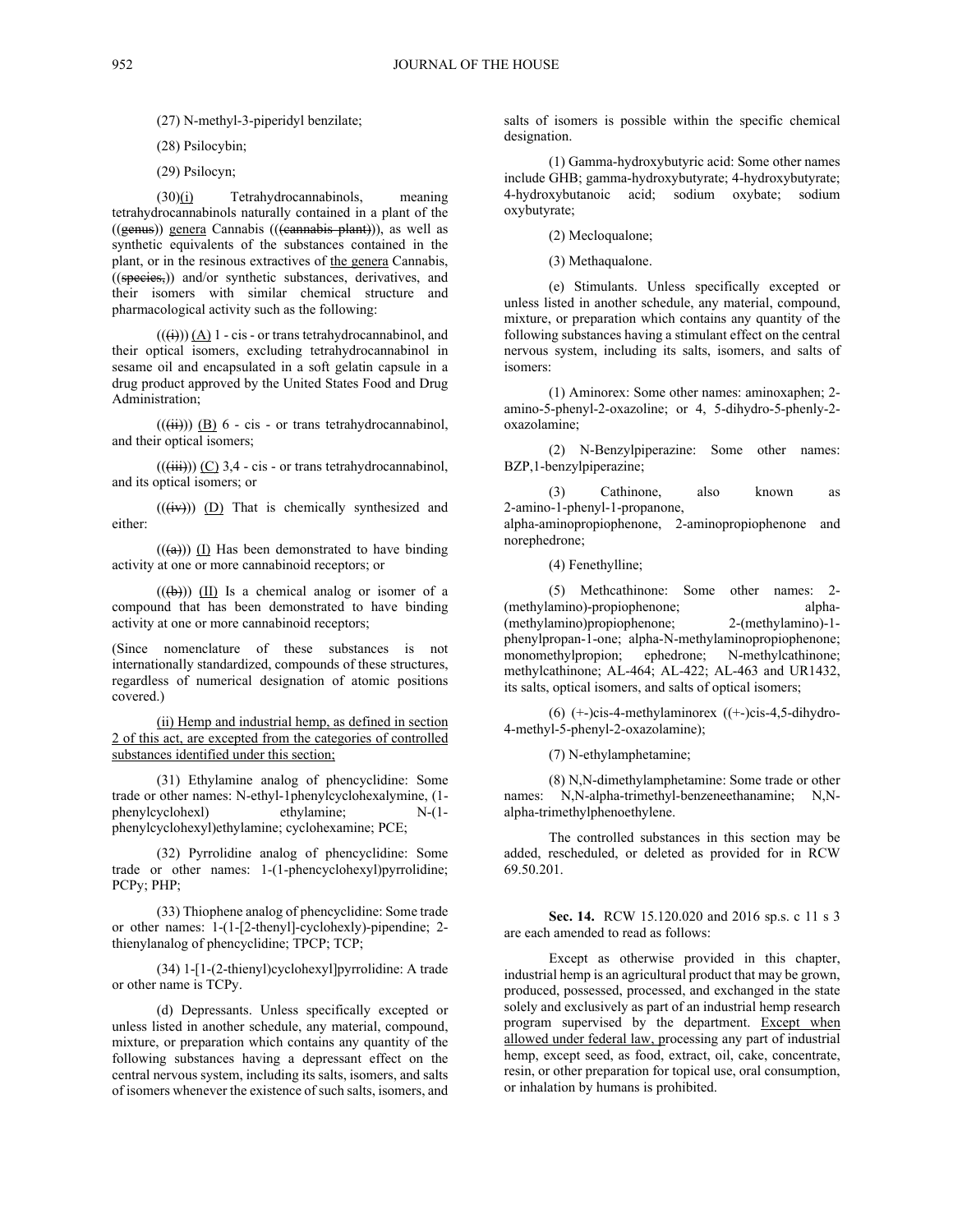NEW SECTION. **Sec. 15.** The following acts or parts of acts, as now existing or hereafter amended, are each repealed, effective January 1, 2020:

(1)RCW 15.120.005 (Intent) and 2016 sp.s. c 11 s 1;

(2)RCW 15.120.010 (Definitions) and 2016 sp.s. c 11 s 2;

(3)RCW 15.120.020 (Industrial hemp—Agricultural product—Exclusively as part of industrial hemp research program) and 2019 c ... s 14 (section 14 of this act) & 2016 sp.s. c 11 s 3;

(4)RCW 15.120.030 (Rule-making authority) and 2016 sp.s. c 11 s 4;

(5)RCW 15.120.035 (Rule-making authority— Monetary penalties, license suspension or forfeiture, other sanctions—Rules to be consistent with section 7606 of federal agricultural act of 2014) and 2017 c 317 s 10;

(6)RCW 15.120.040 (Industrial hemp research program—Established—Licensure—Seed certification program—Permission/waiver from appropriate federal entity) and 2016 sp.s. c 11 s 5;

(7)RCW 15.120.050 (Application form—Fee— Licensure—Renewal—Record of license forwarded to county sheriff—Public disclosure exemption) and 2016 sp.s. c 11 s 6; and

(8)RCW 15.120.060 (Sales and transfers of industrial hemp produced for processing—Department and state liquor and cannabis board to study feasibility and practicality of implementing legislatively authorized regulatory framework) and 2017 c 317 s 9.

NEW SECTION. **Sec. 16.** Beginning on the effective date of this section:

(1) No law or rule related to certified or interstate hemp seeds applies to or may be enforced against a person with a license to produce or process hemp issued under this chapter or chapter 15.120 RCW; and

(2) No department or other state agency rule may establish or enforce a buffer zone or distance requirement between a person with a license or authorization to produce or process hemp under this chapter or chapter 15.120 RCW and a person with a license to produce or process marijuana issued under chapter 69.50 RCW. The department may not adopt rules without the evaluation of sufficient data showing impacts to either crop as a result of cross-pollination.

NEW SECTION. **Sec. 17.** Sections 1 through 11 and 16 of this act constitute a new chapter in Title 15 RCW.

NEW SECTION. **Sec. 18.** If any provision of this act or its application to any person or circumstance is held invalid, the remainder of the act or the application of the provision to other persons or circumstances is not affected.

NEW SECTION. **Sec. 19.** If specific funding for the purposes of this act, referencing this act by bill or chapter number, is not provided by June 30, 2019, in the omnibus appropriations act, this act is null and void.

NEW SECTION. **Sec. 20.** This act is necessary for the immediate preservation of the public peace, health, or safety, or support of the state government and its existing public institutions, and takes effect immediately."

Correct the title.

Signed by Representatives Ormsby, Chair; Stokesbary, Ranking Minority Member; Robinson, 1st Vice Chair; Bergquist, 2nd Vice Chair; MacEwen, Assistant Ranking Minority Member; Rude, Assistant Ranking Minority Member; Caldier; Chandler; Cody; Dolan; Fitzgibbon; Hansen; Hoff; Hudgins; Jinkins; Kraft; Macri; Mosbrucker; Pettigrew; Pollet; Ryu; Schmick; Senn; Springer; Stanford; Steele; Sullivan; Sutherland; Tarleton; Tharinger and Ybarra.

MINORITY recommendation: Without recommendation. Signed by Representative Dye.

Referred to Committee on Appropriations.

April 8, 2019

E2SSB 5284 Prime Sponsor, Committee on Ways & Means: Concerning smoke detection devices. Reported by Committee on Appropriations

MAJORITY recommendation: Do pass as amended by Committee on Appropriations and without amendment by Committee on Consumer Protection & Business.

Strike everything after the enacting clause and insert the following:

"**Sec. 1.** RCW 43.44.110 and 1995 c 369 s 34 are each amended to read as follows:

(1) Smoke detection devices shall be installed inside all dwelling units:

(a) Occupied by persons other than the owner on and after December 31, 1981;  $((\text{or})$ )

(b) Built or manufactured in this state after December 31, 1980; or

(c) Sold on or after the effective date of this section.

(2) The smoke detection devices shall be designed, manufactured, and installed inside dwelling units in conformance with:

(a) Nationally accepted standards; and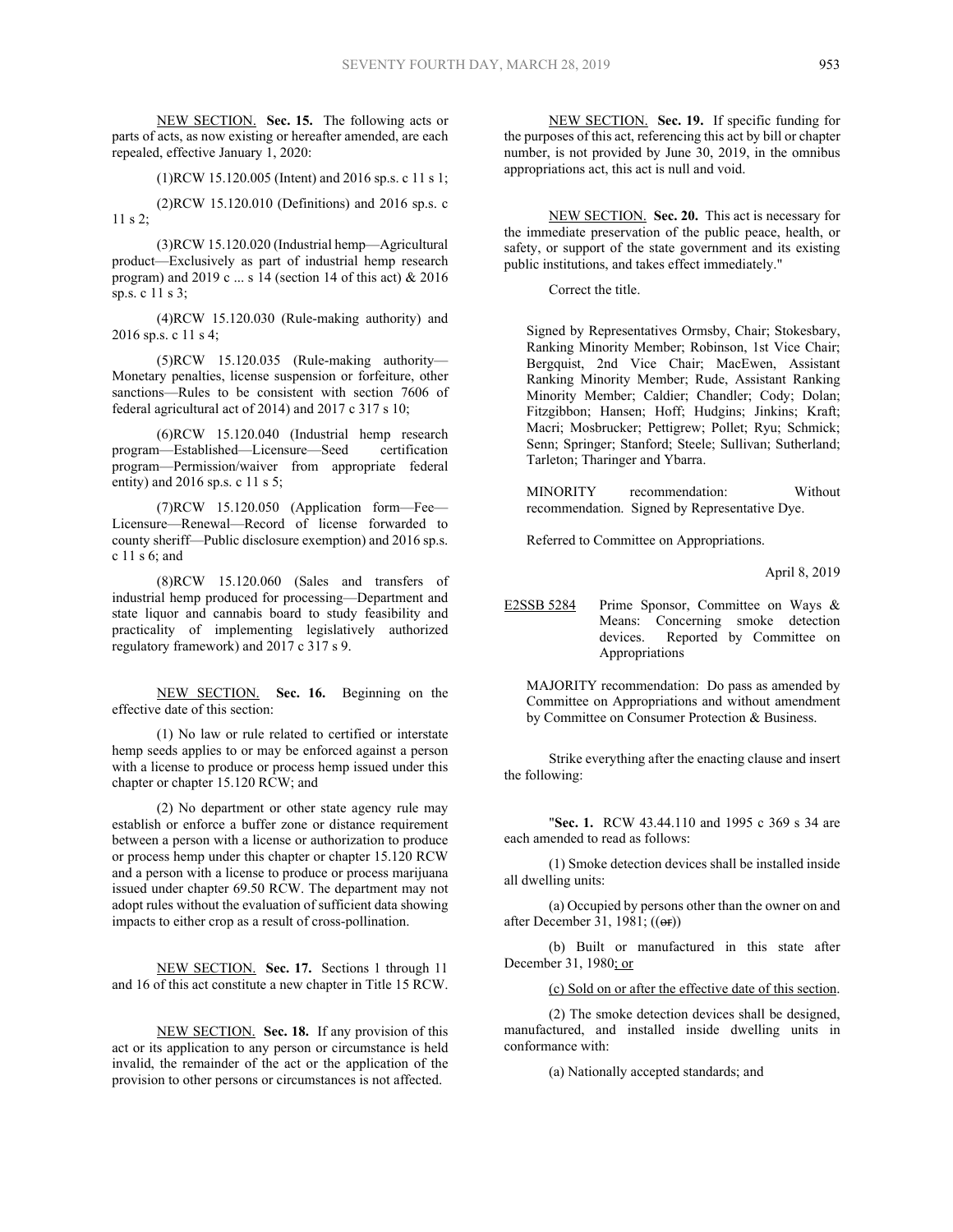(b) As provided by the administrative procedure act, chapter 34.05 RCW, rules and regulations promulgated by the chief of the Washington state patrol, through the director of fire protection.

(3) Installation of smoke detection devices shall be the responsibility of the owner. Maintenance of smoke detection devices, including the replacement of batteries where required for the proper operation of the smoke detection device, shall be the responsibility of the tenant, who shall maintain the device as specified by the manufacturer. At the time of a vacancy, the owner shall insure that the smoke detection device is operational prior to the reoccupancy of the dwelling unit.

 $(4)(a)$  For any dwelling unit sold on or after the effective date of this section that does not have at least one smoke detection device, the seller shall provide at least one smoke detection device in the dwelling unit before the buyer or any other person occupies the dwelling unit following such sale. A violation of this subsection does not affect the transfer of the title, ownership, or possession of the dwelling unit.

(b) Real estate brokers licensed under chapter 18.85 RCW are not liable in any civil, administrative, or other proceeding for the failure of any seller or other property owner to comply with the requirements of this section.

(c) Any person or entity that assists the buyer of a dwelling with installing a smoke detection device, whether they are voluntarily doing so or as a nonprofit, is not liable in any civil, administrative, or other proceeding relating to the installation of the smoke detection device.

(d) Interconnection of smoke detection devices is not required where not already present in buildings undergoing repairs undertaken solely as a condition of sale.

 $(5)(a)$  Except as provided in (b) of this subsection (5), any owner, seller, or tenant failing to comply with this section shall be punished by a fine of not more than two hundred dollars.

 $((\left(5\right)))$  (b) Any owner failing to comply with this section shall be punished by a fine of five thousand dollars if, after such failure, a fire causes property damage, personal injury, or death to a tenant or a member of a tenant's household. All moneys received pursuant to (a) or (b) of this subsection, except for administrative costs for enforcing the fine, shall be deposited into the smoke detection device awareness account created in section 2 of this act. Enforcement shall occur after a fire occurs and when it is evident that the dwelling unit sold on or after the effective date of this section did not have at least one smoke detection device. The following may enforce this subsection:

(i) The chief of the fire department if the dwelling unit is located within a city or town; or

(ii) The county fire marshal or other fire official so designated by the county legislative authority if the dwelling unit is located within unincorporated areas of a county.

(6) For the purposes of this section:

(a) "Dwelling unit" means a single unit providing complete, independent living facilities for one or more persons including permanent provisions for living, sleeping, eating, cooking, and sanitation; and

(b) "Smoke detection device" means an assembly incorporating in one unit a device which detects visible or invisible particles of combustion, the control equipment, and the alarm-sounding device, operated from a power supply either in the unit or obtained at the point of installation.

NEW SECTION. **Sec. 2.** A new section is added to chapter 43.44 RCW to read as follows:

The smoke detection device awareness account is created in the custody of the state treasurer. All receipts from fines imposed pursuant to RCW  $43.44.110(5)$  must be deposited into the account. Expenditures from the account may be used only for the purposes of raising public awareness of owners and tenants' duties pertaining to smoke detection devices under RCW 43.44.110 and of the danger to life and property resulting from a failure to comply with those duties and for administrative costs related to enforcement of the fine created in RCW 43.44.110(5)(b). Only the Washington state patrol, through the director of fire protection or the director of fire protection's authorized deputy, may authorize expenditures from the account. The account is subject to the allotment procedures under chapter 43.88 RCW, but an appropriation is not required for expenditures.

**Sec. 3.** RCW 64.06.020 and 2015 c 110 s 1 are each amended to read as follows:

(1) In a transaction for the sale of improved residential real property, the seller shall, unless the buyer has expressly waived the right to receive the disclosure statement under RCW 64.06.010, or unless the transfer is otherwise exempt under RCW 64.06.010, deliver to the buyer a completed seller disclosure statement in the following format and that contains, at a minimum, the following information:

# INSTRUCTIONS TO THE SELLER

Please complete the following form. Do not leave any spaces blank. If the question clearly does not apply to the property write "NA." If the answer is "yes" to any \* items, please explain on attached sheets. Please refer to the line number(s) of the question(s) when you provide your explanation(s). For your protection you must date and sign each page of this disclosure statement and each attachment. Delivery of the disclosure statement must occur not later than five business days, unless otherwise agreed, after mutual acceptance of a written contract to purchase between a buyer and a seller.

## NOTICE TO THE BUYER

THE FOLLOWING DISCLOSURES ARE MADE BY SELLER ABOUT THE CONDITION OF THE PROPERTY LOCATED AT ................................................

("THE PROPERTY"), OR AS LEGALLY DESCRIBED ON ATTACHED EXHIBIT A.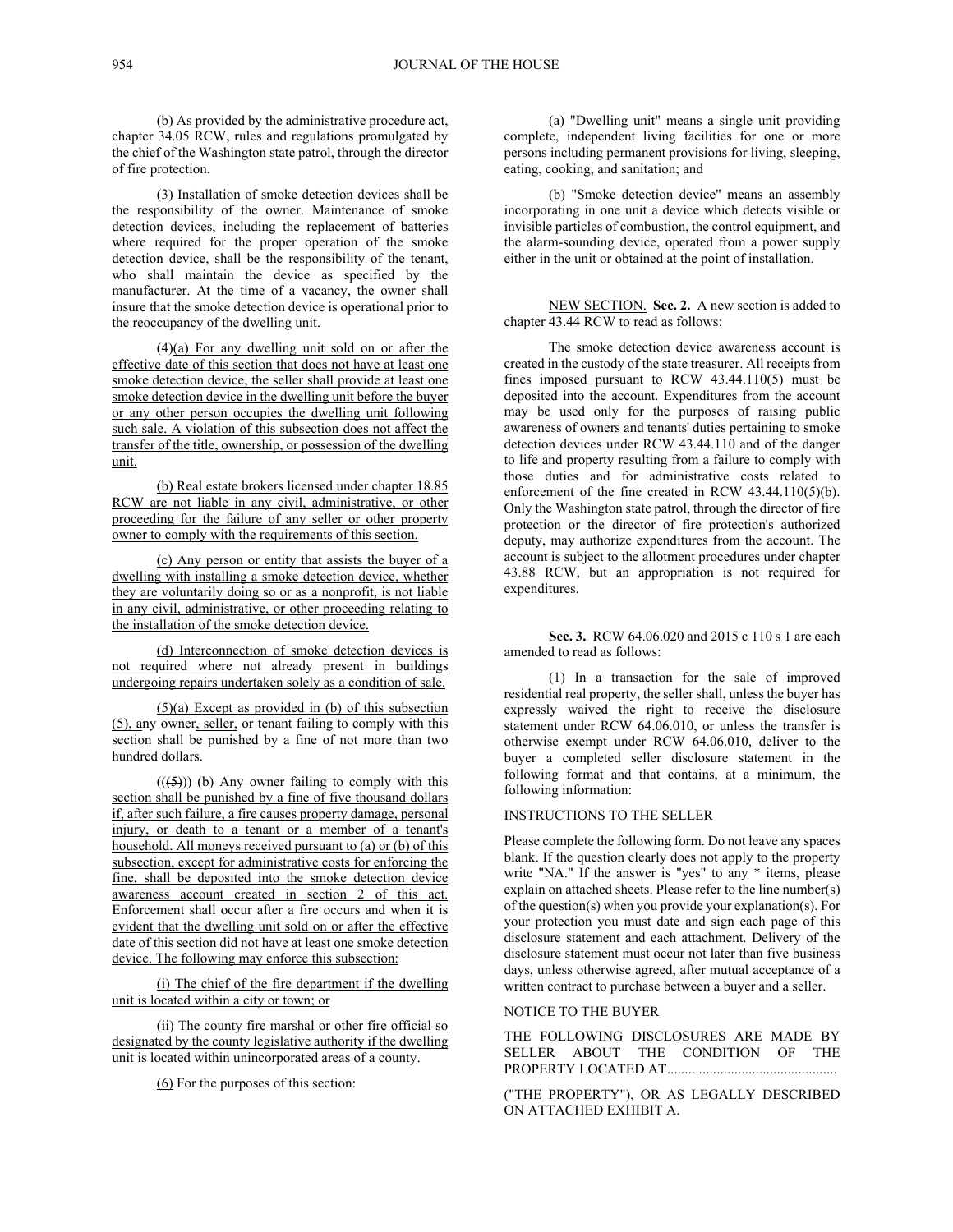SELLER MAKES THE FOLLOWING DISCLOSURES OF EXISTING MATERIAL FACTS OR MATERIAL DEFECTS TO BUYER BASED ON SELLER'S ACTUAL KNOWLEDGE OF THE PROPERTY AT THE TIME SELLER COMPLETES THIS DISCLOSURE STATEMENT. UNLESS YOU AND SELLER OTHERWISE AGREE IN WRITING, YOU HAVE THREE BUSINESS DAYS FROM THE DAY SELLER OR SELLER'S AGENT DELIVERS THIS DISCLOSURE<br>STATEMENT TO YOU TO RESCIND THE STATEMENT TO YOU TO RESCIND THE AGREEMENT BY DELIVERING A SEPARATELY SIGNED WRITTEN STATEMENT OF RESCISSION TO SELLER OR SELLER'S AGENT. IF THE SELLER DOES NOT GIVE YOU A COMPLETED DISCLOSURE STATEMENT, THEN YOU MAY WAIVE THE RIGHT TO RESCIND PRIOR TO OR AFTER THE TIME YOU ENTER INTO A SALE AGREEMENT.

THE FOLLOWING ARE DISCLOSURES MADE BY SELLER AND ARE NOT THE REPRESENTATIONS OF ANY REAL ESTATE LICENSEE OR OTHER PARTY. THIS INFORMATION IS FOR DISCLOSURE ONLY AND IS NOT INTENDED TO BE A PART OF ANY WRITTEN AGREEMENT BETWEEN BUYER AND SELLER.

FOR A MORE COMPREHENSIVE EXAMINATION OF THE SPECIFIC CONDITION OF THIS PROPERTY YOU ARE ADVISED TO OBTAIN AND PAY FOR THE SERVICES OF QUALIFIED EXPERTS TO INSPECT THE PROPERTY, WHICH MAY INCLUDE, WITHOUT LIMITATION, ARCHITECTS, ENGINEERS, LAND SURVEYORS, PLUMBERS, ELECTRICIANS, ROOFERS, BUILDING INSPECTORS, ON-SITE WASTEWATER TREATMENT INSPECTORS, OR STRUCTURAL PEST INSPECTORS. THE PROSPECTIVE BUYER AND SELLER MAY WISH TO OBTAIN PROFESSIONAL ADVICE OR INSPECTIONS OF THE PROPERTY OR TO PROVIDE APPROPRIATE PROVISIONS IN A CONTRACT BETWEEN THEM WITH RESPECT TO ANY ADVICE, INSPECTION, DEFECTS OR WARRANTIES.

Seller . . . . is/ . . . . is not occupying the property.

#### **I. SELLER'S DISCLOSURES:**

\*If you answer "Yes" to a question with an asterisk (\*), please explain your answer and attach documents, if available and not otherwise publicly recorded. If necessary, use an attached sheet.

#### **1. TITLE**

| 1 1 1 1 1<br>Yes                               | No | Don't<br>know                   | A. Do you have legal authority<br>to sell the property? If no, please<br>explain. |
|------------------------------------------------|----|---------------------------------|-----------------------------------------------------------------------------------|
| $\begin{array}{ccc} \end{array}$<br><b>Yes</b> | No | $\blacksquare$<br>Don't<br>know | *B. Is title to the property<br>subject to any of the following?                  |

(1) First right of refusal

[ ] Yes

 $\Box$ Yes

 $\lceil$   $\rceil$ No

> $\lceil$   $\rceil$ No

Don't know

(2) Option

|                                          |                  |                                                                                             | (4) Life estate?                                                                                                                                                            |
|------------------------------------------|------------------|---------------------------------------------------------------------------------------------|-----------------------------------------------------------------------------------------------------------------------------------------------------------------------------|
| $[\quad]$<br>Yes                         | $[\ ]$<br>No     | $\mathbb{R}^n$<br>1<br>Don't<br>know                                                        | *C.<br>Are there<br>any<br>encroachments,<br>boundary<br>encroachments, boundary<br>agreements, or boundary<br>disputes?                                                    |
| $\begin{bmatrix} 1 \end{bmatrix}$<br>Yes | $\Box$<br>No     | $\begin{bmatrix} 1 & 1 \end{bmatrix}$<br>Don't<br>know                                      | *D. Is there a private road or<br>easement agreement for access<br>to the property?                                                                                         |
| $\left[ \quad \right]$<br>Yes            | $\Box$<br>No     | $\mathbb{R}^n$<br>1<br>Don't<br>know                                                        | *E. Are there any rights-of-way,<br>easements, or access limitations<br>that may affect the Buyer's use<br>of the property?                                                 |
| $[\quad]$<br>Yes                         | $\Box$<br>No     | $\mathbf{L}$<br>1<br>Don't<br>know                                                          | *F. Are there any written<br>agreements for<br>joint<br>maintenance of an easement or<br>right-of-way?                                                                      |
| $[\quad]$<br>Yes                         | $\Box$<br>No     | $\begin{bmatrix} 1 \end{bmatrix}$<br>Don't<br>know                                          | *G. Is there any study, survey<br>project, or notice that would<br>adversely affect the property?                                                                           |
| $\left[ \quad \right]$<br>Yes            | $\lceil$ 1<br>No | $\begin{bmatrix} 1 & 1 \\ 1 & 1 \end{bmatrix}$<br>$\overline{\phantom{a}}$<br>Don't<br>know | *H. Are there any pending or<br>existing assessments against the<br>property?                                                                                               |
| $[\quad]$<br>Yes                         | $\Box$<br>No     | $\begin{bmatrix} 1 & 1 \\ 1 & 1 \end{bmatrix}$<br>1<br>Don't<br>know                        | *I. Are there any zoning<br>violations, nonconforming uses,<br>or any unusual restrictions on<br>the property that would affect<br>future construction<br>or<br>remodeling? |
| $[\quad]$<br>Yes                         | $\Box$<br>No     | f.<br>-1<br>Don't<br>know                                                                   | *J. Is there a boundary survey<br>for the property?                                                                                                                         |
| [<br>1<br>Yes                            | $\Box$<br>No     | f.<br>1<br>Don't<br>know                                                                    | *K. Are there any covenants,<br>conditions, or restrictions<br>recorded against the property?                                                                               |
|                                          |                  |                                                                                             | 2. WATER                                                                                                                                                                    |
|                                          |                  |                                                                                             | A. Household Water                                                                                                                                                          |
|                                          |                  |                                                                                             | $(1)$ The source of water for<br>the property is:                                                                                                                           |
|                                          |                  |                                                                                             | [] Private or publicly owned<br>water system                                                                                                                                |
|                                          |                  |                                                                                             | [] Private well serving only<br>the subject property                                                                                                                        |

\*[ ] Other water system

|      | [ ] Don't *If shared, are there any |
|------|-------------------------------------|
| know | written agreements?                 |
|      | $*(2)$ Is there an easement         |

(recorded or unrecorded) for access to and/or

(3) Lease or rental

agreement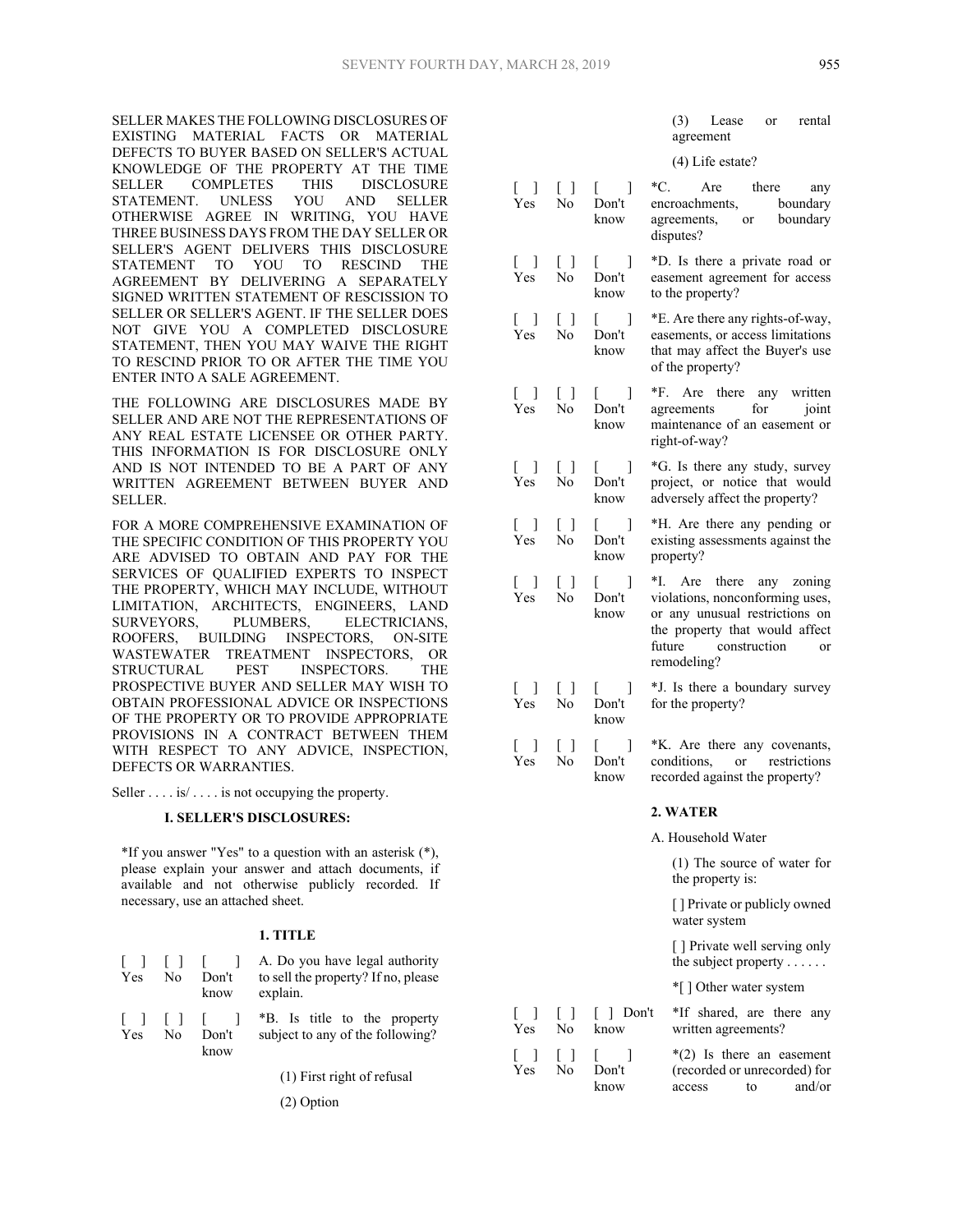|                       |                                                 |                                 | maintenance of the water<br>source?                                                                                                            |                                 |                                       |                                                   | the entity that supplies water<br>to the property:                                                                           |
|-----------------------|-------------------------------------------------|---------------------------------|------------------------------------------------------------------------------------------------------------------------------------------------|---------------------------------|---------------------------------------|---------------------------------------------------|------------------------------------------------------------------------------------------------------------------------------|
|                       | $\begin{array}{c} \square \end{array}$          | $\overline{1}$                  | $*(3)$ Are there any problems                                                                                                                  |                                 |                                       |                                                   | C. Outdoor Sprinkler System                                                                                                  |
| Yes                   | No<br>$\Box$                                    | Don't<br>know                   | or repairs needed?<br>(4) During your ownership,                                                                                               | - 1<br>Yes                      | $\Box$<br>No                          | $\overline{1}$<br>Don't<br>know                   | $(1)$ Is there an outdoor<br>sprinkler system for the<br>property?                                                           |
| Yes                   | No                                              | Don't<br>know                   | has the source provided an<br>adequate year-round supply<br>of potable water? If no,<br>please explain.                                        | $\overline{\phantom{a}}$<br>Yes | $[\ ]$<br>No                          | $\mathbf{L}$<br>Don't<br>know                     | $*(2)$ If yes, are there any<br>defects in the system?                                                                       |
| Yes                   | No                                              | Don't<br>know                   | $*(5)$ Are there any water<br>treatment systems for the<br>property? If yes, are they<br>[ ]Leased [ ]Owned                                    | $\overline{\phantom{a}}$<br>Yes | $[\ ]$<br>No                          | L<br>Don't<br>know                                | $*(3)$ If yes, is the sprinkler<br>system<br>connected<br>to<br>irrigation water?                                            |
| Yes                   | No                                              | Don't                           | $*(6)$ Are there any water<br>rights for the property                                                                                          |                                 |                                       |                                                   | <b>SEWER/ON-SITE</b><br>3.<br><b>SEWAGE SYSTEM</b>                                                                           |
|                       |                                                 | know                            | associated with its domestic                                                                                                                   |                                 |                                       |                                                   | A. The property is served by:                                                                                                |
|                       |                                                 |                                 | water supply, such as a<br>right<br>water<br>permit,                                                                                           |                                 |                                       |                                                   | [] Public sewer system,                                                                                                      |
| Yes                   | No                                              | $\overline{1}$<br>Don't         | certificate, or claim?<br>(a) If yes, has the water right<br>permit, certificate, or claim                                                     |                                 |                                       |                                                   | On-site sewage<br>system<br>(including)<br>pipes,<br>tanks,<br>drainfields,<br>other<br>and<br>all<br>component parts)       |
|                       |                                                 | know                            | been assigned, transferred,<br>or changed?                                                                                                     |                                 |                                       |                                                   | [] Other disposal system, please<br>describe:                                                                                |
|                       |                                                 |                                 | *(b) If yes, has all or any<br>portion of the water right not<br>been used for five or more<br>successive years?                               | $\lceil$<br>Yes                 | $[\ ]$<br>No                          | 1<br>L<br>Don't<br>know                           | B. If public sewer system<br>service is available to the<br>property, is the house connected                                 |
| Yes                   | No                                              | $\overline{1}$<br>Don't<br>know | $*(7)$ Are there any defects in<br>the operation of the water<br>system (e.g. pipes, tank,<br>pump, etc.)?                                     | $\overline{a}$<br>Yes           | $\Box$<br>No                          | Don't                                             | to the sewer main? If no, please<br>explain.<br>*C. Is the property subject to<br>any sewage system fees or                  |
|                       |                                                 |                                 | <b>B.</b> Irrigation Water                                                                                                                     |                                 |                                       | know                                              | charges in addition to those                                                                                                 |
| Yes                   | No                                              | $\mathbf{I}$<br>Don't           | $(1)$ Are there any irrigation<br>water rights for the property,                                                                               |                                 |                                       |                                                   | covered in your regularly billed<br>sewer or on-site sewage system<br>maintenance service?                                   |
|                       |                                                 | know                            | such as a water right permit,<br>certificate, or claim?                                                                                        |                                 |                                       |                                                   | D. If the property is connected<br>to an on-site sewage system:                                                              |
| Yes                   | $\begin{bmatrix} 1 & 1 & 1 \end{bmatrix}$<br>No | $\perp$<br>Don't<br>know        | *(a) If yes, has all or any<br>portion of the water right not<br>been used for five or more<br>successive years?                               | $[ \quad ]$<br>Yes              | $[\ ]$<br>No                          | $\mathbf{I}$<br>Don't<br>know                     | *(1) Was a permit issued for<br>its construction, and was it<br>approved by the local health<br>department<br>or<br>district |
| $\Box$<br>Yes         | $\Box$<br>No                                    | -1<br>L<br>Don't<br>know        | *(b) If so, is the certificate<br>available? (If yes, please<br>attach a copy.)                                                                |                                 |                                       |                                                   | following its construction?<br>(2) When was it last                                                                          |
| $\lfloor \ \ \rfloor$ | $[\ ]$                                          | $\mathbf{1}$<br>L               | *(c) If so, has the water right                                                                                                                |                                 |                                       |                                                   | pumped?                                                                                                                      |
| Yes                   | No                                              | Don't<br>know                   | permit, certificate, or claim<br>been assigned, transferred,<br>or changed?                                                                    | $\mathbf{I}$<br>Yes             | $\begin{bmatrix} \end{bmatrix}$<br>No | $\mathbf{L}$<br>$\overline{\phantom{a}}$<br>Don't | $*(3)$ Are there any defects in<br>the operation of the on-site                                                              |
| L<br>Yes              | $\begin{bmatrix} \end{bmatrix}$<br>No           | Don't<br>know                   | *(2) Does the property<br>receive irrigation water<br>from a ditch company,<br>irrigation district, or other<br>entity? If so, please identify |                                 |                                       | know<br>L<br>- 1<br>Don't<br>know                 | sewage system?<br>(4) When was it last<br>inspected?                                                                         |

...................................... . . .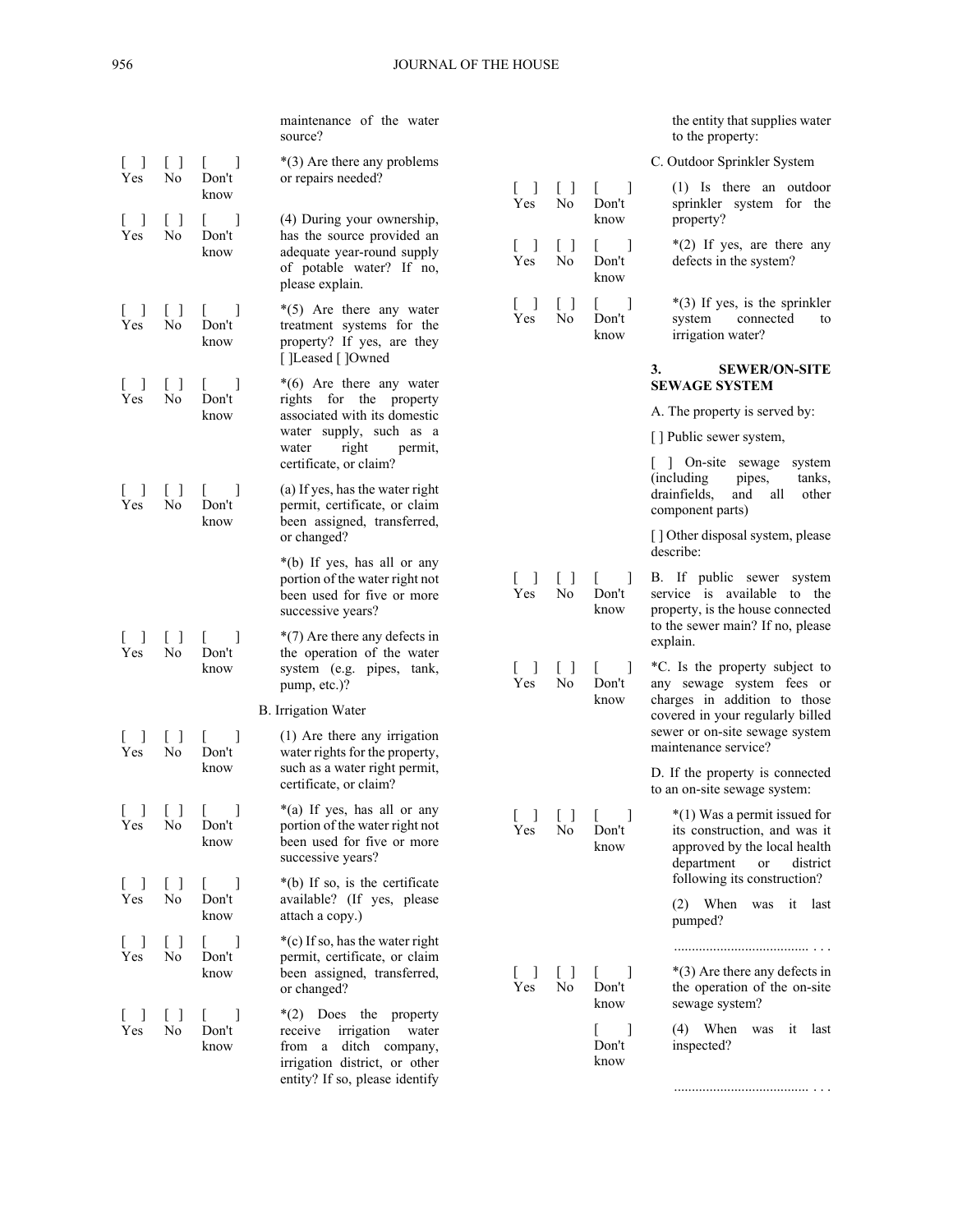|                                                       |                                                      | $\blacksquare$<br>Don't<br>know                        | (5) For how many bedrooms<br>was the on-site sewage<br>system approved?                                                                               |
|-------------------------------------------------------|------------------------------------------------------|--------------------------------------------------------|-------------------------------------------------------------------------------------------------------------------------------------------------------|
|                                                       |                                                      |                                                        | bedrooms                                                                                                                                              |
| Yes                                                   | $\begin{bmatrix} 1 & 1 \\ 1 & 1 \end{bmatrix}$<br>No | $\begin{bmatrix} 1 & 1 \end{bmatrix}$<br>Don't<br>know | E. Are all plumbing fixtures,<br>including laundry drain,<br>connected to the sewer/on-site<br>sewage system? If no, please                           |
| $\Box$<br><b>Yes</b>                                  | $\Box$<br>N <sub>0</sub>                             | $\Box$<br>Don't<br>know                                | *F. Have there been any<br>changes or repairs to the on-site<br>sewage system?                                                                        |
| Γl<br>Yes.                                            | $\lceil$ 1<br>N <sub>0</sub>                         | $\begin{bmatrix} 1 \end{bmatrix}$<br>Don't<br>know     | G. Is the on-site sewage system,<br>including the drainfield, located<br>entirely within the boundaries of<br>the property? If no, please<br>explain. |
|                                                       |                                                      |                                                        |                                                                                                                                                       |
| $\begin{bmatrix} 1 & 1 \\ 1 & 1 \end{bmatrix}$<br>Yes | N <sub>0</sub>                                       | $\begin{bmatrix} 1 & 1 \end{bmatrix}$<br>Don't<br>know | *H. Does the on-site sewage<br>system require monitoring and<br>maintenance services<br>more<br>frequently than once a year?                          |
|                                                       |                                                      |                                                        |                                                                                                                                                       |

NOTICE: IF THIS RESIDENTIAL REAL PROPERTY DISCLOSURE STATEMENT IS BEING COMPLETED FOR NEW CONSTRUCTION WHICH HAS NEVER BEEN OCCUPIED, THE SELLER IS NOT REQUIRED TO COMPLETE THE QUESTIONS LISTED IN ITEM 4. STRUCTURAL OR ITEM 5. SYSTEMS AND FIXTURES

# **4. STRUCTURAL**

| ΓI<br>Yes        | Γl<br>No                                                         | Don't<br>know                                          | *A. Has the roof leaked within<br>the last five years?                            |
|------------------|------------------------------------------------------------------|--------------------------------------------------------|-----------------------------------------------------------------------------------|
| ſΙ<br><b>Yes</b> | $\Box$<br>No                                                     | $\begin{bmatrix} 1 & 1 \end{bmatrix}$<br>Don't<br>know | *B. Has the basement flooded or<br>leaked?                                        |
| 111<br>Yes       | N <sub>0</sub>                                                   | $\Box$<br>Don't<br>know                                | *C. Have there been<br>any<br>conversions, additions,<br>or<br>remodeling?        |
| Γl<br>Yes        | $\Box$<br>N <sub>0</sub>                                         | $\begin{bmatrix} 1 & 1 \end{bmatrix}$<br>Don't<br>know | *(1) If yes, were all building<br>permits obtained?                               |
| Yes              | $\begin{bmatrix} 1 & 1 \\ 1 & 1 \end{bmatrix}$<br>N <sub>0</sub> | $\Box$<br>Don't<br>know                                | $*(2)$ If yes, were all final<br>inspections obtained?                            |
| $\Box$<br>Yes    | $\Box$<br>No                                                     | $\begin{bmatrix} 1 & 1 \end{bmatrix}$<br>Don't<br>know | D. Do you know the age of the<br>house? If yes, year of original<br>construction: |

| $[\quad]$<br>Yes.                                     | $\begin{bmatrix} \end{bmatrix}$<br>No        | L<br>Don't<br>know                                              | 1                |                                | *E. Has there been any settling,<br>slippage, or sliding of the<br>property or its improvements?                            |     |
|-------------------------------------------------------|----------------------------------------------|-----------------------------------------------------------------|------------------|--------------------------------|-----------------------------------------------------------------------------------------------------------------------------|-----|
| $[\quad]$<br>Yes                                      | $\begin{array}{c} \square \end{array}$<br>No | $\begin{bmatrix} 1 & 1 \\ 1 & 1 \end{bmatrix}$<br>Don't<br>know |                  | explain.)                      | *F. Are there any defects with<br>the following: (If yes, please<br>check applicable items and                              |     |
|                                                       | □<br>Foundation<br>S                         |                                                                 |                  | $\Box$ Decks                   | $\Box$ Exterior Walls                                                                                                       |     |
|                                                       | $\Box$ Chimneys                              |                                                                 | Walls            |                                | $\Box$ Interior $\Box$ Fire Alarm                                                                                           |     |
|                                                       | $\Box$ Doors                                 |                                                                 |                  | $\Box$ Windows                 | $\Box$ Patio                                                                                                                |     |
|                                                       | $\Box$ Ceilings                              |                                                                 | $\Box$<br>Floors | Slab                           | $\Box$ Driveways                                                                                                            |     |
|                                                       | $\Box$ Pools                                 |                                                                 |                  | $\Box$ Hot Tub                 | $\square$ Sauna                                                                                                             |     |
|                                                       | □<br>Sidewalks                               |                                                                 | □<br>S           | Outbuilding                    | $\Box$ Fireplaces                                                                                                           |     |
|                                                       | $\Box$ Garage<br>Floors                      |                                                                 |                  | $\Box$ Walkways                | $\Box$ Siding                                                                                                               |     |
|                                                       | $\Box$ Other                                 |                                                                 | □                | Woodstoves                     | $\Box$ Elevators                                                                                                            |     |
|                                                       | $\Box$<br>Elevators                          | Incline                                                         |                  | $\Box$ Stairway<br>Chair Lifts | $\Box$ Wheelchair Lifts                                                                                                     |     |
| $\begin{bmatrix} 1 & 1 \\ 1 & 1 \end{bmatrix}$<br>Yes | $\Box$<br>No                                 | L<br>Don't<br>know                                              | 1                |                                | *G. Was a structural pest or<br>"whole house" inspection done?<br>If yes, when and by whom was<br>the inspection completed? |     |
| $\begin{bmatrix} & \\ & \end{bmatrix}$<br>Yes         | $\Box$<br>No                                 | L<br>Don't<br>know                                              | 1                | infestation?                   | H. During your ownership, has<br>the property had any wood<br>destroying organism or pest                                   |     |
| [<br>$\overline{\phantom{a}}$<br>Yes                  | $\mathbf{I}$<br>L<br>No                      | L<br>Don't<br>know                                              | 1                |                                | I. Is the attic insulated?                                                                                                  |     |
|                                                       | Yes No                                       | Don't<br>know                                                   |                  |                                | [ ] [ ] [ ] J. Is the basement insulated?                                                                                   |     |
|                                                       |                                              |                                                                 |                  | 5.<br><b>FIXTURES</b>          | <b>SYSTEMS</b>                                                                                                              | AND |
|                                                       |                                              |                                                                 |                  |                                | *A. If any of the following                                                                                                 |     |

systems or fixtures are included with the transfer, are there any defects? If yes, please explain.

 $[ ] [ ] [ ] [ ]$ Don't know Electrical system, including wiring, switches, outlets, and service

Yes No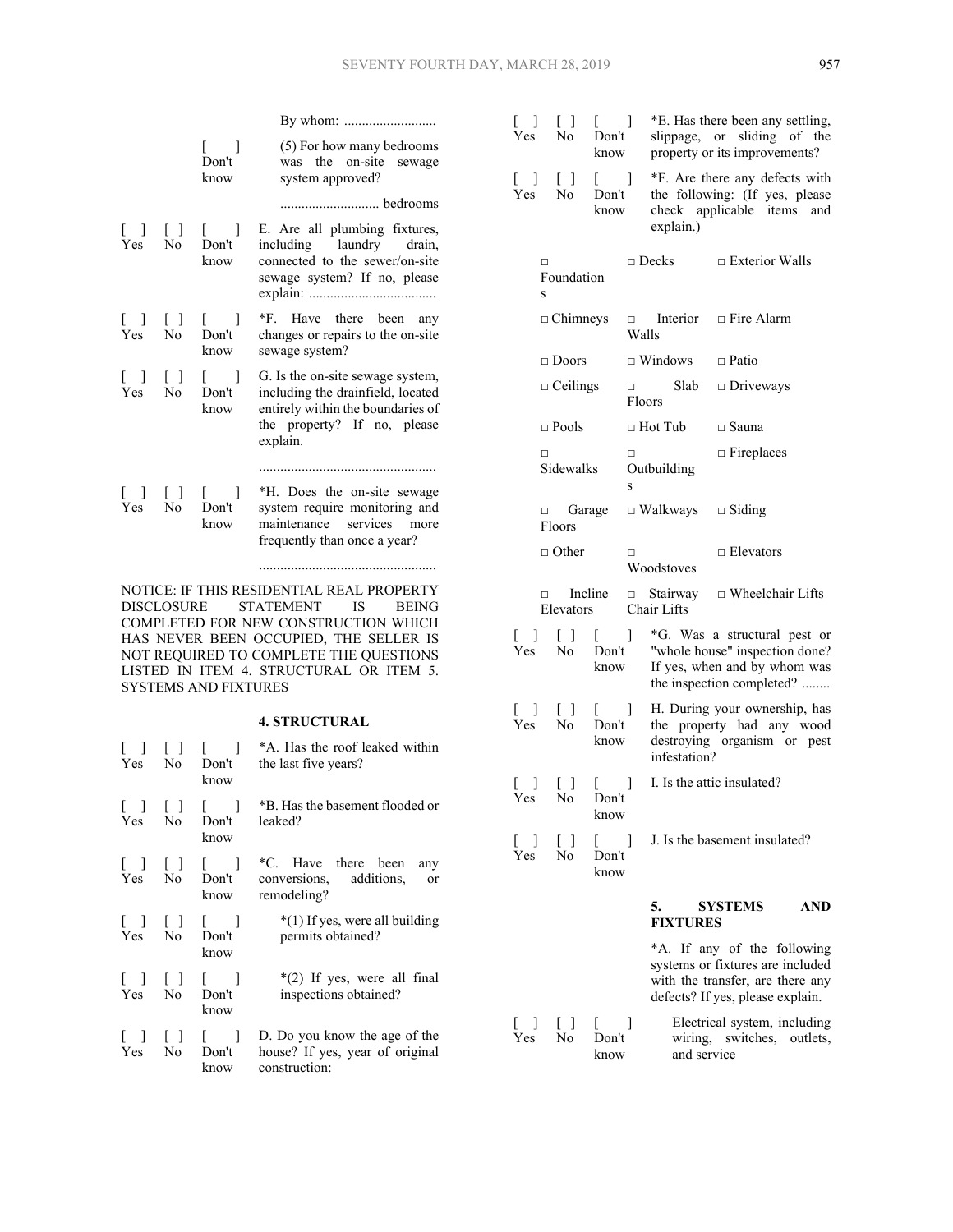| Yes<br>Yes                                            | ſΙ<br>No<br>$\begin{bmatrix} 1 \end{bmatrix}$<br>No | $\overline{\phantom{a}}$<br>Don't<br>know<br>$\overline{\phantom{a}}$<br>L<br>Don't<br>know | Plumbing system, including<br>pipes, faucets, fixtures, and<br>toilets<br>Hot water tank                                                            | Yes            | $\Box$<br>No                                 | $\mathbf{I}$<br>Don't<br>know             | If yes, are all of the $(1)$<br>woodstoves or (2) fireplace<br>inserts certified by the U.S.<br>Environmental Protection<br>Agency as clean burning<br>appliances to improve air<br>quality and public health? |
|-------------------------------------------------------|-----------------------------------------------------|---------------------------------------------------------------------------------------------|-----------------------------------------------------------------------------------------------------------------------------------------------------|----------------|----------------------------------------------|-------------------------------------------|----------------------------------------------------------------------------------------------------------------------------------------------------------------------------------------------------------------|
| Yes                                                   | $\lceil$ 1<br>No                                    | L.<br>Don't<br>know                                                                         | Garbage disposal                                                                                                                                    | 1<br>Yes       | $\Box$<br>No                                 | $\overline{1}$<br>Don't<br>know           | D. Is the property located within<br>a city, county, or district or<br>within a department of natural                                                                                                          |
| $\overline{\phantom{a}}$<br>Yes                       | $\begin{bmatrix} \end{bmatrix}$<br>No               | L<br>Don't<br>know                                                                          | Appliances                                                                                                                                          |                |                                              |                                           | resources fire protection zone<br>that provides fire protection<br>services?                                                                                                                                   |
| Yes                                                   | []<br>No                                            | $\mathbf{L}$<br>Don't<br>know                                                               | Sump pump                                                                                                                                           | Yes            | LΙ<br>No                                     | $\overline{\phantom{a}}$<br>Don't<br>know | E. Is the property equipped with<br>carbon monoxide alarms?<br>(Note: Pursuant<br>to<br><b>RCW</b>                                                                                                             |
| Yes                                                   | []<br>No                                            | L<br>Don't<br>know                                                                          | Heating<br>cooling<br>and<br>systems                                                                                                                |                |                                              |                                           | 19.27.530, seller must equip the<br>residence with carbon monoxide<br>alarms as required by the state<br>building code.)                                                                                       |
| Yes                                                   | $[\ ]$<br>No                                        | L<br>Don't<br>know                                                                          | Security system<br>[] Owned [] Leased                                                                                                               | -1<br>L<br>Yes | $\Box$<br>No                                 | $\perp$<br>Don't<br>know                  | F. Is the property equipped with<br>smoke $((\text{alarms}))$<br>detection<br>devices?                                                                                                                         |
|                                                       |                                                     |                                                                                             | *B. If any of the following<br>fixtures or property is included<br>with the transfer, are they<br>leased? (If yes, please attach<br>copy of lease.) |                |                                              |                                           | (Note: Pursuant to RCW<br>$43.44.110$ , if the property is not<br>equipped with at least one<br>smoke detection device, at least<br>one must be provided by the<br>seller.)                                    |
|                                                       |                                                     |                                                                                             |                                                                                                                                                     |                |                                              |                                           |                                                                                                                                                                                                                |
| $\mathcal{L}$<br>Yes                                  | $\vert \ \ \vert$<br>No                             | 1<br>L<br>Don't<br>know                                                                     | Security system $\dots$ .                                                                                                                           |                |                                              |                                           | <b>HOMEOWNERS'</b><br>6.<br><b>ASSOCIATION/COMMON</b><br><b>INTERESTS</b>                                                                                                                                      |
| $\overline{\phantom{a}}$<br>Yes                       | []<br>No                                            | L<br>Don't<br>know                                                                          | Tanks (type): $\dots$ .                                                                                                                             | Yes            | $\Box$<br>No                                 | $\overline{\phantom{a}}$<br>Don't         | A. Is there a Homeowners'<br>Association?<br>Name<br>of                                                                                                                                                        |
| Yes                                                   | $\Box$<br>No                                        | Don't<br>know                                                                               | Satellite dish<br>Other: $\dots$                                                                                                                    |                |                                              | know                                      | Association<br>and<br>contact<br>information for an officer,<br>director, employee, or other<br>authorized agent, if any, who                                                                                  |
|                                                       |                                                     |                                                                                             | *C. Are any of the following<br>of<br>wood<br>burning<br>kinds<br>appliances<br>at the<br>present<br>property?                                      |                |                                              |                                           | may provide the association's<br>financial statements, minutes,<br>bylaws, fining policy, and other<br>information that is not publicly                                                                        |
| $\begin{bmatrix} 1 & 1 \\ 1 & 1 \end{bmatrix}$<br>Yes | $\begin{bmatrix} \end{bmatrix}$<br>No               | -1<br>$\mathbf{L}$<br>Don't<br>know                                                         | (1) Woodstove?                                                                                                                                      | -1<br>Yes      | $\begin{array}{c} \square \end{array}$<br>No | $\perp$<br>L<br>Don't                     | available:<br>B. Are there regular periodic<br>assessments:                                                                                                                                                    |
| $\begin{bmatrix} 1 & 1 \end{bmatrix}$<br>Yes          | $[\ ]$<br>No                                        | $\mathbb{L}$<br>$\blacksquare$<br>Don't<br>know                                             | (2) Fireplace insert?                                                                                                                               |                |                                              | know                                      | $\text{\$} \dots$ per [] Month [] Year                                                                                                                                                                         |
| L<br>$\blacksquare$<br>Yes                            | $\Box$<br>No                                        | $\begin{bmatrix} 1 & 1 \end{bmatrix}$<br>Don't<br>know                                      | (3) Pellet stove?                                                                                                                                   | L<br>1<br>Yes  | $\lceil$ 1<br>No                             | -1<br>Don't<br>know                       | *C. Are there any pending<br>special assessments?                                                                                                                                                              |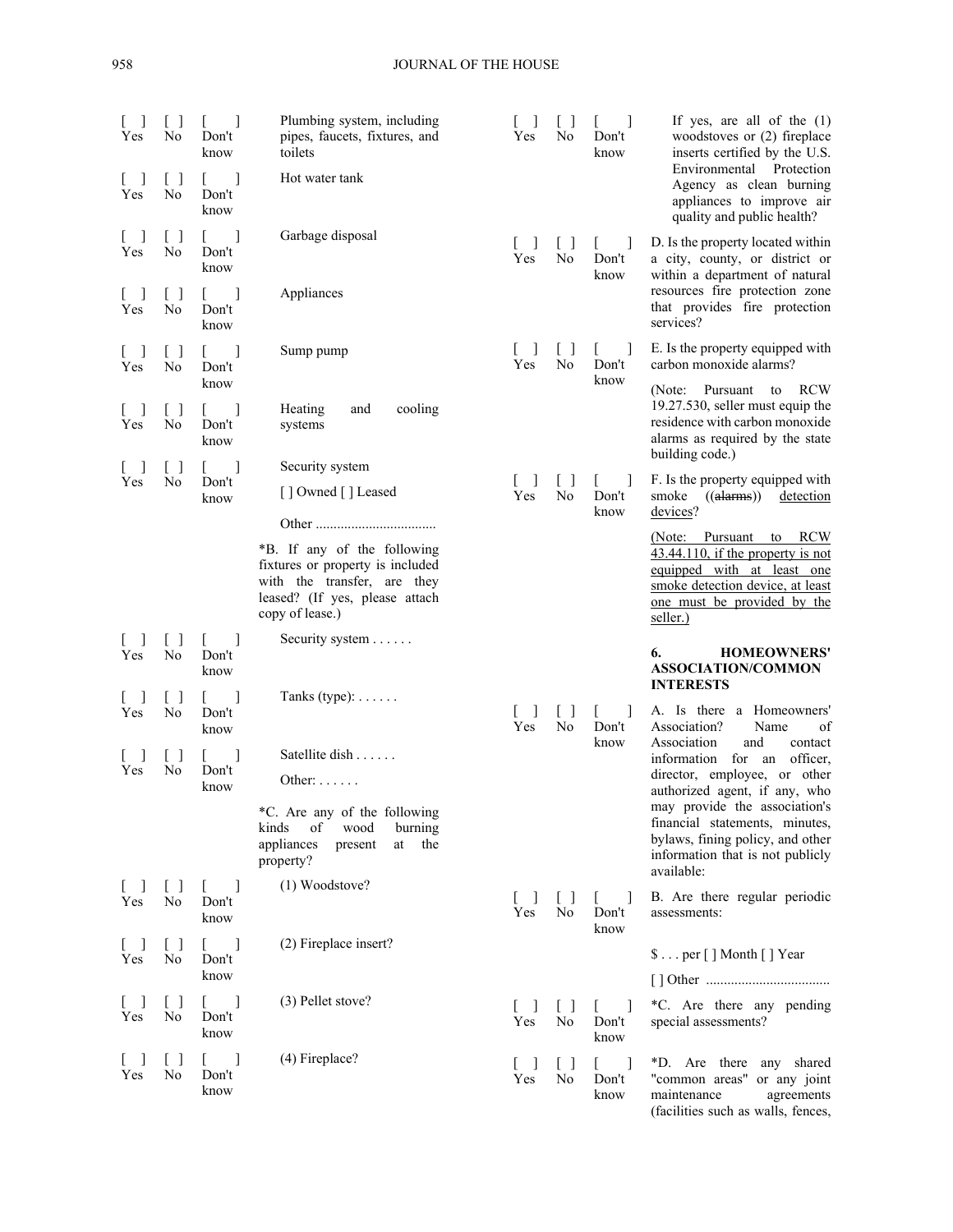Yes

landscaping, pools, tennis courts, walkways, or other areas co-owned in undivided interest with others)?

#### **7. ENVIRONMENTAL**

| $[\quad]$<br>Yes                             | $[\ ]$<br>No           | L<br>1<br>Don't<br>know                                              | *A. Have there been any<br>flooding, standing water, or<br>drainage problems on the<br>property that affect the property<br>or access to the property?                                                                                                          |
|----------------------------------------------|------------------------|----------------------------------------------------------------------|-----------------------------------------------------------------------------------------------------------------------------------------------------------------------------------------------------------------------------------------------------------------|
| $\begin{bmatrix} 1 & 1 \end{bmatrix}$<br>Yes | Γl<br>No               | 1<br>$\mathbf{L}$<br>Don't<br>know                                   | *B. Does any part of the<br>property contain fill dirt, waste,<br>or other fill material?                                                                                                                                                                       |
| $\begin{bmatrix} 1 & 1 \end{bmatrix}$<br>Yes | $\Box$<br>No           | 1<br>$\mathbb{R}$<br>Don't<br>know                                   | *C. Is there any material<br>damage to the property from<br>fire, wind, floods, beach<br>earthquake,<br>movements,<br>expansive soils, or landslides?                                                                                                           |
| 1<br>L.<br>Yes                               | $\Box$<br>No           | 1<br>L<br>Don't<br>know                                              | D. Are there any shorelines,<br>wetlands, floodplains, or critical<br>areas on the property?                                                                                                                                                                    |
| -1<br>L<br>Yes                               | $\Box$<br>No           | $\begin{bmatrix} 1 & 1 \\ 1 & 1 \end{bmatrix}$<br>1<br>Don't<br>know | *E. Are there any substances,<br>materials, or products in or on<br>the property that may be<br>environmental concerns, such as<br>asbestos, formaldehyde, radon<br>gas, lead-based paint, fuel or<br>chemical storage tanks, or<br>contaminated soil or water? |
| $\begin{bmatrix} 1 \end{bmatrix}$<br>Yes.    | Γl<br>No               | $[\quad]$<br>Don't<br>know                                           | *F. Has the property been used<br>for commercial or industrial<br>purposes?                                                                                                                                                                                     |
| ιI<br><b>Yes</b>                             | $\Box$<br>No           | $\begin{bmatrix} 1 & 1 \\ 1 & 1 \end{bmatrix}$<br>Don't<br>know      | *G. Is there any soil or<br>groundwater contamination?                                                                                                                                                                                                          |
| $\left[ \quad \right]$<br>Yes.               | $\Box$<br>No           | 1<br>t<br>Don't<br>know                                              | *H. Are there transmission<br>poles or other electrical utility<br>equipment<br>installed,<br>maintained, or buried on the<br>property that do not provide<br>utility service to the structures<br>on the property?                                             |
| 1<br>L<br>Yes                                | $[\,\,\,]$<br>$\rm No$ | 1<br>L<br>Don't<br>know                                              | *I. Has the property been used<br>as a legal or illegal dumping<br>site?                                                                                                                                                                                        |
| $\begin{bmatrix} 1 \end{bmatrix}$<br>Yes     | $[\ ]$<br>No           | -1<br>L<br>Don't<br>know                                             | *J. Has the property been used<br>as an illegal drug manufacturing<br>site?                                                                                                                                                                                     |
| $\blacksquare$<br>L<br>Yes                   | Γl<br>No               | $\blacksquare$<br>L<br>Don't<br>know                                 | *K. Are there any radio towers<br>in the<br>area<br>that<br>cause<br>interference<br>with<br>cellular<br>telephone reception?                                                                                                                                   |

# **8. MANUFACTURED AND MOBILE HOMES**

 If the property includes a manufactured or mobile home,

| $\begin{bmatrix} 1 \end{bmatrix}$        |                                                                  | $\begin{bmatrix} 1 & 1 \\ 1 & 1 \end{bmatrix}$<br>1<br>Yes No Don't<br>know | *A. Did you make any<br>alterations to the home? If yes,<br>please describe the alterations: .<br>.                                                         |
|------------------------------------------|------------------------------------------------------------------|-----------------------------------------------------------------------------|-------------------------------------------------------------------------------------------------------------------------------------------------------------|
| $\begin{bmatrix} 1 \end{bmatrix}$<br>Yes | $\begin{bmatrix} 1 \end{bmatrix}$<br>No.                         | $\begin{bmatrix} 1 & 1 \end{bmatrix}$<br>Don't<br>know                      | *B. Did any previous owner<br>make any alterations to the<br>home?                                                                                          |
| Yes                                      | N <sub>0</sub>                                                   | [ ] [ ] [ ] [ ]<br>Don't<br>know                                            | *C. If alterations were made,<br>were permits or variances for<br>these alterations obtained?                                                               |
|                                          |                                                                  |                                                                             | 9. FULL DISCLOSURE BY<br><b>SELLERS</b>                                                                                                                     |
|                                          |                                                                  |                                                                             | A. Other conditions or defects:                                                                                                                             |
| Yes                                      | $\begin{bmatrix} 1 & 1 \\ 1 & 1 \end{bmatrix}$<br>N <sub>0</sub> | $\begin{bmatrix} 1 & 1 \end{bmatrix}$<br>Don't<br>know                      | *Are there any other existing<br>material defects affecting the<br>property that a prospective<br>buyer should know about?                                  |
|                                          |                                                                  |                                                                             | B. Verification:                                                                                                                                            |
|                                          |                                                                  |                                                                             | The foregoing answers and<br>attached explanations (if any)<br>are complete and correct to the<br>best of my/our knowledge and<br>I/we have received a copy |

attached explanations (if any) are complete and correct to the best of my/our knowledge and I/we have received a copy hereof. I/we authorize all of my/our real estate licensees, if any, to deliver a copy of this disclosure statement to other real estate licensees and all prospective buyers of the property.

DATE ..... SELLER ...... SELLER ........................

## NOTICE TO THE BUYER

INFORMATION REGARDING REGISTERED SEX OFFENDERS MAY

BE OBTAINED FROM LOCAL LAW ENFORCEMENT AGENCIES. THIS NOTICE IS INTENDED ONLY TO INFORM YOU OF WHERE TO OBTAIN THIS INFORMATION AND IS NOT AN INDICATION OF THE PRESENCE OF REGISTERED SEX OFFENDERS.

## **II. BUYER'S ACKNOWLEDGMENT**

 A . Buyer hereby acknowledges that: Buyer has a duty to pay diligent attention to any material defects that are known to Buyer or can be known to Buyer by utilizing diligent attention and observation.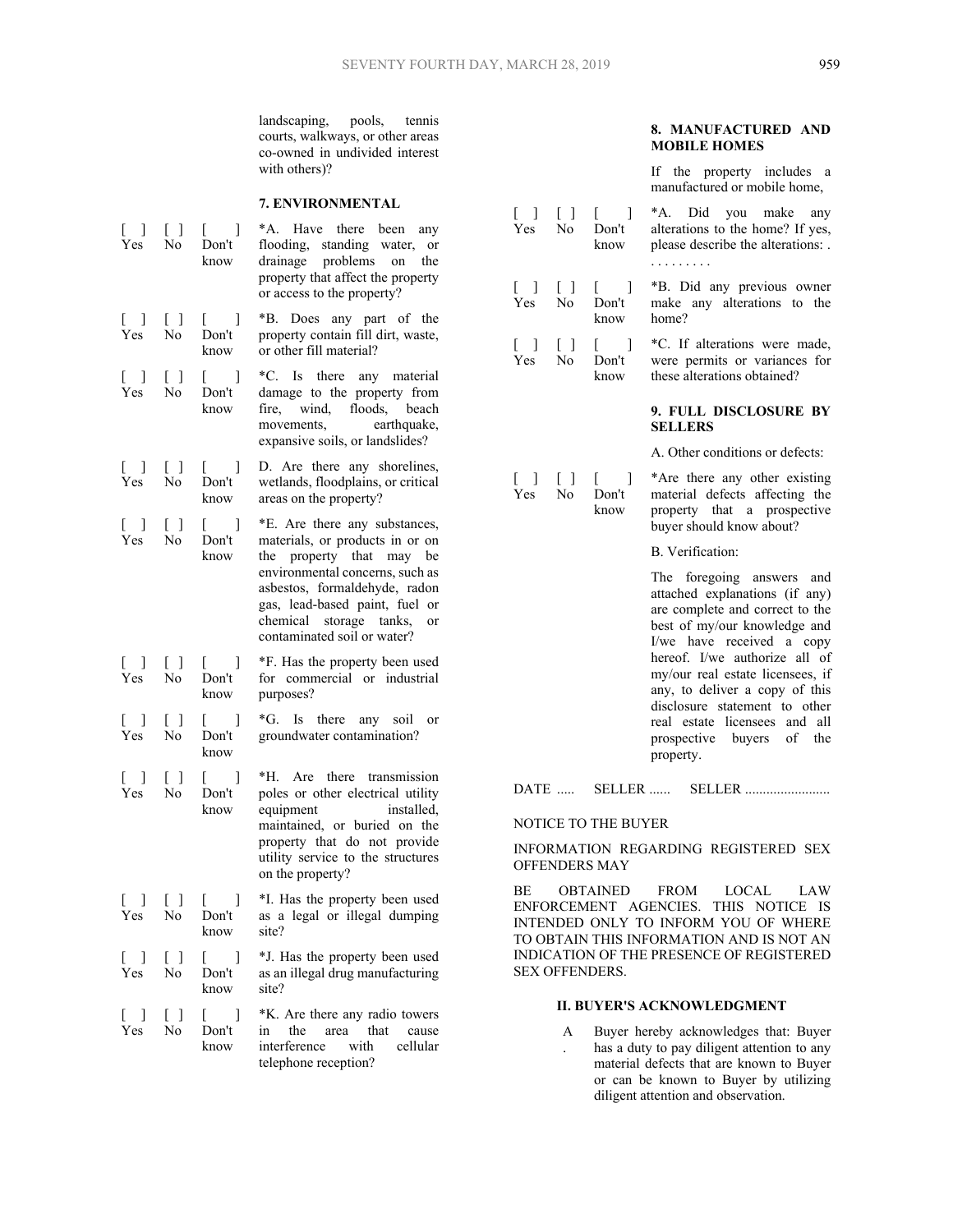- B . The disclosures set forth in this statement and in any amendments to this statement are made only by the Seller and not by any real estate licensee or other party.
- $\mathcal{C}$ . Buyer acknowledges that, pursuant to RCW 64.06.050(2), real estate licensees are not liable for inaccurate information provided by Seller, except to the extent that real estate licensees know of such inaccurate information.
- D . This information is for disclosure only and is not intended to be a part of the written agreement between the Buyer and Seller.
- E. Buyer (which term includes all persons signing the "Buyer's acceptance" portion of this disclosure statement below) has received a copy of this Disclosure Statement (including attachments, if any) bearing Seller's signature.

DISCLOSURES CONTAINED IN THIS DISCLOSURE STATEMENT ARE PROVIDED BY SELLER BASED ON SELLER'S ACTUAL KNOWLEDGE OF THE PROPERTY AT THE TIME SELLER COMPLETES THIS DISCLOSURE STATEMENT. UNLESS BUYER AND SELLER OTHERWISE AGREE IN WRITING, BUYER SHALL HAVE THREE BUSINESS DAYS FROM THE DAY SELLER OR SELLER'S AGENT DELIVERS THIS DISCLOSURE STATEMENT TO RESCIND THE AGREEMENT BY DELIVERING A SEPARATELY SIGNED WRITTEN STATEMENT OF RESCISSION TO SELLER OR SELLER'S AGENT. YOU MAY WAIVE THE RIGHT TO RESCIND PRIOR TO OR AFTER THE TIME YOU ENTER INTO A SALE AGREEMENT.

BUYER HEREBY ACKNOWLEDGES RECEIPT OF A COPY OF THIS DISCLOSURE STATEMENT AND ACKNOWLEDGES THAT THE DISCLOSURES MADE HEREIN ARE THOSE OF THE SELLER ONLY, AND NOT OF ANY REAL ESTATE LICENSEE OR OTHER PARTY.

DATE . . . . . . . BUYER . . . . . . . . BUYER .................................

(2) If the disclosure statement is being completed for new construction which has never been occupied, the disclosure statement is not required to contain and the seller is not required to complete the questions listed in item 4. Structural or item 5. Systems and Fixtures.

(3) The seller disclosure statement shall be for disclosure only, and shall not be considered part of any written agreement between the buyer and seller of residential property. The seller disclosure statement shall be only a disclosure made by the seller, and not any real estate licensee involved in the transaction, and shall not be construed as a warranty of any kind by the seller or any real estate licensee involved in the transaction.

NEW SECTION. **Sec. 4.** A new section is added to chapter 48.19 RCW to read as follows:

(1) In making rates for the insurance coverage for dwelling units, insurers shall consider the benefits of fire alarms in their rate making. If the insurer determines a separate fire alarm factor is valid, then an exhibit supporting these changes and any credits or discounts resulting from any such changes must be included in the initial filing supporting such change. An insurer need not file any exhibits or offer any related discounts if it determines that there is no material anticipated change in losses due to the use of such equipment or if any potential discount is not actuarially supported.

(2) The commissioner shall report to the appropriate committees of the legislature on any credits or discounts provided on insurance premiums for fire alarms installed in dwelling units. By December 31, 2020, and in compliance with RCW 43.01.036, the commissioner must submit a report to the appropriate committees of the legislature that details the use of discounts prior to and after the effective date of this section, and the type of fire alarm or smoke detection device qualifying for a credit or discount.

(3) For the purposes of this section, "dwelling unit" means a residential dwelling of any type, including a singlefamily residence, apartment, condominium, or cooperative unit.

(4) This section applies to rate filings for coverage for dwelling units filed on or after January 1, 2020.

NEW SECTION. **Sec. 5.** This act shall be known and cited as the Greg "Gibby" Gibson home fire safety act.

NEW SECTION. **Sec. 6.** Section 3 of this act is effective for real estate transactions entered into on or after January 1, 2020.

NEW SECTION. **Sec. 7.** Section 1 of this act is necessary for the immediate preservation of the public peace, health, or safety, or support of the state government and its existing public institutions, and takes effect July 1, 2019."

Correct the title.

Signed by Representatives Ormsby, Chair; Stokesbary, Ranking Minority Member; Robinson, 1st Vice Chair; Bergquist, 2nd Vice Chair; MacEwen, Assistant Ranking Minority Member; Rude, Assistant Ranking Minority Member; Caldier; Chandler; Cody; Dolan; Dye; Fitzgibbon; Hansen; Hoff; Hudgins; Jinkins; Kraft; Macri; Mosbrucker; Pettigrew; Pollet; Ryu; Schmick; Senn; Springer; Stanford; Steele; Sullivan; Sutherland; Tarleton; Tharinger and Ybarra.

Referred to Committee on Appropriations.

April 8, 2019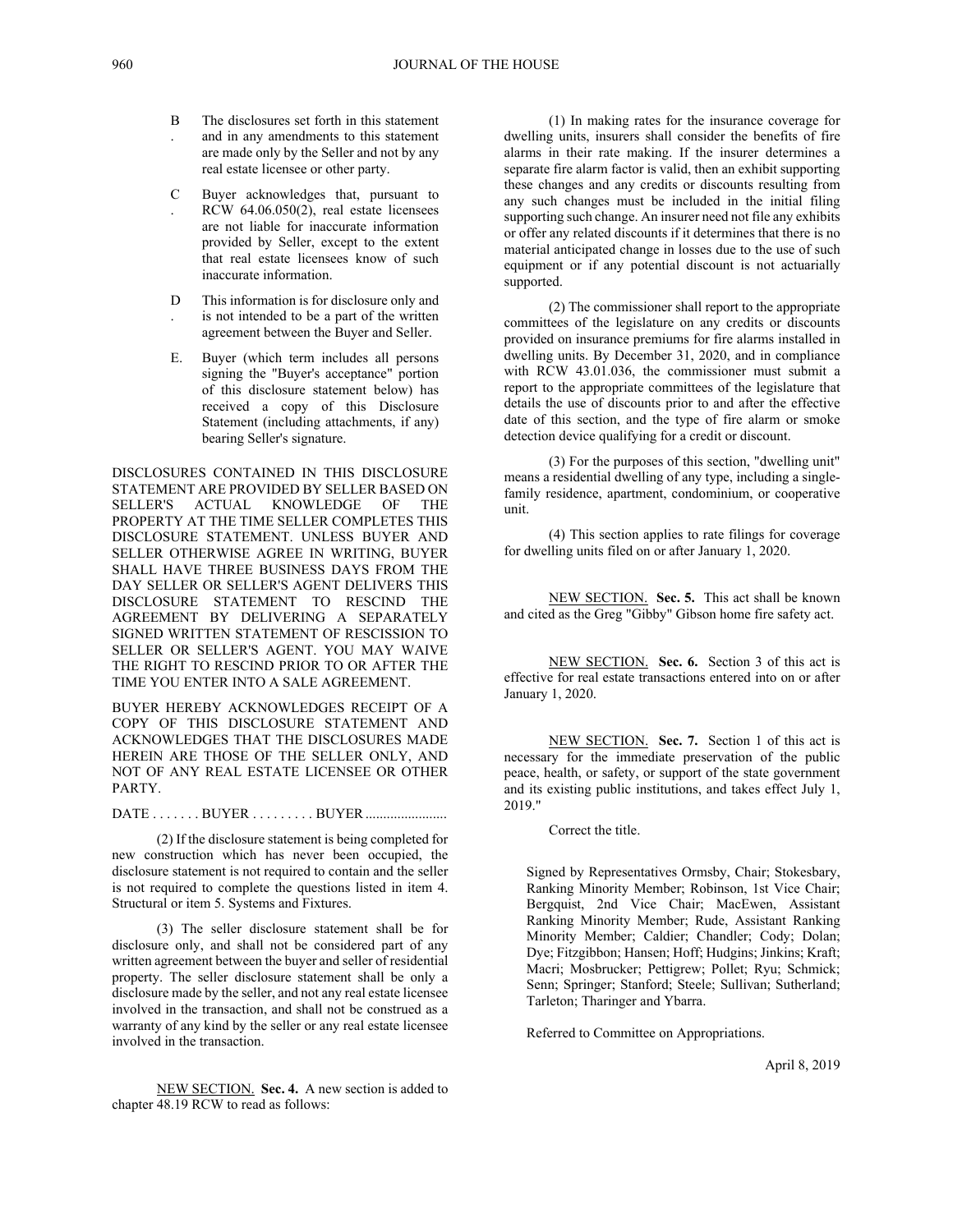SSB 5297 Prime Sponsor, Committee on Labor & Commerce: Extending collective bargaining rights to assistant attorneys general. Reported by Committee on Appropriations

MAJORITY recommendation: Do pass. Signed by Representatives Ormsby, Chair; Robinson, 1st Vice Chair; Bergquist, 2nd Vice Chair; Cody; Dolan; Fitzgibbon; Hansen; Hudgins; Jinkins; Macri; Pettigrew; Pollet; Ryu; Senn; Springer; Stanford; Sullivan; Tarleton and Tharinger.

MINORITY recommendation: Do not pass. Signed by Representatives Stokesbary, Ranking Minority Member; Caldier; Chandler; Dye; Hoff; Kraft; Mosbrucker; Schmick; Steele; Sutherland and Ybarra.

MINORITY recommendation: Without recommendation. Signed by Representatives MacEwen, Assistant Ranking Minority Member Rude, Assistant Ranking Minority Member.

Referred to Committee on Appropriations.

## April 8, 2019

ESSB 5323 Prime Sponsor, Committee on Environment, Energy & Technology: Reducing pollution from plastic bags by establishing minimum state standards for the use of bags at retail establishments. Reported by Committee on Appropriations

MAJORITY recommendation: Do pass. Signed by Representatives Ormsby, Chair; Robinson, 1st Vice Chair; Bergquist, 2nd Vice Chair; Cody; Dolan; Fitzgibbon; Hansen; Hudgins; Jinkins; Macri; Pettigrew; Pollet; Ryu; Senn; Springer; Stanford; Sullivan; Tarleton and Tharinger.

MINORITY recommendation: Do not pass. Signed by Representatives Stokesbary, Ranking Minority Member; MacEwen, Assistant Ranking Minority Member; Rude, Assistant Ranking Minority Member; Caldier; Chandler; Dye; Hoff; Kraft; Mosbrucker; Schmick; Steele; Sutherland and Ybarra.

Referred to Committee on Finance.

#### April 8, 2019

## SSB 5324 Prime Sponsor, Committee on Ways & Means: Concerning support for students experiencing homelessness. Reported by Committee on Appropriations

MAJORITY recommendation: Do pass as amended by Committee on Appropriations and without amendment by Committee on Education.

Strike everything after the enacting clause and insert the following:

"**Sec. 1.** RCW 28A.300.542 and 2016 c 157 s 2 are each amended to read as follows:

(1) Subject to the availability of amounts appropriated for this specific purpose, the office of the superintendent of public instruction shall create a competitive grant process to evaluate and award statefunded grants to school districts to increase identification of ((homeless)) students experiencing homelessness and the capacity of the districts to provide support $((, \text{which may}$ include education liaisons, for homeless students)) for students experiencing homelessness. Funds may be used in a manner that is complementary to federal McKinney-Vento funds and consistent with allowable uses as determined by the office of the superintendent of public instruction. The process must complement any similar federal grant program or programs in order to minimize agency overhead and administrative costs for the superintendent of public instruction and school districts. School districts may access both federal and state funding to identify and support ((homeless)) students experiencing homelessness.

(2) Award criteria for the state grants must be based on the demonstrated need of the school district and may consider the number or overall percentage, or both, of homeless children and youths enrolled in preschool, elementary, and secondary schools in the school district, and the ability of the local school district to meet these needs. Award criteria for these must also be based on the quality of the applications submitted. ((Preference)) Selected grantees must reflect geographic diversity across the state. Greater weight must be given to districts that demonstrate a commitment to:

(a) Partnering with local housing and communitybased organizations with experience in serving the needs of students experiencing homelessness or students of color;

(b) Serving the needs of unaccompanied youth; and

(c) Implementing evidence-informed strategies to address the opportunity gap and other systemic inequities that negatively impact students experiencing homelessness and students of color. Specific strategies may include, but are not limited to:

(i) Enhancing the cultural responsiveness of current and future staff;

(ii) Ensuring all staff, faculty, and school employees are actively trained in trauma-informed care;

(iii) Providing inclusive programming by intentionally seeking and utilizing input from the population being served;

(iv) Using a multidisciplinary approach when serving students experiencing homelessness and their families;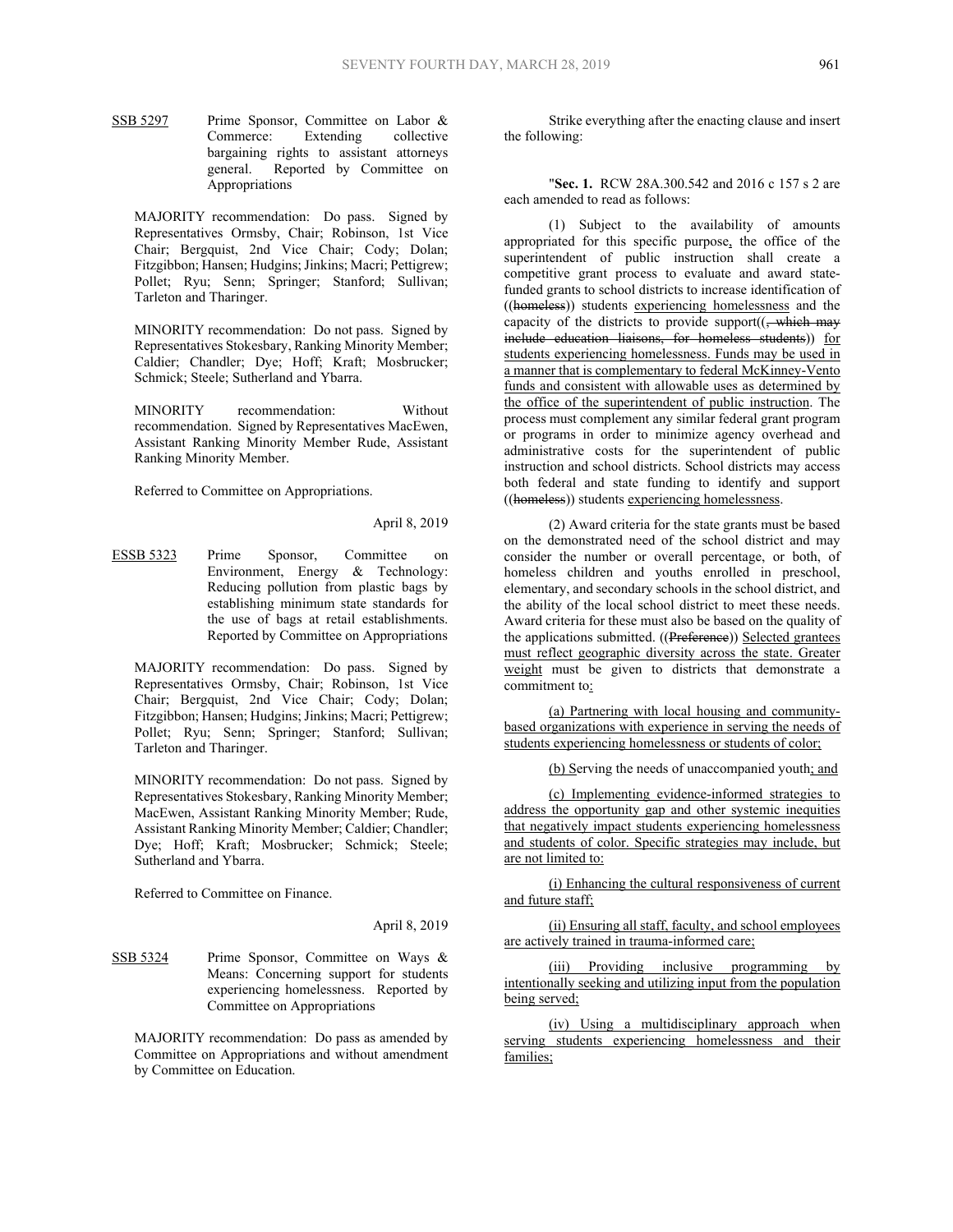(v) Intentionally seeking and utilizing input from the families and students experiencing homelessness about how district policies, services, and practices can be improved; and

(vi) Identifying data elements and systems needed to monitor progress in eliminating disparities in academic outcomes for students experiencing homelessness with their housed peers.

(3) At the end of each academic year, districts receiving grants ((must measure during the academic year how often each student physically moves, what services families or unaccompanied youth could access, and whether or not a family or unaccompanied youth received stable housing by the end of the school year)) shall monitor and report on the academic outcomes for students served by the grants. The academic outcomes are those recommended by the office of the superintendent of public instruction. The office of the superintendent of public instruction shall review the reports submitted by the districts and assist school districts in using these data to identify gaps and needs, and develop sustainable strategies to improve academic outcomes for students experiencing homelessness.

(4) ((Homeless)) Students experiencing homelessness are defined as students without a fixed, regular, and adequate nighttime residence ((as set forth)) in accordance with the definition of homeless children and youths in the federal McKinney-Vento homeless  $\overline{((eduction)})$  assistance act  $((P.L. 100 \overline{77}; 101 \overline{Stat. 482}))),$ 42 U.S.C. Sec. 11431 through 11435.

(5) School districts may not use funds allocated under this section to supplant existing federal, state, or local resources for ((homeless student)) supports for students experiencing homelessness, which may include education liaisons.

(6) Grants awarded to districts under this section may be for two years.

**Sec. 2.** RCW 43.185C.340 and 2016 c 157 s 3 are each amended to read as follows:

(1) Subject to funds appropriated for this specific purpose, the department((, in consultation with the office of the superintendent of public instruction,)) shall administer a grant program that links ((homeless)) students experiencing homelessness and their families with stable housing located in the ((homeless)) student's school district. The goals of the program  $((is))$  are to:

(a) Provide educational stability for ((homeless)) students experiencing homelessness by promoting housing stability; and

(b) Encourage the development of collaborative strategies between housing and education partners.

(2) To ensure that innovative strategies between housing and education partners are developed and implemented, the department may contract and consult with a designated vendor to provide technical assistance and program evaluation, and assist with making grant awards. If the department contracts with a vendor, the vendor must be selected by the director and:

(a) Be a nonprofit vendor;

(b) Be located in Washington state; and

(c) Have a demonstrated record of working toward the housing and educational stability of students and families experiencing homelessness.

(3) In implementing the program, the department, or the department in partnership with its designated vendor, shall consult with the office of the superintendent of public instruction.

(4) The department, ((working with the office of the superintendent of public instruction)) or the designated vendor in consultation with the department, shall develop a competitive grant process to make grant awards ((of no more than one hundred thousand dollars per school, not to exceed five hundred thousand dollars per school district,)) to ((school districts partnered with)) eligible organizations on implementation of the proposal. For the purposes of this subsection, "eligible organization" means any local government, local housing authority, regional support network established under chapter 71.24 RCW, behavioral health organization, nonprofit community or neighborhoodbased organization, federally recognized Indian tribe in the state of Washington, or regional or statewide nonprofit housing assistance organization. Applications for the grant program must include ((contractual agreements)) a memorandum of understanding between the housing providers and school districts defining the responsibilities and commitments of each party to identify, house, and support ((homeless)) students experiencing homelessness. The memorandum must include:

(a) How housing providers will partner with school districts to address gaps and needs and develop sustainable strategies to help students experiencing homelessness; and

(b) How data on students experiencing homelessness and their families will be collected and shared in accordance with privacy protections under applicable federal and state laws.

 $((3)$  The grants awarded to school districts shall not exceed fifteen school districts per school year.)) (5) In determining which ((partnerships)) eligible organizations will receive grants, ((preference must)) the department must ensure that selected grantees reflect geographic diversity across the state. Greater weight shall be given to ((districts with a demonstrated commitment of partnership and history with)) eligible organizations that demonstrate a commitment to:

(a) Partnering with local schools or school districts; and

(b) Developing and implementing evidenceinformed strategies to address racial inequities. Specific strategies may include, but are not limited to:

(i) Hiring direct service staff who reflect the racial, cultural, and language demographics of the population being served;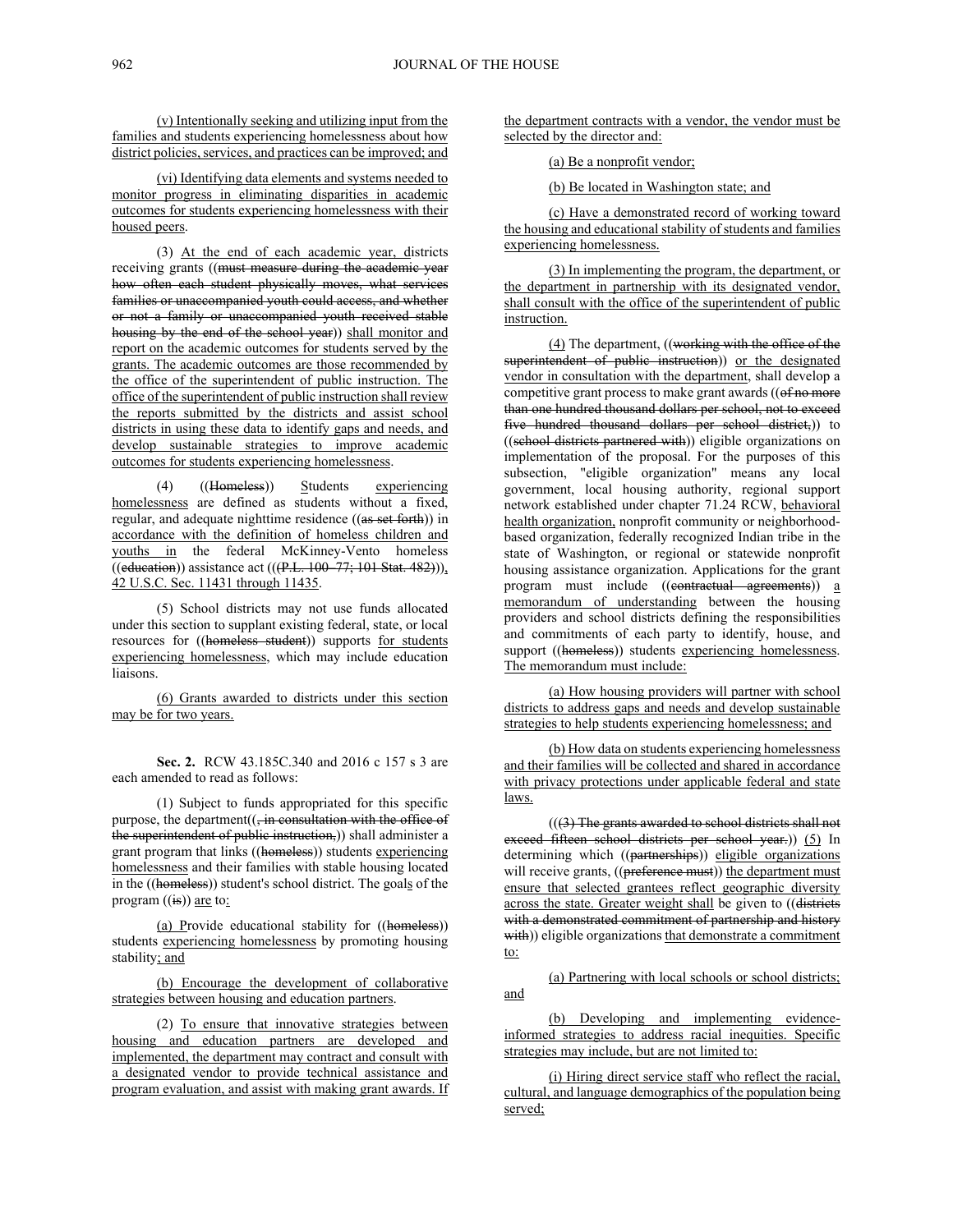(ii) Committing to inclusive programming by intentionally seeking and utilizing input from the population being served;

(iii) Ensuring eligibility criteria does not unintentionally screen out people of color and further racial inequity; and

(iv) Creating access points in locations frequented by parents, guardians, and unaccompanied homeless youth of color.

 $((4))$  (6) Activities eligible for assistance under this grant program include but are not limited to:

(a) Rental assistance, which includes utilities, security and utility deposits, first and last month's rent, rental application fees, moving expenses, and other eligible expenses to be determined by the department;

(b) Transportation assistance, including gasoline assistance for families with vehicles and bus passes;

(c) Emergency shelter; ((and))

(d) Housing stability case management; and

(e) Other collaborative housing strategies, including prevention and strength-based safety and housing approaches.

 $((\left(5\right)))$   $(7)(a)$  All beneficiaries of funds from the grant program must be ((unaccompanied youth or)) from  $($ (very low-income)) households $($ . For the purposes of this subsection, "very low-income household" means an unaccompanied youth or family or unrelated persons living together whose adjusted income is less than fifty percent of the median family income, adjusted for household size, for the county where the grant recipient is located)) that include at least one student experiencing homelessness as defined as a child or youth without a fixed, regular, and adequate nighttime residence in accordance with the federal McKinney-Vento homeless assistance act, 42 U.S.C. Sec. 11431 through 11435.

(b) For the purposes of this section, "student experiencing homelessness" includes unaccompanied homeless youth not in the physical custody of a parent or guardian. "Unaccompanied homeless youth" includes students up to the age of twenty-one, in alignment with the qualifications for school admissions under RCW  $28A.225.160(1)$ .

 $((\text{(6)}))$   $(8)(a)$  Grantee  $((\text{sehool}-\text{districts}))$ organizations must compile and report information to the department. The department shall report to the legislature the findings of the grantee, the housing stability of the homeless families, ((the academic performance of the grantee population,)) and any related policy recommendations.

(b) Grantees must track and report on the following measures including, but not limited to:

(i) Length of time enrolled in the grant program;

(ii) Housing destination at program exit;

(iii) Type of residence prior to enrollment in the grant program; and

(iv) Number of times homeless in the past three years.

(c) Grantees must also include in their reports a narrative description discussing its partnership with school districts as set forth in the memorandum outlined in subsection (4) of this section. Reports must also include the kinds of supports grantees are providing students and families to support academic learning.

(d) Data on all program participants must be entered into and tracked through the Washington homeless client management information system as described in RCW 43.185C.180.

 $((\overline{(7)}))$  (9) In order to ensure that ((sehool districts)) housing providers are meeting the requirements of ((an approved)) the grant program for ((homeless)) students experiencing homelessness, the ((office of the superintendent of public instruction)) department, or the department in partnership with its designee, shall monitor the program $((s))$  at least once every two years.  $((\text{Monitoring})$ shall begin during the 2016-17 school year.

 $(8)$ )) (10) Any program review and monitoring under this section may be conducted concurrently with other program reviews and monitoring conducted by the department. In its review, the ((office of the superintendent of public instruction)) department, or the department in partnership with its designee, shall monitor program components that include  $((but need not be limited to))$  the process used by the ((district)) eligible organization to identify and reach out to ((homeless)) students experiencing homelessness, ((assessment data)) and other indicators to determine how well the ((district)) eligible organization is meeting the ((academie)) housing needs of ((homeless)) students((<del>, district expenditures used to expand opportunities</del> for these students, and the academic progress of students under)) experiencing homelessness. The department, or the department in partnership with its designee, shall provide technical assistance and support to housing providers to better implement the program.

**Sec. 3.** RCW 28A.320.142 and 2016 c 157 s 5 are each amended to read as follows:

(1) Each ((school district that has identified more than ten unaccompanied youth))  $K-12$  public school in the state must establish a building point of contact in each elementary school, middle school, and high school. These points of contact must be appointed by the principal of the designated school and are responsible for identifying homeless and unaccompanied homeless youth and connecting them with the school district's ((homeless student)) liaison for students experiencing homelessness. The school district homeless student liaison is responsible for training building points of contact.

(2) The office of the superintendent of public instruction shall make available best practices for choosing and training building points of contact to each school district.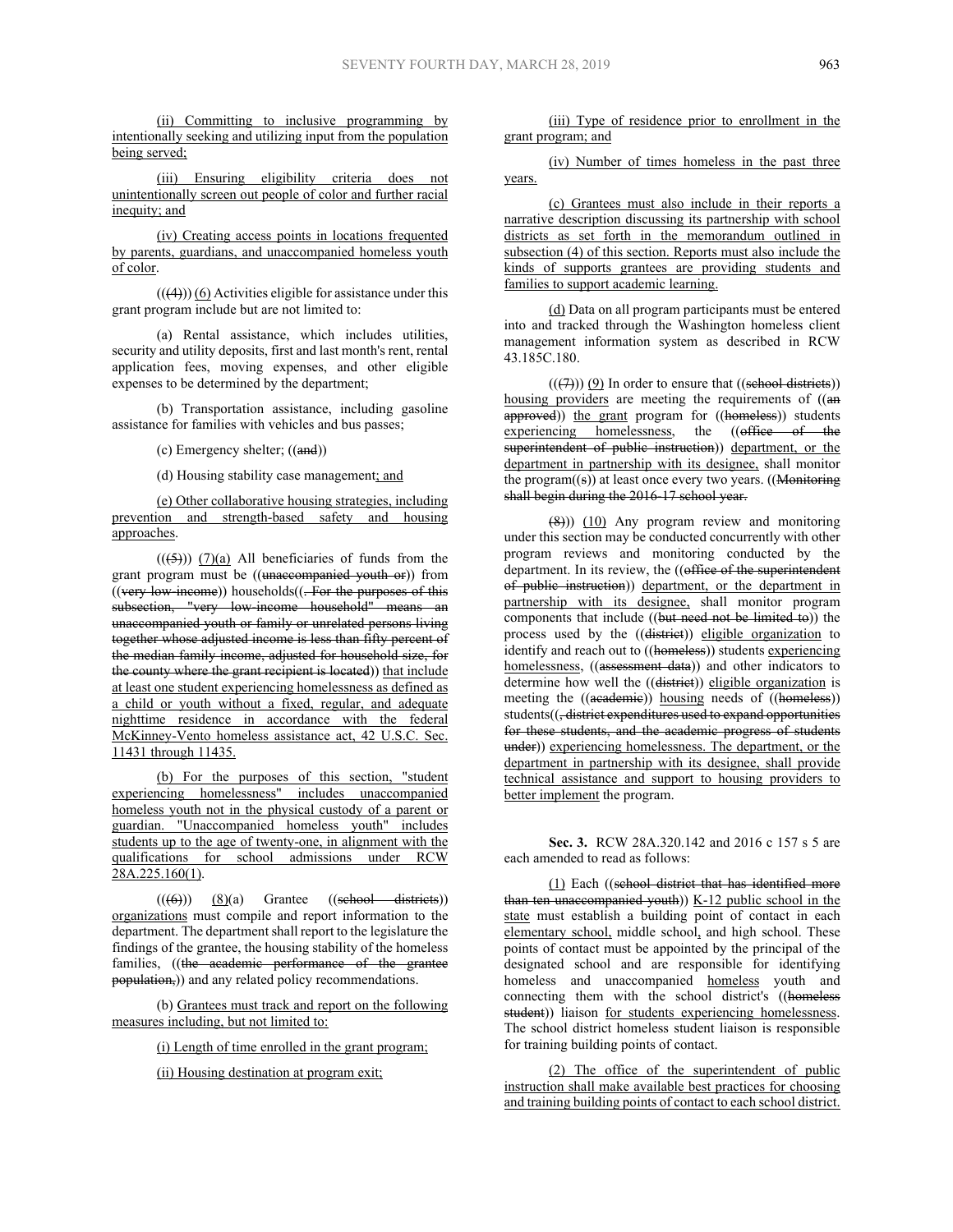NEW SECTION. **Sec. 4.** If specific funding for the purposes of this act, referencing this act by bill or chapter number, is not provided by June 30, 2019, in the omnibus appropriations act, this act is null and void."

Correct the title.

Signed by Representatives Ormsby, Chair; Stokesbary, Ranking Minority Member; Robinson, 1st Vice Chair; Bergquist, 2nd Vice Chair; MacEwen, Assistant Ranking Minority Member; Rude, Assistant Ranking Minority Member; Caldier; Chandler; Cody; Dolan; Dye; Fitzgibbon; Hansen; Hoff; Hudgins; Jinkins; Kraft; Macri; Mosbrucker; Pettigrew; Pollet; Ryu; Schmick; Senn; Springer; Stanford; Steele; Sullivan; Sutherland; Tarleton; Tharinger and Ybarra.

Referred to Committee on Appropriations.

April 8, 2019

E2SSB 5397 Prime Sponsor, Committee on Ways & Means: Concerning the responsible management of plastic packaging. Reported by Committee on Appropriations

MAJORITY recommendation: Do pass as amended by Committee on Appropriations and without amendment by Committee on Environment & Energy.

Strike everything after the enacting clause and insert the following:

"NEW SECTION. **Sec. 1.** (1) The legislature finds that:

(a) Convenient and environmentally sound product stewardship programs that include collecting, transporting, and reuse, recycling, or the proper end-of-life management of unwanted products help protect Washington's environment and the health of state residents;

(b) Unwanted products should be managed where priority is placed on prevention, waste reduction, source reduction, recycling, and reuse over energy recovery and landfill disposal; and

(c) Producers of plastic packaging should consider the design and management of their packaging in a manner that ensures minimal environmental impact. Producers of plastic packaging should be involved from design concept to end-of-life management to incentivize innovation and research to minimize environmental impacts.

(2) Additionally, the legislature finds that, through design and innovation, industry should strive to achieve the goals of recycling one hundred percent of packaging, using at least twenty percent postconsumer recycled content in packaging, and reducing plastic packaging when possible to optimize the use to meet the need.

(3) The legislature intends that the department, through a consultative process with industry and consumer interest, develop options to reduce plastic packaging in the waste stream for implementation by January 1, 2022.

NEW SECTION. **Sec. 2.** The definitions in this section apply throughout this chapter unless the context clearly requires otherwise.

(1) "Brand" means a name, symbol, word, or mark that identifies a product, rather than its components, and attributes the covered product to the owner of the brand as the producer.

(2) "Department" means the department of ecology.

(3) "Producer" means a person who has legal ownership of the brand, brand name, or cobrand of plastic packaging sold in or into Washington state.

(4) "Recycling" has the same meaning as defined in RCW 70.95.030.

(5) "Stakeholder" means a person who may have an interest in or be affected by the management of plastic packaging.

NEW SECTION. **Sec. 3.** (1) The department must evaluate and assess the amount and types of plastic packaging sold into the state as well as the management and disposal of plastic packaging. When conducting the evaluation, the department must ensure that producers, providers of solid waste management services, and stakeholders are consulted. The department must produce a report that includes:

(a) An assessment of the:

(i) Amount and types of plastic packaging currently produced in or coming into the state by category;

(ii) Full cost of managing plastic packaging waste, including the cost to ratepayers, businesses, and others, with consideration given to costs that are determined by volume or weight;

(iii) Final disposition of all plastic packaging sold into the state, based on current information available at the department;

(iv) Costs and savings to all stakeholders in existing product stewardship programs where they have been implemented including, where available, the specific costs for the management of plastic packaging;

(v) Infrastructure necessary to manage plastic packaging in the state;

(vi) Contamination and sorting issues facing the current plastic packaging recycling stream; and

(vii) Existing organizations and databases for managing plastic packaging that could be employed for use in developing a program in the state;

(b) A compilation of: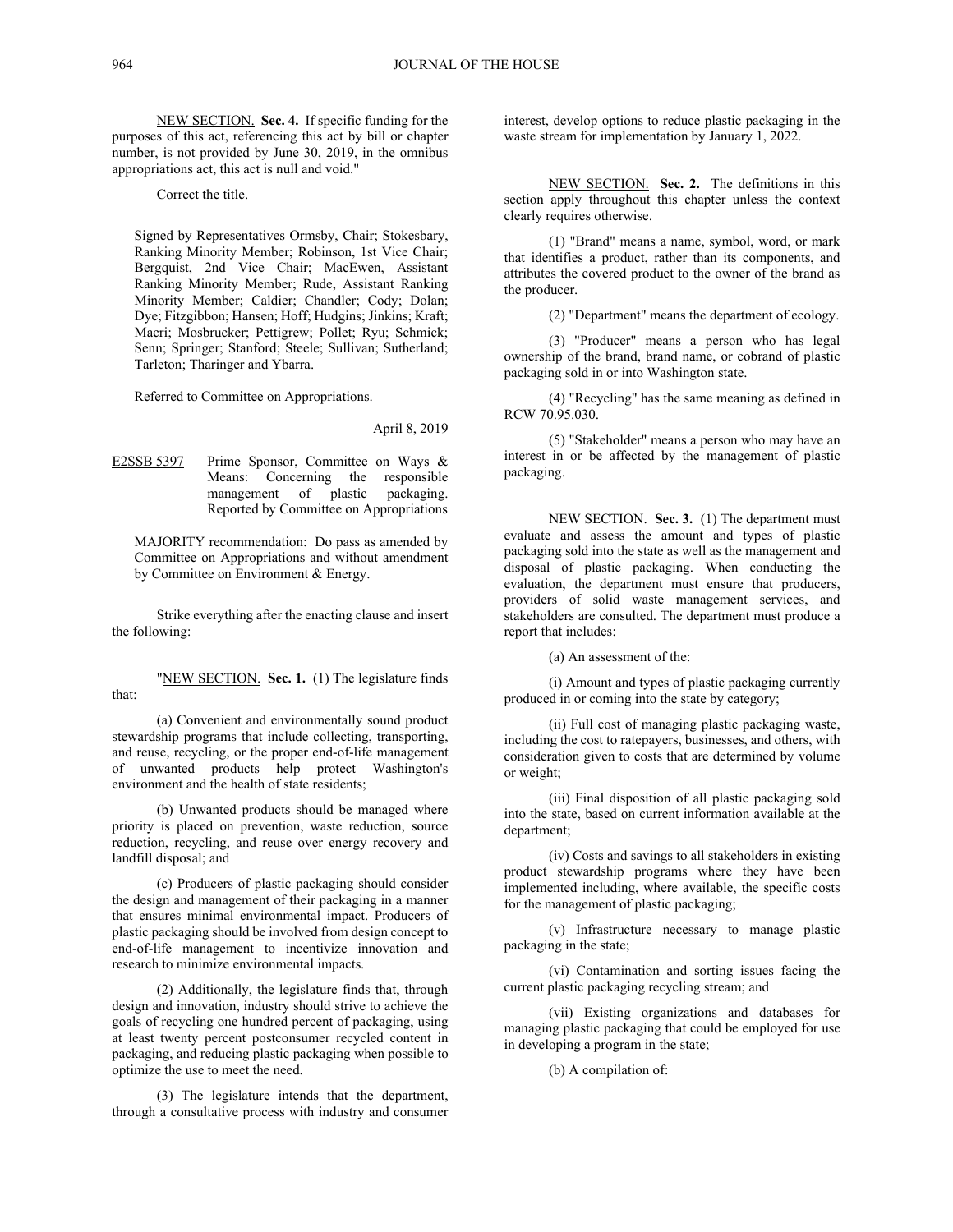(i) All the programs currently managing plastic packaging in the state, including all end-of-life management and litter and contamination cleanup; and

(ii) Existing studies regarding the final disposition of plastic packaging and material recovery facilities residual composition, including data on cross-contamination of other recyclables, contamination in compost, and brand data in litter when available;

(c) A review and identification of businesses in Washington that use recycled plastic material as a feedstock or component of a product produced by the company; and

(d) A review of industry and any other domestic or international efforts and innovations to reduce, reuse, and recycle plastic and chemically recycle packaging, utilize recycled content in packaging, and develop new programs, systems, or technologies to manage plastics including innovative technologies such as pyrolysis and gasification processes to divert recoverable polymers and other materials away from landfills and into valuable raw, intermediate, and final products.

(2) The department must contract with a third-party independent consultant to conduct the evaluation and assessment as required under subsection (1) of this section. In developing the recommendations, the department must ensure consistency with the federal food, drug, and cosmetic act (21 U.S.C. Sec. 301 et. seq).

(3)(a) By October 31, 2020, the department must submit a report on the evaluation and assessment of plastic packaging to the appropriate committees of the legislature. The department must cite the sources of information that it relied upon in the report and that the independent consultant relied upon in the assessment, including any sources of peerreviewed science.

(b) The report required under this subsection must include:

(i) Findings regarding amount and types of plastic packaging sold into the state as well as the management and disposal of plastic packaging;

(ii) Recommendations to meet the goals of reducing plastic packaging, including through industry initiative or plastic packaging product stewardship, or both, to:

(A) Achieve one hundred percent recyclable, reusable, or compostable packaging in all goods sold in Washington by January 1, 2025;

(B) Achieve at least twenty percent postconsumer recycled content in packaging by January 1, 2025; and

(C) Reduce plastic packaging when possible optimizing the use to meet the need; and

(iii) For the purposes of legislative consideration, options to meet plastic packaging reduction goals, that are capable of being established and implemented by January 1, 2022. For proposed options, the department must identify expected costs and benefits of the proposal to state and local government agencies to administer and enforce the rule, and

to private persons or businesses, by category of type of person or business affected.

NEW SECTION. **Sec. 4.** This chapter expires July 1, 2029.

NEW SECTION. **Sec. 5.** Sections 1 through 4 of this act constitute a new chapter in Title 70 RCW.

NEW SECTION. **Sec. 6.** If specific funding for the purposes of this act, referencing this act by bill or chapter number, is not provided by June 30, 2019, in the omnibus appropriations act, this act is null and void."

Correct the title.

Signed by Representatives Ormsby, Chair; Robinson, 1st Vice Chair; Bergquist, 2nd Vice Chair; Cody; Dolan; Fitzgibbon; Hansen; Hudgins; Jinkins; Macri; Pettigrew; Pollet; Ryu; Senn; Springer; Stanford; Sullivan; Tarleton and Tharinger.

MINORITY recommendation: Do not pass. Signed by Representatives Stokesbary, Ranking Minority Member; MacEwen, Assistant Ranking Minority Member; Rude, Assistant Ranking Minority Member; Caldier; Chandler; Dye; Hoff; Kraft; Mosbrucker; Schmick; Steele; Sutherland and Ybarra.

Referred to Committee on Appropriations.

March 26, 2019

SSB 5428 Prime Sponsor, Committee on Higher Education & Workforce Development: Concerning veterans' mental health services at institutions of higher education. Reported by Committee on College & Workforce Development

MAJORITY recommendation: Do pass. Signed by Representatives Hansen, Chair; Entenman, Vice Chair; Leavitt, Vice Chair; Van Werven, Ranking Minority Member; Gildon, Assistant Ranking Minority Member; Graham, Assistant Ranking Minority Member; Bergquist; Kraft; Mead; Paul; Pollet; Ramos; Rude; Sells; Slatter and Sutherland.

Referred to Committee on Appropriations.

March 26, 2019

SSB 5461 Prime Sponsor, Committee on Human Services, Reentry & Rehabilitation: Concerning the sharing of information between participants in multidisciplinary coordination of child sexual abuse investigations. Reported by Committee on Public Safety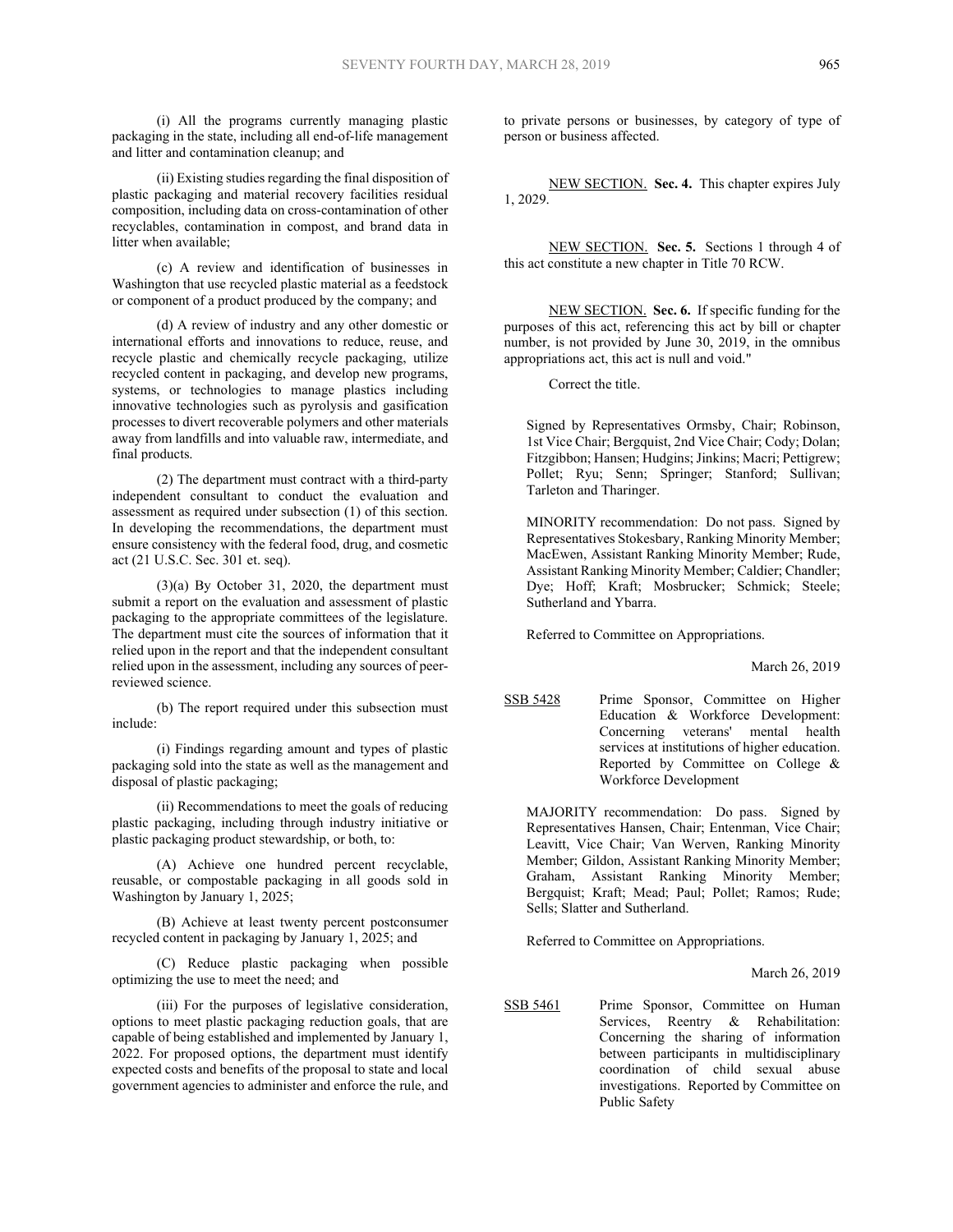MAJORITY recommendation: Do pass. Signed by Representatives Goodman, Chair; Davis, Vice Chair; Klippert, Ranking Minority Member; Sutherland, Assistant Ranking Minority Member; Appleton; Graham; Lovick; Orwall; Pellicciotti and Pettigrew.

Referred to Committee on Rules for second reading.

March 26, 2019

SSB 5474 Prime Sponsor, Committee on Labor & Commerce: Permitting self-insurers to send duplicates of certain orders made by the department of labor and industries. Reported by Committee on Labor & Workplace Standards

MAJORITY recommendation: Do pass. Signed by Representatives Sells, Chair; Chapman, Vice Chair; Mosbrucker, Ranking Minority Member; Chandler, Assistant Ranking Minority Member; Gregerson; Hoff and Ormsby.

Referred to Committee on Rules for second reading.

#### March 26, 2019

SB 5503 Prime Sponsor, Senator Das: Concerning state board of health rules regarding on-site sewage systems. Reported by Committee on Environment & Energy

MAJORITY recommendation: Do pass. Signed by Representatives Fitzgibbon, Chair; Lekanoff, Vice Chair; Shea, Ranking Minority Member; Dye, Assistant Ranking Minority Member; Boehnke; Doglio; Fey; Mead; Peterson and Shewmake.

Referred to Committee on Rules for second reading.

March 26, 2019

SSB 5514 Prime Sponsor, Committee on Early Learning & K-12 Education: Concerning first responder agency notifications to schools regarding potential threats. Reported by Committee on Public Safety

MAJORITY recommendation: Do pass. Signed by Representatives Goodman, Chair; Davis, Vice Chair; Klippert, Ranking Minority Member; Sutherland, Assistant Ranking Minority Member; Appleton; Graham; Lovick; Orwall; Pellicciotti and Pettigrew.

Referred to Committee on Rules for second reading.

#### April 8, 2019

2SSB 5577 Prime Sponsor, Committee on Ways & Means: Concerning the protection of

southern resident orca whales from vessels. Reported by Committee on Appropriations

MAJORITY recommendation: Do pass as amended.

Strike everything after the enacting clause and insert the following:

"**Sec. 1.** RCW 77.15.740 and 2014 c 48 s 22 are each amended to read as follows:

(1) Except as provided in subsection (2) of this section, it is unlawful for a person to:

(a) Cause a vessel or other object to approach, in any manner, within  $((two))$  three hundred yards of a southern resident orca whale;

(b) Position a vessel to be in the path of a southern resident orca whale at any point located within four hundred yards of the whale. This includes intercepting a southern resident orca whale by positioning a vessel so that the prevailing wind or water current carries the vessel into the path of the whale at any point located within four hundred yards of the whale;

(c) Position a vessel behind a southern resident orca whale at any point located within four hundred yards;

(d) Fail to disengage the transmission of a vessel that is within  $((two))$  three hundred yards of a southern resident orca whale; ((or

(d))) (e) Cause a vessel or other object to exceed a speed greater than seven knots over ground at any point located within one-half nautical mile (one thousand thirteen yards) of a southern resident orca whale; or

(f) Feed a southern resident orca whale.

(2) A person is exempt from subsection (1) of this section if that person is:

(a) Operating a federal government vessel in the course of ((his or her)) official duties, or operating a state, tribal, or local government vessel when engaged in official duties involving law enforcement, search and rescue, or public safety;

(b) Operating a vessel in conjunction with a vessel traffic service established under 33 C.F.R. and following a traffic separation scheme, or complying with a vessel traffic service measure of direction. This also includes support vessels escorting ships in the traffic lanes, such as tug boats;

(c) Engaging in an activity, including scientific research, pursuant to a permit or other authorization from the national marine fisheries service and the department;

(d) Lawfully engaging in a treaty Indian or commercial fishery that is actively setting, retrieving, or closely tending fishing gear. Commercial fishing vessels in transit are not exempt from subsection (1) of this section;

(e) Conducting vessel operations necessary to avoid an imminent and serious threat to a person, vessel, or the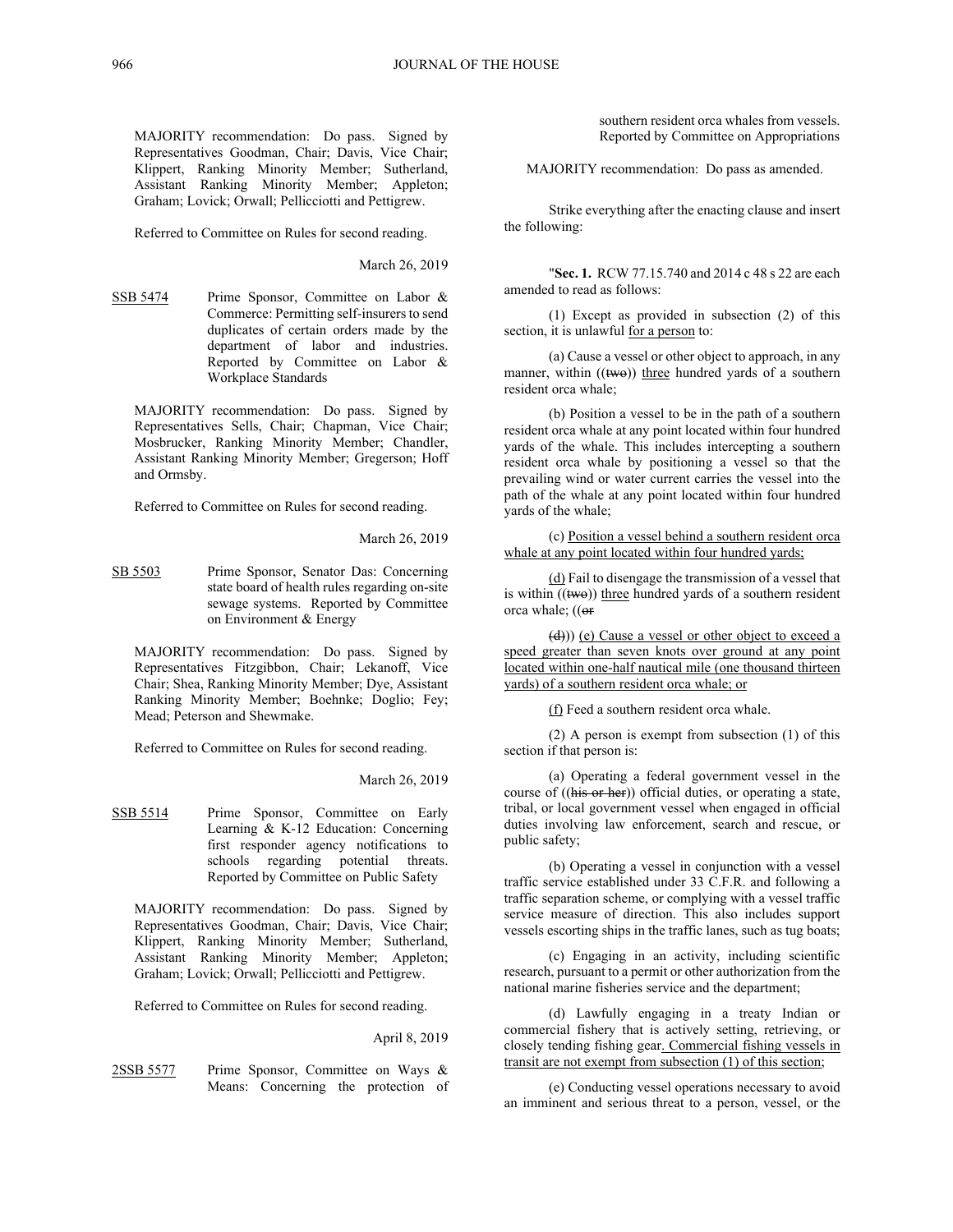environment, including when necessary for overall safety of navigation and to comply with state and federal navigation requirements; or

(f) Engaging in rescue or clean-up efforts of a beached southern resident orca whale overseen, coordinated, or authorized by a volunteer stranding network.

(3) For the purpose of this section, "vessel" includes aircraft while on the surface of the water, and every description of watercraft on the water that is used or capable of being used as a means of transportation on the water. However, "vessel" does not include inner tubes, air mattresses, sailboards, and small rafts, or flotation devices or toys customarily used by swimmers.

 $(4)(a)$  A violation of this section is a natural resource infraction punishable under chapter 7.84 RCW and carries a fine of five hundred dollars, not including statutory assessments added pursuant to RCW 3.62.090.

(b) A person who qualifies for an exemption under subsection (2) of this section may offer that exemption as an affirmative defense, which that person must prove by a preponderance of the evidence.

(5) The enforcement actions required of the department from this section are subject to the availability of amounts appropriated for this specific purpose.

NEW SECTION. **Sec. 2.** A new section is added to chapter 77.65 RCW to read as follows:

(1) A commercial whale watching license is required for commercial whale watching operators. The annual fee is two hundred dollars in addition to the annual application fee of seventy-five dollars.

(2) The annual fees for a commercial whale watching license as described in subsection (1) of this section must include fees for each motorized or sailing vessel or vessels as follows:

(a) One to twenty-four passengers, three hundred twenty-five dollars;

(b) Twenty-five to fifty passengers, five hundred twenty-five dollars;

(c) Fifty-one to one hundred passengers, eight hundred twenty-five dollars;

(d) One hundred one to one hundred fifty passengers, one thousand eight hundred twenty-five dollars; and

(e) One hundred fifty-one passengers or greater, two thousand dollars.

(3) The annual fees for a commercial whale watching license as described in subsection (1) of this section must include fees for each kayak as follows:

(a) One to ten kayaks, one hundred twenty-five dollars;

(b) Eleven to twenty kayaks, two hundred twentyfive dollars;

(c) Twenty-one to thirty kayaks, four hundred twenty-five dollars; and

(d) Thirty-one or more kayaks, six hundred twentyfive dollars.

(4) The holder of a commercial whale watching license for motorized or sailing vessels required under subsection (2) of this section may substitute the vessel designated on the license, or designate a vessel if none has previously been designated, if the license holder:

(a) Surrenders the previously issued license to the department;

(b) Submits to the department an application that identifies the currently designated vessel, the vessel proposed to be designated, and any other information required by the department; and

(c) Pays to the department a fee of thirty-five dollars and an application fee of one hundred five dollars.

(5) Unless the license holder owns all vessels identified on the application described in subsection (4)(b) of this section, the department may not change the vessel designation on the license more than once per calendar year.

(6) A person who is not the license holder may operate a motorized or sailing commercial whale watching vessel designated on the license only if:

(a) The person holds an alternate operator license issued by the director; and

(b) The person is designated as an alternate operator on the underlying commercial whale watching license.

(7) No individual may hold more than one alternate operator license. An individual who holds an alternate operator license may be designated as an alternate operator on an unlimited number of commercial whale watching **licenses** 

(8) The annual fee for an alternate operator license is two hundred dollars in addition to an annual application fee of seventy-five dollars.

(9) The definitions in this subsection apply throughout this section unless the context clearly requires otherwise.

(a) "Commercial whale watching" means the act of taking, or offering to take, passengers aboard a vessel in order to view marine mammals in their natural habitat for a fee.

(b) "Commercial whale watching operators" includes commercial vessels and kayak rentals that are engaged in the business of whale watching.

(c) "Commercial whale watching vessel" means any vessel that is being used as a means of transportation for individuals to engage in commercial whale watching.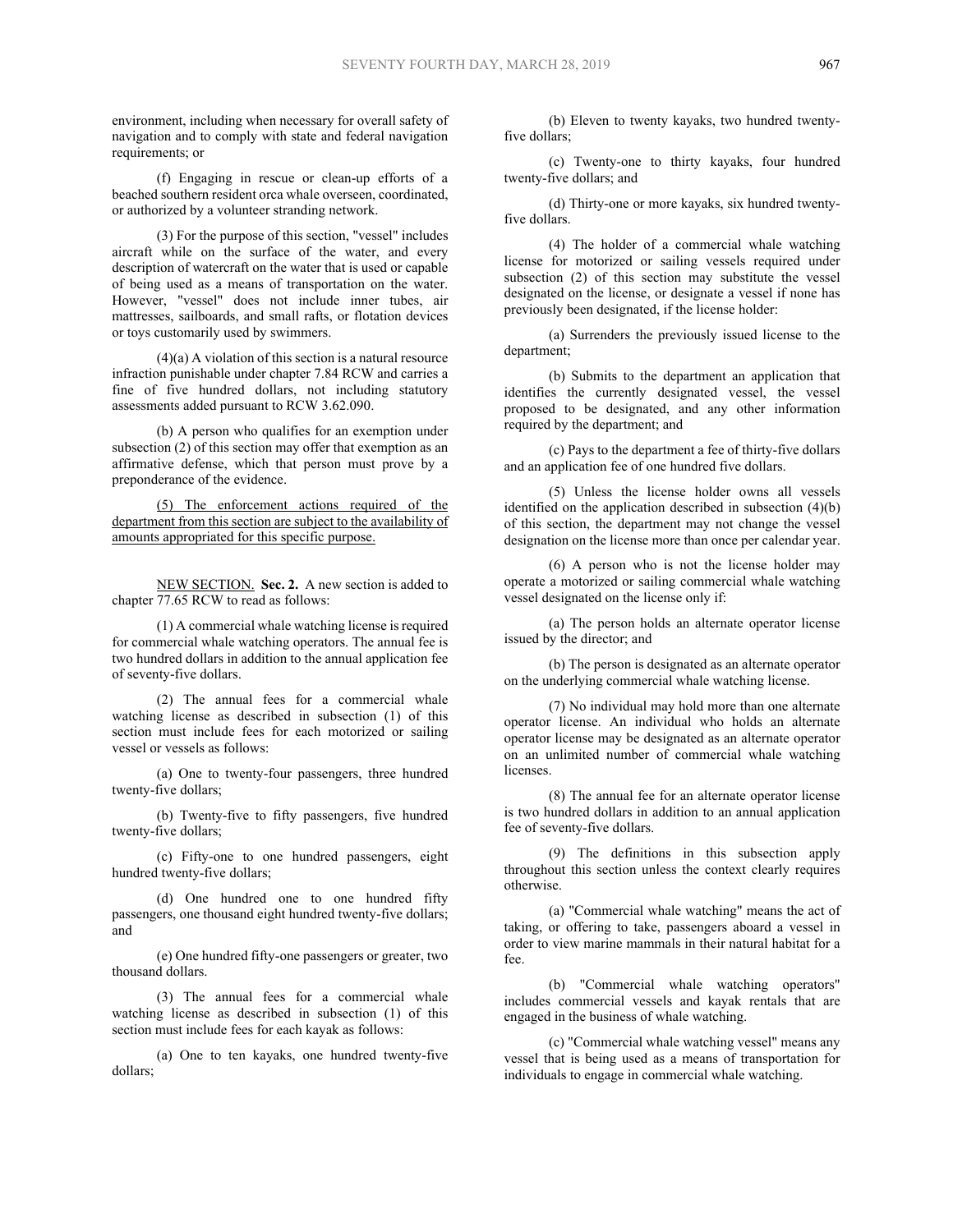NEW SECTION. **Sec. 3.** A new section is added to chapter 77.65 RCW to read as follows:

(1) The department must adopt rules for holders of a commercial whale watching license established in section 2 of this act for the viewing of southern resident orca whales for the inland waters of Washington by January 1, 2021. The rules must be designed to reduce the daily and cumulative impacts on southern resident orca whales and consider the economic viability of license holders. The department shall at a minimum consider protections for southern resident orca whales by establishing limitations on:

(a) The number of commercial whale watching operators that may view southern resident orca whales at one time;

(b) The number of days and hours that commercial whale watching operators can operate;

(c) The duration spent in the vicinity of southern resident orca whales; and

(d) The areas in which commercial whale watching operators may operate.

(2) The department may phase in requirements, but must adopt rules to implement this section. The department may consider the use of an automatic identification system to enable effective monitoring and compliance.

(3) The department may phase in requirements, but must adopt rules pursuant to chapter 34.05 RCW to implement this section including public, industry, and interested party involvement.

(4) Before January 1, 2021, the department shall convene an independent panel of scientists to review the current body of best available science regarding impacts to southern resident orcas by small vessels and commercial whale watching due to disturbance and noise. The department must use the best available science in the establishment of the southern resident orca whale watching rules and continue to adaptively manage the program using the most current and best available science.

(5) The department shall complete an analysis and report to the governor and the legislature on the effectiveness of and any recommendations for changes to the whale watching rules, license fee structure, and approach distance rules by November 30, 2022, and every two years thereafter until 2026. This report must be in compliance with RCW 43.01.036.

(6) The definitions in this subsection apply throughout this section unless the context clearly requires otherwise.

(a) "Commercial whale watching" has the same meaning as defined in section 2 of this act.

(b) "Commercial whale watching operators" has the same meaning as defined in section 2 of this act.

(c) "Inland waters of Washington" means Puget Sound and related inland marine waters, including all salt waters of the state of Washington inside the international boundary line between Washington and British Columbia,

and lying east of the junction of the Pacific Ocean and the Strait of Juan de Fuca, and the rivers and streams draining to Puget Sound as mapped by water resource inventory areas 1 through 19 in WAC 173-500-040 as it exists on July 1, 2007.

NEW SECTION. **Sec. 4.** A new section is added to chapter 77.15 RCW to read as follows:

(1) A person is guilty of unlawfully engaging in commercial whale watching in the second degree if the person:

(a) Does not have and possess all licenses and permits required under this title; or

(b) Violates any department rule regarding the operation of a commercial whale watching vessel near a southern resident orca whale.

(2) A person is guilty of engaging in commercial whale watching in the first degree if the person commits the act described in subsection (1) of this section and the violation occurs within one year of the date of a prior conviction under this section.

(3)(a) Unlawful commercial whale watching in the second degree is a misdemeanor.

(b) Unlawful commercial whale watching in the first degree is a gross misdemeanor. Upon conviction, the director shall deny applications submitted by the person for a commercial whale watching license or alternate operator license for two years from the date of conviction.

**Sec. 5.** RCW 43.384.050 and 2018 c 275 s 6 are each amended to read as follows:

(1) From amounts appropriated to the department for the authority and from other moneys available to it, the authority may incur expenditures for any purpose specifically authorized by this chapter including:

(a) Entering into a contract for a multiple year statewide tourism marketing plan with a statewide nonprofit organization existing on June 7, 2018, whose sole purpose is marketing Washington to tourists. The marketing plan must include, but is not limited to, focuses on rural tourismdependent counties, natural wonders and outdoor recreation opportunities of the state, including sustainable whale watching, attraction of international tourists, identification of local offerings for tourists, and assistance for tourism areas adversely impacted by natural disasters. In the event that no such organization exists on June 7, 2018, or the initial contractor ceases to exist, the authority may determine criteria for a contractor to carry out a statewide marketing program;

(b) Contracting for the evaluation of the impact of the statewide tourism marketing program; and

(c) Paying for administrative expenses of the authority, which may not exceed two percent of the state portion of funds collected in any fiscal year.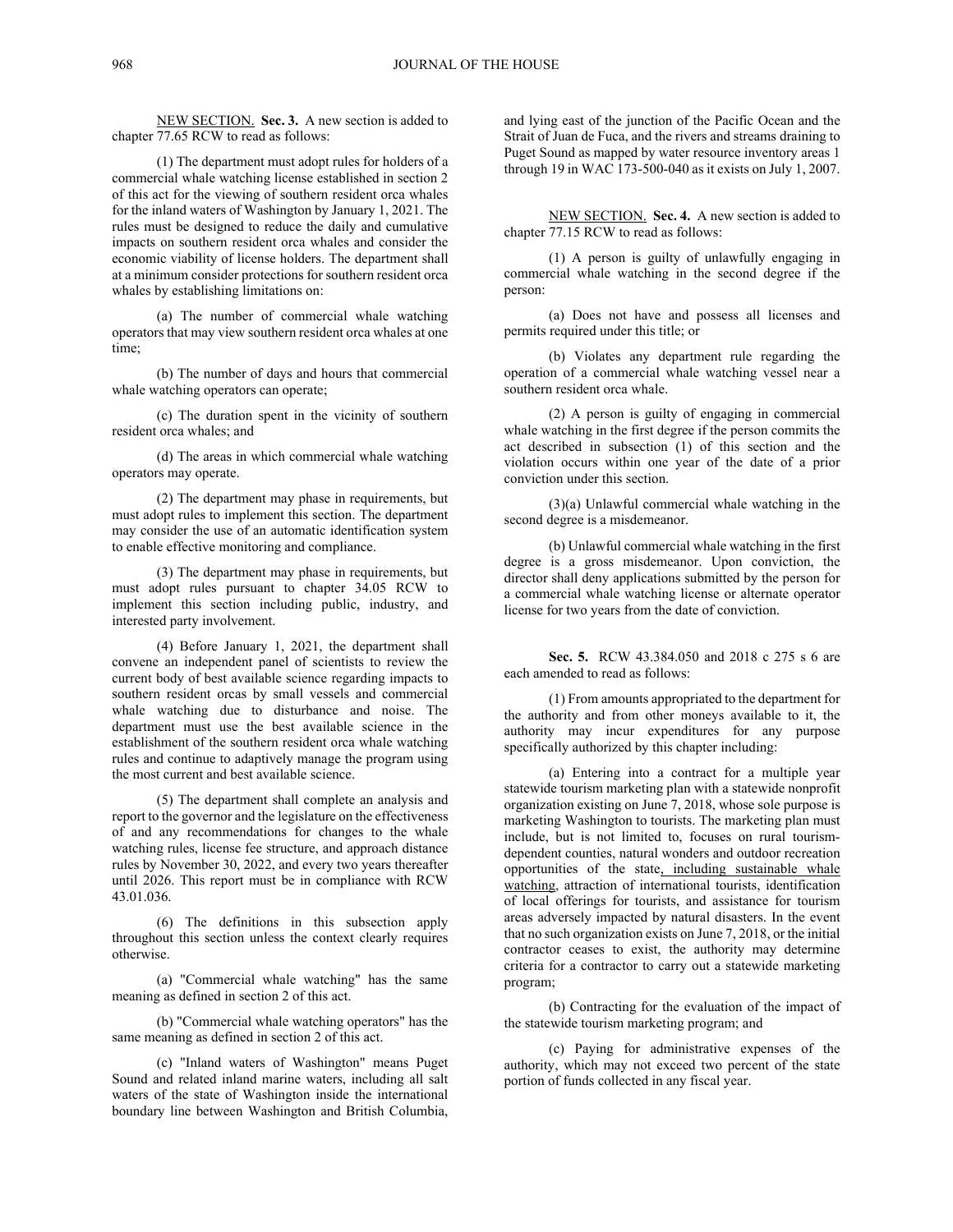(2) All nonstate moneys received by the authority under RCW 43.384.060 or otherwise provided to the authority for purposes of matching funding must be deposited in the authority's private local account created under RCW 43.384.020(4) and are held in trust for uses authorized solely by this chapter.

(3) "Sustainable whale watching" means an experience that includes whale watching from land or aboard a vessel that reduces the impact on whales, provides a recreational and educational experience, and motivates participants to care about marine mammals, the sea, and marine conservation.

NEW SECTION. **Sec. 6.** Section 1 of this act is necessary for the immediate preservation of the public peace, health, or safety, or support of the state government and its existing public institutions, and takes effect immediately."

Correct the title.

Signed by Representatives Ormsby, Chair; Stokesbary, Ranking Minority Member; Robinson, 1st Vice Chair; Bergquist, 2nd Vice Chair; Rude, Assistant Ranking Minority Member; Caldier; Cody; Dolan; Fitzgibbon; Hansen; Hoff; Hudgins; Jinkins; Macri; Mosbrucker; Pettigrew; Pollet; Ryu; Senn; Springer; Stanford; Sullivan; Tarleton; Tharinger and Ybarra.

MINORITY recommendation: Do not pass. Signed by Representatives Chandler; Dye; Kraft; Schmick; Steele and Sutherland.

MINORITY recommendation: Without recommendation. Signed by Representative MacEwen, Assistant Ranking Minority Member.

Referred to Committee on Appropriations.

March 26, 2019

SSB 5593 Prime Sponsor, Committee on Early Learning & K-12 Education: Addressing equity in access to dual credit opportunities. Reported by Committee on Education

MAJORITY recommendation: Do pass. Signed by Representatives Santos, Chair; Dolan, Vice Chair; Paul, Vice Chair; Steele, Ranking Minority Member; McCaslin, Assistant Ranking Minority Member; Volz, Assistant Ranking Minority Member; Bergquist; Caldier; Callan; Corry; Kilduff; Kraft; Ortiz-Self; Rude; Stonier; Thai; Valdez and Ybarra.

Referred to Committee on Appropriations.

March 27, 2019

SSB 5638 Prime Sponsor, Committee on Environment, Energy & Technology: Recognizing the validity of distributed<br>ledger technology. Reported by ledger technology. Committee on Innovation, Technology & Economic Development

MAJORITY recommendation: Do pass. Signed by Representatives Hudgins, Chair; Kloba, Vice Chair; Smith, Ranking Minority Member; Boehnke, Assistant Ranking Minority Member; Morris; Slatter; Tarleton; Van Werven and Wylie.

Referred to Committee on Rules for second reading.

April 6, 2019

2SSB 5800 Prime Sponsor, Committee on Ways & Means: Concerning homeless college students. Reported by Committee on Appropriations

MAJORITY recommendation: Do pass as amended.

Strike everything after the enacting clause and insert the following:

"NEW SECTION. **Sec. 1.** A new section is added to chapter 28B.50 RCW to read as follows:

(1) Subject to the availability of amounts appropriated for this specific purpose, the college board shall select four college districts, two on each side of the crest of the Cascade mountain range, to participate in a pilot program to provide assistance to students experiencing homelessness and to students who were in the foster care system when they graduated high school. The college districts chosen to participate in the pilot program must provide certain accommodations to these students that may include, but are not limited to, the following:

(a) Access to laundry facilities;

(b) Access to storage;

(c) Access to locker room and shower facilities;

(d) Reduced-price meals or meal plans, and access to food banks;

(e) Access to technology;

(f) Access to short-term housing or housing assistance, especially during seasonal breaks; and

(g) Case management services.

(2) The college districts may also establish plans to develop surplus property for affordable housing to accommodate the needs of students experiencing homelessness and students who were in the foster care system when they graduated high school.

(3) The college districts participating in the pilot program shall provide a joint report to the appropriate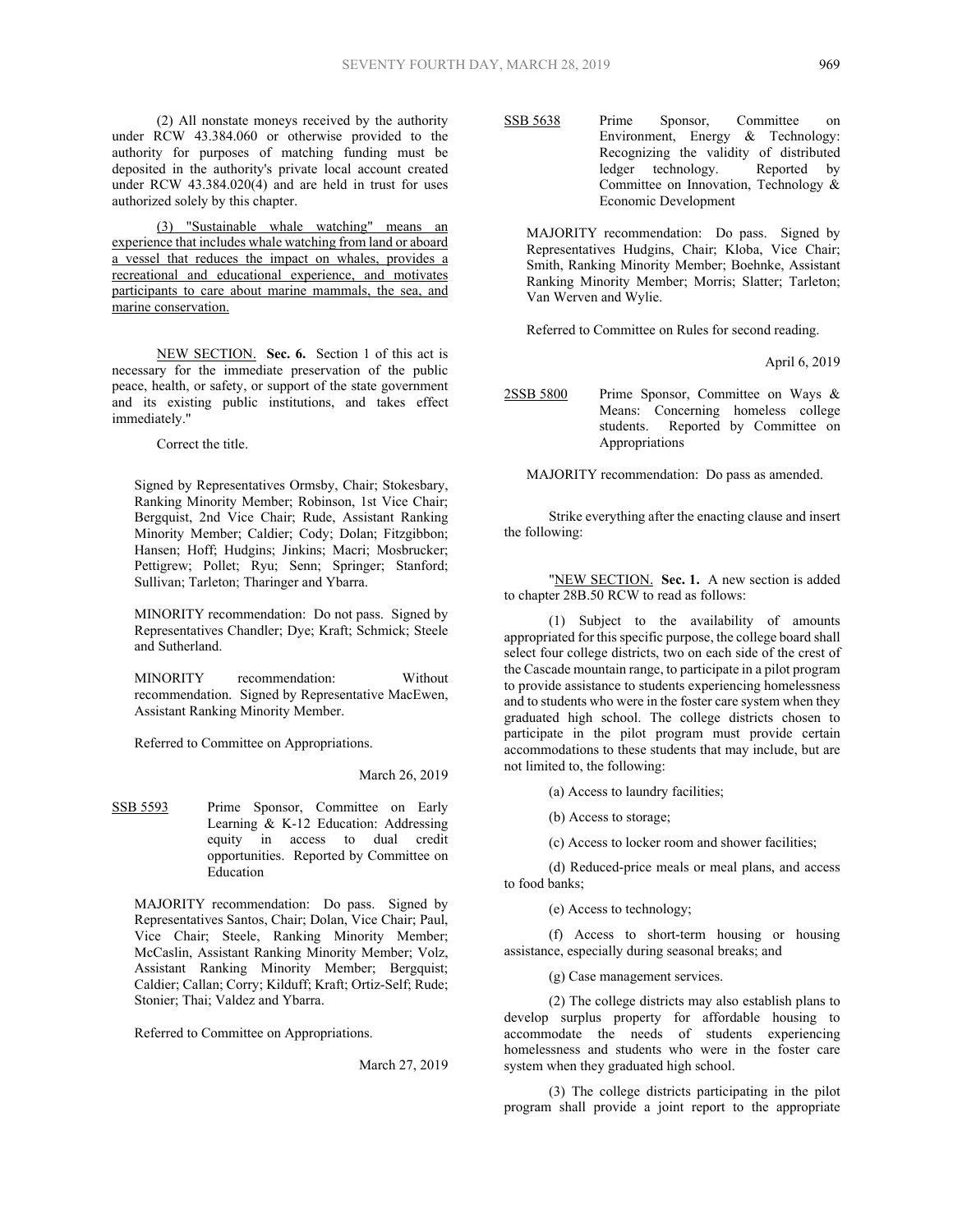committees of the legislature by December 1, 2023, that includes at least the following information:

(a) The number of students experiencing homelessness or food insecurity, and the number of students who were in the foster care system when they graduated high school who were attending a community or technical college during the pilot program. The college board shall coordinate with all of the community and technical colleges to collect voluntary data on how many students experiencing homelessness or food insecurity are attending the community and technical colleges;

(b) The number of students assisted by the pilot program;

(c) Strategies for accommodating students experiencing homelessness or food insecurity, and former foster care students; and

(d) Legislative recommendations for how students experiencing homelessness or food insecurity, and former foster care students could be better served.

(4) The college districts not selected to participate in the pilot program are:

(a) Invited to participate voluntarily; and

(b) Encouraged to submit the data required of the pilot program participants under subsection (3) of this section, regardless of participation status.

(5) The pilot program expires July 1, 2023.

(6) This section expires January 1, 2024.

NEW SECTION. **Sec. 2.** A new section is added to chapter 28B.77 RCW to read as follows:

(1) Subject to the availability of amounts appropriated for this specific purpose, the council shall select two public four-year institutions of higher education, one on each side of the crest of the Cascade mountain range, to participate in a pilot program to provide assistance to students experiencing homelessness and to students who were in the foster care system when they graduated high school. The four-year institutions of higher education chosen to participate in the pilot program must provide certain accommodations to these students that may include, but are not limited to, the following:

(a) Access to laundry facilities;

(b) Access to storage;

(c) Access to locker room and shower facilities;

(d) Reduced-price meals or meal plans, and access to food banks;

(e) Access to technology;

(f) Access to short-term housing or housing assistance, especially during seasonal breaks; and

(g) Case management services.

(2) The four-year institutions of higher education may also establish plans to develop surplus property for affordable housing to accommodate the needs of students experiencing homelessness and students who were in the foster care system when they graduated high school.

(3) The four-year institutions of higher education participating in the pilot program shall provide a joint report to the appropriate committees of the legislature by December 1, 2023, that includes at least the following information:

(a) The number of students experiencing homelessness or food insecurity, and the number of students who were in the foster care system when they graduated high school who were attending a four-year institution of higher education during the pilot program. The council shall coordinate with all of the four-year institutions of higher education to collect voluntary data on how many students experiencing homelessness or food insecurity are attending the four-year institutions of higher education;

(b) The number of students assisted by the pilot program;

(c) Strategies for accommodating students experiencing homelessness or food insecurity, and former foster care students; and

(d) Legislative recommendations for how students experiencing homelessness or food insecurity, and former foster care students could be better served.

(4) The four-year institutions of higher education not selected to participate in the pilot program are:

(a) Invited to participate voluntarily; and

(b) Encouraged to submit the data required of the pilot program participants under subsection (3) of this section, regardless of participation status.

(5) The pilot program expires July 1, 2023.

(6) This section expires January 1, 2024.

NEW SECTION. **Sec. 3.** If specific funding for the purposes of this act, referencing this act by bill or chapter number, is not provided by June 30, 2019, in the omnibus appropriations act, this act is null and void."

Correct the title.

Signed by Representatives Ormsby, Chair; Stokesbary, Ranking Minority Member; Robinson, 1st Vice Chair; Bergquist, 2nd Vice Chair; Rude, Assistant Ranking Minority Member; Caldier; Cody; Dolan; Fitzgibbon; Hansen; Hudgins; Jinkins; Macri; Pollet; Ryu; Senn; Springer; Stanford; Sullivan; Sutherland; Tarleton and Tharinger.

MINORITY recommendation: Do not pass. Signed by Representatives MacEwen, Assistant Ranking Minority Member; Chandler; Dye; Hoff; Kraft; Schmick; Steele; Volz and Ybarra.